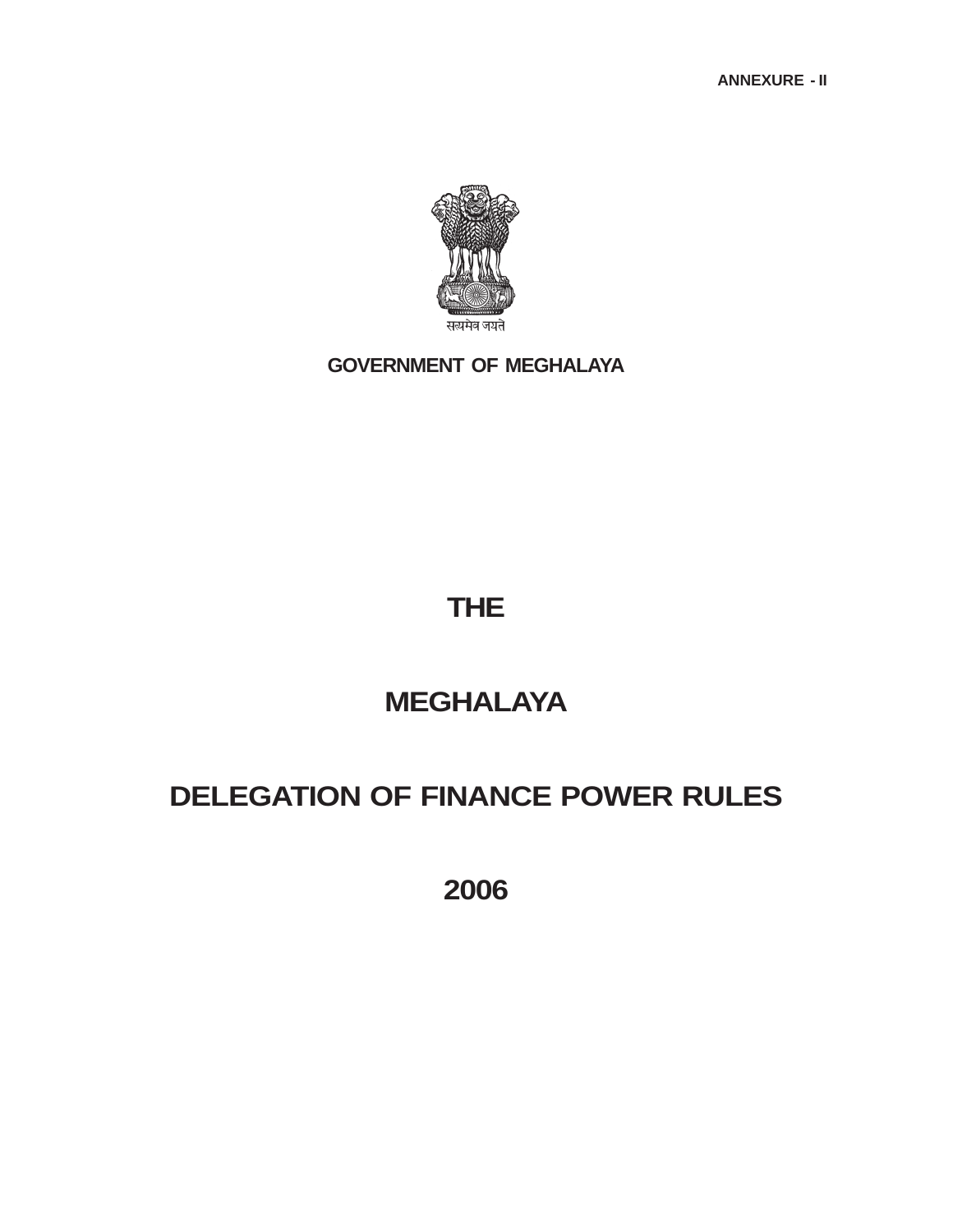## **TABLE OF CONTENTS**

#### **Pages**

| 1. | Rules         |                                                                                                                       | 1  |        | 9     |
|----|---------------|-----------------------------------------------------------------------------------------------------------------------|----|--------|-------|
| 2. | Schedule-I    | Powers delegated to Departments of Govt.                                                                              | 10 |        | - 15  |
| 3. | Schedule-II   | Powers delegated to Heads of Departments                                                                              | 16 |        | $-22$ |
| 4. | Schedule-III  | General powers delegated to District Officers and  23<br>other Officers functioning as Heads of Offices.              |    |        | $-24$ |
| 5. | Schedule - IV | Specific powers delegated to certain Departments of<br>Government. Heads of Department and subordinate<br>authorities |    |        |       |
|    |               | (1)                                                                                                                   | 25 |        | - 28  |
|    |               | (2)                                                                                                                   | 29 |        | $-32$ |
|    |               | (3)                                                                                                                   | 33 |        | - 34  |
|    |               | (4)                                                                                                                   | 35 |        | $-36$ |
|    |               | (5)                                                                                                                   | 37 |        | - 38  |
|    |               | (6)                                                                                                                   | 39 |        |       |
|    |               | (7)                                                                                                                   | 40 |        | - 42  |
|    |               | (8)                                                                                                                   | 43 |        |       |
|    |               | (9)                                                                                                                   | 44 |        | - 45  |
|    |               |                                                                                                                       | 46 |        | - 47  |
|    |               |                                                                                                                       | 48 |        | - 49  |
|    |               |                                                                                                                       | 50 |        | - 53  |
|    |               | (13) Community & Rural Development (CRD)                                                                              | 54 |        | - 55  |
|    |               |                                                                                                                       | 56 |        | $-58$ |
|    |               |                                                                                                                       | 59 |        | - 60  |
|    |               |                                                                                                                       |    |        | - 64  |
|    |               |                                                                                                                       | 65 |        |       |
|    |               |                                                                                                                       | 66 |        |       |
|    |               | (19) Home (Civil Defence & Home Guards)                                                                               | 67 |        |       |
|    |               |                                                                                                                       | 68 |        | $-72$ |
|    |               |                                                                                                                       | 72 |        | - 73  |
|    |               |                                                                                                                       | 74 |        |       |
|    |               |                                                                                                                       | 74 |        |       |
|    |               |                                                                                                                       | 75 |        |       |
|    |               |                                                                                                                       | 76 |        | - 78  |
|    |               |                                                                                                                       | 78 |        | - 79  |
|    |               |                                                                                                                       | 79 |        |       |
|    |               |                                                                                                                       | 80 |        |       |
|    |               |                                                                                                                       | 81 |        |       |
|    |               |                                                                                                                       | 82 | $\sim$ | 84    |
| 6. | Schedule - V  |                                                                                                                       | 84 |        | - 86  |
| 7. | Annexure - I  |                                                                                                                       | 86 | н.     | 90    |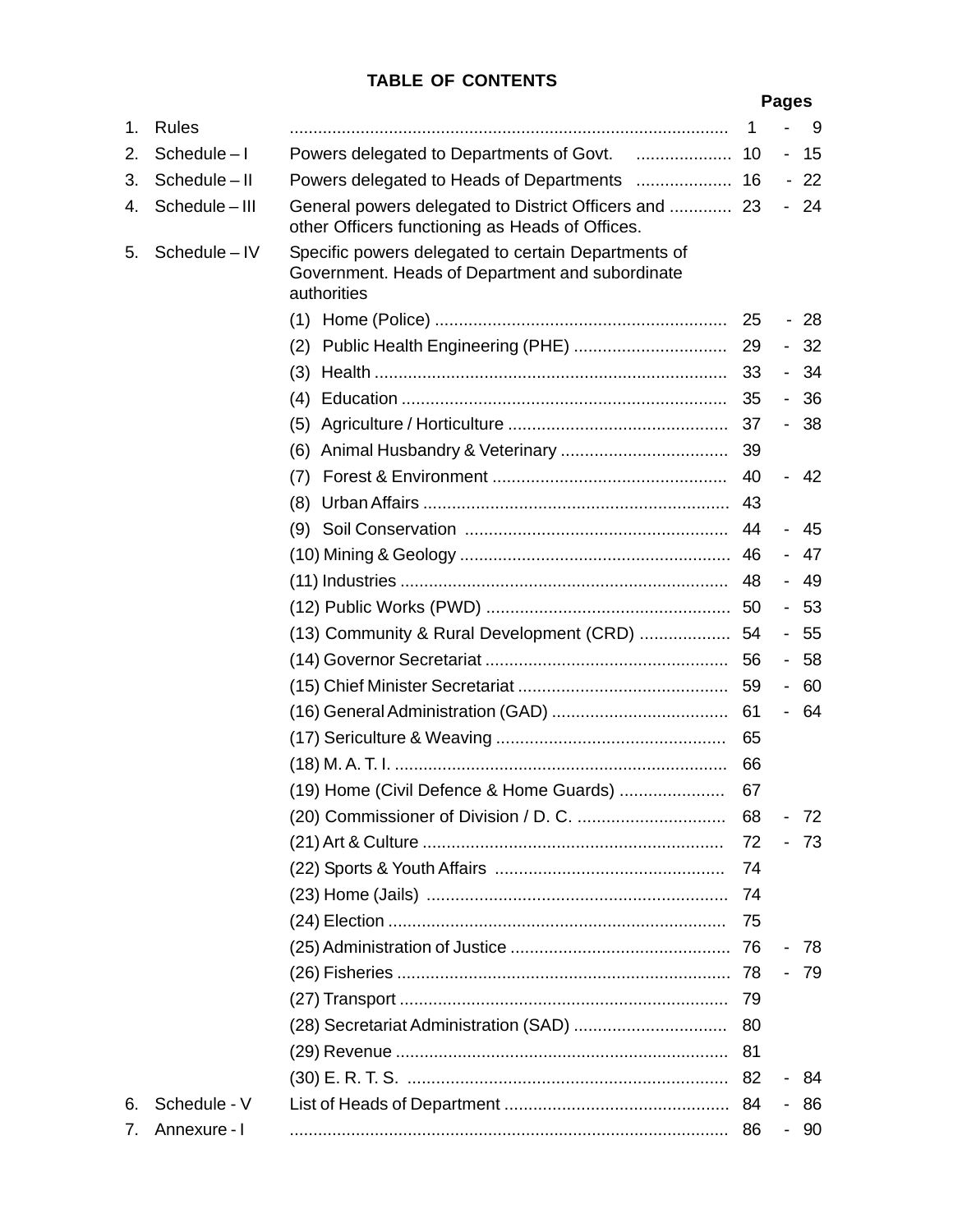#### **MEGHALAYA DELEGATION OF FINANCIAL POWERS RULES, 2006**

### **CHAPTER - I**

### **SHORT TITLE, COMMENCEMENT AND DEFINITION**

- **1. Short title and commencement (I)** These rules may be called "The Meghalaya Delegation of Financial Power Rules, 2006"
	- (2) They shall come into force with effect from the date of publication
- **2. Definition** In these rules, unless the context otherwise requires.
	- (a) 'Accountant General, means the Accountant General,(A&E/Audit) Meghalaya.
	- (b) 'Administrative approval' means the formal acceptance by the Department concerned of the proposal for an original work (other than a petty work costing Rs.50,000 or under) to be undertaken for the department either by the Public Work Department or the Department to which the work may have been assigned by the Governor. Taking with the provision of funds in the budget it operates as a financial sanction to the work.
	- (c) 'Administrative Department 'means the administrative Department of the Government of Meghalaya as notified from time to time.
	- (d) 'Appropriation' means the allotment of a particular sum of money by a competent authority from funds placed at his disposal, to meet specific expenditure.
	- (e) 'Finance Department' means the Finance Department of the Government of Meghalaya.
	- (f) 'Financial Sanction 'means the sanction of Government or of an authority to which power has been delegated to incur expenditure of Public money for a specific purpose, and is subject to appropriation of funds.
	- (g) 'Financial Year' means the period from 1st April to  $31<sup>st</sup>$  March.
	- (h) 'Government' means the Government of Meghalaya.
	- (I) 'Governor' means the Governor of Meghalaya.
	- (j) 'Head of Department' means an authority empowered by Government to exercise the powers of the Head of Department specified in these rules. A List of such authority is given in Schedule V to these rules.
	- (k) 'Head of an Office' means a Government Servant recognized as such by Government or the Head of the Department under whom he may be employed.
	- (l) 'Non-recurring expenditure' means an expenditure sanctioned as a lump-sum charge, whether the money be paid as lump- sum or by installments.
	- (m) 'Purchase Board' means a Board constituted under these rules.
	- (n) 'Re-appropriation' means the transfer of funds from one sub-head of appropriation to another sub-head.
	- (o) 'Re-recurring Expenditure' means all expenditure which is non-recurring.
	- (p) 'Subordinate authority'; means any authority subordinate to the Governor or the State Government and includes a Department of Government
	- (q) 'Technical sanction' means the order of a competent authority sanctioning a properly detailed estimate of the cost of the work of construction or repair to be carried out in the Public works Department or any other Department of the Government.
	- (r) 'Tender Committee' means a Committee constituted under these rules.
	- (s) 'Year' means a financial year.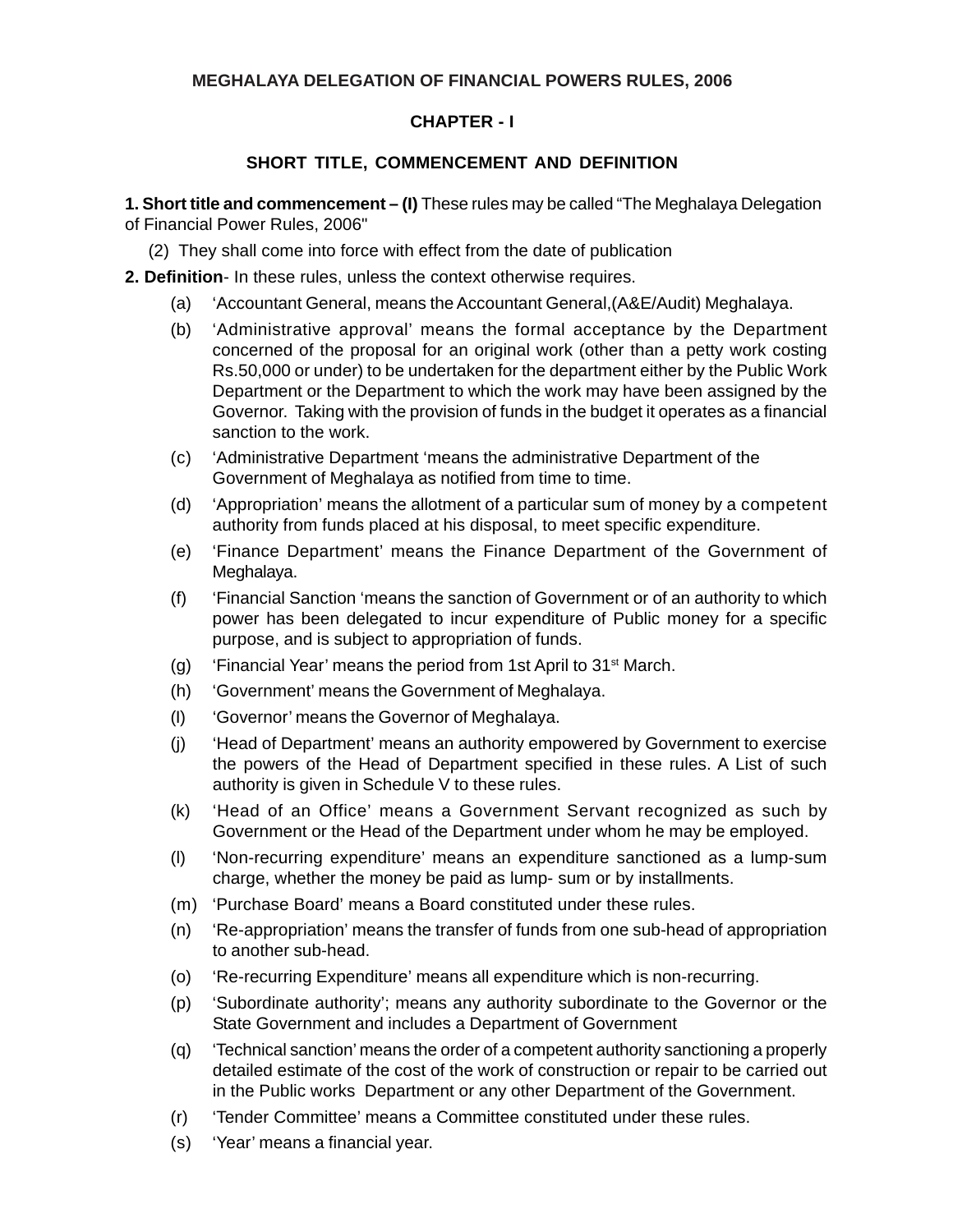#### **CHAPTER –II**

#### **DEVOLUTION OF POWER**

#### **3. Executive Authority of the state-**

- 1) Under Article 154 of the Constitution, the executive power of the State vests in the Governor and is to be exercised by him either directly or through officer subordinate to him in accordance with Constitution.
- (2) All executive action of the Government shall be expressed to be taken in the name of the Governor as laid down in Clause (1) of Article 166 of the Constitution and all orders of instruments made and executed in the name of the Governor shall be authenticated in accordance with such rules as the Governor may make under Clause (2) of Article 166 of the Constitution.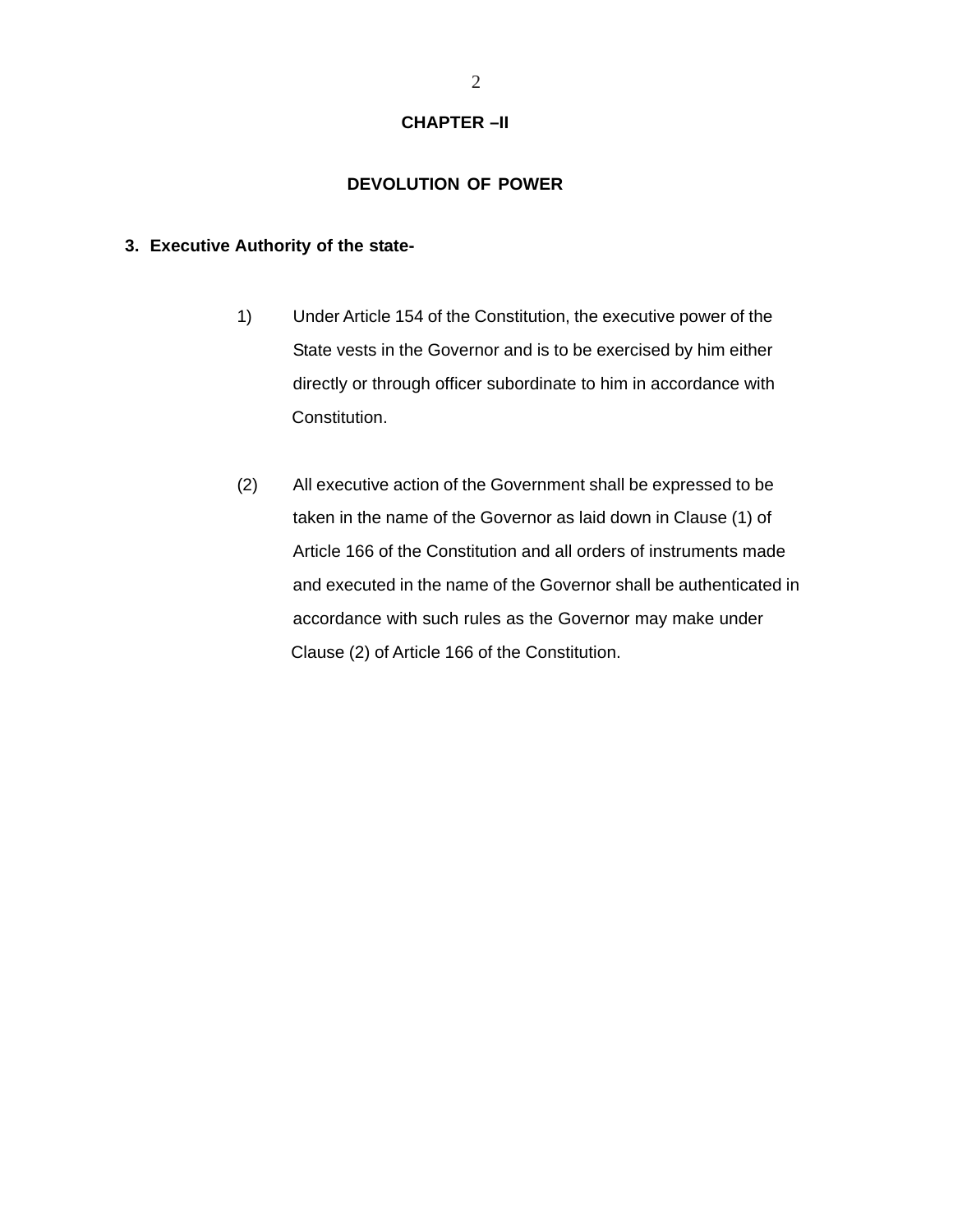#### **CHAPTER –III**

#### **FINANCIAL POWERS**

#### **Section – I (GENERAL**)

**4. Financial sanction-** No charge, which binds Government beyond a single payment, may be incurred without the sanction of the Government or of the subordinate authority to which powers has been delegated.

 **Exceptions** – As an exception to the rules, sanction of Government is not required to the payment of the following kinds of expenditure-

- (a) Payment of Cantonment of Municipal Taxes, whatever be the amount, when such taxes have been assessed by competent authority;
- (b) Payment of charges for water and electric energy consumed in an office;
- (c) Services postage and telegram charges;
- (d) Payment of telephone charges as authorized excluding charges forinstallation and shifting of telephone connection;
- **5. Delegation of Powers** The power of Government may be delegated under, and subject to the provisions of Article 154 of the constitution to any authority subordinate to the Government to such an extent and subject to such restrictions as the Government may deem necessary to impose or as may have already imposed by the provision of the Constitution, or rules and orders of the Government or an Act of the State Legislature. The conditions and restrictions subject to which such powers are delegated should be specified in the rules or orders making the delegation.
- **6. Conditions and restrictions-** The exercise of delegated powers shall be subject to the conditions and restrictions mentioned in the rules and to the observance of the general rules or special instructions issued by government from time to time.

 In all cases the following four fundamental conditions must be fulfilled before Government money can be used for any kind of expenditure or paid or advanced to any person for any purpose, namely.

- (a) that public revenue may be spent only on legitimate objects of public expenditure;
- (b) that there is specific authority or sanction to incur the expenditure or make the payment or advance the money;
- (c) The authority or sanction to incur the expenditure or make the payment or advance, shall not be operative unless funds to meet it have been appropriated by competent authority in accordance with the rules contained in the Budget Manual; and
- (d) no breach of any standard of financial propriety is involved.
- (2) A subordinate authority may sanction expenditure or advances or of public money in those cases only in which it is authorized to do so by:-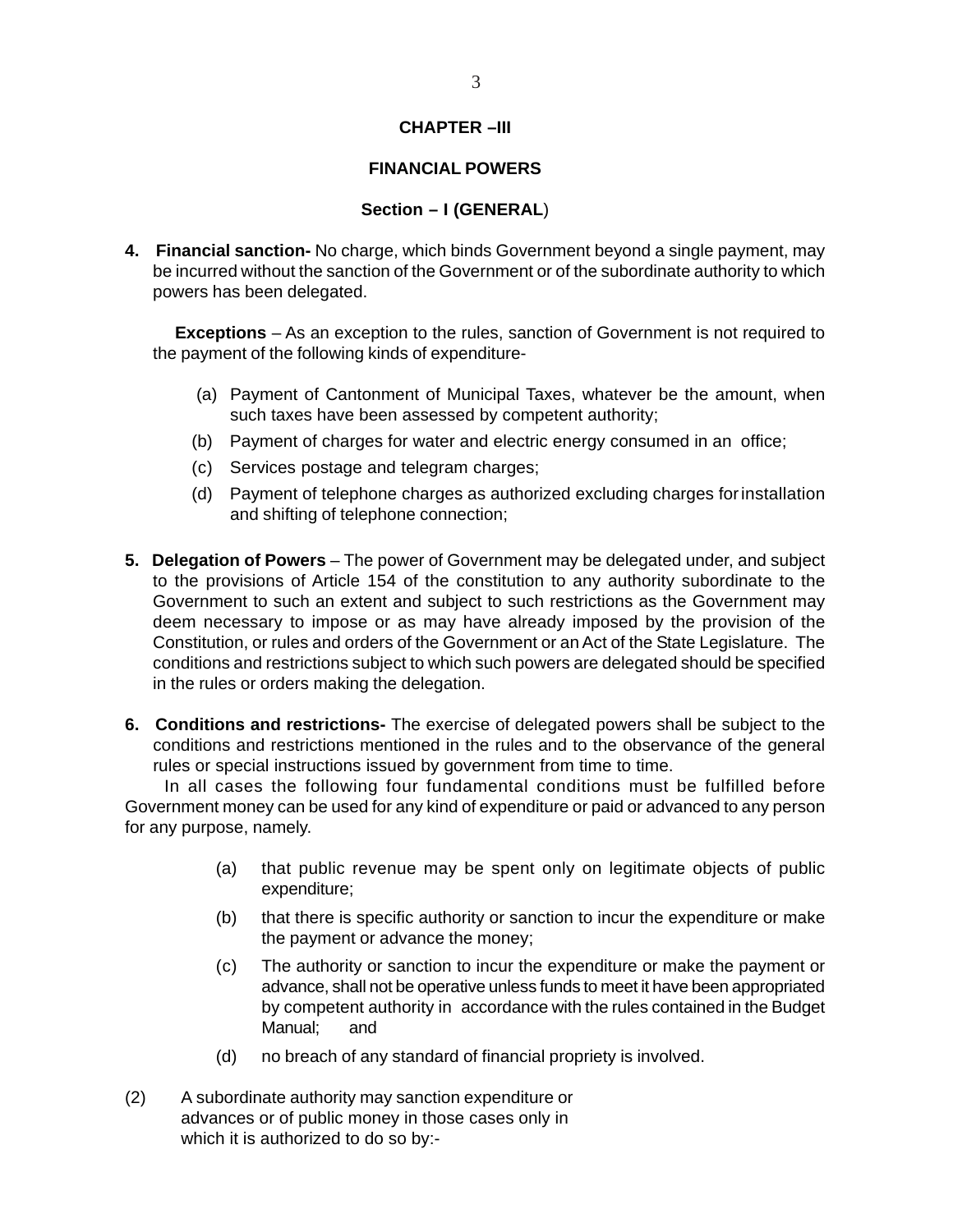- (i) the provisions of any legislative enactment for the time being in force or of rules made under such an enactment; or
- (ii) the codes, manuals and regulations issued by the Governor or the Government; or
- (iii) any order of the Governor or the Government delegating their powers with reference to the provisions of a legislative enactment or to rules approved or orders issued by the Governor or the Government; or
- (iv) any order of the Governor or the Government laying down a scale or maximum scale of expenditure or
- (v) these rules and the schedules to these rules.

(3)Nothing contained in sub-rules (2) above shall empower any subordinate authority to sanction without the previous consent of the Finance Department an expenditure which involves the introduction of a new principle, policy or practice of any expenditure on a 'new service' likely to lead to increase of expenditure.

**7. Effect of sanction** - (I) All sanctions take effect, unless otherwise specified, from the date of the orders communicating them.

(2) Sanction to any given expenditure become operative as soon as funds have been appropriated to meet the expenditure and does not become operative until funds have been so appropriated.

(3) Sanction to recurring expenditure covering a specified term of years becomes operative when funds are appropriated to meet the expenditure for the first year and remains effective for each year of specified terms subject to appropriation in such years and subject to the term of the sanction.

**8. Lapse of sanction –** A financial sanction for any fresh charge, which has not been acted upon within the financial year in which it is issued must be held to have lapsed, unless it is specially renewed with necessary provision of funds.

> **Note: -** This rule does not apply to a case where an allowance sanctioned for a post of a class of Government servants has not been drawn by a particular incumbent of the post or a particular set of Government servants nor does it apply to a additions made gradually from year to year to a permanent establishments under a general scheme which has been sanctioned by a proper authority.

**9. Sanction or consent of the Finance Department –** Wherever the consent or sanction of the Finance Department is required by these rules or orders in force, such consent or sanction shall be expressed in writing and communicated to the Accountant General by that Department.

**10. Communication of sanction –** Orders conveying the sanction of expenditure or advance of public money shall be communicated as follows-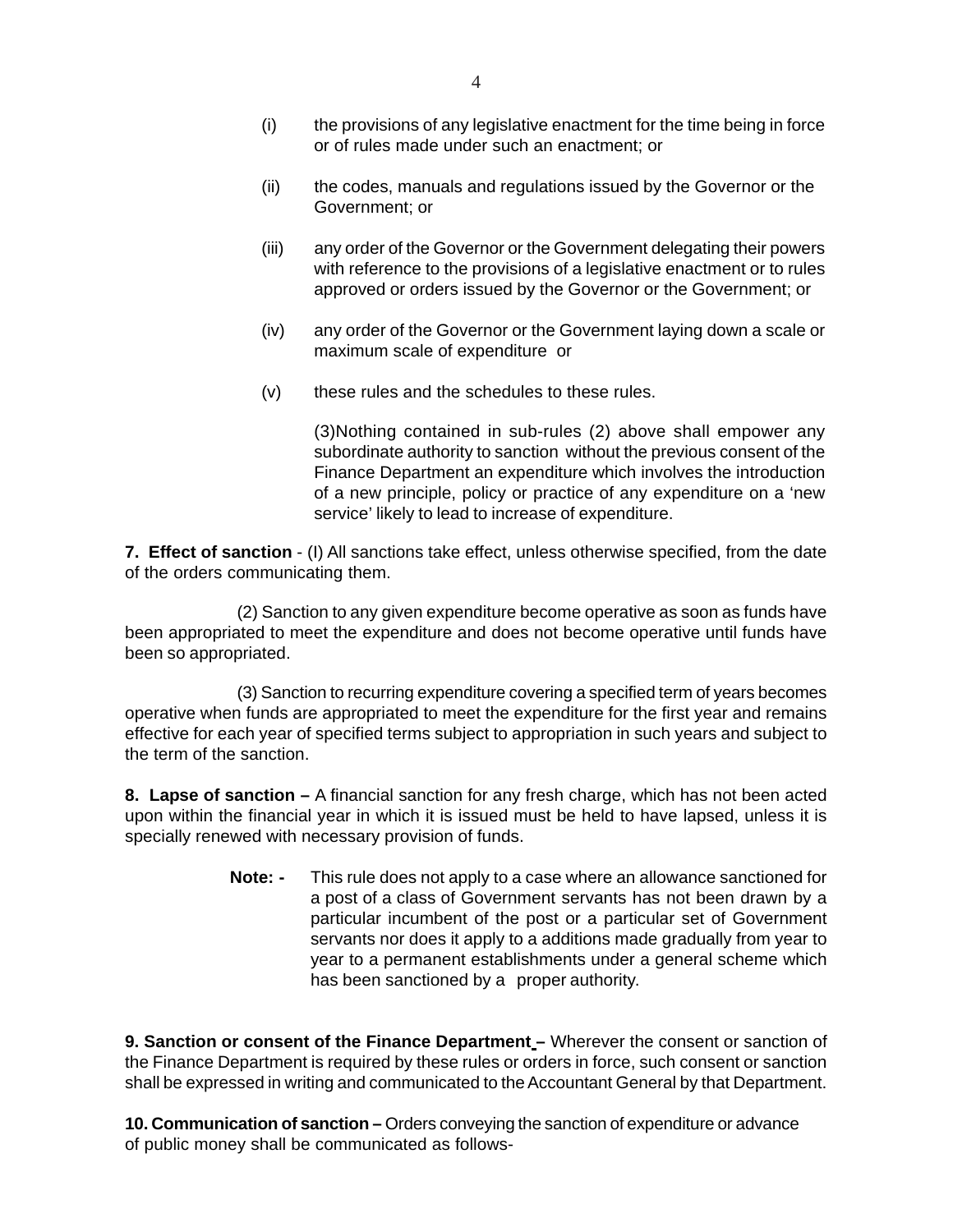- (a) if the order is issued by an Administrative Department in exercise of the powers delegated under these rules, by the Principal Secretary, Commissioner and Secretary, Secretary, Additional Secretary, Joint Secretary, Deputy Secretary, Under Secretary of the Department or by any other officer as may be specifically empowered under rule 12 of the Meghalaya Rules of Executive Business.
- (b) If the order is issued by a Head of a Department or an authority subordinate to them to whom the power to sanction has been delegated by that authority or by any Gazette officer authorized with the approval of the Finance Department to sign for him.

Provided that the copies of the sanctioning memorandum for the Accountant General shall be forwarded by the Financial Adviser in the case of the Administrative Department and by the Finance and Account Officer in the case of the Heads of Department where such officers exist.

If the order is issued by the Governor relating to his own establishment, by the Secretary to the Governor.

The sanctioning authority should in each case intimate to the Accountant General how the expenditure is proposed to be met.

## **Section-II (APPROPRIATION AND RE-APPROPRIATION)**

**11. Re-appropriation-General Restrictions –** Rule 38 of the Meghalaya rules of executive Business empower the Finance Department to sanction or authorize any re-appropriation within a Grant from one Major, Minor or sub-head to another, subject to the following restrictions-

- (i) Permissible re-appropriation can be sanctioned at any time within the year but not after expiry of the year.
- (ii) No re-appropriation shall be made for any purpose whatsoever from supplementary grant voted by the Assembly for a definite purpose, as to ensure that a supplementary grant shall be used for the purpose for which it is voted and for no other.'The same principle applies to supplementary charged appropriation;
- (iii) No re-appropriation is admissible from a charged head to a voted head or viceversa;
- (iv) No re-appropriation is admissible from a Capital head to Revenue head or viceversa;
- (v) Re-appropriation to the head 'Secret Service Expenditure' in excess of 25 percent of the original provision made under the budget may be made only with prior consultation with the Accountant General.

#### **12. Power of the Subordinate authorities for re-appropriation** –

The following subordinate authorities have been authorized to sanction re-appropriation within the heads subordinate to a minor heads subject to the conditions laid down below-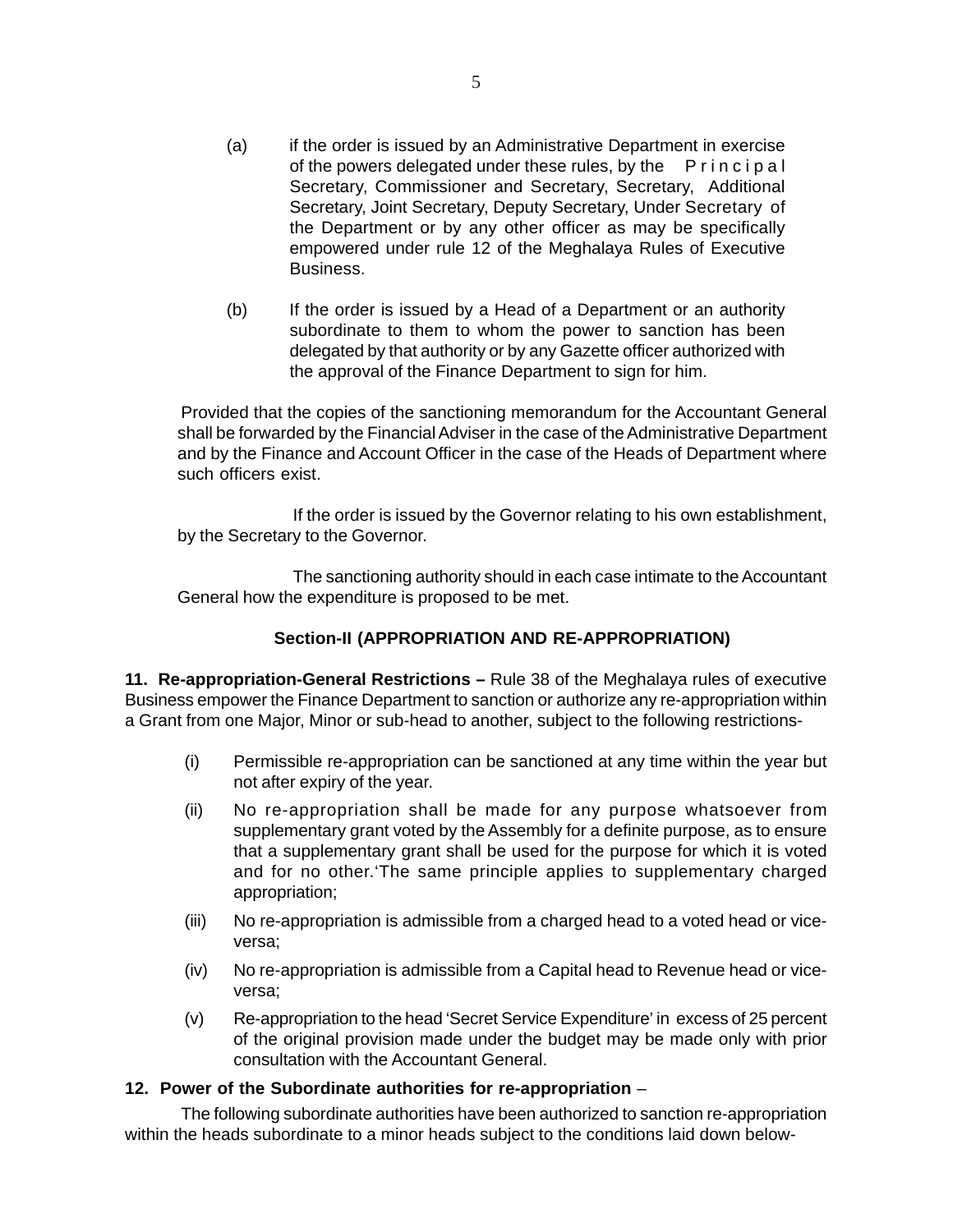(1) Administrative Department to sanction within a Grant, between heads subordinate to a minor heads, any re-appropriation which does not involve the undertaking of a recurring liability.

(2) Heads of Department are authorized to sanction re-appropriation within the heads subordinate to a minor heads, subject to the condition laid down below-

- (a) that funds must not be re appropriated to meet an item of expenditure which has not been sanctioned by proper authority;
- (b) that the re-appropriation does not involve the under-taking of a liability which is likely to extend beyond the financial year concerned;
- (c) that funds provided for General Area should not be re-appropriation to provisions for Sixth Schedule (Part A) Areas and vice-versa;
- (d) that no re-appropriation shall be made from saving under 'Salaries' and Wages;
- (e) that the re-appropriation is not made for a new service not contemplated in the budget for the year nor for an object not specifically included in the estimate and for which no provision hasbeen made for the year concerned;
- (f) that the re-appropriation has not the effect of increasing the expenditure on any item, the provision of which has been specifically reduced by a vote of the Assembly.

**13. Re-appropriation in public works Department Budget: -** The following instructions apply to re-appropriation in the Public work Department Budget:-

- (i) The provision for original works in each department form a separate sub-head under the minor head 'Construction' Administrative Department of Public works Department can re-appropriate between items included in any one of these sub-heads. Finance Department can re-appropriate from one minor head to another.
- (ii) Savings under the 'Major Works' sub-head/ detailed head are not regarded as earmarked for the department concerned but may be freely reappropriated by Finance Department to meet urgent demands under another such sub-heads/ detailed heads.
- (iii) Ordinarily, re-appropriation may be made from savings on works only for
	- (1) Works in progress
	- (2) Works(not amounting to new services in the primary sense of the term) which can be completed within the year.

Exception to this rule may be made in certain cases, e.g. where a building, road, embankment or construction has been destroyed or so damaged that it must be rebuilt or repaired without delay. In such cases re-appropriation from savings may be allowed even though the work cannot be completed within the year.

14. Copies of orders sanctioning any re-appropriation must be communicated to the Account General and Finance Department as soon as such orders are passed. In all cases of reappropriation sanctioned either by the controlling officers or by the Government- a re-appropriation should invariably be used in the prescribed form. In case where Government sanction is required, the statement should be submitted in triplicate. The Finance Department will not sanction re-appropriation received after 15<sup>th</sup> March.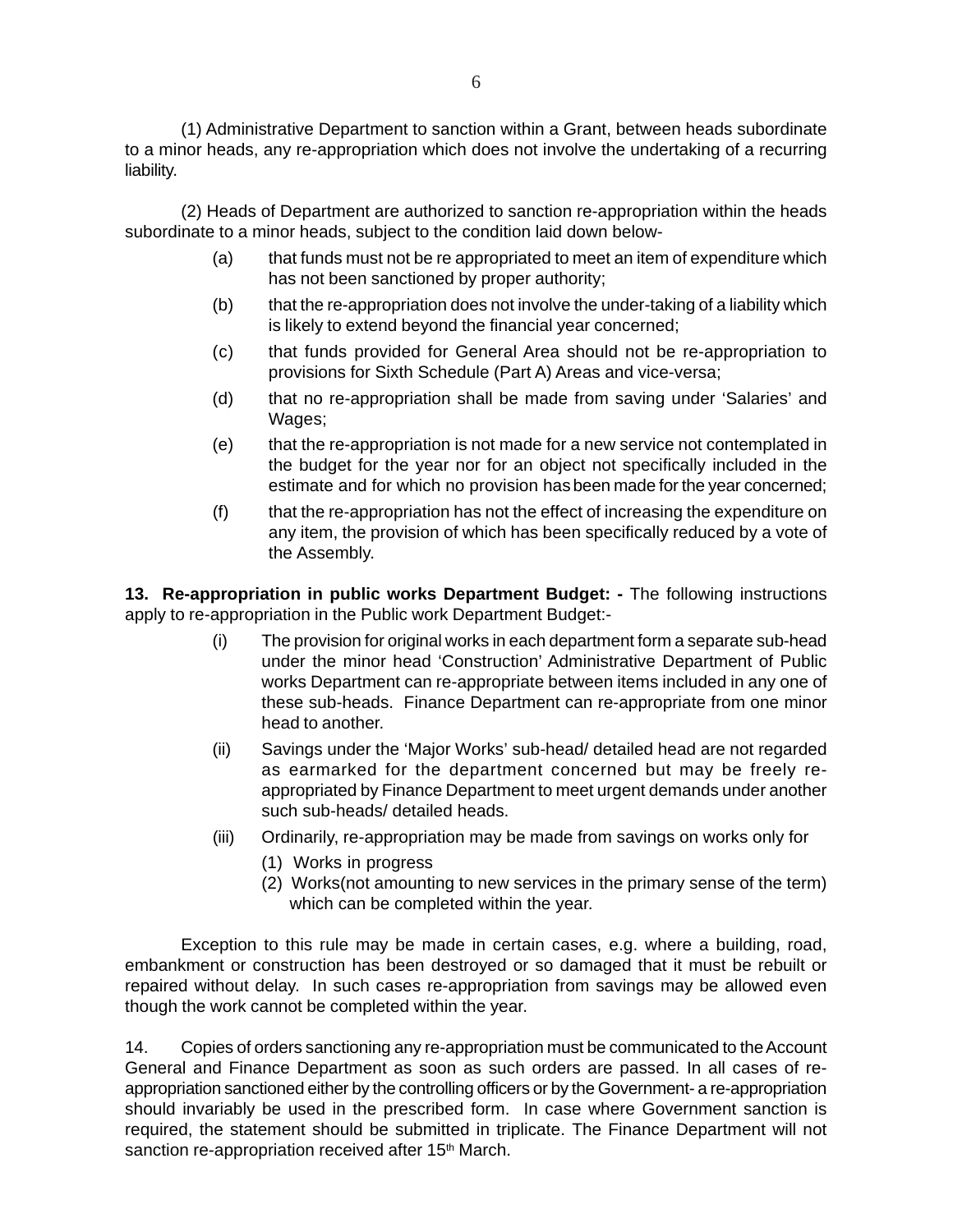### **Section – III (POWERS TO CREATE POSTS)**

**15. Creation of Posts -** (1) No post can be created without the proposal being recommended by the Screening Committee and without specific approval of Finance Department.

(2) A subordinate authority ha s no power to create or abolish permanent posts or make additions or reduction in the permanent cadre of a service, nor the powers to fix or vary the rates of pay or allowances.

(3) The creation of posts shall be subject to such restrictions as the Government may deem fit to impose in each case and the following are general restrictions and conditions –

- (i) The expenditure involved is covered by or is within the limit of, appropriation made for the purpose under the head of the appropriation concerned
- (ii) The post or establishment is really required in addition to the full strength of the staff already sanctioned for the purpose;
- (iii) The period for which a temporary posts is created does not exceed twelve months or such shorter period as may be specified in the order, delegating the power and does not in any case extend beyond the last day of the financial year concerned;
- (iv) No post shall be created in any office or department unless there exists in that office or department a post of similar character on a rate or scale of pay approved by the Governor; and
- (v) The power to create temporary post shall not, unless otherwise directed by the Governor, be exercised in respect of any service unless the service is under the control of that authority.

#### **Section-IV (GRANTS-IN-AIDS, SCHOLARSHIPS, STIPENDS, ETC)**

**16. Grants and Loans etc -** Departments of Government have been delegated with full powers to sanction loan and sanction and renew grants-in-aid including scholarships and stipends subject to the following general conditions-

- (a) such grant-in-aid, loan scholarships and stipends are in accordance with the rules, schemes or principles prescribed with the previous consent of Finance Department.
- (b) In sanctioning loans, grant-in-aid, scholarship and stipends, the sanctioning authority should indicate that the provision of clause (a) above has been complied with;
- (c) The rules regarding sanction and audit of grant-in-aid contained in appendix 14 of the Meghalaya Financial rules should be strictly observed; and
- (d) The rate of interest on loans and the period of repayment thereof are fixed with the previous consent of the Finance Department unless the rate of interest on loans and the periods of repayment thereof are prescribed in any general or special order of the Department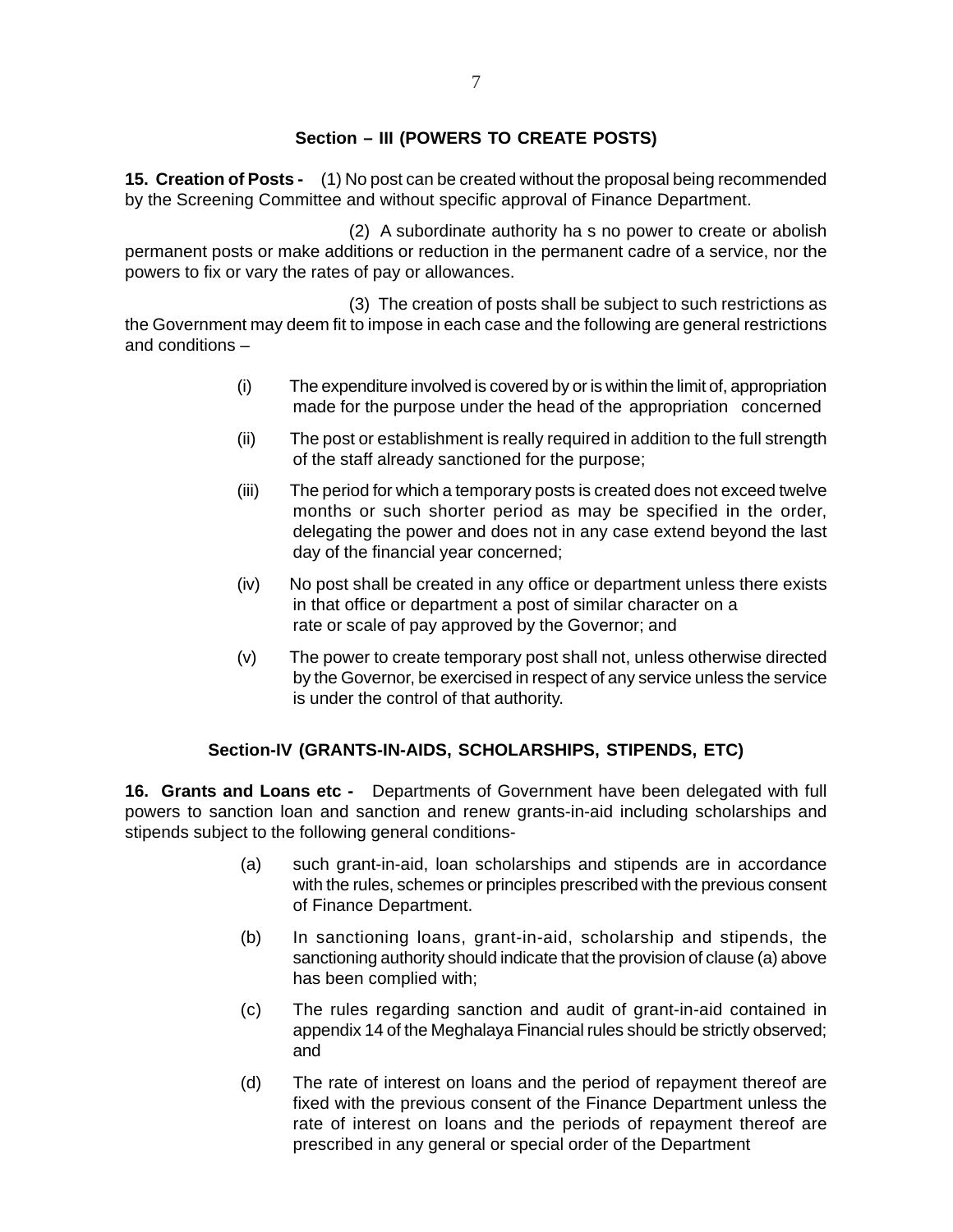## **Section –V (STORE AND OTHER MOVEABLE PROPERTIES)**

**17. Stores, Tools and Plants etc. -** All transactions regarding acquisition and purchase of the Government stores, stocks etc. require the sanction of Government. The Government have, however, delegated their powers in respect of these matters to certain subordinate authorities. Such Powers and the conditions and restrictions prescribed thereto are indicated in the specified items contained in Schedule II and IV to these rules.

**18. Departmental Purchase Board** – Department of Government have been given full power of sanction for purchase of instruments, appliances, apparatus, machineries tools and plants stores etc. when the purchase is made through a duly constituted Purchase Board. Departments requiring bulk purchase of such materials may constitute their own Departmental Purchase Board. Detailed guidelines are contained at Annexure –I to these Rules.

## **Section – VI (CONTRACT AND TENDER)**

**19. Invitation and acceptance of Tenders** - Department of the Government and their subordinate authorities have been delegated with the powers to invite and accept tenders and to enter into con tract for the execution of works subject to the restrictions and conditions prescribed against the relevant items in the Schedules to these rules. Administrative Department have full power to accept tender.

**20. Department Tender Committee** - Department responsible for execution of works of constructions and repairs may constitute their own Department Tender Committee. Detailed guidelines are contained at Annexure I to these rules.

## **Section VII (WRITE OFF LOSSES)**

**21. Write off** – Save as provided in this section, no subordinate authority has the power to write off finally the irrecoverable value of stores or Government money lost by fraud or the negligence of individuals or owing to other causes. In specified cases, mentioned in the Schedules annexed to these rules, subordinate authorities have been authorized to write off losses, subject to the following conditions -

- (a) the amount of any write off in any individuals case shall not exceed such maximum limit or limits as the Government may, by rules, or orders specify for each subordinate authority, and
- (b) the loss does not disclose (1) a defect of the system, the amendment of which requires the orders of higher authority, or (ii) serious negligence on the part of some individual officer or officers which might possibly call for disciplinary actions requiring the orders of higher authority.
- **Note** (1) All sanctions to write off under this rule, should be communicated to the Accountant General, who will scrutinize cases and bring to the notice of the Government any defect of the system or rules requiring their attention.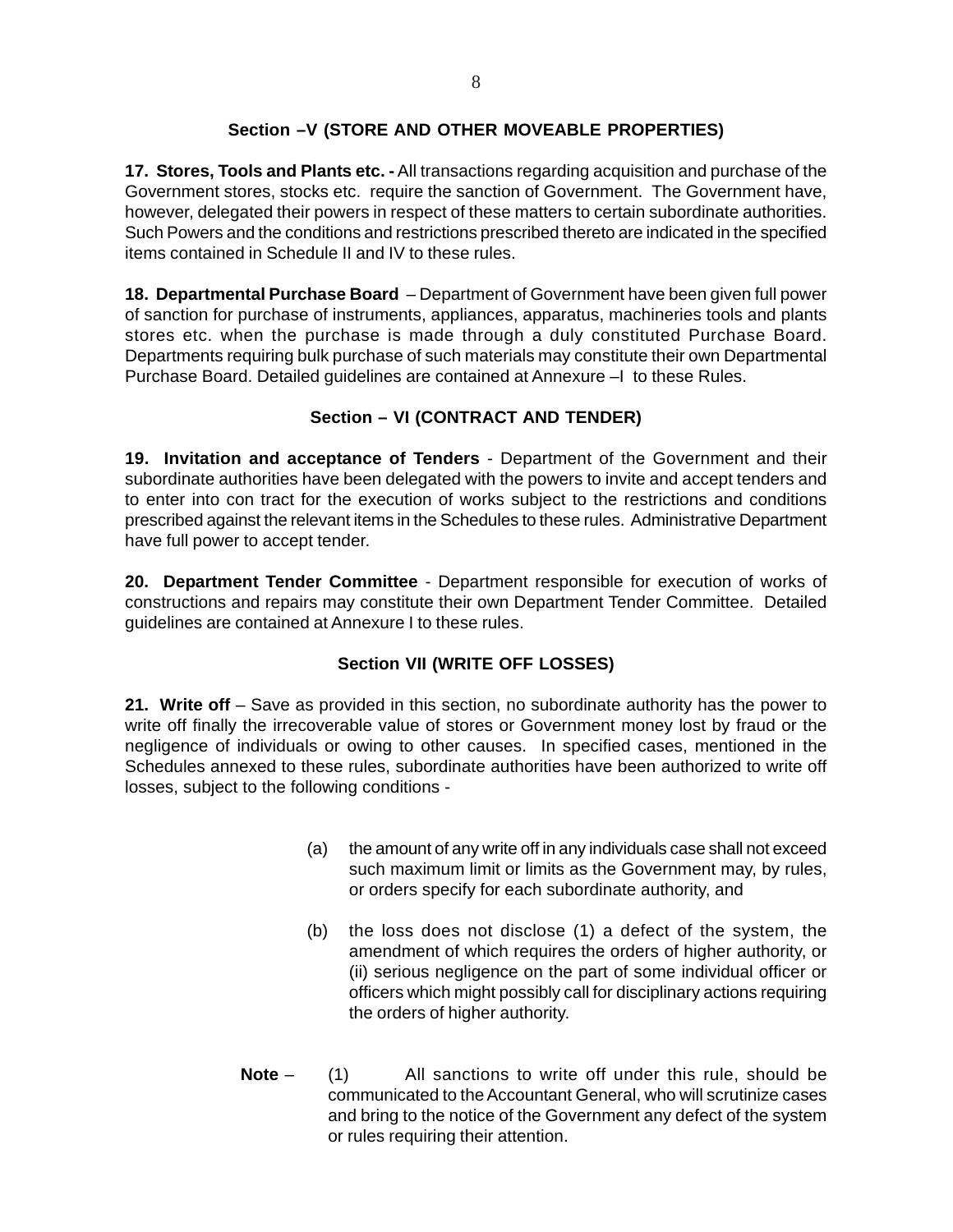(2) This rule, does not apply to losses of cash in Treasuries whether in the course of remittance or out of the Treasury balance. Individual cases of such losses should be reported to Government for orders.

### **Section – VIII (EXERCISE OF POWERS)**

#### **22. Exercise of financial powers by subordinate authorities**

(1) Subject to the provision of these rules, the Department s of the Government, Heads of Department and other authorities subordinate to them shall in relation to renewal of sanction for staff and schemes, sanction of works expenditure, incurring of contingent expenditure etc. shall have the powers specified in the following Schedules appended to these rules –

|                   | <b>A – GENERAL POWERS</b> | $\overline{\phantom{a}}$     | These powers are applicable to all Departments.                                              |  |  |
|-------------------|---------------------------|------------------------------|----------------------------------------------------------------------------------------------|--|--|
| Schedule I<br>(i) |                           | $\overline{\phantom{a}}$     | Powers delegated to Administrative Department.                                               |  |  |
| (ii)              | Schedule II               | $\overline{\phantom{a}}$     | Powers delegated to Heads of Department.                                                     |  |  |
| (iii)             | Schedule III              | $\qquad \qquad \blacksquare$ | Powers delegated to District Officers and other<br>heads of offices.                         |  |  |
|                   | <b>B. SPECIFIC POWERS</b> |                              |                                                                                              |  |  |
|                   | Schedule IV               | $\overline{\phantom{a}}$     | These powers are applicable only to a particular<br>Department specifically delegated to it. |  |  |

Provided that the power delegated to subordinate authority can also be exercised by higher authority in relation to such subordinate authority.

(2) A subordinate authority shall in regard to matters not covered by either of the Schedules I to IV exercise such powers as may be specified from time to time by general or special orders of the Governor or of the Government.

(3) An Authority empowered by or under these rules to incur expenditure on 'Office expenses' or 'materials and supplies' etc. shall exercise such power subject to the following conditions, namely-

- (a) the rules for the supply of articles contained in Appendix 10 of the Meghalaya Financial Rules and the general or special orders on the subject issued by Government from time to time shall be followed.
- (b) in incurring or sanctioning expenditure on the items specified in column 2 of the Schedules to these rules, the conditions and restrictions or scales specified in the foregoing rules and in column 4 of the Schedules I, II and III and column 5 of Schedule IV against items shall be strictly followed;
- (c) In regard to any other expenditure, any rules, orders, restrictions or scales as may be made, imposed or prescribed by the Governor or Government shall be observed;
- (d) No expenditure on any item of an unusual character involving any departure from the rules, orders, restrictions or scales referred in clauses  $(b)$  and  $(c)$  shall be incurred nor shall any liability be undertaken in connection therewith, without the previous consent of the Finance Department.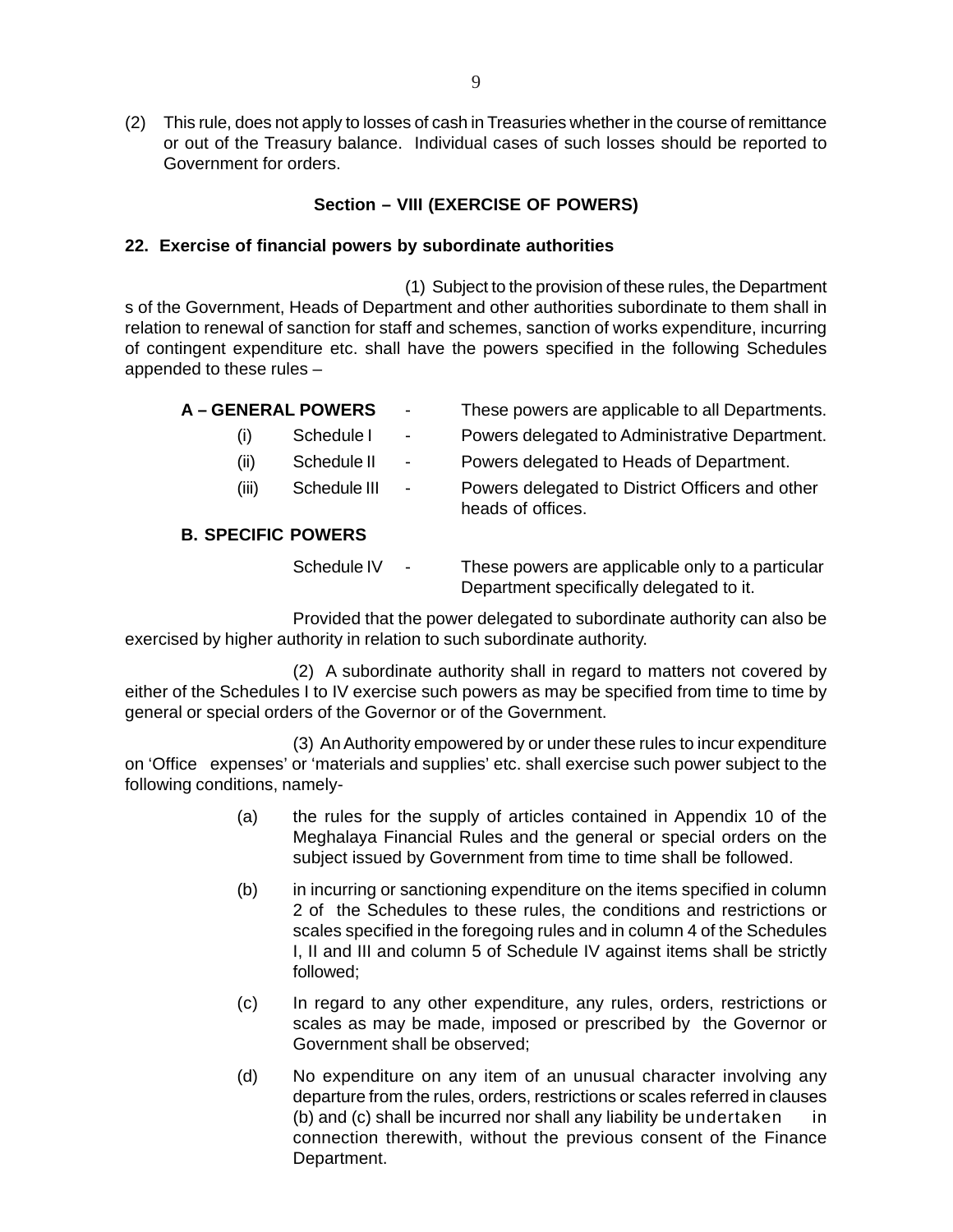## SCHEDULED - I

## POWERS DELEGATED TO DEPARTMENTS OF GOVERNMENT

(Refer rule 21 - A (i)

| SI.<br>No.   | <b>Nature of Powers</b>                                                                                                    | <b>Extent of Powers</b>                                                        | General Conditions, if any                                                                                                                                                                                                                                                                                                                                                                              |
|--------------|----------------------------------------------------------------------------------------------------------------------------|--------------------------------------------------------------------------------|---------------------------------------------------------------------------------------------------------------------------------------------------------------------------------------------------------------------------------------------------------------------------------------------------------------------------------------------------------------------------------------------------------|
| $\mathbf{1}$ | $\mathbf{2}$                                                                                                               | 3                                                                              | 4                                                                                                                                                                                                                                                                                                                                                                                                       |
| 1.           | Renewal of sanction to<br>continuing scheme (plan)<br>sanctioned by Finance<br>Department                                  | Full powers subject to<br>the recommendation of<br><b>Department Committee</b> | (i) the Scheme should be in<br>conformity with the original<br>sanction issued by the Finance<br>De-partrment. Department are<br>authorised to issue sanction on<br>to incurring of contingent expen-<br>diture included in the continuing<br>scheme provided such expen-<br>diture will not have the effect of<br>substantially altering the scope<br>of the scheme accepted by<br>Finance Department. |
|              |                                                                                                                            |                                                                                | (ii) The general instruction re-<br>garding sanction and implemen-<br>tation of Plan Schemes issued<br>by Planning Department should<br>be strictly followed                                                                                                                                                                                                                                            |
| 2.           | Retention of temporary<br>post (both plan and non-                                                                         | For one year at a time                                                         | Subject to (i) Availability of funds<br>by valid appropriation                                                                                                                                                                                                                                                                                                                                          |
|              | plan) sanctioned<br>by<br><b>Finance Department</b>                                                                        |                                                                                | (ii) Conformity with the original<br>sanction                                                                                                                                                                                                                                                                                                                                                           |
|              |                                                                                                                            |                                                                                | (iii) Circumstances which weigh<br>in creating of post still exist                                                                                                                                                                                                                                                                                                                                      |
| 3.           | <b>Issued Financial sanction</b><br>to new scheme, scruti-<br>nized and approved by the<br>Finance<br>Department<br>(Plan) | Full Power upto a limit as<br>approved / cleared by<br>Finance Department.     | Provided that no expenditure<br>even within the limit prescribed<br>shall be sanctioned without the<br>previous consent of the Finance<br>Department if it has the effect<br>of substantially altering the<br>scope of the scheme as ac-<br>cepted by the Finance Depart-<br>ment and subject fruther to any<br>direction issued by Finance<br>Department in this regard.                               |
| 4.           | To accord administrative<br>approval to the plans and                                                                      |                                                                                | Provided                                                                                                                                                                                                                                                                                                                                                                                                |
|              | estimates for civil works to<br>be carried out by the PWD<br>or other Department                                           |                                                                                | (1) The estimates are scruti-<br>nized by the appropriate officer<br>of the P.W.D.                                                                                                                                                                                                                                                                                                                      |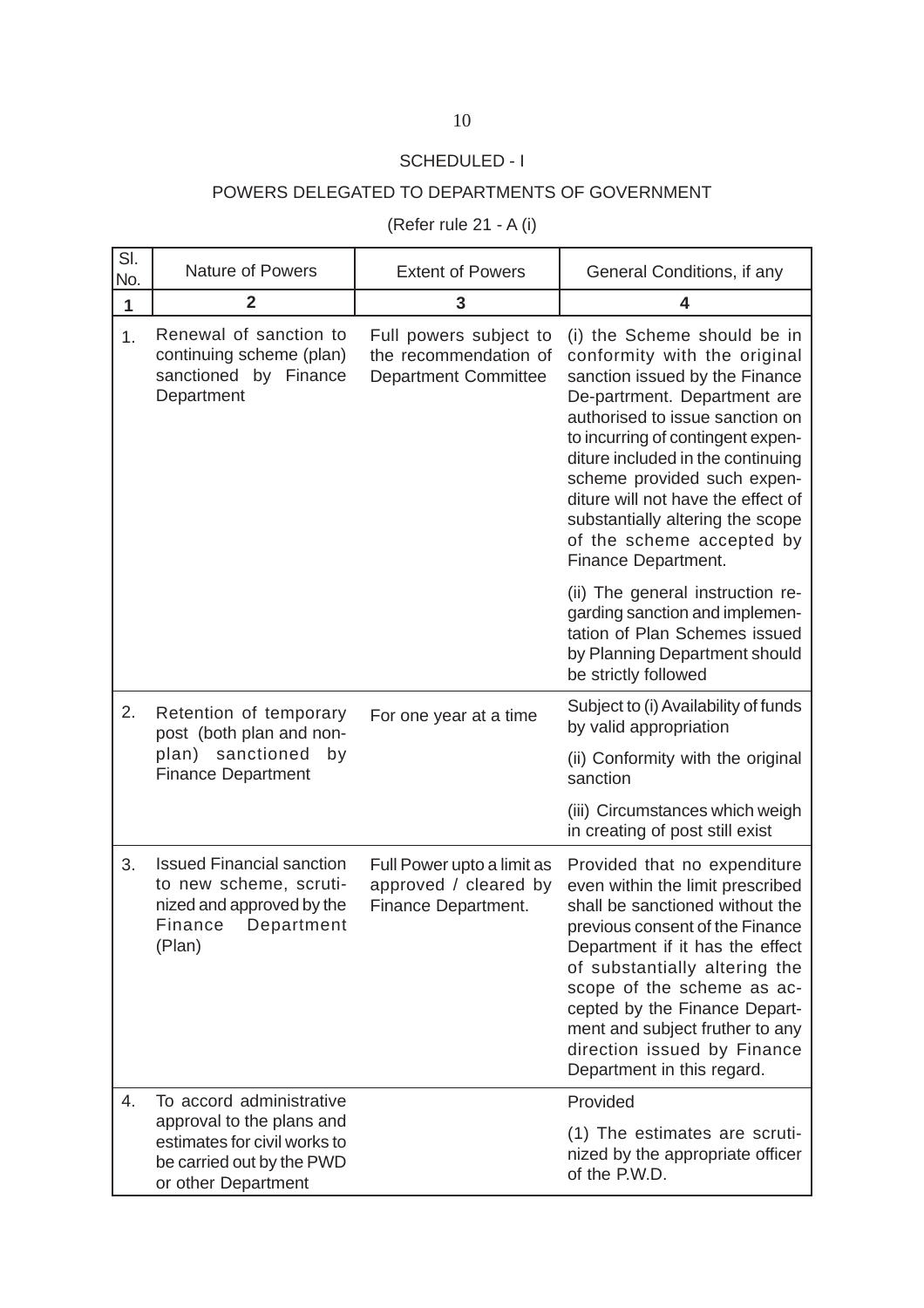| $\mathbf 1$ | $\overline{2}$                                                                                                                                | $\overline{3}$                                                                                    | 4                                                                                                                                                                                           |
|-------------|-----------------------------------------------------------------------------------------------------------------------------------------------|---------------------------------------------------------------------------------------------------|---------------------------------------------------------------------------------------------------------------------------------------------------------------------------------------------|
|             | having Engineering Wings<br>(a) Project involving resi-<br>dential building                                                                   | Upto Rs. 10,00,000 in                                                                             | (2) The limit of the admissible<br>outlay prescribed by the Finance<br>Department                                                                                                           |
|             | (b) Other works.                                                                                                                              | each case.<br>Upto Rs. 15,00,000/-                                                                |                                                                                                                                                                                             |
| 5.          | To accord administrative<br>approval and sanction ex-<br>penditure on works to be<br>executed departmentally.                                 |                                                                                                   | Subject to the condition on that<br>there are technical personnel<br>competent to scrutinize the es-<br>timates and to supervice the                                                        |
|             | A. Original Works                                                                                                                             |                                                                                                   | works and                                                                                                                                                                                   |
|             | (i) Projects involving resi-<br>dential Buildings                                                                                             | Upto Rs. 8,00,000/- in<br>each case                                                               | (ii) the rules laid down for the<br>departmental construction of the<br>public buildings (Appendix 9 of                                                                                     |
|             | (ii) Other works.                                                                                                                             | Upto Rs. 12,00,000/- in<br>each case                                                              | the Meghalaya Financial Rules)<br>are strictly adhered to                                                                                                                                   |
|             | B. Petty construction of<br>departmental buildings<br>(residential) and repair.                                                               | Upto Rs. 1,00,000/- in<br>each case.                                                              |                                                                                                                                                                                             |
|             | Sanction excess<br>С.<br>expenditure over the esti-<br>mate.                                                                                  | Upto 10% and that the<br>total if the exceeded<br>estimate is within their<br>powers to sanction. |                                                                                                                                                                                             |
|             | D. Renewal of expendi-<br>ture sanctioned in respect<br>of the departmental works<br>in progress.                                             | For one year at a time                                                                            | subject to budget provision and<br>in conformity with the original<br>sanction.                                                                                                             |
|             |                                                                                                                                               |                                                                                                   | Note: The Sanction of a competent authority for executing<br>the works carries with it the sanction for incurring necessary<br>expenditure on the purchase of stores required for the works |
| 6.          | Sanction miscellaneous<br>expenditure in any indi-<br>vidual case or any object<br>for which no scale or limit<br>to its power of sanction is |                                                                                                   | Provided that<br>1. The expenditure does not<br>relate to the Secreteriat office of<br>the Department concerned.                                                                            |
|             | prescribed (a) If recurring.<br>(b) If non-recurring                                                                                          | Upto Rs. 10,000/- in any<br>single case.<br>Upto Rs.20,000/- in any<br>single case                | The demand therefore has<br>2.<br>not been refused by the assem-<br>bly or the Supply restricted at the<br>instance of Finance Department<br>and                                            |
|             |                                                                                                                                               |                                                                                                   | 3. The expenditure is not on a<br>new service which was not con-<br>templated in the budget.                                                                                                |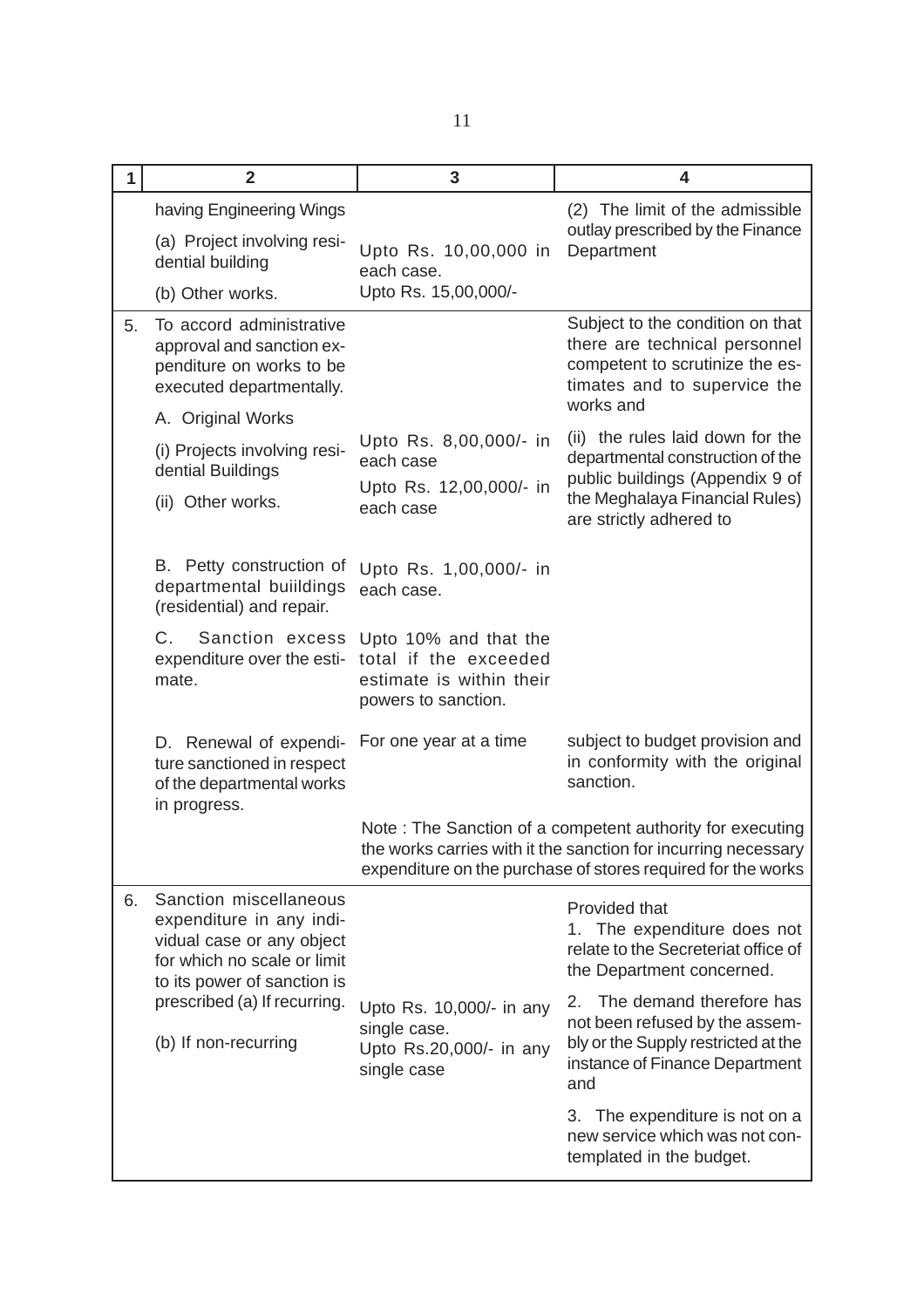| 1   | $\overline{2}$                                                                                                                             | 3                                           | 4                                                                                                                                                                                                                                                                                                                                                                                                                                                                                                                              |
|-----|--------------------------------------------------------------------------------------------------------------------------------------------|---------------------------------------------|--------------------------------------------------------------------------------------------------------------------------------------------------------------------------------------------------------------------------------------------------------------------------------------------------------------------------------------------------------------------------------------------------------------------------------------------------------------------------------------------------------------------------------|
| 7.  | Sanction rent on land<br>and building leased out<br>to Government.                                                                         | Full power                                  | Subject to -                                                                                                                                                                                                                                                                                                                                                                                                                                                                                                                   |
|     |                                                                                                                                            |                                             | (a) Funds availability                                                                                                                                                                                                                                                                                                                                                                                                                                                                                                         |
|     |                                                                                                                                            |                                             | (b) The GAD/DC concerned<br>certifies that a suitable public<br>building is not available for the<br>purpose and that a hired build-<br>ing is inescapable                                                                                                                                                                                                                                                                                                                                                                     |
|     |                                                                                                                                            |                                             | (c) The rent is fixed by appro-<br>priate competent authority.                                                                                                                                                                                                                                                                                                                                                                                                                                                                 |
| 8.  | Sanction refund of rev-<br>enue not otherwise pro-<br>vided for                                                                            | Upto a maximum of<br>Rs.15,000/-            | Subject to any rules applicable<br>unless the refund is ordered by<br>the court.                                                                                                                                                                                                                                                                                                                                                                                                                                               |
| 9.  | Sanction writing off of                                                                                                                    | Upto Rs. 30,000/- in any                    | Refer rule 21                                                                                                                                                                                                                                                                                                                                                                                                                                                                                                                  |
|     | the irrecoverable value<br>of stores, livestock or<br>public money lost by<br>fraud or the negligence<br>of individual or other<br>causes. | single case.                                | All cases of defects in the sys-<br>tems, theft, exbezlements, fraud<br>or serios negligence should be<br>brought to the notice of the<br>Finance Department.                                                                                                                                                                                                                                                                                                                                                                  |
| 10. | Sanction the remission<br>of disallowances by au-<br>dit officers.                                                                         | Upto Rs. 1500/- in each<br>individual case. | Subject to the aggregate<br>1.<br>maximum of Rs. 1500/- in which<br>a number of overdrawals are<br>due to the same cause.<br>2. That the money was drawn<br>in good faith.<br>3. That no defect of systems is<br>disclosed.<br>4. That the overdrawal/wrong<br>drawals does not involve other<br>expenditure requiring reference<br>to Finance Department.<br>5. That it does not involve an<br>addition of pay of more than Rs.<br>500/- per mensem.<br>6. That the pay of the Govt.<br>servant does not exceed Rs.<br>2900/- |
| 11. | Sanction deputation of<br>Government servant on<br>an approved course of                                                                   | Full power                                  | For a period not exceeding 6<br>month provided it is in conformity<br>with the guidelines approved                                                                                                                                                                                                                                                                                                                                                                                                                             |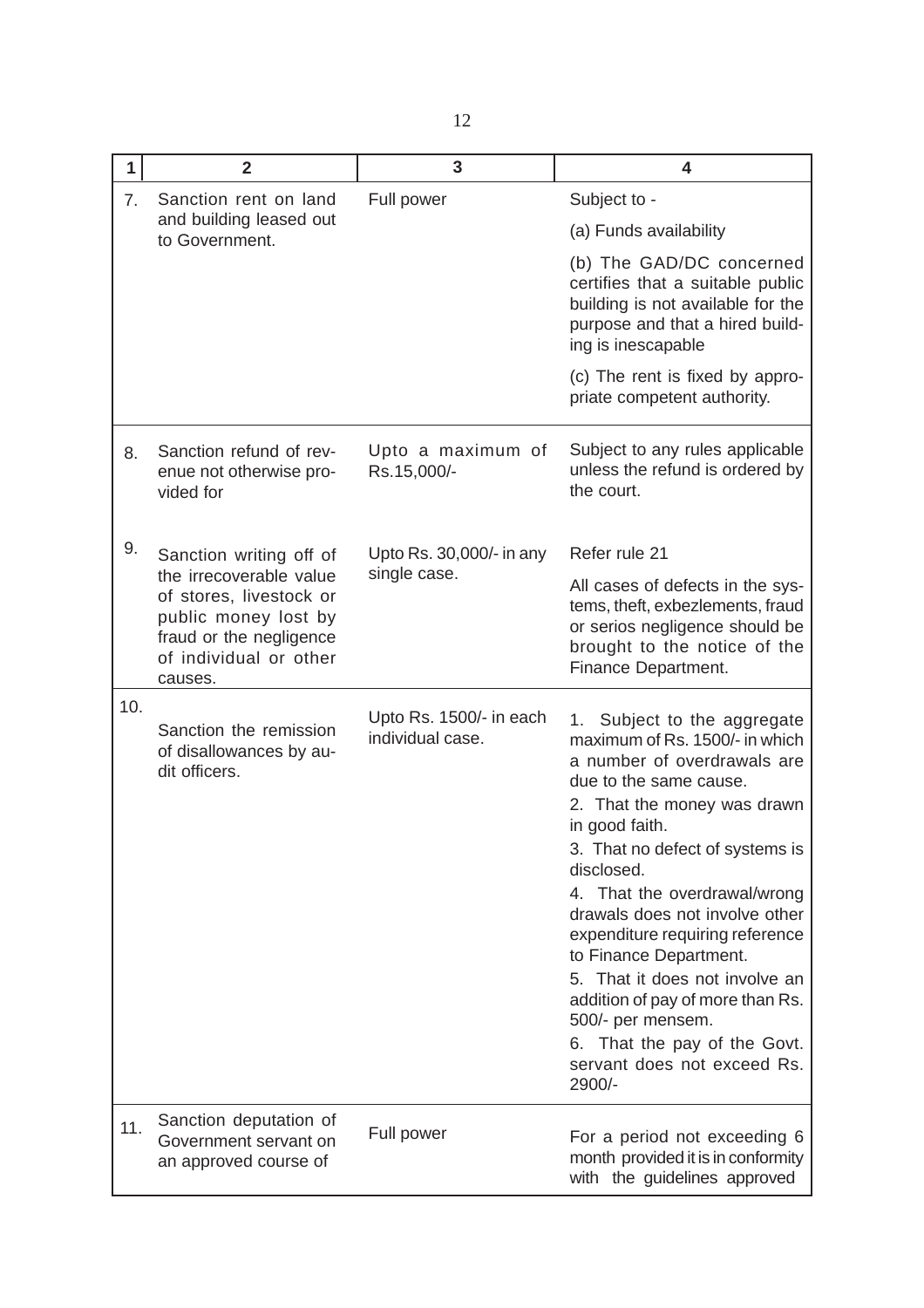| 1   | $\mathbf{2}$                                                                          | 3                                                                                                     | 4                                                                                                                                                                                                                                                                                   |
|-----|---------------------------------------------------------------------------------------|-------------------------------------------------------------------------------------------------------|-------------------------------------------------------------------------------------------------------------------------------------------------------------------------------------------------------------------------------------------------------------------------------------|
|     | training or instructions                                                              |                                                                                                       | by Finance Department                                                                                                                                                                                                                                                               |
|     | Conference, Seminar/<br>Workshop.                                                     |                                                                                                       | The other deputed will be<br>treated as on duty under F.R.<br>7(5) (b) (i) and will be entitled to<br>pay and other allowances. T.A.<br>D. A. and Lodging Allowances<br>as may be prescribed by Gov-<br>ernment form time to time. No<br>deputation vacancies will be<br>filled up. |
| 12. | Sanction expenditure on<br>seminar / workshop                                         | Upto Rs. 1,00,000/- in<br>year.                                                                       |                                                                                                                                                                                                                                                                                     |
| 13. | <b>Accept Tenders</b>                                                                 | Full power                                                                                            | Refer rules 19 and 20.                                                                                                                                                                                                                                                              |
| 14. | to issue detailed sanc-<br>tion of schemes                                            | Full power                                                                                            | Provided that such schemes are<br>approved by Finance Depart-<br>ment and there is no material<br>change or deviation in approved<br>scheme.                                                                                                                                        |
| 15. | To sanction post in-<br>cluded in schemes ap-<br>proved by the Finance<br>Department. | Full power                                                                                            | Provided the posts are sanc-<br>tioned on approved scales of<br>pay.                                                                                                                                                                                                                |
| 16. | To sanction deeputation<br>on foreign Service.                                        | Full power                                                                                            | In accordance with approved<br>guidelines.                                                                                                                                                                                                                                          |
| 17. | To sanction Test relief                                                               | Full power                                                                                            | Subject to-                                                                                                                                                                                                                                                                         |
|     | Agricultural Loan, Reha-<br>bilitation Loan, Distress                                 |                                                                                                       | 1. Budget Provision, and                                                                                                                                                                                                                                                            |
|     | Loan, Grant and Loans<br>to Displace persons and<br>Gratuitous relief.                |                                                                                                       | 2. Observance of rules                                                                                                                                                                                                                                                              |
| 18. | Permanent retention of<br>temporary post                                              | Full power, in case of<br>posts for which the ap-<br>pointing authority is the<br>Head of Department. | Provided the posts have contin-<br>ued for 5 years or more and are<br>not of experimental and purely<br>adhoc in character.                                                                                                                                                         |
|     |                                                                                       |                                                                                                       | provided further that the<br>power shall not be applicable in<br>respect of organisation which<br>are not expected to continue on<br>permanent basis.                                                                                                                               |

 $\overline{\phantom{a}}$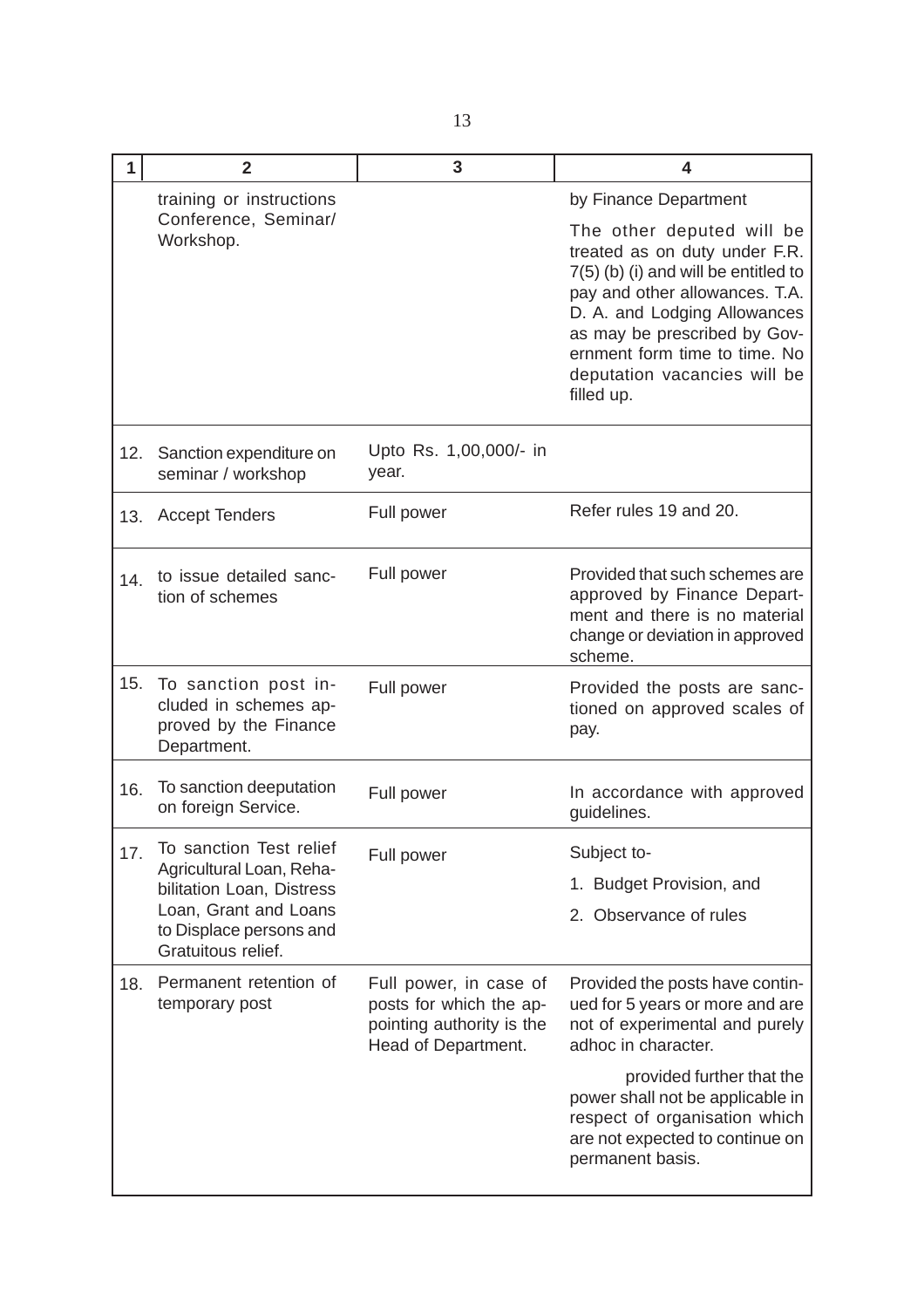| 1       | $\overline{2}$                                                                                                                                                                                                                                                                                                       | 3          | 4                                                                                                                                                                                                     |
|---------|----------------------------------------------------------------------------------------------------------------------------------------------------------------------------------------------------------------------------------------------------------------------------------------------------------------------|------------|-------------------------------------------------------------------------------------------------------------------------------------------------------------------------------------------------------|
| 19. (i) | Sanction for claims of Govt. Servants<br>drawing pay in Gazetted Officers pay<br>bill form to arrears of TA/DA, Medical<br>re-imbursement and contingent claims<br>other than pay and allowances or in-<br>crements which have been allowed to<br>remain in abeyance,-                                               |            |                                                                                                                                                                                                       |
|         | (a) for a period exceeding six months but<br>not exceeding six years.                                                                                                                                                                                                                                                | Full power | Full power                                                                                                                                                                                            |
|         | (b) for a period exceeding six years.                                                                                                                                                                                                                                                                                | Full power | Full power<br>Subject to approval of<br>Finance Deptt.                                                                                                                                                |
| (ii)    | Sanction for claims of Govt. Servants<br>drawing pay in the establishment pay<br>bill form to arrears of pay and allow-<br>ances or increments, arrears of TA/DA,<br>Medical reimbursement and contingent<br>claims and claims of persons not in<br>Govt. srvice which have been allowed<br>to remain in abeyance, - |            |                                                                                                                                                                                                       |
|         | (a) for a period exceeding six months but<br>not exceeding six years.                                                                                                                                                                                                                                                | Full power | Full power                                                                                                                                                                                            |
|         | (b) for a period exceeding six years.                                                                                                                                                                                                                                                                                | Full power | Full power<br>Subject to approval of<br>Finance Deptt.                                                                                                                                                |
| 20.     | To sanction political pension and<br>grants to Political pensioners.                                                                                                                                                                                                                                                 | Full power | Subject to rules regulating<br>such pensions and grants.                                                                                                                                              |
| 21.     | Fixation of remuneration of Lawyers.                                                                                                                                                                                                                                                                                 | Full power | Subject to the approval of<br>L.R./Law Department.                                                                                                                                                    |
| 22.     | To sanction entertainment of peons<br>and stenographers whenever a post<br>entitled to such compliment of staff is<br>sanctioned                                                                                                                                                                                     | Full power |                                                                                                                                                                                                       |
| 23.     | To sanction a post of driver whenever<br>a vehicle is sanctioned.                                                                                                                                                                                                                                                    | Full power |                                                                                                                                                                                                       |
| 24.     | To sanction local printing of standard-<br>ized forms/ schedule forms                                                                                                                                                                                                                                                | Full power | Provided the Government<br>Press expresses its inability<br>to supply or is unable to sup-<br>ply within 60 days of the re-<br>quisition and subject to prior<br>approval of Finance Depart-<br>ment. |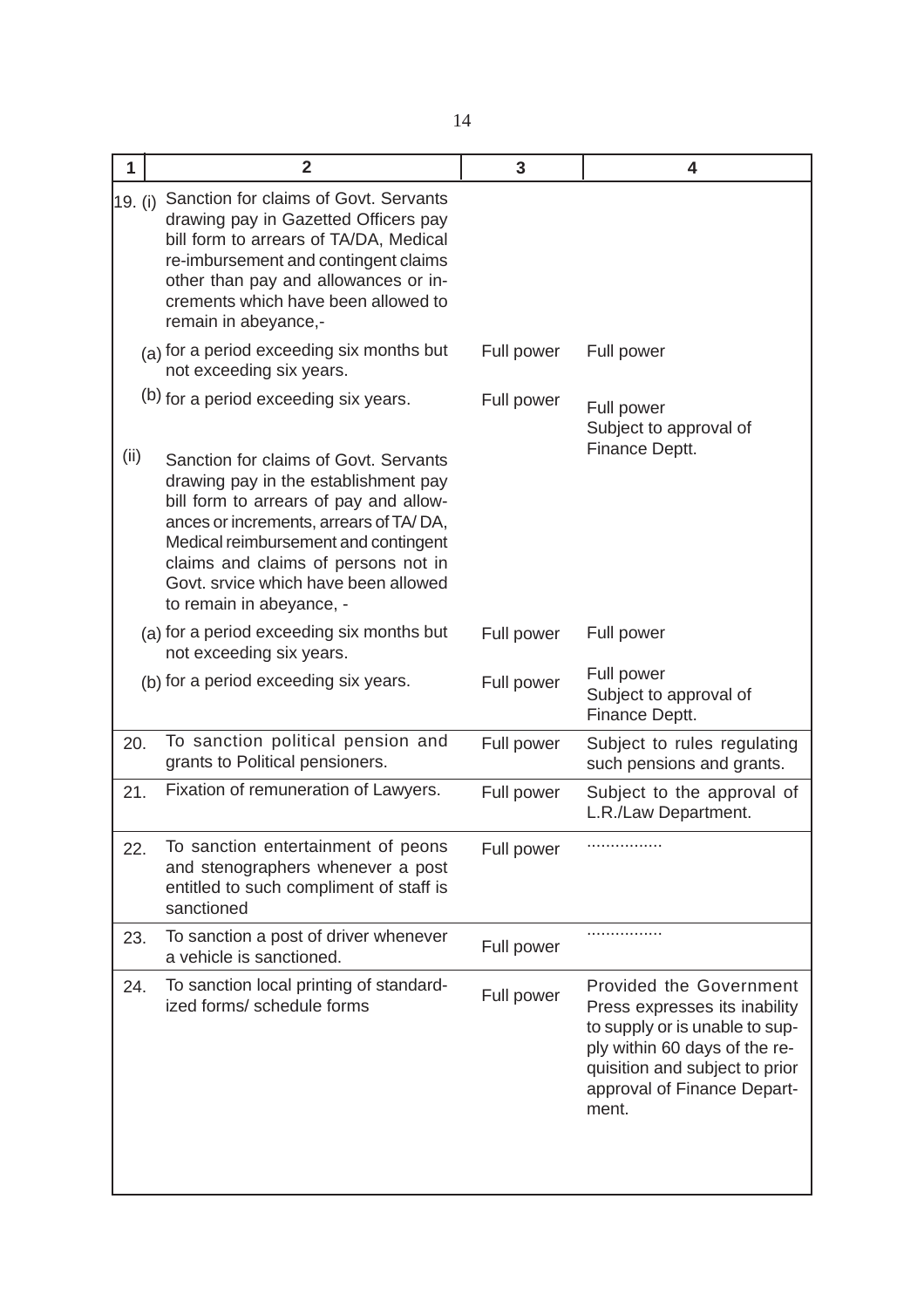| $\mathbf{1}$ | $\overline{2}$                                                                                                                 | $\overline{\mathbf{3}}$ | 4                                                                                                                                                         |
|--------------|--------------------------------------------------------------------------------------------------------------------------------|-------------------------|-----------------------------------------------------------------------------------------------------------------------------------------------------------|
| 25.          | To make people State<br>Guest and payment of<br>expenditure of.                                                                | Full power              | Subject to observation of rules<br>laid down by Government from<br>time to time.                                                                          |
| 26.          | Sanction of Staff for<br>Ministers State Minister<br>and Parliamentary Sec-<br>retaries.                                       | Full power              | As per standard laid down.                                                                                                                                |
| 27.          | To sanction P.O.L. Bills<br>requisition and hire<br>charges, wages<br>οf                                                       | Full power              | (a) Subject to specific Budget<br>Provision.                                                                                                              |
|              | drivers and handymen<br>of the vehicles requisi-<br>tioned under the Requi-<br>sition and Control of<br>Vehicle Act, 1968.     |                         | (b) That the proposal has been<br>submitted in accordance with<br>the procedure issued by Govt.<br>from time to time.                                     |
| 28.          | Sanction Advance to<br><b>Gazetted Government</b><br>Servant under their<br>administrative control<br>for - (a) House Building | Full power              | Subject to specific allotment of<br>funds by Finance Department.                                                                                          |
|              | Advance - (Construction<br>purchase and repair of<br>houses and extension of<br>House.                                         |                         | As per details in Rules 386, 387<br>& 388 of the Meghalaya Finan-<br>cial Rules.                                                                          |
|              | (b) Purchase of Motor<br>cars, Motors Cycles /<br>Scooters and other                                                           |                         | As per details in Rules389, 390<br>& 391 of the Meghalaya Finan-<br>cial Rules.                                                                           |
|              | means of Conveyance<br>(c) Purchase of Type-<br>writer/Computer.                                                               |                         | As Per Rules 393 of the Megha-<br>laya Financial Rules.                                                                                                   |
| 29.          | Purchase of printing<br>items for printing ma-<br>chines, Xerox, Fax, etc.                                                     | Full power              | Subject to budget provision and<br>that such purchase is made<br>from authorized dealers of the<br>company concerned at ap-<br>proved / prescribed rates. |
| 30.          | Purchase of Computer<br>accessories, misc. hard-<br>wares/softwares.                                                           | Full power              | - do -                                                                                                                                                    |
|              |                                                                                                                                |                         |                                                                                                                                                           |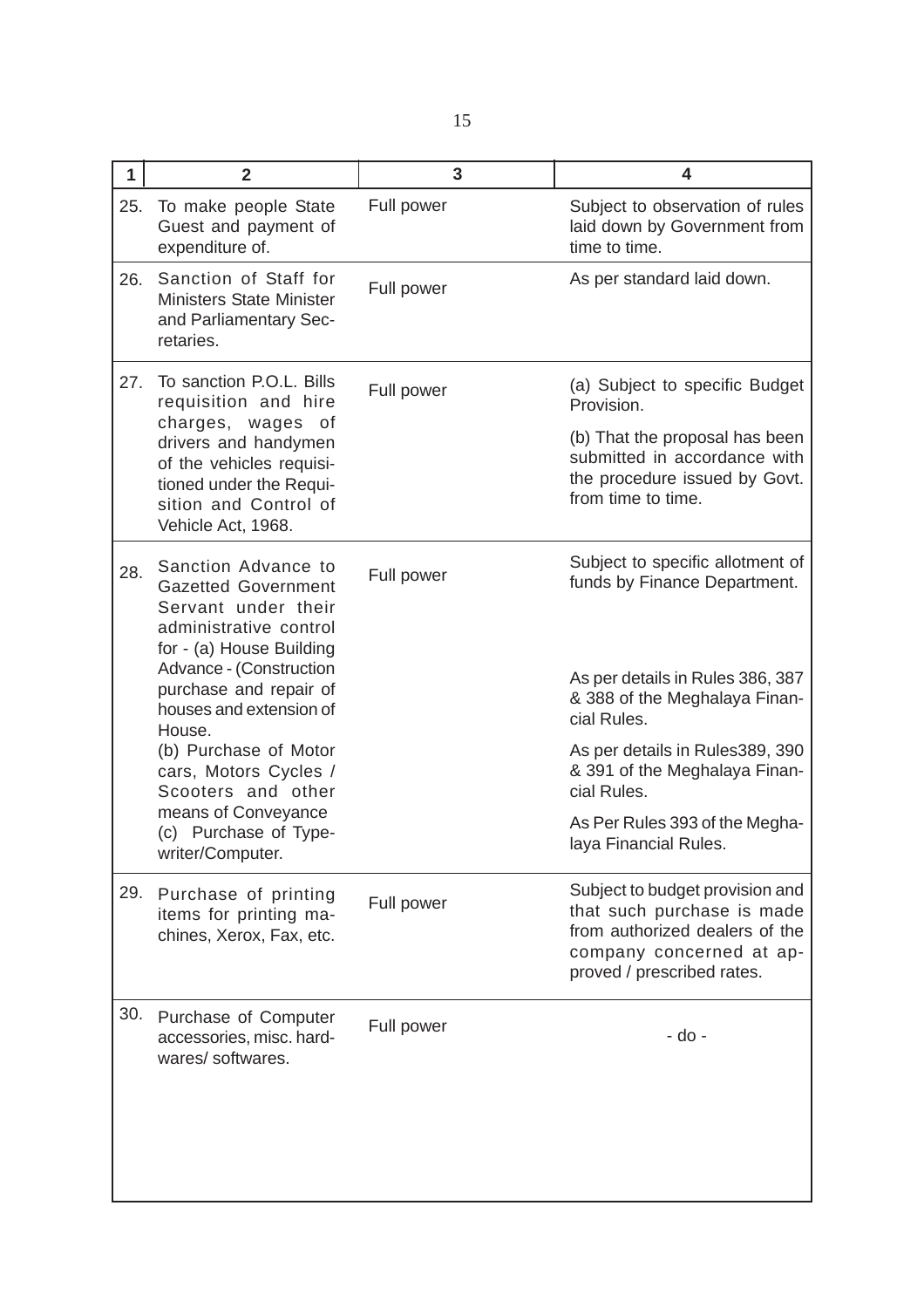## SCHEDULED - II

## GENERAL POWERS DELIGATED TO HEAD OF DEPARTMENTS

(Refer rule 21 - A (ii)

| SI.<br>No. | <b>Nature of Powers</b>                                                                                                                                                                                                      | <b>Extent of Powers</b>                                                                                                                                             | General Conditions, if any                                                                                                                                    |
|------------|------------------------------------------------------------------------------------------------------------------------------------------------------------------------------------------------------------------------------|---------------------------------------------------------------------------------------------------------------------------------------------------------------------|---------------------------------------------------------------------------------------------------------------------------------------------------------------|
| 1          | $\mathbf{2}$                                                                                                                                                                                                                 | 3                                                                                                                                                                   | 4                                                                                                                                                             |
| 1.         | To accord administrative<br>approval to plants and es-<br>timates for civil works to<br>be carried out by P.W.D.<br>(other than projects involv-<br>ing acquisition of land and<br>residential buildings and<br>other works) | Upto Rs. 8,00,000/- in<br>each case.                                                                                                                                | Provided the estimates are scru-<br>tinized by Officers of P.W.D.                                                                                             |
| 2.         | To accord administrative<br>approval and sanction ex-<br>penditures on works to be<br>executed departmentally                                                                                                                |                                                                                                                                                                     | (i) Provided that there are tech-<br>nical personnel competent to<br>scrutinize the estimates and su-<br>pervise theworks.                                    |
|            | other than project involv-<br>ing acquisition of land.                                                                                                                                                                       |                                                                                                                                                                     | (ii) The rules laid down for de-<br>partmental construction of pub-<br>lic buildings (Appendix 9 of the<br>Meghalaya Finance Rules) are<br>strictly followed. |
|            | A. Original works<br>(i) Projects involving resi-<br>dential buildings<br>(ii) Other works.<br>B. Petty construction of<br>departmental building<br>(non-residential) and re-                                                | Upto Rs. 5,00,000/- in<br>each case.<br>Upto Rs. 6,00,000/- in<br>each case.<br>Upto Rs. 50,000/- in<br>each case.                                                  |                                                                                                                                                               |
|            | pair.<br>C. Sanction excess ex-<br>penditure over the esti-<br>mates.                                                                                                                                                        | Upto 5 percent pro-<br>vided that the total of<br>the exceeded estimate<br>is within their power of<br>sanction and that the<br>scheme was sanc-<br>tioned by them. |                                                                                                                                                               |
| 3.         | To accord technical sanc-<br>tion to estimate for works<br>& repairs to be executed<br>departmentally.                                                                                                                       | Full power                                                                                                                                                          | Subject to clearance being<br>given by competent technical<br>authority as at SI. 2 above.                                                                    |
| 4.         | Sanction misellaneous<br>expenditure in any indi-                                                                                                                                                                            |                                                                                                                                                                     | subject to budget provision pro-<br>vided that -                                                                                                              |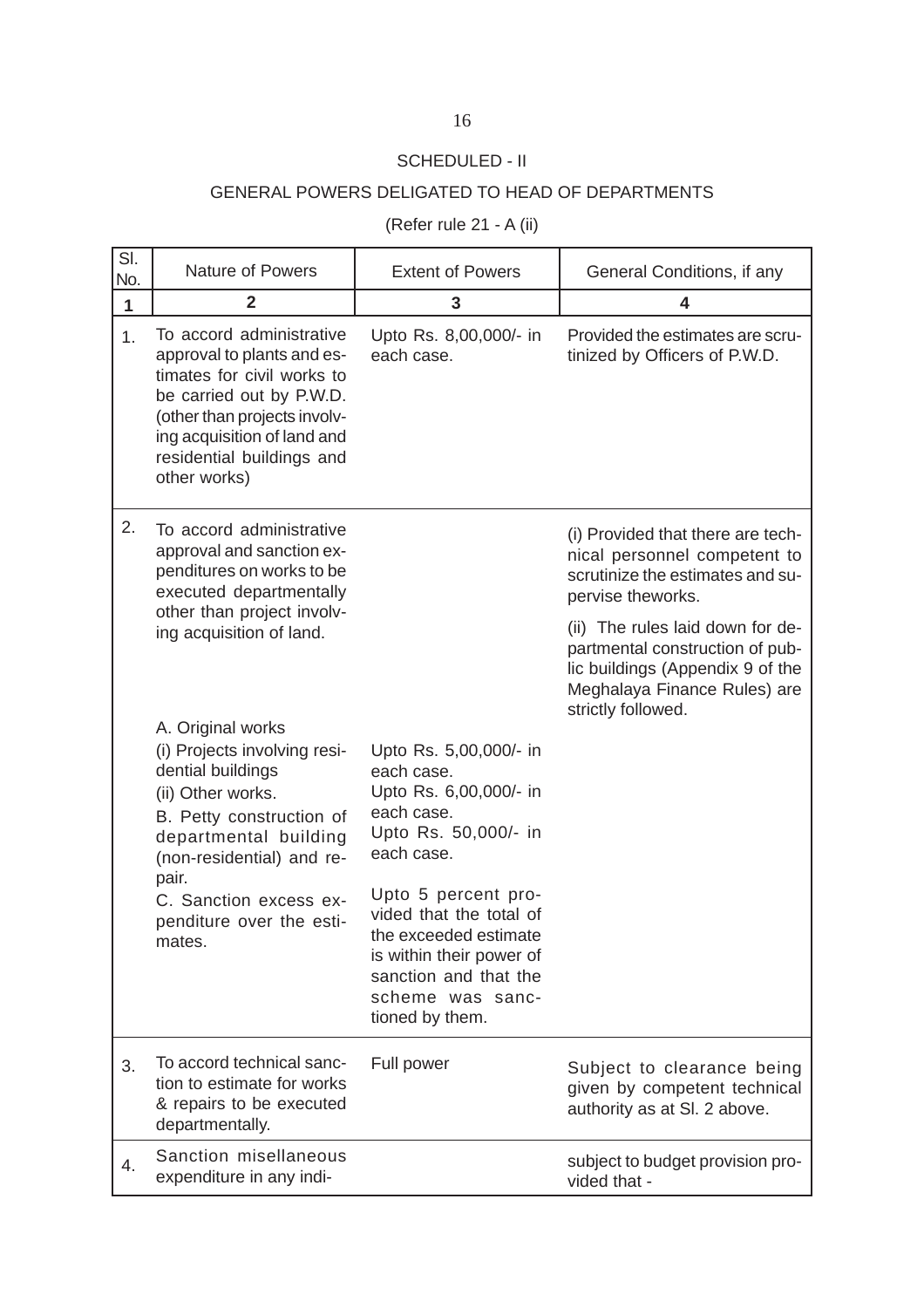| 1  | $\overline{2}$                                                                                                                          | 3                                                                                                                                                                                                                       | 4                                                                                                                                                                                                                                              |
|----|-----------------------------------------------------------------------------------------------------------------------------------------|-------------------------------------------------------------------------------------------------------------------------------------------------------------------------------------------------------------------------|------------------------------------------------------------------------------------------------------------------------------------------------------------------------------------------------------------------------------------------------|
|    | vidual case or any object<br>for which no scale or<br>limit to its power is pre-<br>scribed<br>(a) if recurring<br>(b) if non-recurring | Rs. 3000/- in any single<br>case<br>Upto Rs. 5000/- in any<br>single case.                                                                                                                                              | (1) the demand therefore has<br>not been refused by the Assem-<br>bly or the supply restricted at the<br>instance of Finance Department<br>and<br>(2) the expenditure is not on a<br>new service which was not con-<br>templated in the budget |
| 5. | Purchase of instruments<br>appliances apparatus,<br>machinery, tools and<br>plants and other stores<br>in India.                        | Full power when<br>(a)<br>purchase is<br>made<br>through a duly consti-<br>tuted Departmental Pur-<br>chase Board.<br>(b) Otherwise, upto<br>50,000/- provided the<br>cost of each item does<br>not exceed Rs. 10,000/- | (1) Subject to Budget provision<br>and the provision of Meghalaya<br>Financial Rules governing pur-<br>chase of stores for public ser-<br>vices (Appendix 10 of the<br>Meghalaya Financial Rules)<br>(2) Also refer rules 17 & 18.             |
| 6. | Repair and mainte-<br>nance of departmental,<br>vehicle machineries,<br>etc.<br>(a) Major repair, over-<br>hualing                      | Upto Rs. 30,000/- in<br>each case provided the<br>expenditure does not<br>exceed Rs. 50,000/- for<br>each vehicle/machinery<br>in a year.<br>Upto Rs. 5,000/- in each                                                   | Repair should be done only on<br>the report and recommendation<br>of the D.T.O.                                                                                                                                                                |
|    | (b) Minor and emergent<br>repair.<br>(c) Purchase of tyres<br>and Batteries.                                                            | case.<br>(i) Upto Rs.5,000/- in<br>each case of Light ve-<br>hicle and upto Rs.<br>10,000/- in case of me-<br>dium and heavy vehicles<br>(ii) Full power if pur-<br>chase is made from<br><b>MECOFED</b>                | Tyres, tubes and Batteries<br>should be obtained only from<br>MECOFED on requisition. Lo-<br>cal purchase may be made only<br>on obtaining of non-availability<br>certificate from MECOFED.                                                    |
| 7. | Purchase of typewriter,<br>Duplicators in replace-<br>ment of existing one.                                                             | Full power                                                                                                                                                                                                              | A cerificate of condemnation of<br>the existing ones to be issued<br>by a local representative of the<br>firm from which the machine<br>was purchase or where it is not<br>possible by a responsible by a<br>responsible Gazette Officer.      |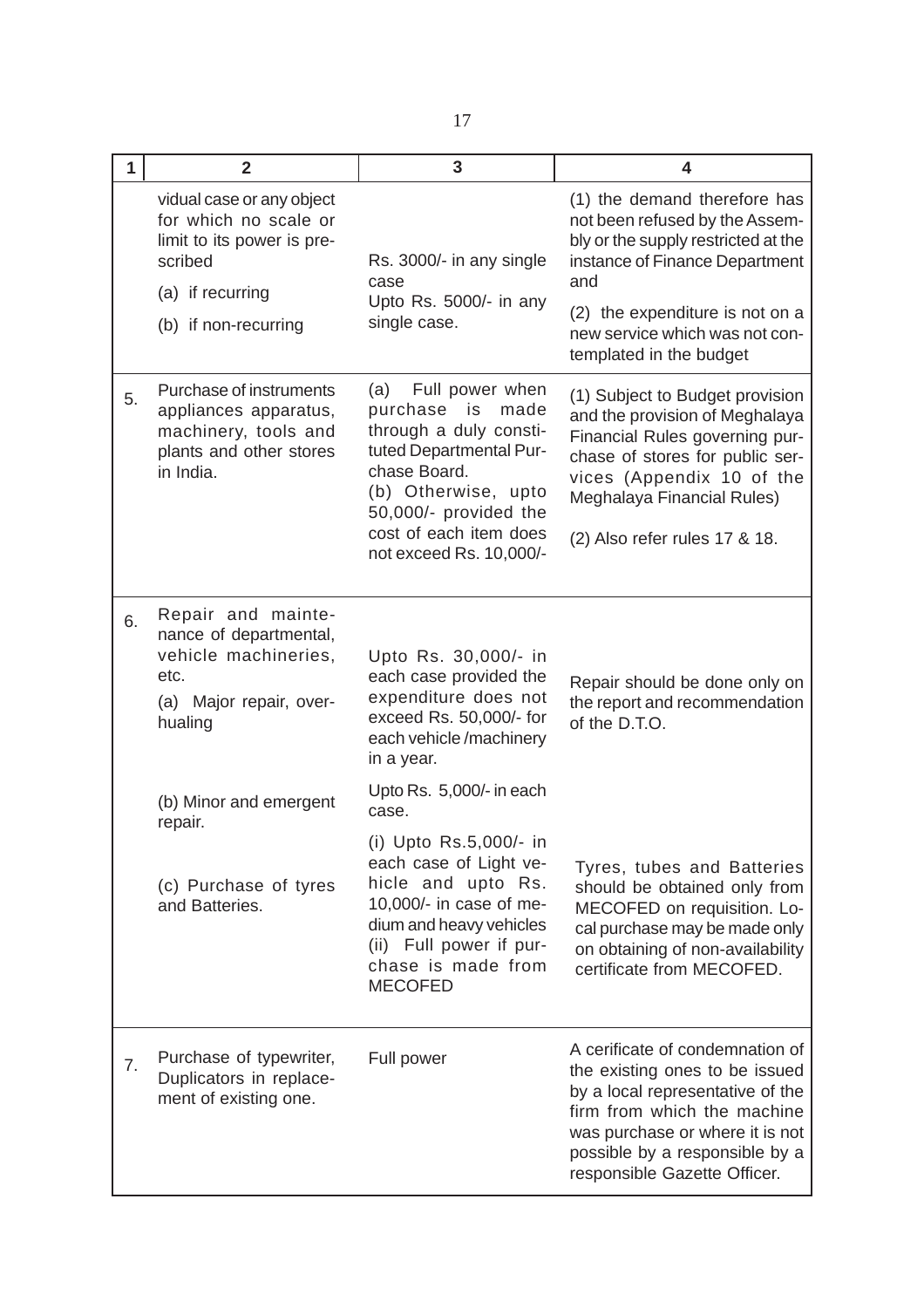| 1  | $\overline{2}$                                                                                                                    | 3                                                                         | 4                                                                                                                                                                                                 |
|----|-----------------------------------------------------------------------------------------------------------------------------------|---------------------------------------------------------------------------|---------------------------------------------------------------------------------------------------------------------------------------------------------------------------------------------------|
|    |                                                                                                                                   |                                                                           | The certificate of condemnation<br>should also state that the ma<br>chine is beyond repair, indicat-<br>ing the date of its purchase.                                                             |
|    |                                                                                                                                   |                                                                           | Subject also to specific budget<br>provision.                                                                                                                                                     |
| 8. | Purchase of furniture for<br>new office or on expan-                                                                              | Upto Rs. 50,000/-                                                         | Subject to -                                                                                                                                                                                      |
|    | sion for existing office or                                                                                                       |                                                                           | (i) Availability of funds                                                                                                                                                                         |
|    | for replacement of old<br>ones                                                                                                    |                                                                           | (ii) Observance of procedures<br>and other general directions                                                                                                                                     |
|    |                                                                                                                                   |                                                                           | (iii) Furniture should be of ap-<br>proved type and should be pur-<br>chased from approved firm at<br>Government approved rates.                                                                  |
|    |                                                                                                                                   |                                                                           | (iv) The purchase should be<br>made in accordancewith pre-<br>scribed scale.                                                                                                                      |
| 9. | To sanction expenditure<br>on contingencies :-                                                                                    |                                                                           |                                                                                                                                                                                                   |
|    | (1) Cost of repair, includ-<br>ing cost of spare part of<br>equipments, Xerox ma-<br>chines, Fax and Riso-<br>graph machines etc. | Upto Rs. 10,000/- in<br>each case and limit of<br>Rs. 30,000/- in a year. | Subject to Budget provision and<br>that the repairs and supply of<br>parts are made by the autho-<br>rized agents of the companies<br>concerned.                                                  |
|    | (ii) Purchase of com-<br>puter consumables, and<br>software periphiral in-<br>cluding cost of repairs<br>thereof.                 | Upto Rs. 20,000/- in<br>each case and limit of<br>Rs. 50,000/- in a year. | Subject to Budget provisions<br>and that the supply made and<br>work done by the authorized<br>Agents/Engineer of the Compa-<br>nies/Supplier concerned.                                          |
|    | (iii) Purchase of Office<br>equipments, such as<br>clocks, table Fans etc.                                                        | Upto Rs. 5,000/- in each<br>case.                                         | Subject to stores rules. The limit<br>refers to the cost of articles of<br>the same kind purchased at any<br>time.                                                                                |
|    | (iv) Rent on land and<br>buildings leased out to<br>Government.                                                                   | Upto Rs. 10,000/- per<br>mensem in each case.                             | Provided that -<br>(i) The GAD or D.C. concerned<br>certificates that a suitable pub-<br>lic building is not available and<br>(ii) The rent is fixed by the ap-<br>propriate competent authority. |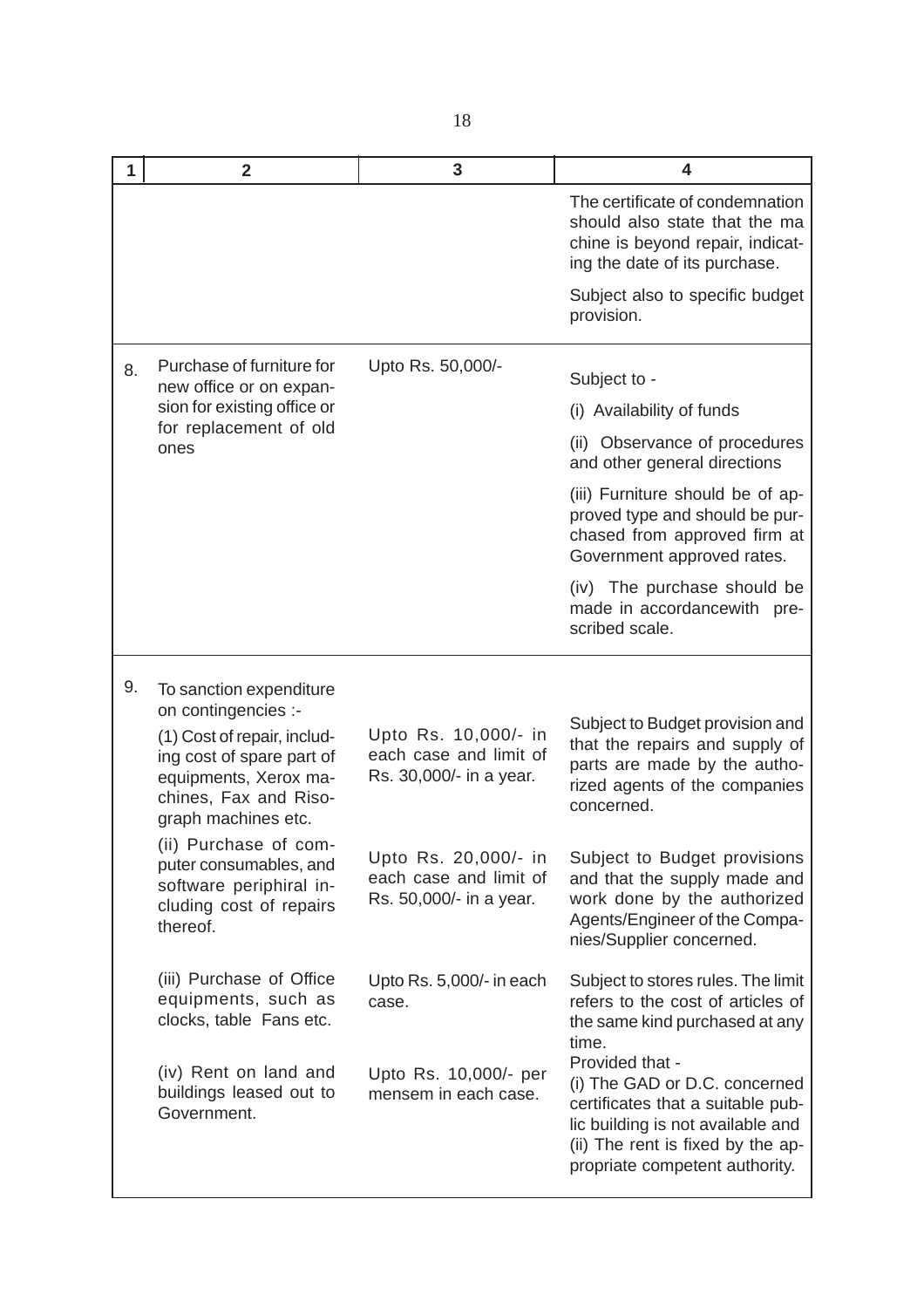| 1 | $\overline{2}$                                                                                                                                | 3                                                                              | 4                                                                                                                                                                                                                                                |
|---|-----------------------------------------------------------------------------------------------------------------------------------------------|--------------------------------------------------------------------------------|--------------------------------------------------------------------------------------------------------------------------------------------------------------------------------------------------------------------------------------------------|
|   | (v) Local purchase of                                                                                                                         | Upto Rs. 15,000/- at                                                           | Subject to :-                                                                                                                                                                                                                                    |
|   | Stationeries in case of<br>urgency.                                                                                                           | time, subject to an an-<br>nual limit of Rs.75,000/-                           | (i) Budget provisions                                                                                                                                                                                                                            |
|   |                                                                                                                                               |                                                                                | (ii) Local purchase may be made<br>only when Government Stationer-<br>ies Stores express their in ability<br>to supply the article intended or<br>to supply within 30 days from the<br>date of requisition.                                      |
|   |                                                                                                                                               |                                                                                | (iii) Local purchase should be<br>made from approved Firms at<br>Government approved rates.                                                                                                                                                      |
|   | (vi) Purchase of Xerox<br>papers, Tonner etc.                                                                                                 | Full power                                                                     | Subject to budget provision and<br>the purchase made from Autho-<br>rized Agent of the Companies/<br><b>Approved Firms</b>                                                                                                                       |
|   | (vii) Urgent printing at                                                                                                                      |                                                                                | Subject to the following -                                                                                                                                                                                                                       |
|   | <b>Local Presses-</b>                                                                                                                         |                                                                                | (i) Budget Provision.                                                                                                                                                                                                                            |
|   | (a) Forms<br>(i) Standardized forms<br>other than money forms<br>e.g., receipt books,<br>cheque books, etc.<br>(ii) Non-standardized<br>Forms | Upto Rs. 5,000/- includ-<br>ing cost of paper in each<br>case.<br>Full power   | (ii) All printing works of the Gov-<br>ernment should be done in the<br>Government Press. Printing in<br>Local presses may be done only<br>in case of urgency and where<br>Government Press expresses<br>its inability to undertake the<br>work. |
|   | (b) Other than Forms                                                                                                                          | Full power                                                                     | (iii) Paper required for printing<br>should be obtained from the<br><b>Government Stationeries Stores</b><br>from whom a certificate of non-<br>availability should be obtained<br>when they cannot supply pa-<br>pers.                          |
|   | (viii) Purchase of book<br>maps Manuals, periodi-<br>cal and newpapers, CD<br>Ram.                                                            | Upto Rs. 5000/- in each<br>case subject to limit of<br>Rs. 10,000/- in a year. | The purchase should be made<br>only when the books, maps,<br>manuals, etc. are required for<br>the essential needs of their own<br>office and or those of their sub-<br>ordinate offices.                                                        |
|   | (ix) cost of POL. for De-<br>partment Vehicle (pool).                                                                                         | Full power subject to an-<br>nual limit of Rs.30,000/-                         | Subject to budget provision and<br>that Log Book should be prop-<br>erly maintained.                                                                                                                                                             |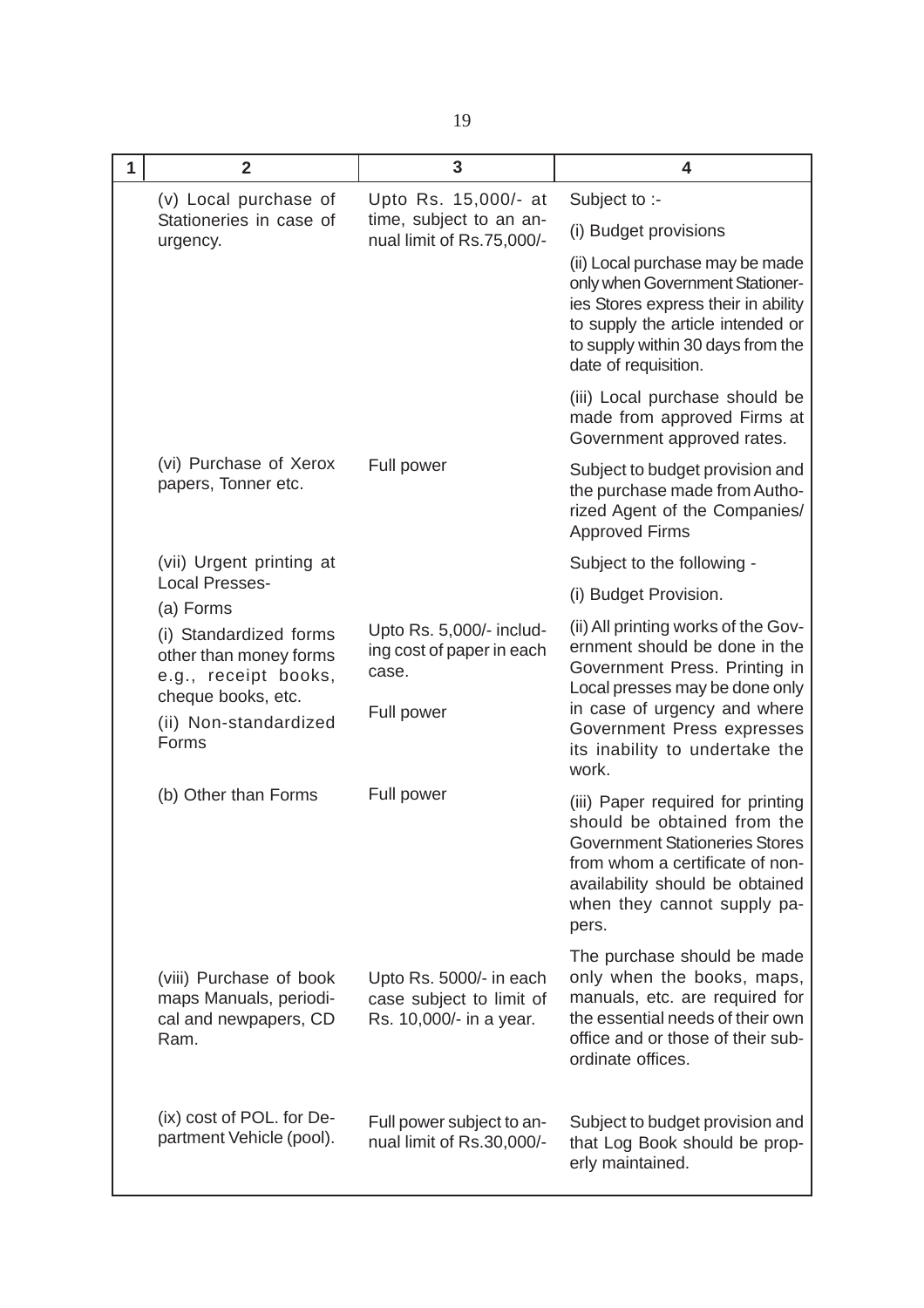| 1   | $\overline{2}$                                                                                                                                                                                                                                                                                                                       | 3                                                                                                                                                                      | 4                                                                                                                                                                                                        |
|-----|--------------------------------------------------------------------------------------------------------------------------------------------------------------------------------------------------------------------------------------------------------------------------------------------------------------------------------------|------------------------------------------------------------------------------------------------------------------------------------------------------------------------|----------------------------------------------------------------------------------------------------------------------------------------------------------------------------------------------------------|
| 10. | Award Scholarship, stipends<br>and grand-in-aid tenable in<br>India                                                                                                                                                                                                                                                                  | Full power                                                                                                                                                             | Subject to specific budget pro-<br>vision & provisions of Rule 16.                                                                                                                                       |
| 11. | Write off of irrecoverable<br>value of stores (including fur-<br>niture) livestocks or public<br>money lost by fraud or neg-<br>ligence of individuals or other<br>causes.                                                                                                                                                           | Upto Rs.10,000/-in<br>any single case.                                                                                                                                 | Refer to Rule 21.                                                                                                                                                                                        |
| 12. | Write-off the value of unser-<br>viceable stores.                                                                                                                                                                                                                                                                                    | <b>Full Power</b>                                                                                                                                                      | Subject to the condition (i) that<br>the article are disposed of by<br>sale by public auction. (ii) The<br>original purchase value of<br>articles disposed of at one time<br>does not exceed Rs.10,000/- |
| 13. | Write-off the value of Store<br>and other Government prop-<br>erties lost or damaged due<br>to natural calamities such as<br>fire, floods, earthquakes etc.                                                                                                                                                                          | Upto Rs. 20,000/- in<br>each case.                                                                                                                                     |                                                                                                                                                                                                          |
| 14. | Refund<br>in<br>cases<br>not<br>otherwise provided for.                                                                                                                                                                                                                                                                              | Upto to Rs.5,000/- in<br>any single case un-<br>less the refund is or-<br>dered by Court.                                                                              | The refund is necessitated by an<br>order which he himself is com-<br>petent to pass.                                                                                                                    |
| 15. | Accept tender                                                                                                                                                                                                                                                                                                                        | (i) Full power if it is<br>based on the recom-<br>mendation of the de-<br>partmental Purchase<br>Board / Tender Com-<br>mittee.<br>(ii) Otherwise upto<br>Rs. 50,000/- |                                                                                                                                                                                                          |
| 16. | Sanction for payment of<br>claims of Government ser-<br>vants to arrears of pay and<br>allowances or increments<br>drawing in the establishment<br>bill form and claims of per-<br>sons not in Govt. service<br>which have been allowed to<br>remain in abeyance for a<br>period exceeding six month<br>but not exceeding six years. | Full power.                                                                                                                                                            | The claims does not relate to his<br>own office and (i) The expendi-<br>ture involved in the claims have<br>been sanctioned by proper au-<br>thority subject to availability of<br>fund.                 |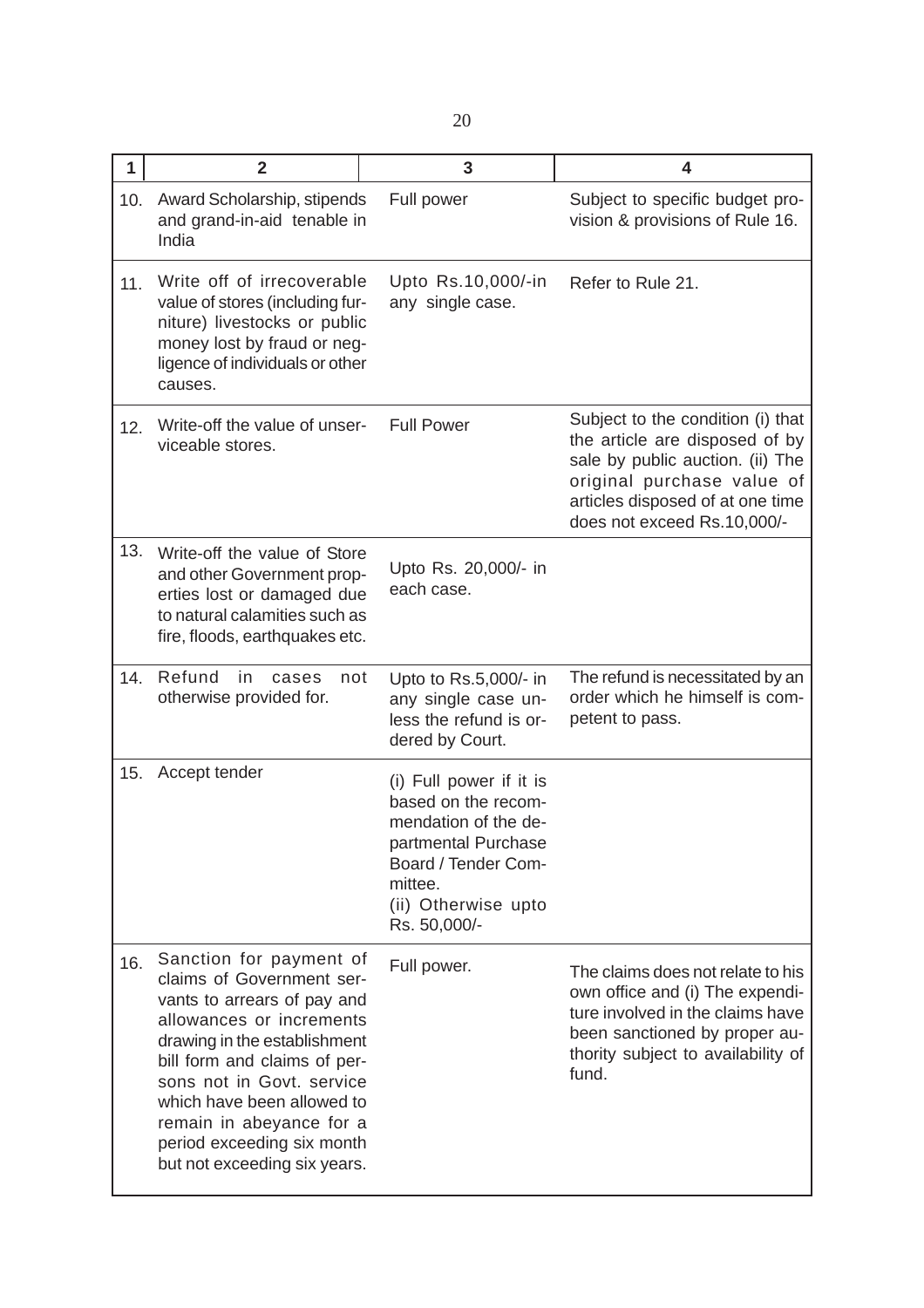| 1   | $\overline{2}$                                                                                                                                                      | 3                                                                                                                       | 4                                                                                                                                                                                  |
|-----|---------------------------------------------------------------------------------------------------------------------------------------------------------------------|-------------------------------------------------------------------------------------------------------------------------|------------------------------------------------------------------------------------------------------------------------------------------------------------------------------------|
| 17. | Sanction advances to<br>Government servants<br>for-<br>(a) Hoiuse Building<br>(Construction, Purchase<br>and repair of houses<br>extension<br>and<br>οf<br>houses). | Full power                                                                                                              | Subject to specific allotment of<br>funds by Finance Department.<br>As per details in Rules 386, 387<br>and 388 of Meghalaya Financial<br>Rules.                                   |
|     | (b) Purchase of Motor<br>Cars, Motor Cycles/<br>Scooters and other<br>means of conveyances.                                                                         | Full power                                                                                                              | Refer Rules 389, 390 and 391<br>of the Meghalaya Financial<br>Rules.                                                                                                               |
|     | (c) Purchase of Type-<br>writer, Computer.                                                                                                                          | Full power                                                                                                              | Refer to Rule 393 of the<br>Meghalaya Financial Rules.                                                                                                                             |
|     | (d) Other Advances.                                                                                                                                                 |                                                                                                                         | As per details in Rules 394 to<br>399 of the Meghalaya Financial<br>Rules.                                                                                                         |
| 18. | Permanent retention of<br>temporary posts.                                                                                                                          | Full power in respect of<br>any post, for which the<br>appointing authority is<br>lower than the Head of<br>Department. | Provided that the post must<br>have continued for 5 years or<br>more and are not of experimen-<br>tal or adhoc in nature.                                                          |
| 19. | To sanction disposal of<br>unserviceable stores in-<br>cluding livestock and<br>furniture.                                                                          | Full power                                                                                                              | Provided further that the power<br>shall not be applicable in respect<br>of organizations which are not<br>permanent.<br>In accordance with the provi-<br>sions of Rule 206 of the |
|     |                                                                                                                                                                     |                                                                                                                         | Meghalaya Financial Rules.                                                                                                                                                         |
| 20. | Sanction expenditure on<br><b>State Guest.</b>                                                                                                                      | Full power                                                                                                              | Subject to declaration as State<br><b>Guest by Administrative Depart-</b><br>ment and expenditure is in con-<br>formity with the State Guest<br>Rule enforced                      |
| 21. | To sanction grant-in aid<br>to local bodies private<br>parties /individuals and<br><b>District Councils.</b>                                                        | Full power                                                                                                              | Subject to specific provision in<br>the sanctioned scheme as ap-<br>proved by Finance Department<br>or Rule approved by Finance<br>Department                                      |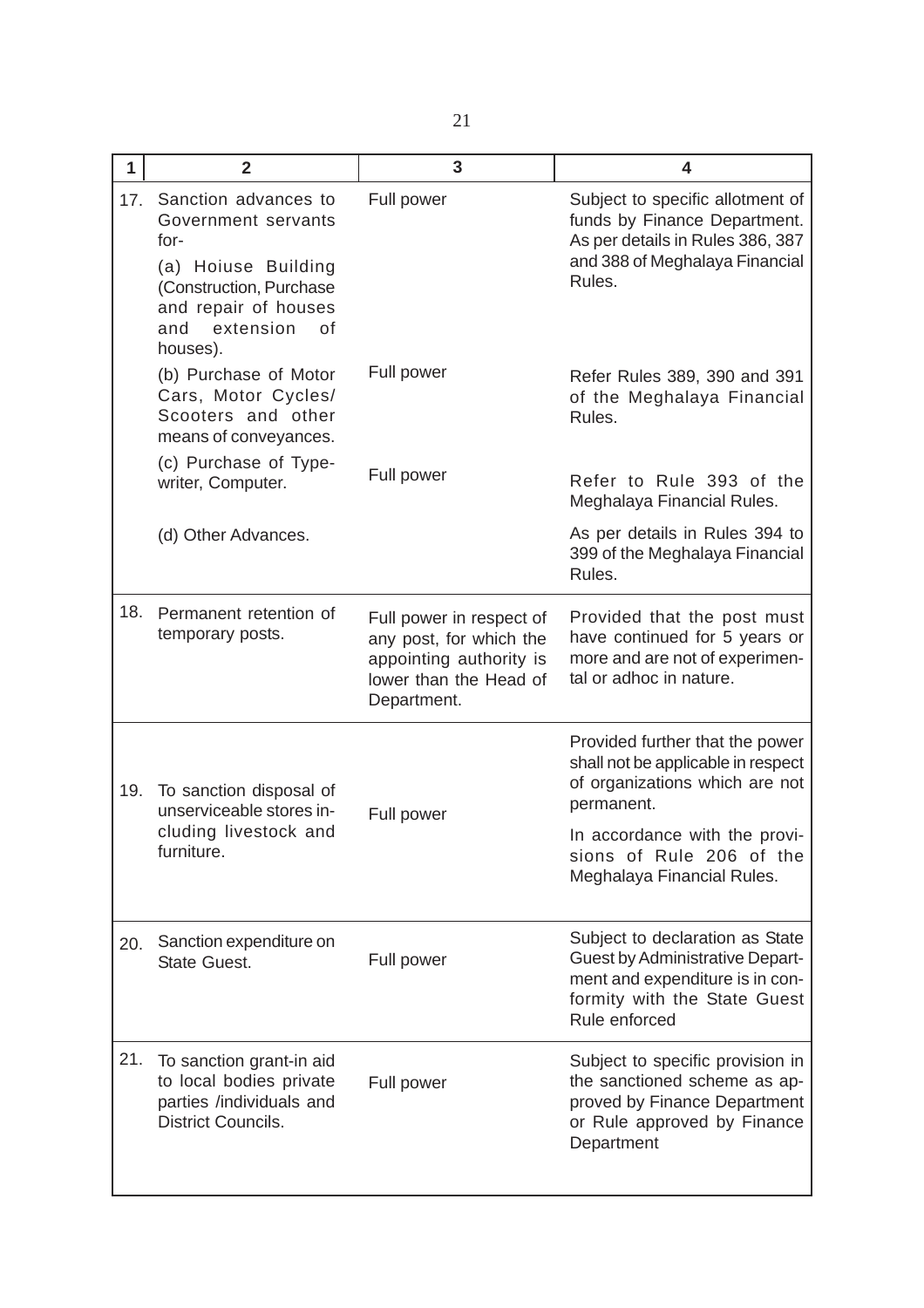| $\mathbf{1}$ | $\overline{2}$                                                                                                  | 3                                                                                                                                                                                                                                                              | 4                                                                                                                                                                     |
|--------------|-----------------------------------------------------------------------------------------------------------------|----------------------------------------------------------------------------------------------------------------------------------------------------------------------------------------------------------------------------------------------------------------|-----------------------------------------------------------------------------------------------------------------------------------------------------------------------|
| 22.          | To sanction expenditure<br>in connection with exhi-<br>bitions, fairs, shows.                                   | Upto Rs. 30,000/- in<br>each case in respect of<br>those organized at State<br>Level and upto Rs.<br>15,000/- in each case in<br>respect of those orga-<br>nized at District / Block<br>level and subject to<br>specify provision in the<br>sanctioned scheme. |                                                                                                                                                                       |
| 23.          | To sanction expenditure<br>on freight and transit<br>insurance charges and<br>also on demurrage<br>charges.     | Upto Rs. 10,000/- in<br>each case.                                                                                                                                                                                                                             |                                                                                                                                                                       |
| 24.          | To sanction expenditure<br>for servicing of instru-<br>ments, machineries,<br>equipments and other<br>items.    | Full power when such<br>servicing is made by the<br>authorized agents of the<br>companies<br>at<br>the<br>company's approved<br>prescribed rates.                                                                                                              |                                                                                                                                                                       |
| 25.          | To sanction entertain-<br>ment of Labourers<br>(muster roll) on daily<br>wages for certain spe-<br>cific works. | Full power                                                                                                                                                                                                                                                     | Subject to specific budget pro-<br>vision and in accordance with<br>the norms and rates prescribed<br>by the Department in consulta-<br>tion with Finance Department. |
| 26.          | To sanction expenditure<br>on cost of advertisement                                                             | Full power                                                                                                                                                                                                                                                     | Subject to the advertisement<br>being routed through and duly<br>approved by the DIPR.                                                                                |
| 27.          | To sanction fee of plead-<br>ers in connection with<br>the prosecution of cer-<br>tain specific cases.          | Upto Rs. 10,000/- in<br>each case.                                                                                                                                                                                                                             | Subject to such payment hav-<br>ing been approved by the Ad-<br>ministrative Department.                                                                              |
|              |                                                                                                                 |                                                                                                                                                                                                                                                                |                                                                                                                                                                       |

I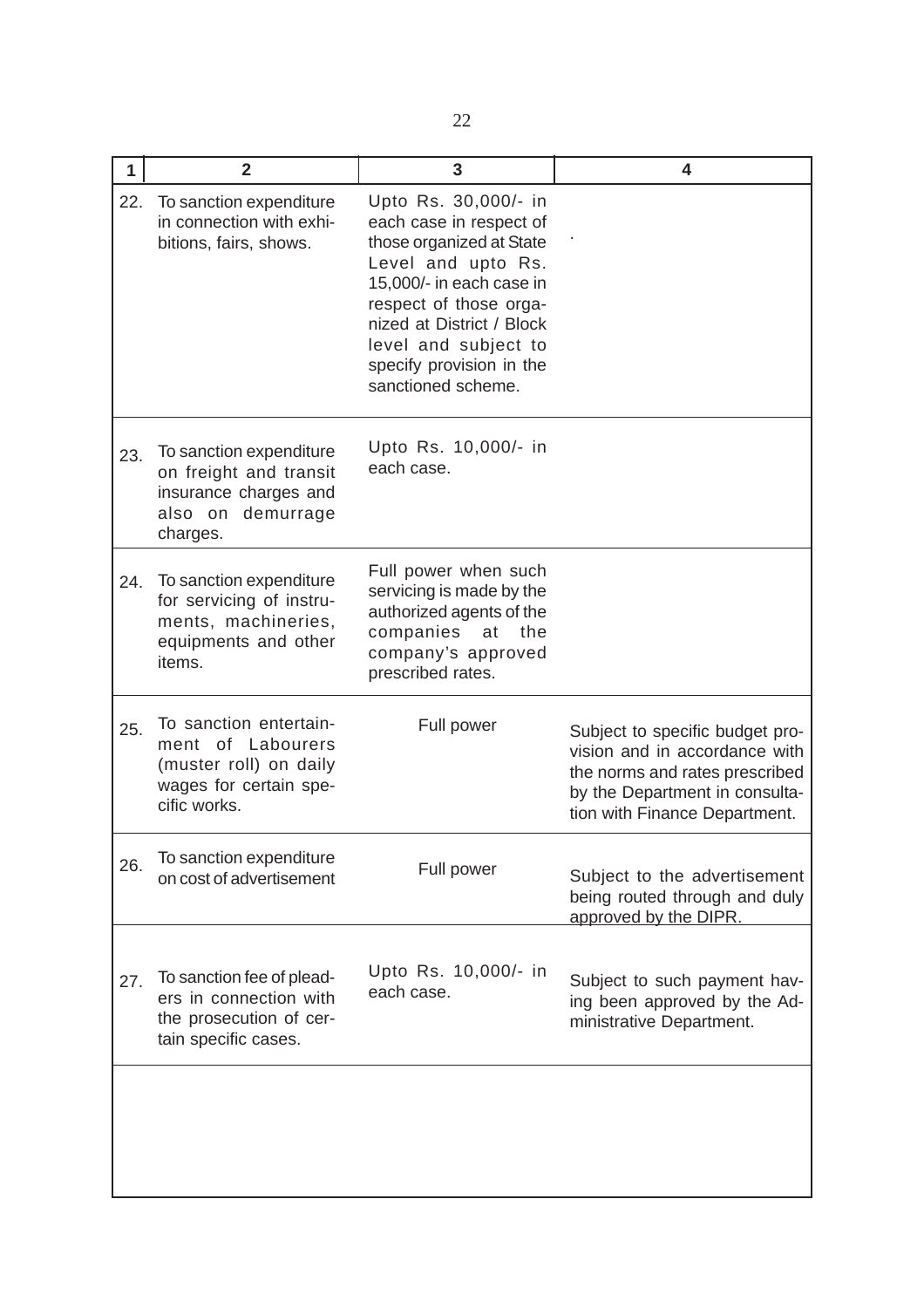## SCHEDULED - III

## GENERAL POWERS DELIGATED TO DISTRICT OFFICERS AND OTHER OFFICERS FUNCTIONING AS HEAD OF OFFICES

(Refer Rule 22 - A (iii)

| SI.<br>No.   | Nature of Powers                                                                                              | <b>Extent of Powers</b>                                                                                          | General Conditions, if any                                                                                                                                          |
|--------------|---------------------------------------------------------------------------------------------------------------|------------------------------------------------------------------------------------------------------------------|---------------------------------------------------------------------------------------------------------------------------------------------------------------------|
| $\mathbf{1}$ | $\overline{2}$                                                                                                | 3                                                                                                                | 4                                                                                                                                                                   |
| 1.           | Incurring expenditure on<br>contingencies                                                                     |                                                                                                                  | Subject to specific budget<br>allotment.                                                                                                                            |
|              | (i) cost of repair, including<br>cost of spare parts of<br>Xerox machines, type-<br>writer, duplicators, etc. | Upto Rs.2,000/- in each<br>case.                                                                                 | The repair and supply of parts<br>are made by the authorised<br>agents of the companies con-<br>cerned at approved rates.                                           |
|              | (ii) Purchase of office<br>equipments such as<br>clocks, time pieces, table<br>fans, etc.                     | Upto Rs. 1000/- in each<br>case subject to annual<br>limit of Rs.5000/-.                                         |                                                                                                                                                                     |
|              | (iii) Local<br>purchase<br>of stationeries in case of<br>urgency                                              | Upto Rs. 2000/- at a<br>time subject to annual<br>limit of Rs. 20,000/-                                          | (I) to be resorted to only on<br>obtaining of N.O.C from govern-<br>ment stationery stores.<br>(2) purchase to be made from<br>approved firms at Government         |
|              | (iv) Purchase of Xerox<br>paper, tonner, etc.                                                                 | Upto Rs. 500/- in each<br>case subject to annual<br>limit of Rs. 5000/-                                          | approved rate.<br>Subject to specific budget<br>allotment                                                                                                           |
|              | (v) Purchase of books,<br>maps, manuals, periodi-<br>cals and newspapers.                                     | Upto Rs. 500/- in each<br>case subject to annual<br>limit of Rs. 5000/-                                          | Strictly for the essential need of<br>their own office.                                                                                                             |
|              | (vi) Cost of minor and<br>emergency repair of de-<br>partmental vehicle placed<br>at their disposal.          | Upto Rs. 2000/- in each<br>case for light vehicles<br>and Rs. 4000/- in each<br>case for heavy duty<br>vehicles. | Subject to specific budget allot-<br>ment and observance of the<br>rules and that such repair of<br>vehicle is made on the basis of<br>report given by the DTO/MVI. |
|              | (vii) Purchase of consu-<br>mables for computer.                                                              | Rs. 2500/- in each<br>case.                                                                                      |                                                                                                                                                                     |
| 2.           | Cold weather charges (in-                                                                                     |                                                                                                                  | Subject to-                                                                                                                                                         |
|              | curring expenditure on                                                                                        | Full power                                                                                                       | (I) specific allotment of fund                                                                                                                                      |
|              | purchase of coal/charcoal<br>for heating purposes dur-<br>ing winter season)                                  |                                                                                                                  | (II) strict observance of scale<br>prescribed by government from<br>time to time                                                                                    |
|              |                                                                                                               |                                                                                                                  | (III) Restrictions imposed by<br>government from time to time.                                                                                                      |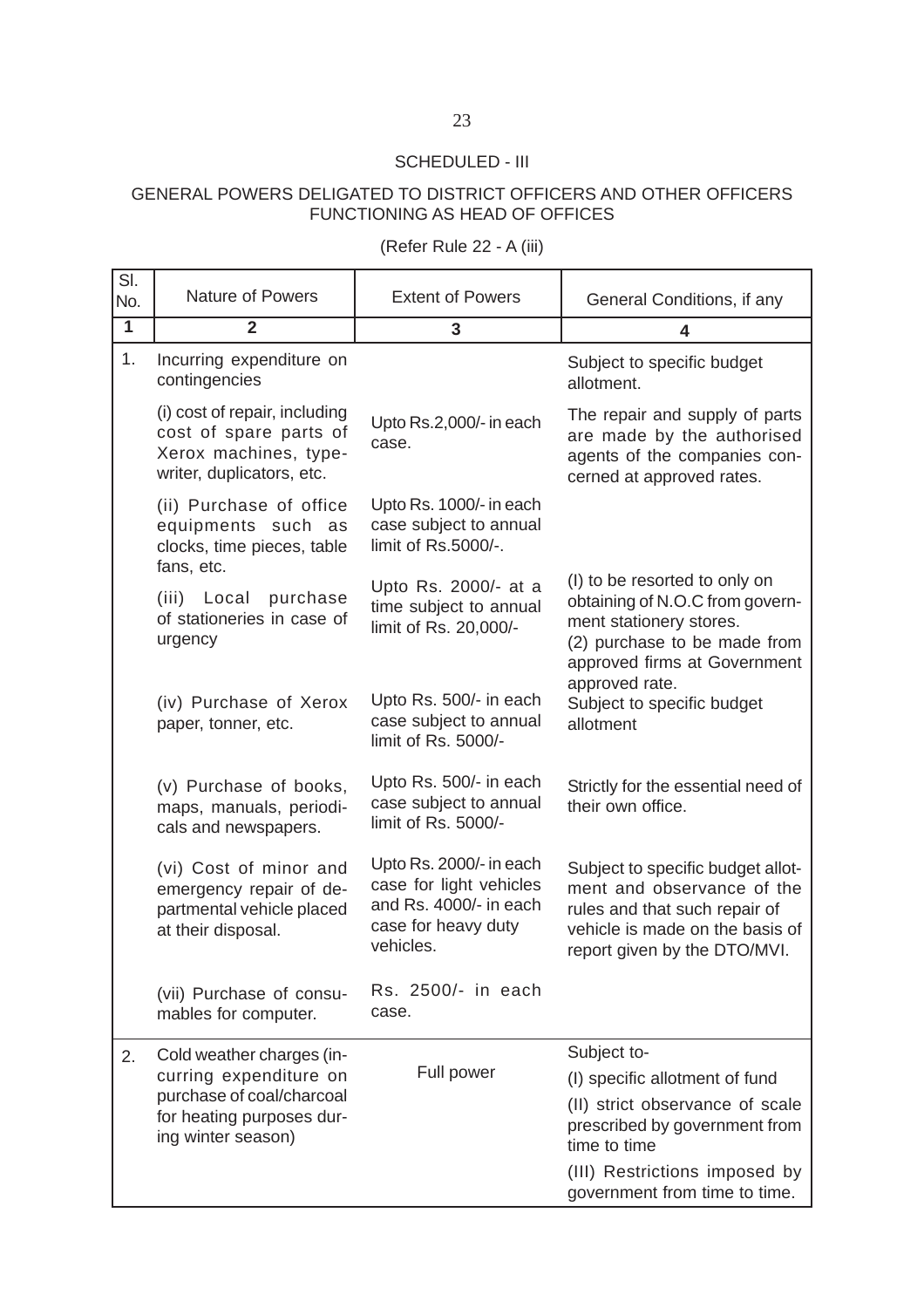| 1  | $\overline{2}$                                                                                                  | 3                                                                   | 4                                                                                                                                                  |
|----|-----------------------------------------------------------------------------------------------------------------|---------------------------------------------------------------------|----------------------------------------------------------------------------------------------------------------------------------------------------|
| 3. | Sanction advances to<br>government servant un-<br>der their control, for<br>(i) Education of their<br>children. | Full power                                                          | Subject to specific allotment of<br>funds by Finance Department<br>and in accordance with the<br>instructions issued by the<br>Finance Department. |
|    | (ii) Important festivals                                                                                        | Full power                                                          | accordance<br>the<br>with<br>In.<br>instructions<br>by<br>issued<br>Government from time to time                                                   |
|    | (iii) From a subscriber<br>G.P. Fund Account                                                                    | Full power                                                          | As per the provisions of Rule 13<br>of the Meghalaya Civil Service<br>(G.P.Fund) Rules 1985.                                                       |
| 4. | Disposal of unservice-<br>able stores, livestocks<br>and furnitures.                                            | Upto the extent of the<br>book value of Rs.5,000/-<br>in each case. | In accordance with the provision<br>of the Rule 206 of the<br>Meghalaya Finance Rules.                                                             |
| 5. | Sanction miscellaneous<br>expenditure in any indi-<br>vidual case or any object                                 |                                                                     | Subject to budget provisions<br>provided that-                                                                                                     |
|    | for which no sacle of<br>limit to its power is<br>prescribed<br>(a) Recurring                                   | Rs. 5.00/- in any single<br>case.                                   | (i) the demand therefore has not<br>been refused by the Assembly<br>or the supply restricted at the<br>instance of Finance Department<br>and       |
|    | (b) Non-recurring                                                                                               | Upto Rs. 1,000/- in any<br>single case                              | (ii) The expenditure is not on a<br>new service which was not con-<br>templated in the budget                                                      |
|    |                                                                                                                 |                                                                     |                                                                                                                                                    |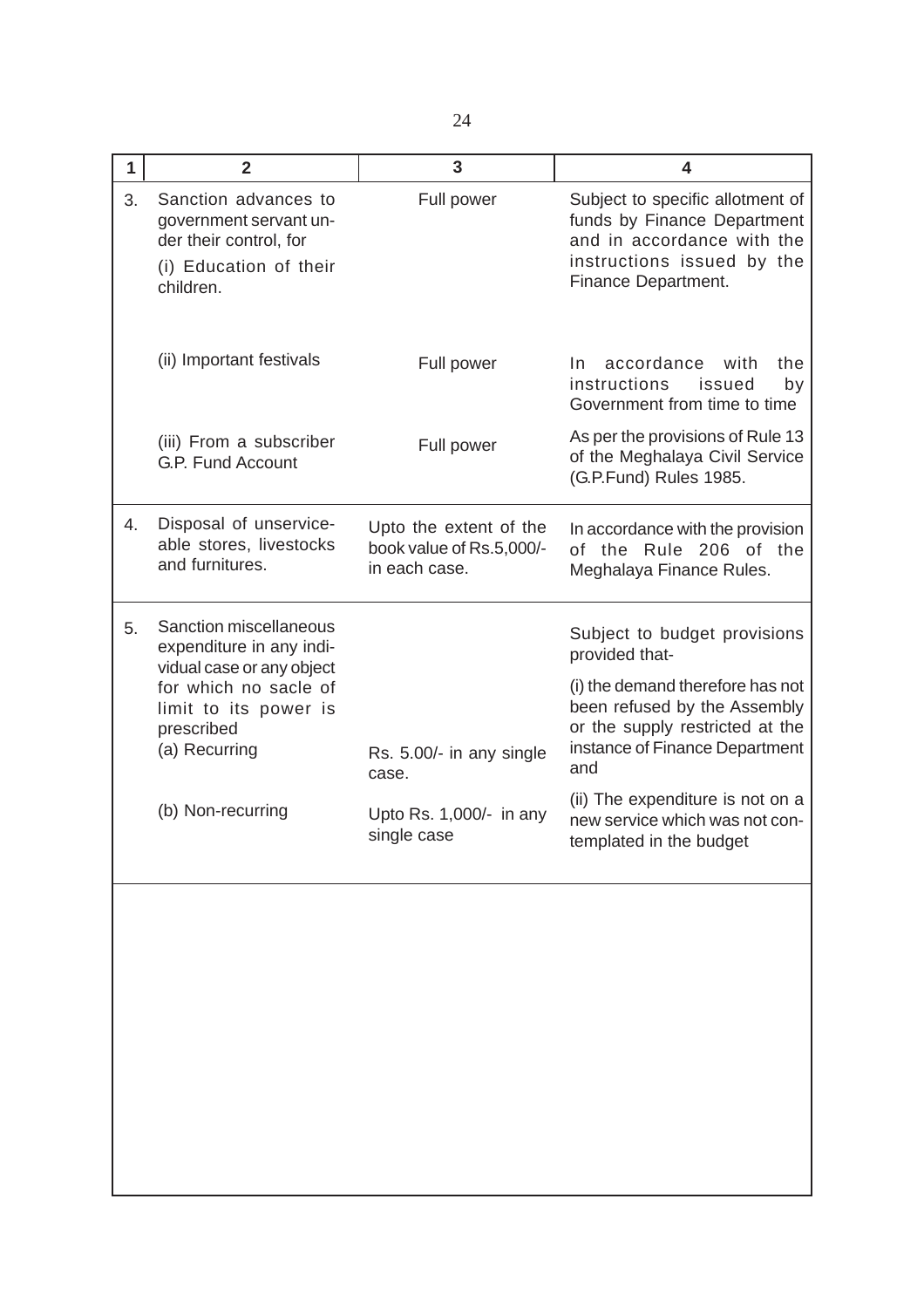# **Schedule IV Specific Powers to certain Departments of Government [Refer Rule 22 (i) B- ]**

# **HOME POLICE**

| SI.<br>No.   | Nature of Powers                                                                                                                                                             | Authority                                                                           | <b>Extent of Powers</b>                                                                                                                                                                                                                                                          | <b>General Conditions'</b>                                                                                             |
|--------------|------------------------------------------------------------------------------------------------------------------------------------------------------------------------------|-------------------------------------------------------------------------------------|----------------------------------------------------------------------------------------------------------------------------------------------------------------------------------------------------------------------------------------------------------------------------------|------------------------------------------------------------------------------------------------------------------------|
| $\mathbf{1}$ | $\overline{2}$                                                                                                                                                               | 3                                                                                   | 4                                                                                                                                                                                                                                                                                | 5                                                                                                                      |
| 1.           | Sanction grant towards<br>Relief and Welfare<br>Fund of the Police<br>Personnel where there<br>is a State Contribution<br>toward such Grants                                 | Home Department                                                                     | <b>Full Power</b>                                                                                                                                                                                                                                                                | Subject to Budget<br>provision and Schemes<br>or Rule approved by<br>Finance Department.                               |
| 2.           | Create temporary post<br>against deputation of<br>non-gazetted Police<br>Officers and men (under<br>section 13 of Act IV of<br>1861)                                         | Director General and<br>Inspector General of<br>Police                              | To such extent as will<br>entail expenditure not<br>exceeding the amount<br>recoverable from the<br>party requisitioning the<br>additional police under<br>the section of the Act<br>mentioned in Col.2                                                                          | Subject<br><b>Budget</b><br>to<br>provision in each year.                                                              |
| 3.           | (i) Purchase of spare<br>parts and cost of repair<br>and overhaul of vehicles<br>of Police Department<br>including those of Wire-<br>less and Fire Service<br>Organiza-tion. | DG & IGP<br>DIGP/SP/Comdt/ Prin-<br>cipal PTS/ Director<br><b>Technical Service</b> | Upto Rs. 20,000 in each<br>case in respect of light<br>vehicle and Rs. 30,000<br>in each case in respect<br>of heavy vehicle.<br>Upto Rs. 3000 in each<br>case in respect of light<br>vehicle and Rs. 5000 in<br>each case in respect of<br>heavy vehicle.                       | Subject to budget<br>allot-ment made by DG<br>& IGP                                                                    |
|              | (ii) Purchase of tyres/ DG & IGP<br>tubes and batteries for<br>Department Vehicles as<br>at (i) above.                                                                       |                                                                                     | Full power when pur-<br>chase is made through<br>a duly constituted Pur-<br>chase Board or when<br>purchase is made from<br>MECOFED. Otherwise<br>upto Rs.20,000 in each<br>case in respect of light<br>vehicles and Rs. 30,000<br>in each case in respect<br>of heavy vehicles. |                                                                                                                        |
|              |                                                                                                                                                                              | DIGP/SP/Comdt/Prin.<br>PTS/Director Technical<br>Service                            | Upto 4,000 in each case<br>for light vehicle &<br>Rs.6,000 in each case<br>for heavy medium<br>ve-hicles.                                                                                                                                                                        | Subject to condition<br>that such purchase is<br>made according to spe-<br>cific budget allotment<br>made by DG & IGP. |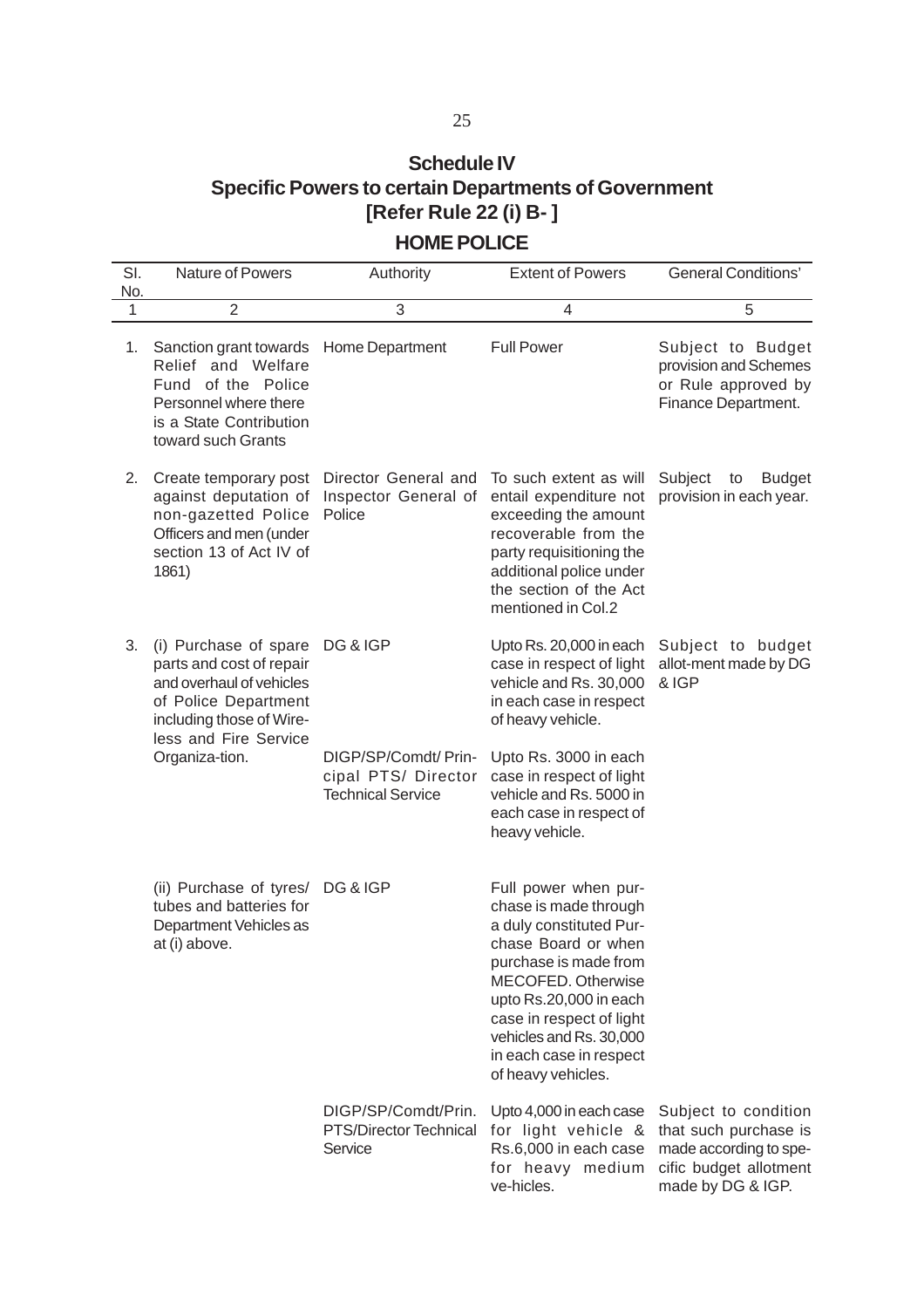| ٠    |    |
|------|----|
|      |    |
|      |    |
| PU 1 |    |
|      |    |
|      | I  |
|      | ۰. |

| 1  | $\overline{2}$                                                                                                                                                                                                                                       | 3                                                                                                                                 | 4                                                                                                                                                                                                                                                                                                                                                                       | 5                                                                                                                                                                                                                                                                                               |
|----|------------------------------------------------------------------------------------------------------------------------------------------------------------------------------------------------------------------------------------------------------|-----------------------------------------------------------------------------------------------------------------------------------|-------------------------------------------------------------------------------------------------------------------------------------------------------------------------------------------------------------------------------------------------------------------------------------------------------------------------------------------------------------------------|-------------------------------------------------------------------------------------------------------------------------------------------------------------------------------------------------------------------------------------------------------------------------------------------------|
|    | 4. Sanction deputation of<br>subordinate Police<br>provided it is in confor-<br>mity with the guidelines<br>approved by Finance<br>Department. Officers<br>upto the rank of Inspec-<br>tors on an approved<br>course of training or<br>instructions. | Inspector General of<br>Police                                                                                                    | Director General and Full Power for a period<br>not<br>exceeding<br>12 <sup>°</sup><br>months.                                                                                                                                                                                                                                                                          | The Officers deputed<br>will be treated as on<br>duty under FR $7(5)(b)(1)$<br>and will be entitled to<br>pay drawn at the time<br>they were placed on<br>such duty plus other<br>allowances and T.A./<br>D.A. and lodging allow-<br>ances as prescribed by<br>Government from time<br>to time. |
| 5. | (i) Purchase of (a)<br>equipments, appli-<br>ances, steel furniture,<br>utensils of Police<br>Department including<br>those of Wireless and<br>Fire Service Organisa-<br>tion.                                                                       | (1) Director General<br>and Inspector General<br>of Police<br>(2)D.I.G.P.<br>(3) S.P.s/Comman-<br>dant/Principal/Director<br>FSL. | <b>Full Power</b><br>Upto Rs. 10,000/- in<br>each case<br>Upto Rs. 5,000/- in each<br>case                                                                                                                                                                                                                                                                              | Subject to specific<br>bud-get provision and<br>pro-visions of the Police<br>Manual and relevant<br>directions of Finance<br>Department, also sub-<br>ject to approval of the<br>Departmental Pur-<br>chase Board duly con-                                                                     |
|    | (ii) Purchase of arms                                                                                                                                                                                                                                | D.G.& I.G.P.                                                                                                                      | <b>Full Power</b>                                                                                                                                                                                                                                                                                                                                                       | stituted by Government.                                                                                                                                                                                                                                                                         |
|    | (iii)<br>Purchase<br>of<br>Cloth-ing and ration of<br>Police Department<br>including those of<br>Wireless and Fire<br>Service Organisation.                                                                                                          | D.G. & I.G.P.                                                                                                                     | Full Power, if purchase<br>is made on the recom-<br>mendation of the duly<br>constituted Purchase<br>Board.                                                                                                                                                                                                                                                             |                                                                                                                                                                                                                                                                                                 |
| 6. | Sanction advance of<br>Travelling Allowances.                                                                                                                                                                                                        | Director General and<br>Inspector General of<br>Police                                                                            | Full Power to relief<br>party of Meghalaya<br>Police Battalions and<br>D.E.F. upto the rank of<br>Inspector to meet their<br>journey expenses in-<br>curred in proceeding to<br>and returning from out<br>post.                                                                                                                                                         |                                                                                                                                                                                                                                                                                                 |
|    |                                                                                                                                                                                                                                                      | Principal of Training<br>College                                                                                                  | Full Power to proba-<br>tionary Sub-Inspector of<br>Police when they are<br>posted to Districts after<br>completing the course.<br>An advance not ex-<br>ceeding 80% of the T.A.<br>admissible to them for<br>the journey from the<br>Training College to the<br>District to which they<br>are posted, which<br>should be recov-ered<br>from their final T.A.<br>Bills. |                                                                                                                                                                                                                                                                                                 |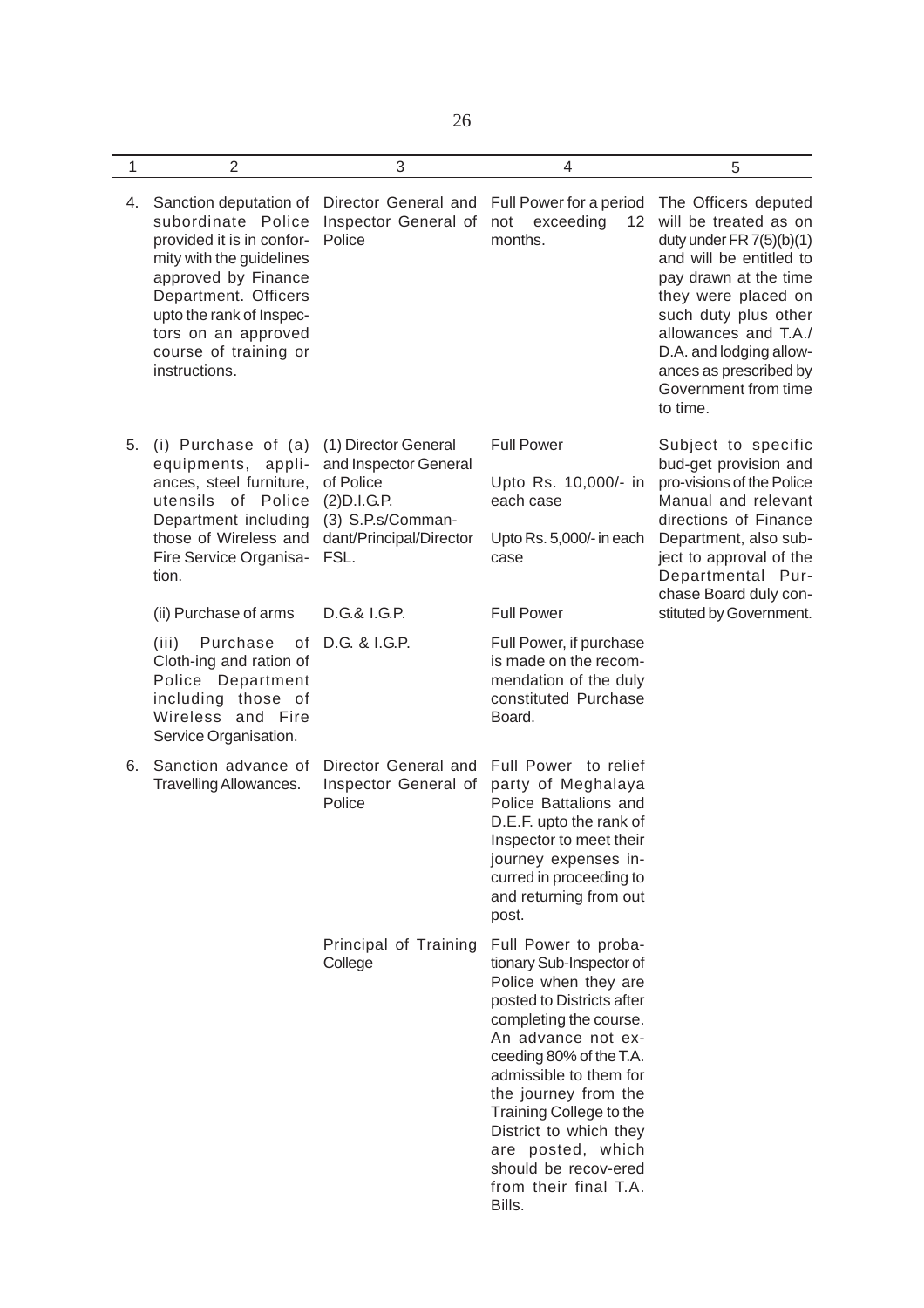| ٠    | e e |
|------|-----|
| PU 1 |     |

| $\mathbf{1}$ | $\overline{2}$                                                                                         | 3                                                                             | 4                                                                                                                               | 5                                                                                                                                                                                                                                                                                                                                                                                        |
|--------------|--------------------------------------------------------------------------------------------------------|-------------------------------------------------------------------------------|---------------------------------------------------------------------------------------------------------------------------------|------------------------------------------------------------------------------------------------------------------------------------------------------------------------------------------------------------------------------------------------------------------------------------------------------------------------------------------------------------------------------------------|
|              | 7. Sanction expenditures<br>on Games and other<br>physical amenities for                               | Director General and Upto Rs. 20,000/- a<br>Inspector General of<br>Police    | year                                                                                                                            | (i) Subject to specific<br>budget provision.<br>(ii) Maintenance of                                                                                                                                                                                                                                                                                                                      |
|              | Police Personnel                                                                                       | <b>D.I.G.P.</b><br>S.P.s/Commandant/<br><b>Principal PTS/Director</b><br>FSL. | Upto Rs.15,000/- a year<br>for units and offices<br>under him<br>Upto Rs.10,000/- a year<br>for units and offices<br>under him. | stock register fqr all<br>ar-ticles.<br>(iii) Observation of the<br>normal procedure for<br>purchase.                                                                                                                                                                                                                                                                                    |
| 8.           | Sanction expenditures<br>for prizes to Police<br>Personnel for good                                    | D.G.& I.G.P.                                                                  | Upto Rs.20,000/- a year                                                                                                         | Subject to specific bud-<br>get provisions and<br>(ii) Prizes should be in                                                                                                                                                                                                                                                                                                               |
|              | performance in games, S.P/Comdt.<br>sports, music, etc.                                                |                                                                               | Upto Rs.10,000/- in a<br>year                                                                                                   | kind and not in cash.                                                                                                                                                                                                                                                                                                                                                                    |
| 9.           | Hire charge of office D.G. andl.GP.<br>fur-niture and electrical<br>goods for<br>official<br>meetings. |                                                                               | UptoRs. 10,000/-in a<br>year                                                                                                    | The power may be<br>exercised only in case<br>where Government<br>stock are not available/<br>insufficient.                                                                                                                                                                                                                                                                              |
|              | 10. Purchase of P.O.L. for (i)D.G&I.G.P.<br>Departmental vehicles                                      |                                                                               | <b>Full Power</b>                                                                                                               | Subject to :-<br>(i) Specific Budget                                                                                                                                                                                                                                                                                                                                                     |
|              |                                                                                                        | Principal PTS/Director<br>FSL.                                                | (ii) D.I.G.P./S.P.Comdt/ Full Power, according to<br>the scale allotted by<br>D.G. & I.G.P                                      | provision.<br>{ii) Strict maintenance<br>of vehicle Log Book<br>POL consumption and<br>average mileage should<br>be cerefiully checked<br>and certificate to the<br>effect recorded in the<br>bill<br>by delegated<br>authority. Vehicles<br>which give less than<br>average KM per litre<br>should be promptly<br>re-paired. Log book to<br>be<br>signed<br>by<br>designated authority. |
|              | 11. Sanction of expen-<br>diture on requisitioning<br>vehicles of ail catego-                          | D.G. &I.G.P                                                                   | <b>Full Power</b><br>Upto 20 days                                                                                               | Subject to :-<br>(i) Specific<br><b>Budget</b><br>provision.                                                                                                                                                                                                                                                                                                                             |
|              | ries                                                                                                   | S.Ps(D.E.F.;                                                                  | Upto 7 days                                                                                                                     | (ii) The proposal has<br>been submitted in<br>ac-cordance with the<br>pro-cedure issued by<br>Gov-ernment from time<br>to time.<br>{iii) Not more than 30<br>days for any specific<br>vehicle in a year<br>(iv) The rates are as<br>prescribed by Govern-<br>ment.                                                                                                                       |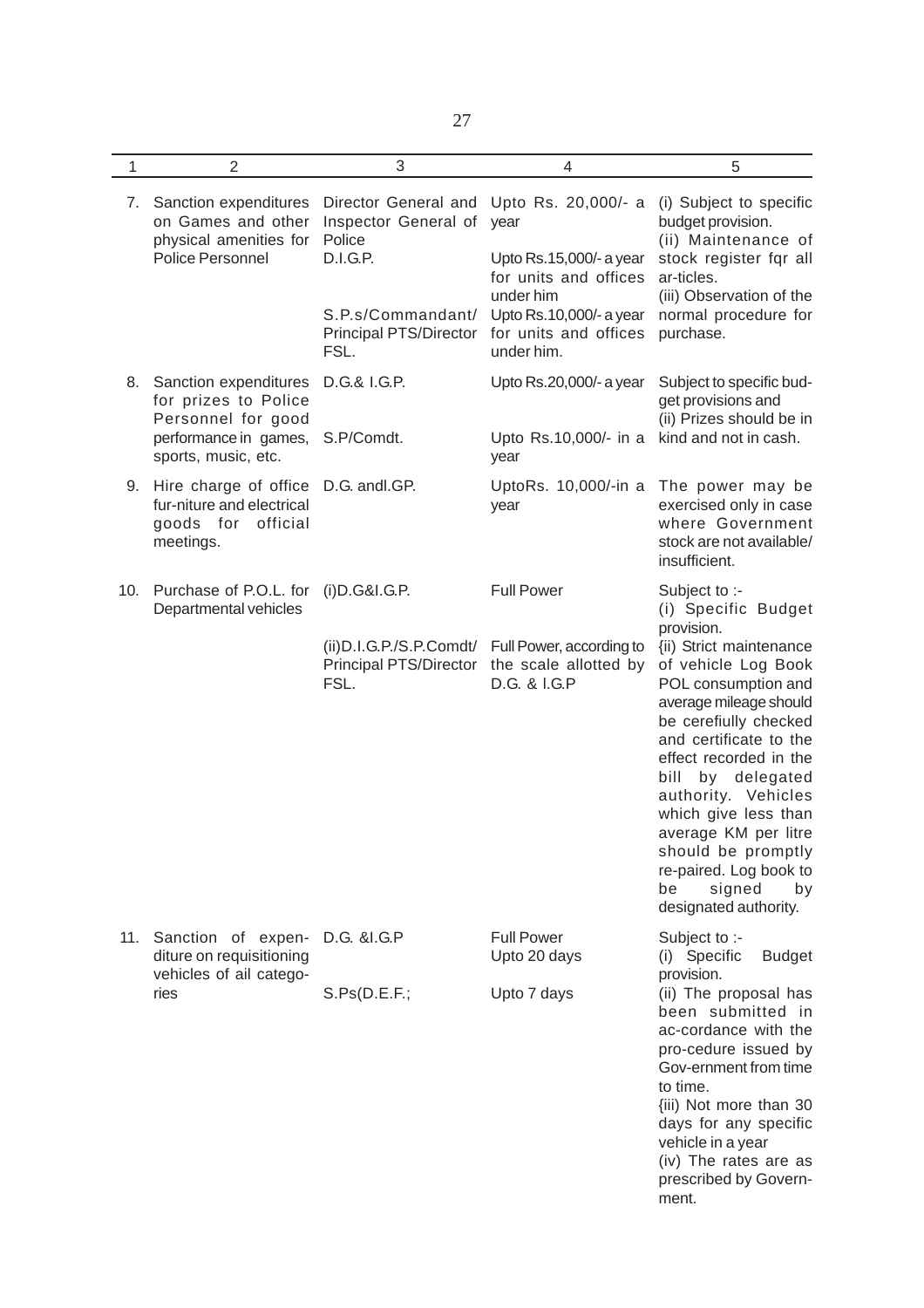|     | 2                                                                                                                                                                                                                    | 3    | 4                                                                                                                                                                                                                                                       | 5 |
|-----|----------------------------------------------------------------------------------------------------------------------------------------------------------------------------------------------------------------------|------|---------------------------------------------------------------------------------------------------------------------------------------------------------------------------------------------------------------------------------------------------------|---|
| 12. | Sanction deputation of D.G.P. and I.G.P.<br>subordinate<br>Police<br>Officers upto the rank of<br>Inspectors (temporary<br>and permanent) for<br>deputation in Police<br>games and Duty Meets<br>within the country. |      | <b>Full Power</b>                                                                                                                                                                                                                                       |   |
| 13. | Drawal in A.C. bill for D.G.& L.G.P.<br>payment of daily wages<br>to drivers/handymen of<br>requisitioned vehicles.                                                                                                  | S.P. | Full Power, subject to:-<br>specific budget<br>(i)<br>provision<br>(ii) proposal submitted<br>in accordance with the<br>procedure and condi-<br>tions at serial 11.<br>(iii) amount drawn is<br>regularized within one<br>month from date of<br>drawal. |   |

\*\*\*\*\*\*\*\*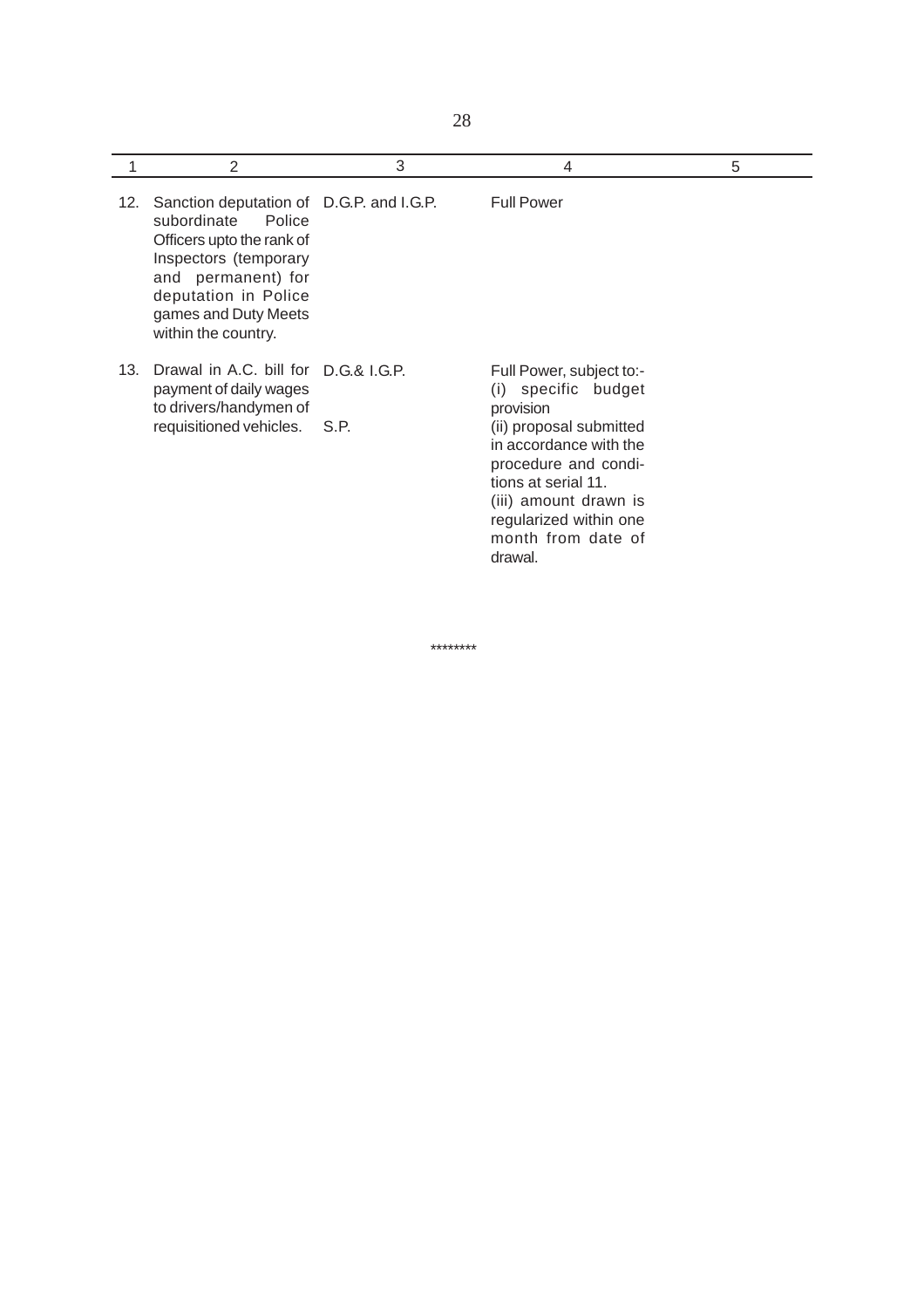## PUBLIC HEALTH ENGINEERING DEPARTMENT

| SI.<br>No. | Nature of Powers                                                                                                                       | Authority                           | <b>Extent of Powers</b>                                                                                                        | <b>General Conditions'</b>                                                                                                                                                                           |
|------------|----------------------------------------------------------------------------------------------------------------------------------------|-------------------------------------|--------------------------------------------------------------------------------------------------------------------------------|------------------------------------------------------------------------------------------------------------------------------------------------------------------------------------------------------|
| 1          | $\overline{2}$                                                                                                                         | 3                                   | 4                                                                                                                              | 5                                                                                                                                                                                                    |
| 1.         | Payment of compensa- Administrative Depa Upto Rs. 10,000/- in<br>tion to Contractors for<br>unforeseen losses due<br>to Act of nature. | merit                               | any single case                                                                                                                |                                                                                                                                                                                                      |
| 2.         | Sanction increase in the Administrative Depart-<br>reserve stock of a ment<br>Division.                                                |                                     | Upto 5% increase over<br>existing limit                                                                                        |                                                                                                                                                                                                      |
| 3.         | Undertake deposits C.E.<br>works                                                                                                       |                                     | <b>Full Power</b>                                                                                                              |                                                                                                                                                                                                      |
| 4.         | To accord Technical<br>sanction to original                                                                                            | (a) Chief Engineer                  | Full Poj/ver                                                                                                                   |                                                                                                                                                                                                      |
|            | works and special                                                                                                                      | (b) Additional C.E.                 | <b>Full Power</b>                                                                                                              |                                                                                                                                                                                                      |
|            | repairs (exclusive of<br>de-partmental charges)                                                                                        | $(c)$ S.E.                          | Upto<br>Rs.6,00,000/-                                                                                                          |                                                                                                                                                                                                      |
|            | including Flood damage                                                                                                                 |                                     | Upto                                                                                                                           |                                                                                                                                                                                                      |
|            | repairs.                                                                                                                               | $(d)$ E.E.                          | Rs.2,00,000/-                                                                                                                  |                                                                                                                                                                                                      |
| 5.         | Give Technical sanction<br>for repair                                                                                                  | C.E./Additional CE.<br>S.E.<br>E.E. | <b>Full Power</b><br>Upto 6,00,000/-<br>Upto 1,00,000/-                                                                        | For ordinary repairs and<br>petty maintenance<br>works<br>for<br>which<br>consolidated repair<br>estimate has been<br>approved by the C.E./<br>Addl. C.E. at the<br>begin-ning of the year.          |
| 6.         | Sanction excess over<br>estimates.                                                                                                     | $(b)$ S.E.                          | (a) C.E./Addl. C.E. Upto 5 percent Upto Provided that the total<br>214 percent                                                 | οf<br>the<br>exceeded<br>esti-mate is within their<br>power of sanction.                                                                                                                             |
|            | 7. Purchase of instru-<br>ments stores and tools<br>and plants etc.                                                                    | (a) $C.E./AddI. C.E.$               | (a) Full Power when<br>purchase is made<br>through a duly consti-<br>tuted Purchase Board<br>(b) Otherwise upto<br>Rs.50,000/- |                                                                                                                                                                                                      |
|            |                                                                                                                                        | E.E.                                | Upto Rs.30,000/- in<br>each case and not<br>ex-ceeding Rs.50,000/-<br>per month.                                               | Subject to -(1) the pro-<br>vision of the Store Rules<br>and the rules in the<br>P.W.D. Code. (2) The<br>articles are included in<br>the sanctioned esti-<br>mates or is within the<br>reserve stock |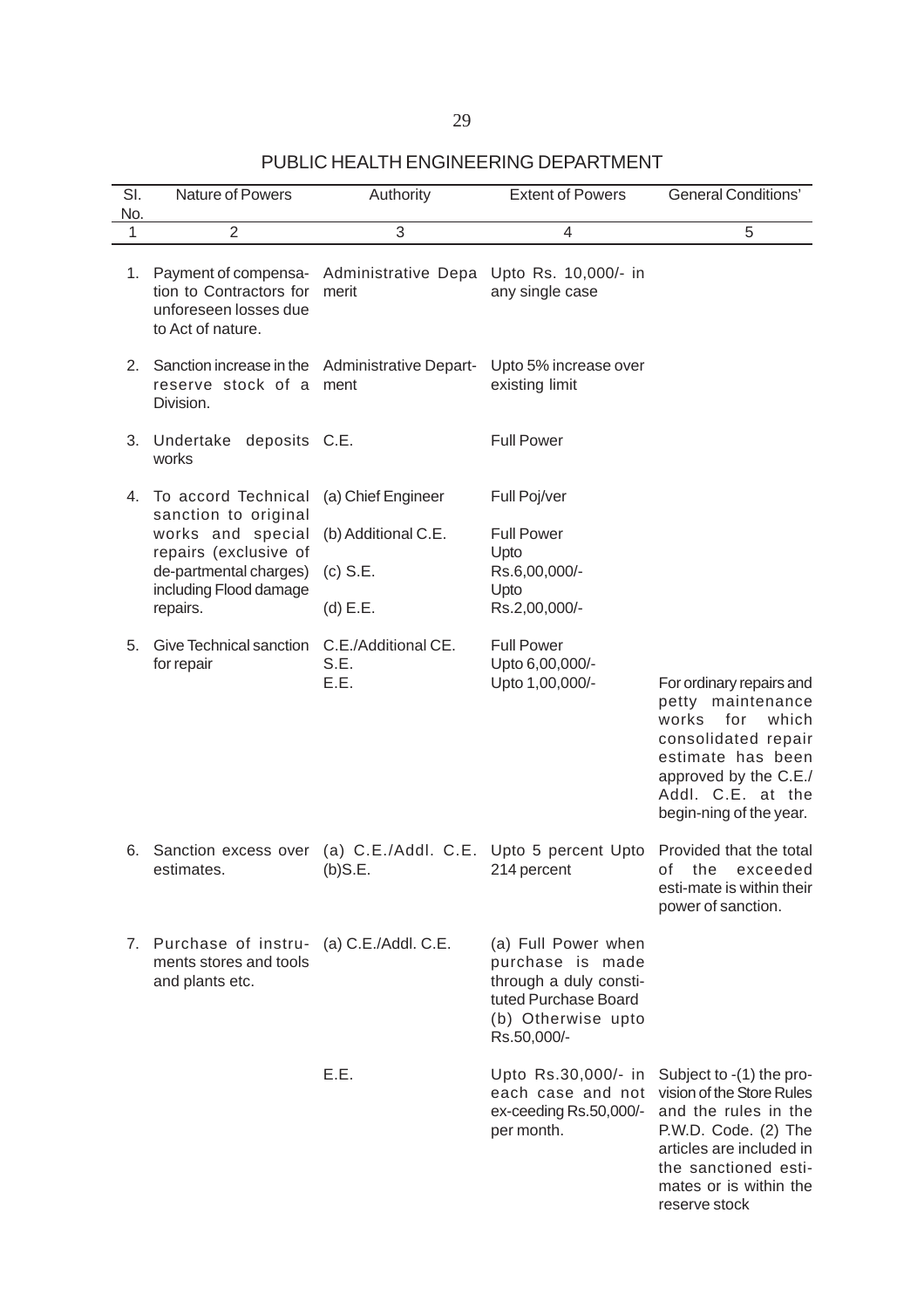| 1  | $\overline{2}$                                   | 3 | 4                 | 5                                                                                                                                                                                                                                                                                                                                                                                                                                                                                                                                                                                                                                                                                                                                                                                                                                                                                                                                         |
|----|--------------------------------------------------|---|-------------------|-------------------------------------------------------------------------------------------------------------------------------------------------------------------------------------------------------------------------------------------------------------------------------------------------------------------------------------------------------------------------------------------------------------------------------------------------------------------------------------------------------------------------------------------------------------------------------------------------------------------------------------------------------------------------------------------------------------------------------------------------------------------------------------------------------------------------------------------------------------------------------------------------------------------------------------------|
|    |                                                  |   |                   | limit (except the plant<br>and machinery which<br>will be arranged by the<br>C.E.)<br>(3) The approval of the<br>S.E. when an individual<br>item costs over Rs.<br>5,000.<br>(4) Prior formal approval<br>from the S.E. should<br>be obtained if the<br>purchase in a month<br>exceeds Rs. 50,000.                                                                                                                                                                                                                                                                                                                                                                                                                                                                                                                                                                                                                                        |
| 8. | Disposal of Stores and E.E.<br>tools and plants. |   | <b>Full Power</b> | Subject to -<br>(1) In case of articles in<br>use of officers and<br>sub-ordinates of the<br>Department orient to<br>Contractors for use of<br>Government works<br>which may be lost or<br>damaged, full or part<br>value is to be recovered<br>for the causes which<br>the EE may consider<br>reasonable (2) In case<br>of articles of bungalow<br>furniture<br>lost<br>or<br>damaged same as at<br>$(1)$ above. $(3)$ In other<br>cases, dis-posal should<br>be by sale, which<br>should or-dinarily be by<br>auction or by calling<br>tenders as may be<br>considered suitable. (4)<br>In all cases by book<br>value or if not known,<br>the estimated value of<br>an individual item<br>disposed of or written<br>off at one and the same<br>time must not exceed<br>Rs. 5,000/-<br>NOTE: The expression<br>individual item include a<br>quantity of the same<br>articles reckoned as<br>one item according to<br>Unit adopted by the |

P.W.D. eg., 1000 bricks are an individual item.

30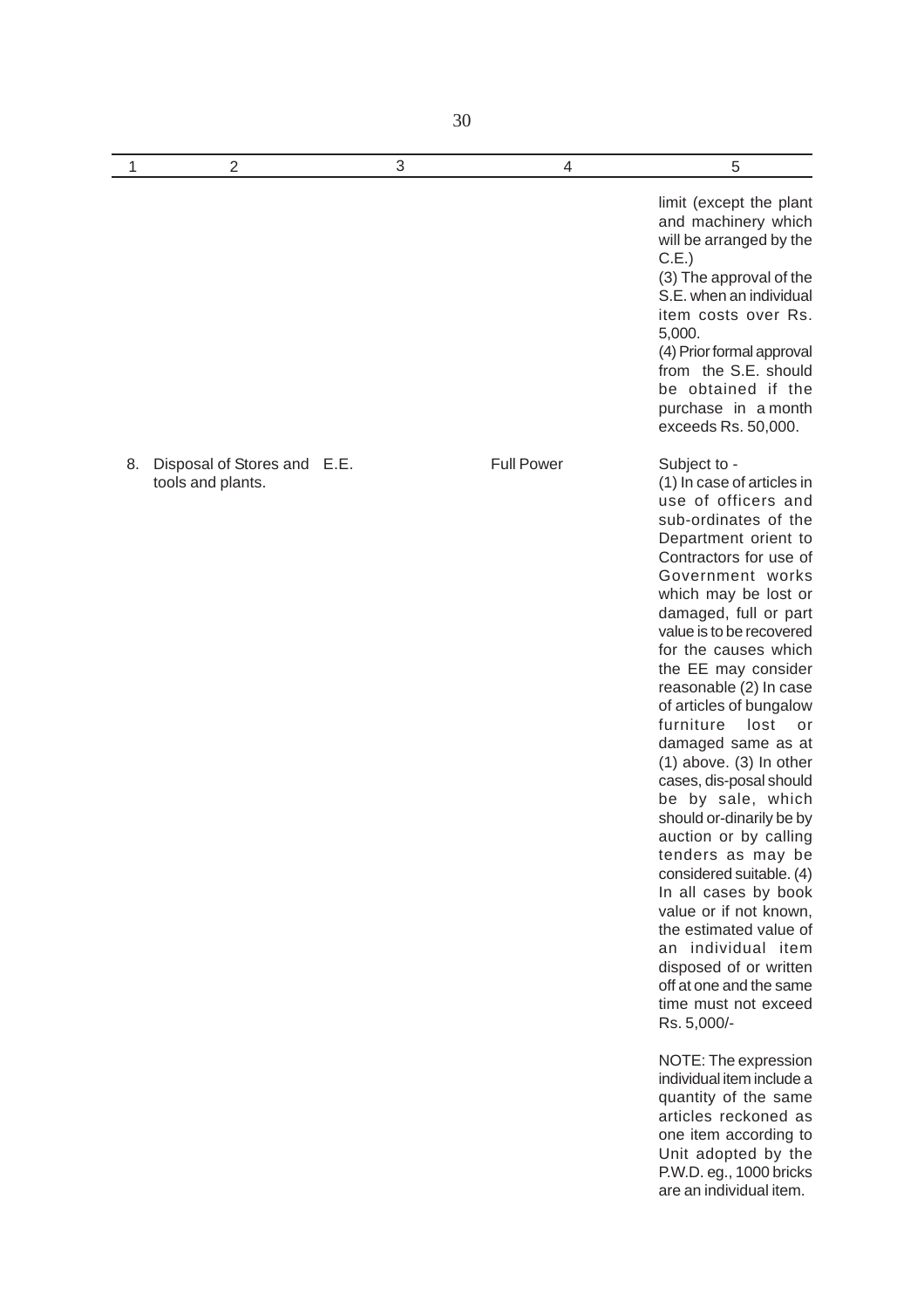| 1   | $\overline{2}$                                                                                              | 3                                       | $\overline{4}$                                                    | 5                                                                                                                                                                                                                                                                                                                  |
|-----|-------------------------------------------------------------------------------------------------------------|-----------------------------------------|-------------------------------------------------------------------|--------------------------------------------------------------------------------------------------------------------------------------------------------------------------------------------------------------------------------------------------------------------------------------------------------------------|
|     |                                                                                                             |                                         |                                                                   | (5) In cases not covered<br>by the above, prior<br>approval of the CE/<br>Addl. CE must be<br>obtained and also when<br>the EE considers it<br>necessary in the public<br>interest that certain<br>articles or classes<br>should be destroyed<br>and not made available<br>to an outside party even<br>on payment. |
| 9.  | Sanction all estimates<br>for repairs and carriage<br>of tools and plants.                                  | (a)C.E.<br>(b)Addl. C.E.                | <b>Full Power</b><br>Full Power (for work<br>relating to his zone |                                                                                                                                                                                                                                                                                                                    |
|     |                                                                                                             | $(c)$ S.E.                              | Upto                                                              |                                                                                                                                                                                                                                                                                                                    |
|     |                                                                                                             | (d)E.E.                                 | Rs.4,00,000/-<br>in.<br>a<br>financial year.                      |                                                                                                                                                                                                                                                                                                                    |
|     |                                                                                                             | Upto<br>Rs.1,00,000/-<br>financial year | ia<br>a                                                           |                                                                                                                                                                                                                                                                                                                    |
| 10. | Sell<br>or<br>build-ings                                                                                    | dismantle C.E./Addl. C.E.<br>S.E.       | Upto Rs. 1,00,000<br>Upto Rs.50,000                               |                                                                                                                                                                                                                                                                                                                    |
| 11. | Sell<br>dismantle<br>or<br>tem-porary building<br>erected<br>during<br>construction of work.                | E.E.                                    | <b>Full Power</b>                                                 | Where the value does<br>not exceed Rs.50,000.                                                                                                                                                                                                                                                                      |
|     |                                                                                                             | C.E.                                    | <b>Full Power</b>                                                 |                                                                                                                                                                                                                                                                                                                    |
| 12. | Sell materials received E.E.<br>from works dismantled<br>or undergoing repairs at<br>their estimated value. |                                         | <b>Full Power</b>                                                 | Subject to condition<br>that serviceable stores<br>shall be disposed only<br>by auction of by calling<br>tender.                                                                                                                                                                                                   |
| 13. | Accept tender                                                                                               | (i) C.EVAddl. CE.                       | Upto 15,00,000                                                    | Where the value of<br>work is above 15.00<br>lacks, it shall come                                                                                                                                                                                                                                                  |
|     |                                                                                                             | $(ii)$ SE                               | Upto 6,00,000                                                     | under the purview of<br>the<br>Departmental                                                                                                                                                                                                                                                                        |
|     |                                                                                                             | (iii) E.E.                              | Upto 2,00,000                                                     | Tender, Committee. The<br>Tender Committee on                                                                                                                                                                                                                                                                      |
|     |                                                                                                             | (iv) SDO                                | Upto 25,000                                                       | examination shall give<br>its recommendation in<br>the matter of awarding<br>contract works to the<br>selected contractors/<br>farms. The decision of<br>the Tender Committee<br>shall be final.                                                                                                                   |

31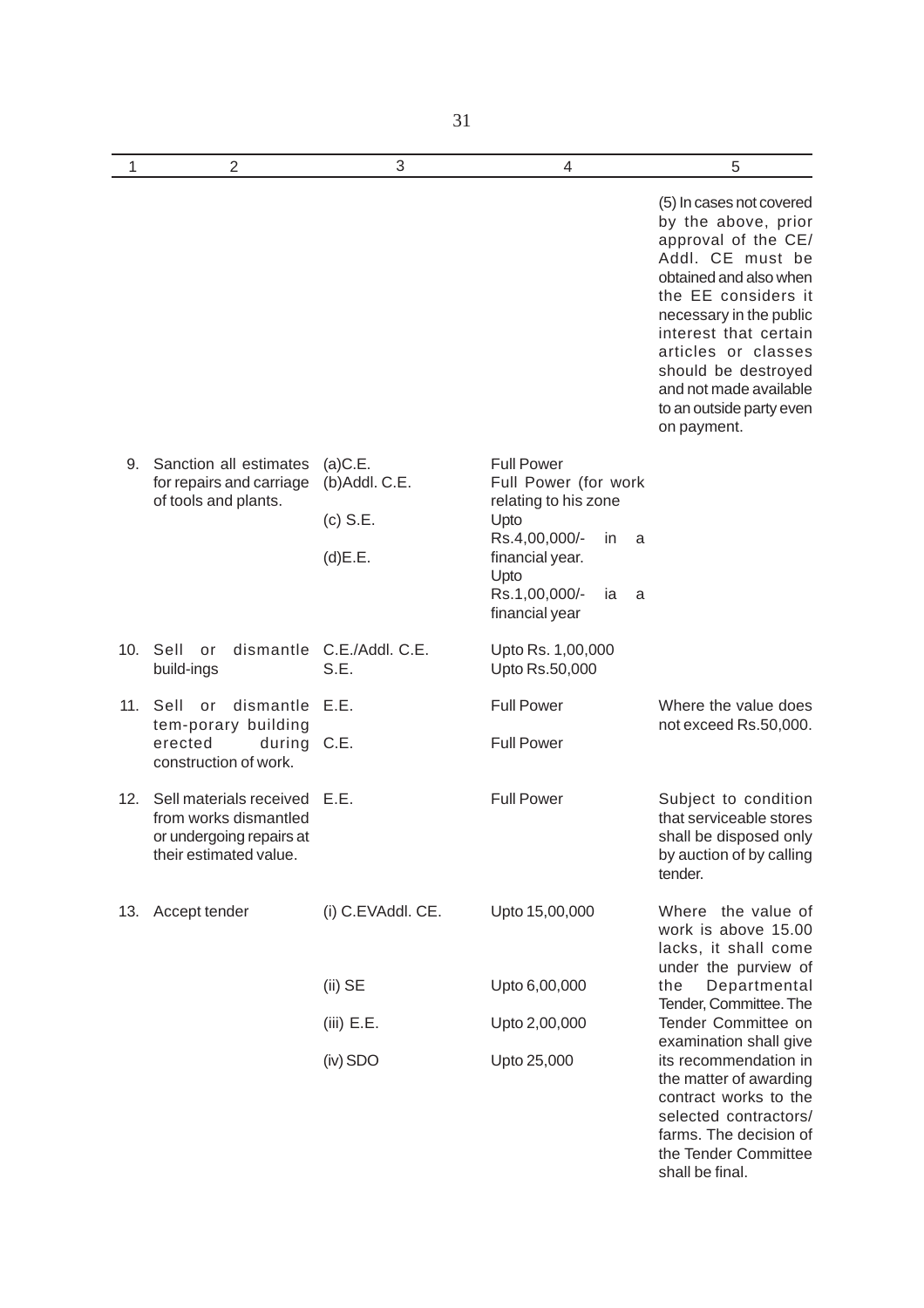| 1   | $\overline{2}$                                                                                                                                                                                                         | 3 | 4                                  | 5                                                                                                                                          |
|-----|------------------------------------------------------------------------------------------------------------------------------------------------------------------------------------------------------------------------|---|------------------------------------|--------------------------------------------------------------------------------------------------------------------------------------------|
| 14. | Writing off the value of E.E.<br>any building (borne on<br>the books of PHE)<br>abandoned/dismantled                                                                                                                   |   | <b>Full Power</b>                  | Subject to such aban-<br>donment or dismantling<br>being authorized by<br>competent authority.                                             |
| 15. | Writing off of the value E.E.<br>of unserviceable stores<br>and tools and plants.                                                                                                                                      |   | disposal of such<br>articles.      | Within their power of Subject to the approval<br>of the S.E. when an<br>in-dividual item costs<br>over Rs.5000.                            |
| 16. | Purchase of chemicals S.E.<br>for water.                                                                                                                                                                               |   | Upto Rs. 10,000/- in<br>each case. | Subject to budget<br>provision and strict<br>observance of rules,<br>orders and instructions<br>issued by Government<br>from time to time. |
| 17. | Waive the rule that CE/Addl, CE.<br>works establishment<br>must be employed<br>upon a specific work<br>and determine the<br>proportions in which<br>the cost of such<br>establishment shall be<br>allotted between the |   | <b>Full Power</b>                  |                                                                                                                                            |

\*\*\*\*\*\*\*\*

work concerned.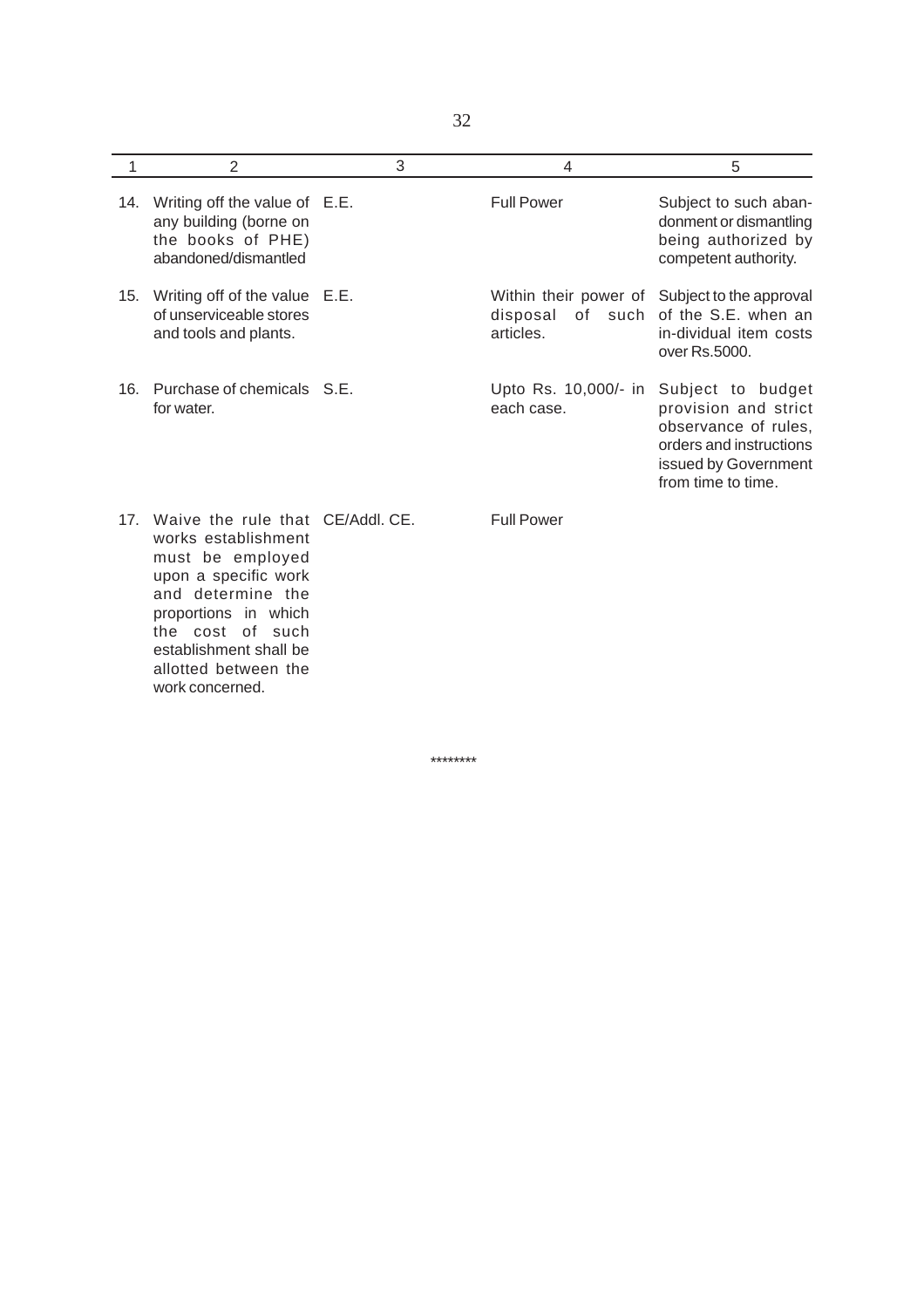# **HEALTH DEPARTMENT**

| SI.<br>No. | Nature of Powers                                                                                                                                                                        | Authority                                                                        | <b>Extent of Powers</b>                                                                                                                                                                           | <b>General Conditions'</b>                                                                                                                                                                                          |
|------------|-----------------------------------------------------------------------------------------------------------------------------------------------------------------------------------------|----------------------------------------------------------------------------------|---------------------------------------------------------------------------------------------------------------------------------------------------------------------------------------------------|---------------------------------------------------------------------------------------------------------------------------------------------------------------------------------------------------------------------|
| 1          | $\overline{2}$                                                                                                                                                                          | 3                                                                                | 4                                                                                                                                                                                                 | 5                                                                                                                                                                                                                   |
| 1.         | Purchase of Medecine,<br>equipments, appliance,<br>apparatus, linens etc                                                                                                                | Director                                                                         | Full power when pur-<br>chase is made through<br>a duly constituted<br>Purchase Board. Other-<br>wise upto Rs. 60000 in<br>each case provided cost<br>of each item does not<br>exceed Rs. 15,000. |                                                                                                                                                                                                                     |
|            |                                                                                                                                                                                         | 2. Supdt of hospital/<br>D.M.&H.O.                                               | upto Rs. 15,000/- in<br>each case for medi-<br>cines and upto Rs.<br>10,000/- in each case<br>for other items.                                                                                    | Subject to specific<br>allotment of funds by<br>the Director and in<br>accordance with the<br>provisions<br>of<br>the<br>Financial<br>Rules<br>(Appendix 10) governing<br>purchase of stores for<br>public service. |
| 2.         | Sanction expenditure for<br>repair of X-ray machine<br>and other electronic<br>instruments like cardia-<br>gram, etc including<br>purchase of spare parts.<br>(a) for purchase of parts | 1. Director                                                                      | Full power in case the<br>purchase is made<br>through a duly consti-<br>tuted purchase Board,<br>otherwise upto Rs.<br>25,000/- in each case                                                      | Subject to specific<br>bud-get provision/<br>allotment of funds &<br>provided the machines<br>repaired<br>are<br>by<br>authorized agencies at<br>approved rates.                                                    |
|            | (b) for repair                                                                                                                                                                          | 2. Suptd. of Hospital/<br>DMHO.<br>1. Director<br>2. Suptd of Hospital/<br>DMHO. | Upto Rs. 5000/- in each<br>case.<br>Upto Rs. 10,000 in each<br>case<br>Upto Rs. 3000/- in each<br>case.                                                                                           |                                                                                                                                                                                                                     |
|            | (c) Annual maintenance Administrative Deptt.<br>contract.                                                                                                                               | Director                                                                         | Full Power if repair is<br>made through AMC                                                                                                                                                       |                                                                                                                                                                                                                     |
|            |                                                                                                                                                                                         |                                                                                  | Not exceeding Rs.<br>25,000 in each case.                                                                                                                                                         |                                                                                                                                                                                                                     |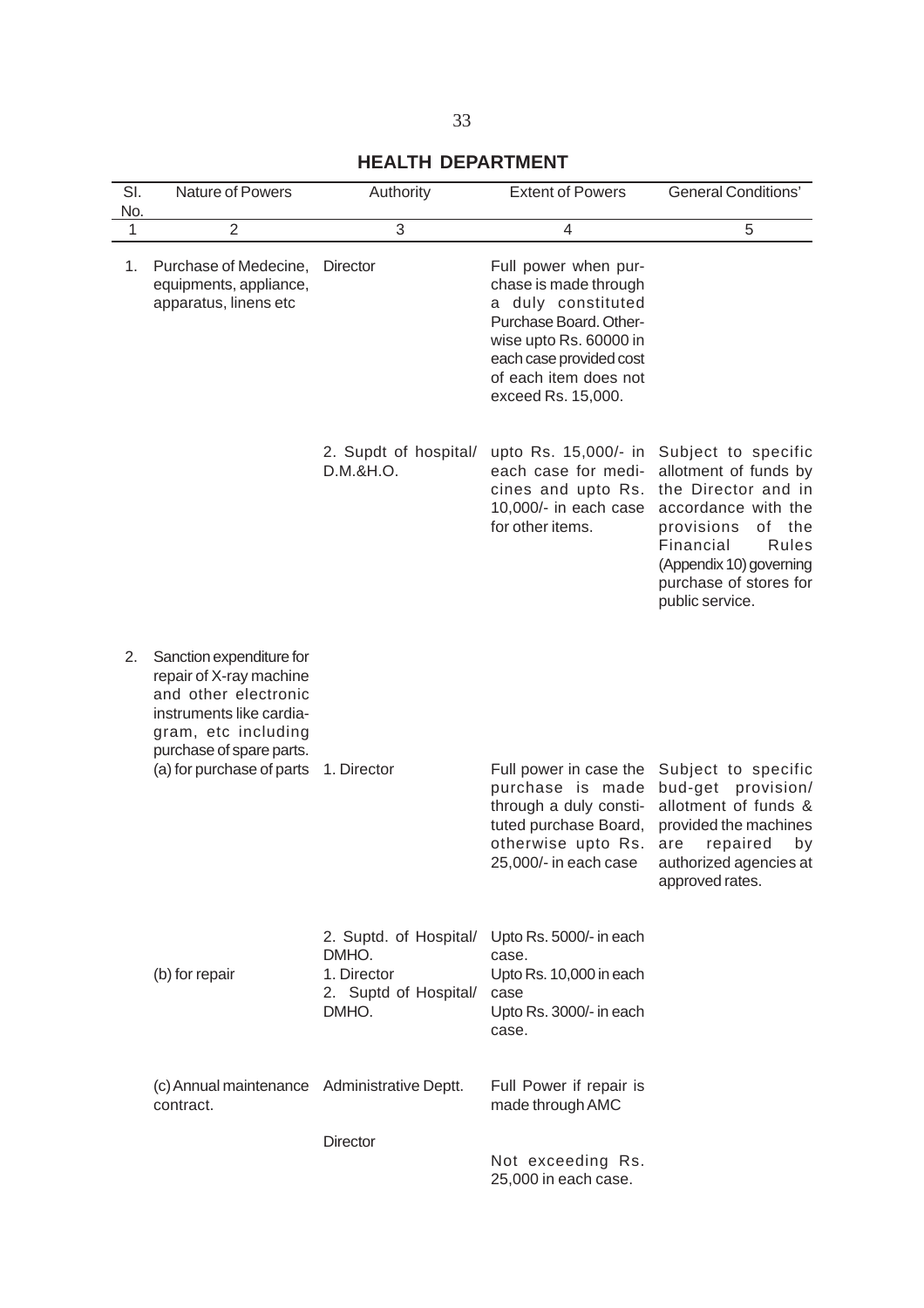| 1  | 2                                                                                                                                                                           | 3                         | 4                                                                                                        | 5 |
|----|-----------------------------------------------------------------------------------------------------------------------------------------------------------------------------|---------------------------|----------------------------------------------------------------------------------------------------------|---|
| 3. | To accord administra-<br>tive approval and sanc-<br>tion expenditure on.<br>work s to be executed<br>departmentally other<br>than projects involving<br>acqisition of land. |                           |                                                                                                          |   |
|    | A. original works                                                                                                                                                           | (i) Director              | General Power of Head<br>of Deptt. (Schedule II)                                                         |   |
|    | B. petty construction of<br>departmental building<br>(Non-residential) and<br>repair                                                                                        | (ii) E. Engineer (Health) | Upto Rs. 20,000/- in<br>each case.                                                                       |   |
|    | 4. To accord Technical<br>Sanction to estimate for<br>works & special repair<br>tobe executed depart-<br>mentally.                                                          | Director                  | Full Power subject to<br>the estimates being<br>cleared/approved by<br>competent technical<br>authority. |   |
| 5. | To accord Technical E.E. (Health)<br>sanction for repair.                                                                                                                   |                           | Upto Rs. 50,000/- in<br>each case.                                                                       |   |
| 6. | To accept Tender for (i) Director<br>departmental works                                                                                                                     |                           | <b>General Power of Head</b><br>of Deptt. (Sched-ule II)                                                 |   |
|    |                                                                                                                                                                             | $(ii) E.E.$ (Health)      | Upto Rs. 50,000/-                                                                                        |   |

\*\*\*\*\*\*\*\*\*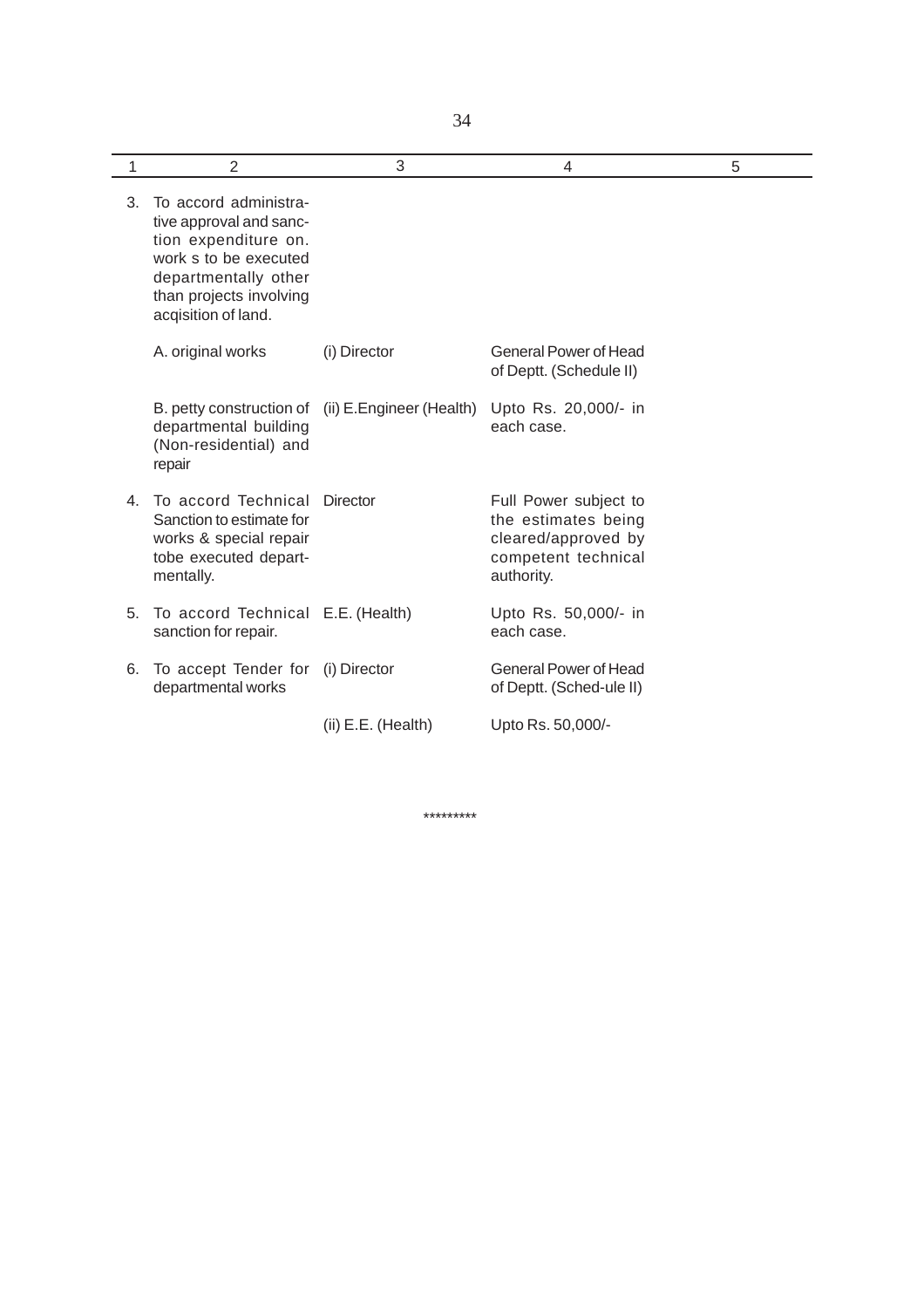# **EDUCATION DEPARTMENT**

| SI.<br>No. | Nature of Powers                                                                                             | Authority                                                  | <b>Extent of Powers</b>                                             | <b>General Conditions'</b>                                                                                                                                                |
|------------|--------------------------------------------------------------------------------------------------------------|------------------------------------------------------------|---------------------------------------------------------------------|---------------------------------------------------------------------------------------------------------------------------------------------------------------------------|
| 1          | $\overline{2}$                                                                                               | 3                                                          | 4                                                                   | 5                                                                                                                                                                         |
| 1.         | Sanction Grants-in-aid<br>to non-Government<br>institutions for various<br>purposes                          | <b>Director</b>                                            | Full power                                                          | Subject to the provision<br>of rule 16 and specific<br>budget provision.                                                                                                  |
|            | 2. Sanction grants for<br>miscellaneous purpo-<br>ses in connection with<br>educa-tional matter              | Director                                                   | (I) Full power<br>(ii) Otherwise<br>upto Rs. 5000/- in each<br>case | if in accordance with<br>the rule framed with<br>prior consultation with<br>Finance department                                                                            |
|            | 3. Sanction expenditure for<br>sports, games, com-<br>mon rooms and extra                                    | Director                                                   | Upto Rs. 20,000/- in<br>each case.                                  | Subject to specific<br>bud-get provisions                                                                                                                                 |
|            | curricular activties of<br>Government institution.                                                           | Addl./Joint Director                                       | each case                                                           | Upto Rs. 10,000/- in Subject to specific<br>allotment of funds made<br>by Director for each                                                                               |
|            |                                                                                                              | <b>Inspector of Schools</b>                                | Upto Rs. 5,000/- in each<br>case                                    | institution/school.                                                                                                                                                       |
|            |                                                                                                              | Dy. Inspectors<br>of<br>School/Headmasters/<br>and D.A.E.O | Upto Rs. 2000/-                                                     |                                                                                                                                                                           |
|            | 4. Sanction stipends to<br>students<br>in<br>basic<br>Training Centres and<br>Normal<br>Training<br>Schools. | Director                                                   | Full power                                                          | In accordance with the<br><b>Educational Depart-</b><br>ment Rules and Orders<br>and the momentary<br>limit fixed by Govt.                                                |
| 5.         | Refund of tution Fees,<br>Scholarships, Examina-<br>tion fees etc.                                           | Principal/I.Ss/Dy.Ss/<br>Headmasters                       | Full power                                                          | In accordance with the<br><b>Educational Depart-</b><br>ment Rules and Orders.                                                                                            |
| 6.         | Exemption from pay- Director<br>ment of late fees.                                                           |                                                            | Full power                                                          | In case where students<br>depent on Govt. for<br>prosecuting<br>their<br>stud-ies have defaulted<br>in timely payment of<br>fees due to delay in<br>respect of Govt. aid. |
|            | 7. Sanction expenditure for Director<br>N.C.C/N.S.S. camp<br>and training.                                   |                                                            | Upto Rs. 30,000/- in<br>each case.                                  | (i) subject to specific<br>Budget provision and<br>(ii) in accordance with<br>the scale laid down in<br>the N.C.C. Act and rules<br>framed there under.                   |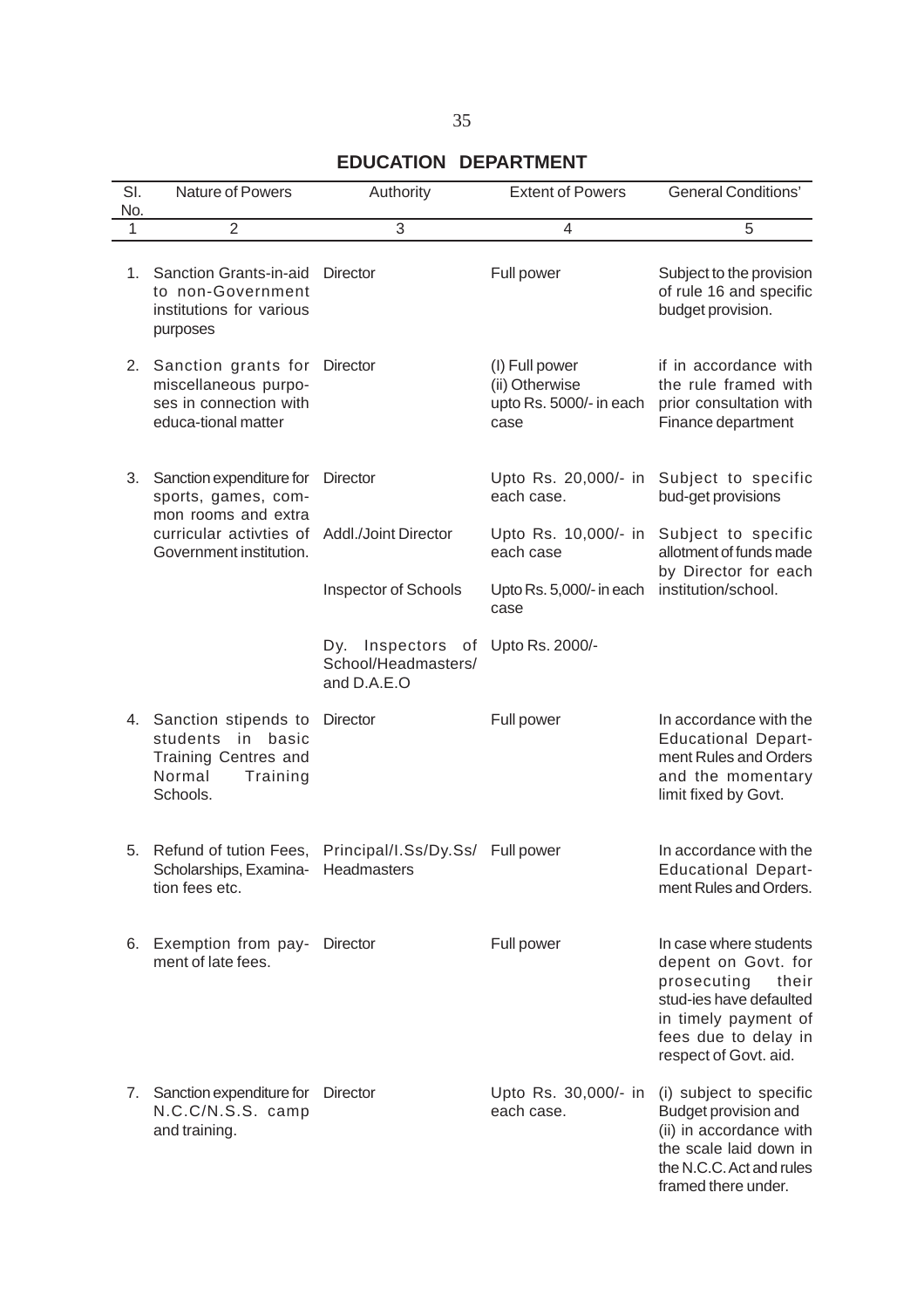| ٠                | ۰             |
|------------------|---------------|
| ٦<br>I<br>v<br>× | ۰.<br>×<br>۰. |

|    | 2                                                                               | 3                                                             | 4                                                                                    | 5                                               |
|----|---------------------------------------------------------------------------------|---------------------------------------------------------------|--------------------------------------------------------------------------------------|-------------------------------------------------|
| 8. | Purchase of instru-<br>ments, appliances,<br>apparatus, laboratory              | (i) Director                                                  | (i) General power of Heads of Department.<br>HOD (Schedule-II)                       |                                                 |
|    | materials, machinery,<br>tools and plants and<br>other stores in India.         | (ii) Principal of Govt.<br>College and Polytech-<br>nic/DIETS | (ii) Rs. 20,000 pro vided<br>the cost of each items<br>dose not exceed<br>Rs.5,000/- |                                                 |
| 9. | To sanction expenditure<br>in connection with exhi-<br>bition, excursion, study | Director<br>Addl/Joint Director,                              | Upto Rs.3Q.000/- in<br>each case                                                     | Subject to specific<br>bud-get provision        |
|    | tour, sports and other<br>students activities                                   | Principal, ISs Dy. ISs/<br>Headmaster/D.S.E.O./<br>D.A.E.O.   | Upto Rs. 10,000/- in<br>each case                                                    | Subject to specific<br>allotmerit of funds made |
|    |                                                                                 |                                                               | Upto Rs.5,000/- in each<br>case                                                      | by Director                                     |

\*\*\*\*\*\*\*\*\*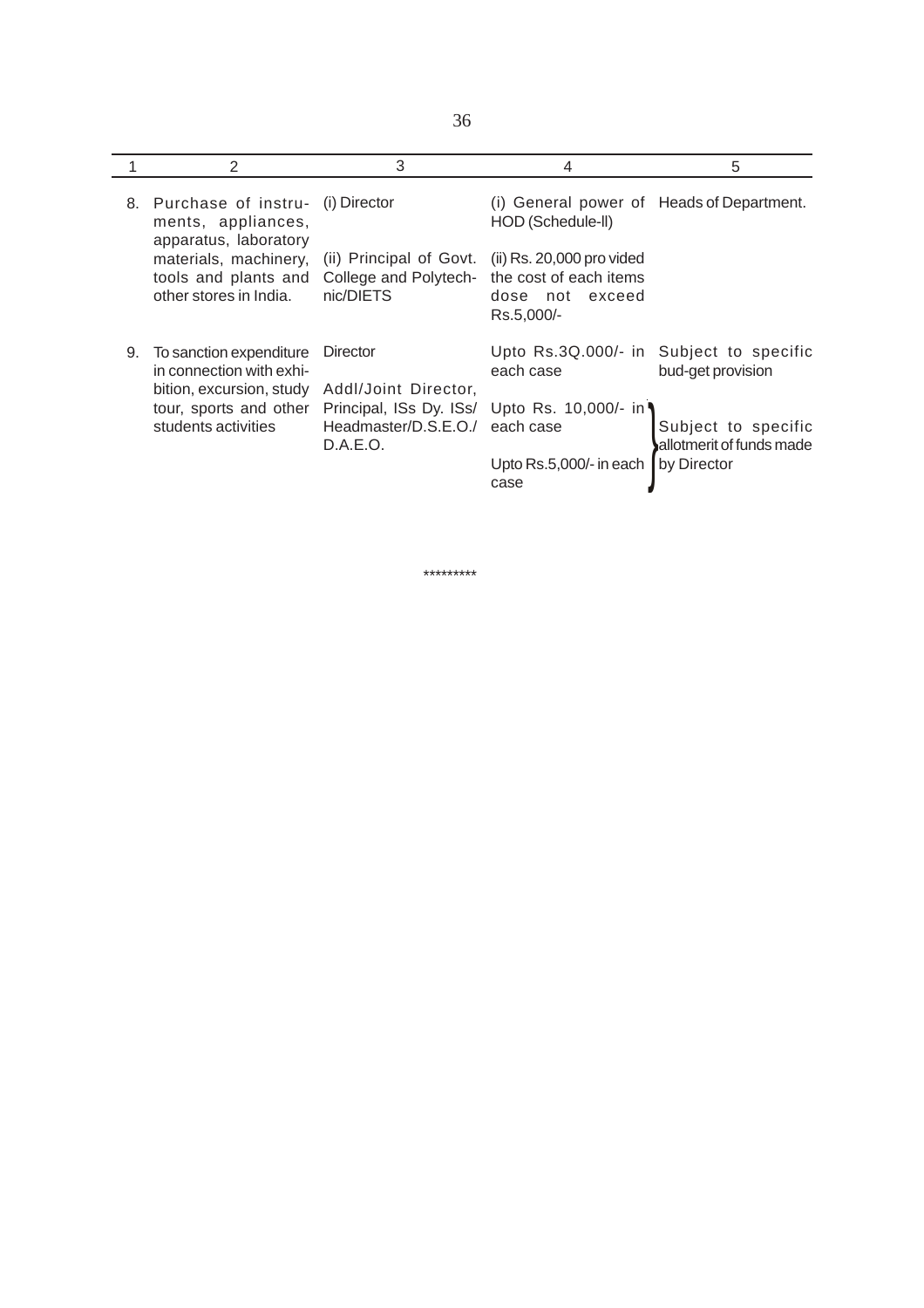# **AGRICULTURE/HORTICULTURE DEPARTMENT**

| SI.<br>No. | Nature of Powers                                                                                                                                                                                                                                                | Authority                                                                                                                  | <b>Extent of Powers</b>                                                                                                              | <b>General Conditions'</b>                                                                                                                                     |
|------------|-----------------------------------------------------------------------------------------------------------------------------------------------------------------------------------------------------------------------------------------------------------------|----------------------------------------------------------------------------------------------------------------------------|--------------------------------------------------------------------------------------------------------------------------------------|----------------------------------------------------------------------------------------------------------------------------------------------------------------|
| 1          | $\overline{2}$                                                                                                                                                                                                                                                  | 3                                                                                                                          | 4                                                                                                                                    | 5                                                                                                                                                              |
| 1.         | Purchase of instru-<br>machinery<br>ments<br>including manure, fertil-<br>izer, seeds & chemicals<br>for sale at subsidized<br>rate.                                                                                                                            | 1) Director<br>2) Jt. Director/DAO/<br>DHO/Principal BATC &<br>other class I officers<br>functioning as Head of<br>office. | General power for HOD<br>(Schedule II)<br>Upto 15,000/- in each<br>case provided the cost<br>of each item does not<br>exceed 5,000/- |                                                                                                                                                                |
| 2.         | Maintenance of Agricul-<br>tural<br>Machineries/equip-                                                                                                                                                                                                          | Director                                                                                                                   | Upto 20,000 in each<br>case in a year                                                                                                |                                                                                                                                                                |
|            | ments etc.                                                                                                                                                                                                                                                      | Jt. Director/DAO/DHO<br>and other class I<br>officers functioning as<br>Head of office.                                    | Upto 5,000 in each case<br>in a year                                                                                                 |                                                                                                                                                                |
| 3.         | To sanction disposal of<br>Surplus stocks of<br>seeds, plants & crafts Jt. Director<br>by sale at reduced rate.                                                                                                                                                 | Director                                                                                                                   | case<br>Upto 3000 loss in each public auction.<br>case                                                                               | Upto 5000 loss in each Subject to the surplus<br>stock being sold by                                                                                           |
| 4.         | To Sanction disposal of Director<br>stock<br>surplus<br>0f<br>manures and fertilizers<br>and green manures, oil Jt. Director<br>cakes bone meals etc.<br>by sale at reduced rate.                                                                               |                                                                                                                            | each case<br>Upto 10,000 loss in public auction.<br>each case                                                                        | Upto 15,000 loss in Subject to the surplus<br>stock being sold by                                                                                              |
| 5.         | Sanction disposal of Director<br>fruit products of manu-<br>facturing units of Agri-<br>culture/Horticulture<br>Deptt. beyond the<br>ex-piry date, at the<br>reduced rate.                                                                                      |                                                                                                                            | <b>Full Power</b>                                                                                                                    | In case of perishable<br>products subject to<br>dis-posal by auction.                                                                                          |
|            | 6. To fix the sale price of Director<br>seeds, plants, grafts<br>fruit and other products<br>implements produced in<br>Agricultural/Horticul-<br>tural Farms or manu-<br>factured in Engineering<br>workshops and Fruit<br>Preservation Centre of<br>the Deptt. |                                                                                                                            | <b>Full Power</b>                                                                                                                    | Subject to the condition<br>that the price so fixed<br>does not fall below<br>the cost of production<br>inclusive of handling,<br>dealers commissions,<br>etc. |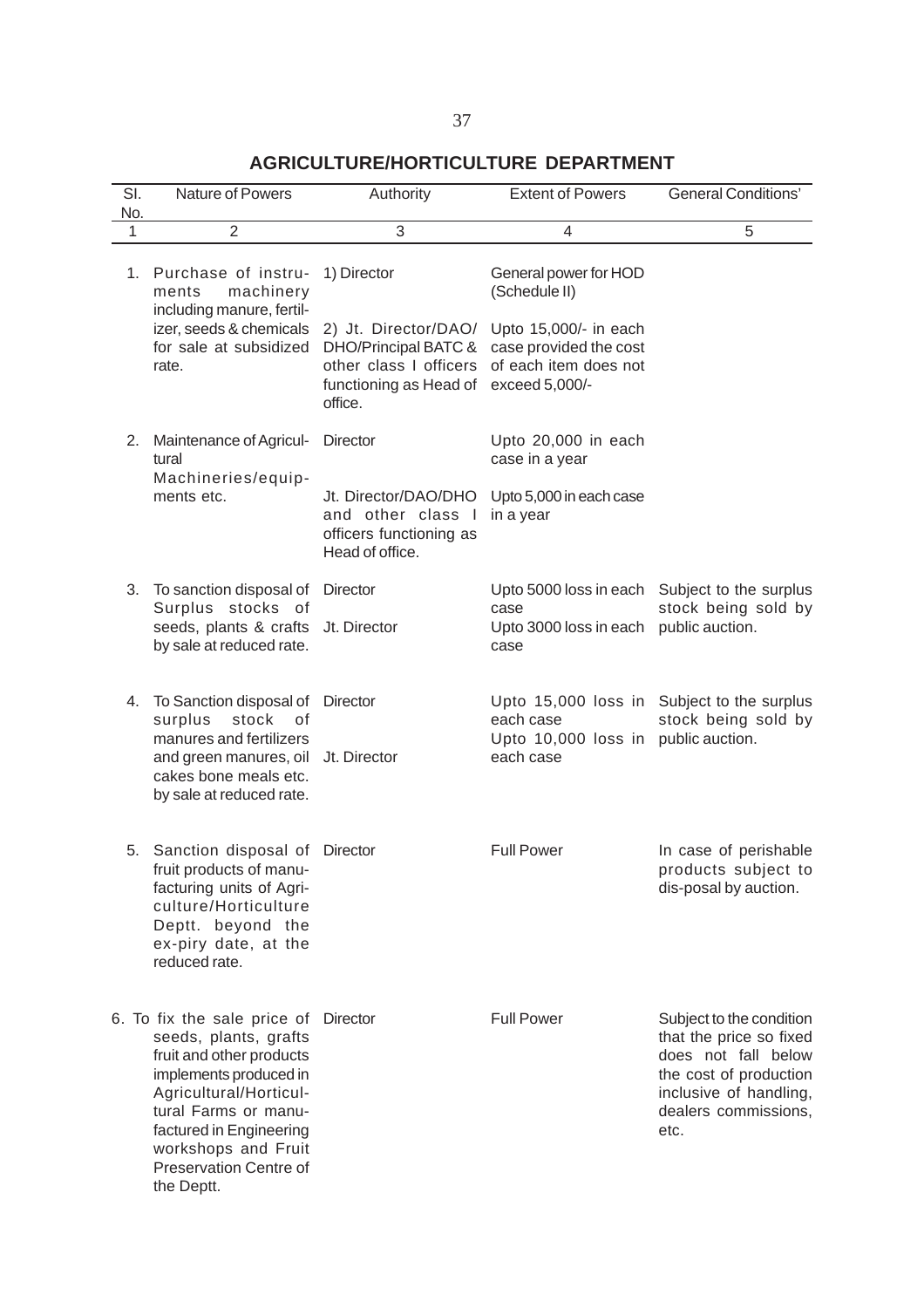38

| 1   | $\overline{2}$                                                                                                                             | 3               | $\overline{4}$                                                          | 5                                                                                                                                                                                                                                                                                     |
|-----|--------------------------------------------------------------------------------------------------------------------------------------------|-----------------|-------------------------------------------------------------------------|---------------------------------------------------------------------------------------------------------------------------------------------------------------------------------------------------------------------------------------------------------------------------------------|
| 7.  | To fix the sale price of<br>Agriculture/Horticulture<br>fruits grown in Farms/<br>Gardens of Agriculture/<br>Horticulture Depart-<br>ment. | Director        | <b>Full Power</b>                                                       | Subject that selling<br>price be not less than 5<br>p. c. of the local market<br>rate. In the case of bulk<br>sale a concession upto<br>10 p.c. below the<br>market rate may be<br>allowed.                                                                                           |
| 8.  | To sanctioned expendi-<br>ture on demonstration<br>of improved seeds,<br>fertilizers etc.                                                  | Director        | <b>Full Power</b>                                                       | Subject<br>to provision<br>in the<br>sanctioned<br>scheme.                                                                                                                                                                                                                            |
| 9.  | To sanctioned expendi-<br>ture on National Water-<br>shed Development<br>project for rain fed areas                                        | Director        | Upto 10,000/- in each<br>case                                           | Subject to (i) budget<br>Provision (ii) Scheme<br>should be in accor-<br>dance with the approval<br>of the special commit-<br>tee set up at the State<br>and District Level (iii) To<br>be in accordance with<br>general instruction<br>issued by Finance and<br>Planning Department. |
| 10. | To sanction<br>freight char-ges/<br>transport                                                                                              | <b>Director</b> | Upto 10,000/- in each<br>case                                           |                                                                                                                                                                                                                                                                                       |
|     | subsidy of seeds/<br>fertilizers etc.                                                                                                      | Jt.Director     | Upto 4000/- in each<br>case                                             |                                                                                                                                                                                                                                                                                       |
| 11. | To fix the rate of trans-<br>portation of fertilizers,<br>seeds chemicals plant-<br>ings materials etc.                                    | Director        | Full Power to be fixed<br>in consultation with<br>Transport Department. |                                                                                                                                                                                                                                                                                       |

\*\*\*\*\*\*\*\*\*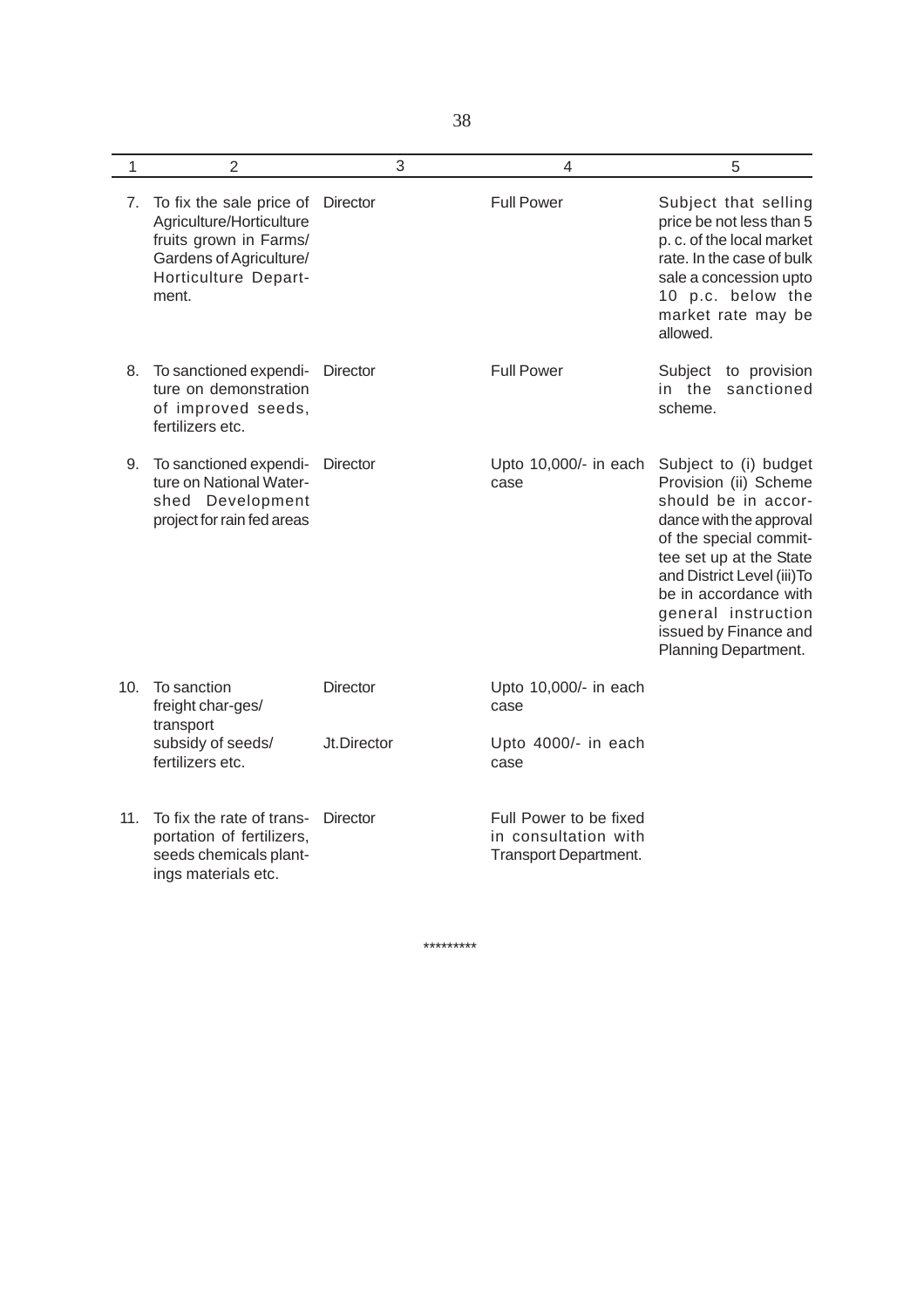| SI.<br>No. | Nature of Powers                                                                                                                                                             | Authority                                                 | <b>Extent of Powers</b>                                                                                                                                                                                 | <b>General Conditions'</b>                           |
|------------|------------------------------------------------------------------------------------------------------------------------------------------------------------------------------|-----------------------------------------------------------|---------------------------------------------------------------------------------------------------------------------------------------------------------------------------------------------------------|------------------------------------------------------|
| 1          | $\overline{2}$                                                                                                                                                               | 3                                                         | $\overline{4}$                                                                                                                                                                                          | 5                                                    |
| 1.         | To accept tenders.                                                                                                                                                           | <b>Director</b>                                           | General power as in<br>schedule II                                                                                                                                                                      |                                                      |
|            |                                                                                                                                                                              | DAH and VO and other<br>Head of office                    | Upto 20,000 in each<br>case.                                                                                                                                                                            |                                                      |
| 2.         | To purchase of equip-<br>ments, appliances,<br>medicines, and live-<br>stocks and feeds, etc.                                                                                | <b>Director</b>                                           | Full power when pur-<br>chase is made through<br>a duly constituted Pur-<br>chase Boards. Other-<br>wise up to Rs.60,000/-<br>in each case provided<br>cost of each item does<br>not exceed Rs.15,000/- |                                                      |
|            |                                                                                                                                                                              | Joint Director/DAH and<br>VO and other Heads of<br>Office | Upto 15,000 in each<br>case provided cost of<br>each item does not<br>exceed 5,000/-                                                                                                                    |                                                      |
| 3.         | To fix the sale price of Director<br>milk, milk products,<br>poultry eggs etc. And<br>other<br>product<br>0f<br>livestock's and other<br>farms as to livestock<br>and birds. |                                                           | Full power-                                                                                                                                                                                             |                                                      |
| 4.         | To Sanction expendi-<br>ture for demonstration<br>of improved livestock's<br>implements etc                                                                                  | Director                                                  | Full power                                                                                                                                                                                              | Subject to provision in<br>the sanctioned<br>scheme. |

### **ANIMAL HUSBANDRY AND VETERINARY DEPARTMENT**

\*\*\*\*\*\*\*\*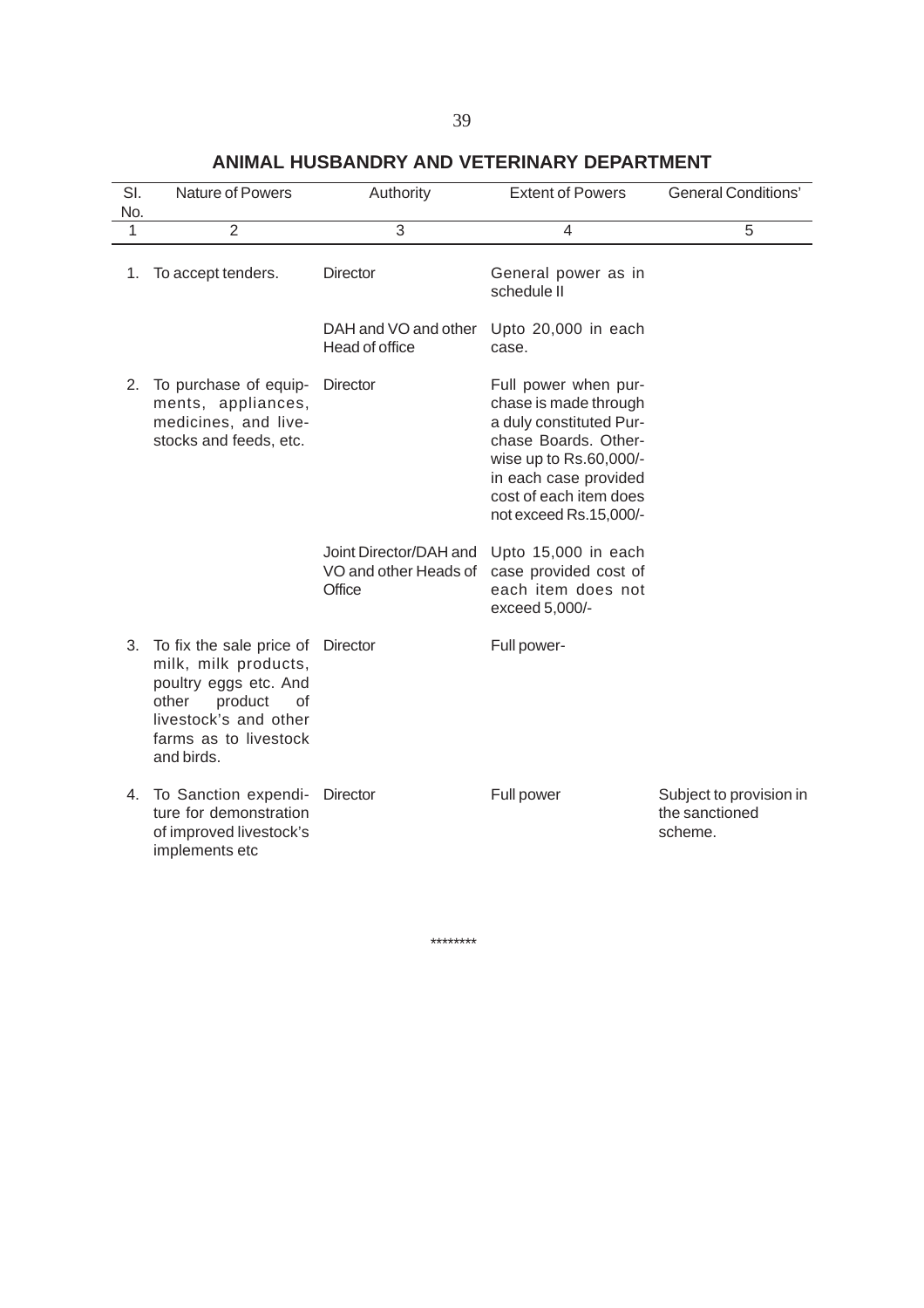# **FOREST AND ENVIRONMENT DEPARTMENT**

| SI.<br>No. | Nature of Powers                                                                                                                                                                                              | Authority                         | <b>Extent of Powers</b>                                                                                                                                                                                                        | <b>General Conditions'</b>                                                                                                                                                                                                                                 |
|------------|---------------------------------------------------------------------------------------------------------------------------------------------------------------------------------------------------------------|-----------------------------------|--------------------------------------------------------------------------------------------------------------------------------------------------------------------------------------------------------------------------------|------------------------------------------------------------------------------------------------------------------------------------------------------------------------------------------------------------------------------------------------------------|
| 1          | $\overline{2}$                                                                                                                                                                                                | 3                                 | 4                                                                                                                                                                                                                              | 5                                                                                                                                                                                                                                                          |
| 1.         | To accord administra-<br>tive approval and sanc-<br>tion expenditures on<br>works to be executed<br>Departmentally (other<br>than projects involving<br>acquisition of lands) In-<br>cluding Minor irrigation | 1) P.C.C. F.<br>2) C.C. F& C. F.  | power of<br>General<br><b>Heads of Departments</b><br>(Schedule II)<br>i) Upto Rs.4.00 lakhs in<br>case of works other<br>than residential build-<br>ings and<br>ii) Upto Rs.1.00 lakh in<br>case of residential<br>buildings. | Subject to budget<br>pro-vision/allotment and<br>that there are technical<br>personnel competent to<br>scrutinize the esti-mate<br>and supervise the work<br>and that the rules laid<br>down for Depart-mental<br>construction are strictly<br>adhered to. |
|            |                                                                                                                                                                                                               | 3) D.C. F & D. F.O                | i) Upto Rs.1.00 lakh in<br>case of works other<br>than residential build-<br>ings, and<br>ii) Upto Rs. 40,000/-in<br>case of residential<br>buildings.                                                                         |                                                                                                                                                                                                                                                            |
| 2.         | To accord sanction for<br>repair of buildings and<br>other structures borne                                                                                                                                   | 1) P. C.C. F.                     | General power of Head<br>of Departments<br>(Schedule II)                                                                                                                                                                       | Same as at 1 above.                                                                                                                                                                                                                                        |
|            | on the books of Forest 2) C.C. F.& C. F<br>Department                                                                                                                                                         | 3) D.C. F.& D. F. O               | Upto Rs. 20,000/- in<br>each case.<br>Upto Rs.10,000/- in<br>each case.                                                                                                                                                        |                                                                                                                                                                                                                                                            |
| 3.         | To accord technical<br>sanction to estimates<br>for work to be executed<br>departmentally includ-                                                                                                             | 1) P.C. C. F.<br>2) C.C. F.& C.F. | Full power<br>Upto Rs. 4.00 lakhs in<br>each case.                                                                                                                                                                             | Subject to clearance/<br>approval being given by<br>competent technical<br>officer of P.W.D. etc.                                                                                                                                                          |
|            | ing Minor Irrigation<br>Works                                                                                                                                                                                 | 3).D. C. F. & D.F.O.              | Upto Rs 1.00 lakhs in<br>each case.                                                                                                                                                                                            |                                                                                                                                                                                                                                                            |
| 4.         | To accord administra-<br>tive approval and sanc-                                                                                                                                                              | 1) P.C.C. F.                      | Full power<br>Upto Rs.4.00 lakhs in                                                                                                                                                                                            | Subject to Specific pro-<br>vision in the sanctioned                                                                                                                                                                                                       |
|            | tion expenditures for 2) C.C. F.<br>carrying out afforesta-                                                                                                                                                   |                                   | each case.                                                                                                                                                                                                                     | scheme/budget.                                                                                                                                                                                                                                             |
|            | tion works like raising of<br>nursery plantations etc.                                                                                                                                                        | 3) C. F.                          | Upto Rs.4.00 lakhs in<br>each case                                                                                                                                                                                             |                                                                                                                                                                                                                                                            |
|            |                                                                                                                                                                                                               | 4) D.C. F.& D. F. O               | UptoRs. 1.00 lakhs in<br>each case                                                                                                                                                                                             |                                                                                                                                                                                                                                                            |
| 5.         | To accord AA & Techni- i) P.C.C.F.<br>cal approval to Minor                                                                                                                                                   |                                   | Upto RS 2.00 lakh in<br>each case                                                                                                                                                                                              | i) Provided that there<br>are technical personnel                                                                                                                                                                                                          |
|            | irrigation projects to be i)C.C.F.<br>executed by local<br>bodies and District iii) C.F.                                                                                                                      |                                   | Upto 0.50 lakh in each<br>case<br>Upto 0.50 lakh in each                                                                                                                                                                       | competent to scrutinize<br>and<br>approve<br>the<br>esti-mates.                                                                                                                                                                                            |
|            | Councils with Grants-<br>in Aid from Forest iv) DEF/DFO<br>Department                                                                                                                                         |                                   | case<br>Upto 0.20 lakh in each<br>case                                                                                                                                                                                         | ii) Execution of the work<br>to be supervised by<br>Officers of Forest<br>Department.                                                                                                                                                                      |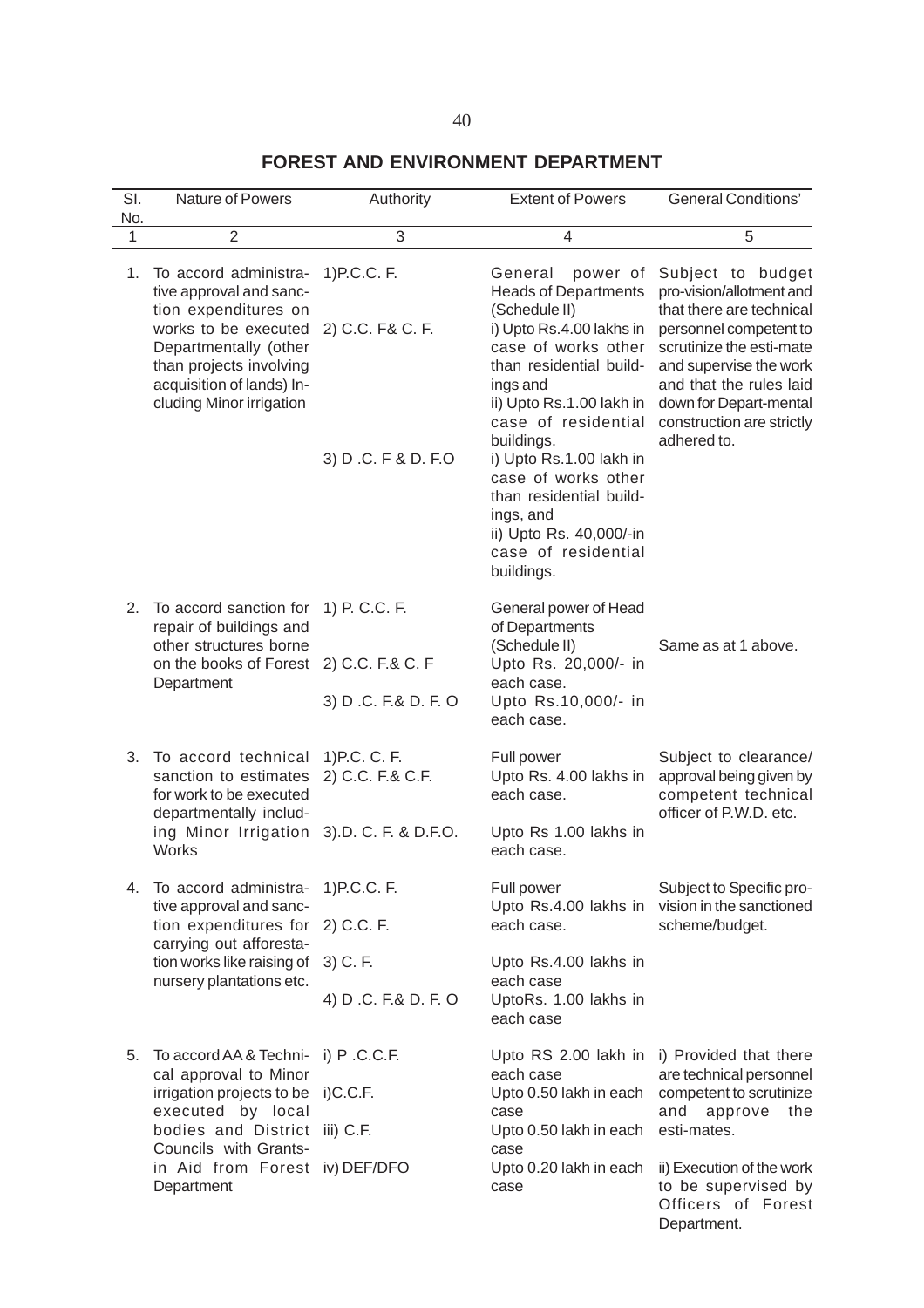| 1   | $\overline{2}$                                                                                                                                                                                                                  | 3                                                         | 4                                                                                                                                                                  | 5                                                                                                                                                                                                                                                            |
|-----|---------------------------------------------------------------------------------------------------------------------------------------------------------------------------------------------------------------------------------|-----------------------------------------------------------|--------------------------------------------------------------------------------------------------------------------------------------------------------------------|--------------------------------------------------------------------------------------------------------------------------------------------------------------------------------------------------------------------------------------------------------------|
| 6.  | Purchase of Stores,<br>tools<br>and<br>plants<br>(excluding Livestocks)                                                                                                                                                         | 1) P.C.C.F.                                               | General Power of<br>Heads of Depart-<br>ments. (Schedule II)                                                                                                       |                                                                                                                                                                                                                                                              |
|     | and including manures,<br>fertilizers and feed for<br>animals in captivity.                                                                                                                                                     | 2) C.C.F. & C,F.<br>3) D. C.F.& D.F.O.                    | Upto Rs. 10,000/- in<br>each case<br>Upto Rs.5,000/- in each<br>case.                                                                                              |                                                                                                                                                                                                                                                              |
| 7.  | To sanction expenditure<br>for purchase of animals<br>(other than elephants)<br>including birds and<br>ani-mals for zoos and<br>parks.                                                                                          | P.C.C.F                                                   | Full power if purchase<br>is made through a duly<br>constituted purchase<br>Board. Otherwise upto<br>Rs.1, 00,000/-in each<br>case.                                | Subject to specific Bud-<br>get provisions                                                                                                                                                                                                                   |
| 8.  | To sanction expenditure<br>for purchase of First Aid                                                                                                                                                                            | 1) P.C.C.F.                                               | Full power                                                                                                                                                         | Subject to the condition<br>that all expenditure are                                                                                                                                                                                                         |
|     | Kit and Medicines for<br>field staff                                                                                                                                                                                            | 2) C.C.F.                                                 | Upto Rs.2000/-in each<br>case.                                                                                                                                     | within the budget allot-<br>ment and no addition is<br>made by re-appropria-                                                                                                                                                                                 |
|     |                                                                                                                                                                                                                                 | 3) C.F.                                                   | Upto Rs. 1000/- in each<br>case.                                                                                                                                   | tion from any other head<br>without the sanc-tion of<br>Government.                                                                                                                                                                                          |
|     |                                                                                                                                                                                                                                 | 4) D.C.F & D.F.O                                          | Upto Rs.500/- in each<br>case.                                                                                                                                     |                                                                                                                                                                                                                                                              |
|     | 9. To sanction disposal<br>of surplus stock of<br>manures, and fertili-<br>zers including green<br>manures, oil cakes,<br>phosphatic fertilizer etc.<br>by sale at reduced rate<br>to be certified as such<br>by a departmental | 1) P.C.C.F.<br>2) C.C.F.<br>$3)$ C.F.<br>4) D.C.F & D.F.O | Upto Rs. 15,000/- loss<br>in each case.<br>Upto Rs. 10,000/- loss<br>in each case.<br>Upto Rs.5,000/-loss in<br>each case.<br>Upto Rs.2,000/-lpss in<br>each case. | i) Surplus stock to be<br>sold by public auction,<br>ii) This power shall be<br>exercised only when<br>prolonged storage is<br>likely to cause deterio-<br>ration of the quality of<br>the stock and there is<br>no likelihood of sale                       |
|     | officer not below the<br>rank of DY.C.F.                                                                                                                                                                                        |                                                           |                                                                                                                                                                    | without loss.                                                                                                                                                                                                                                                |
| 10. | To fix the sale price of P.C.C.F.<br>seeds, plants, grafts,<br>implements food prod-<br>ucts etc. produced by<br>Forest Department.                                                                                             |                                                           | Full power                                                                                                                                                         | Subject to the condition<br>that the price so fixed<br>does not fall below<br>the cost of production,<br>inclusive handing/<br>dealers Commission<br>etc. Effort should be<br>made to fix price so as<br>to leave a profit of at<br>least 5 percent over the |

cost of production.

41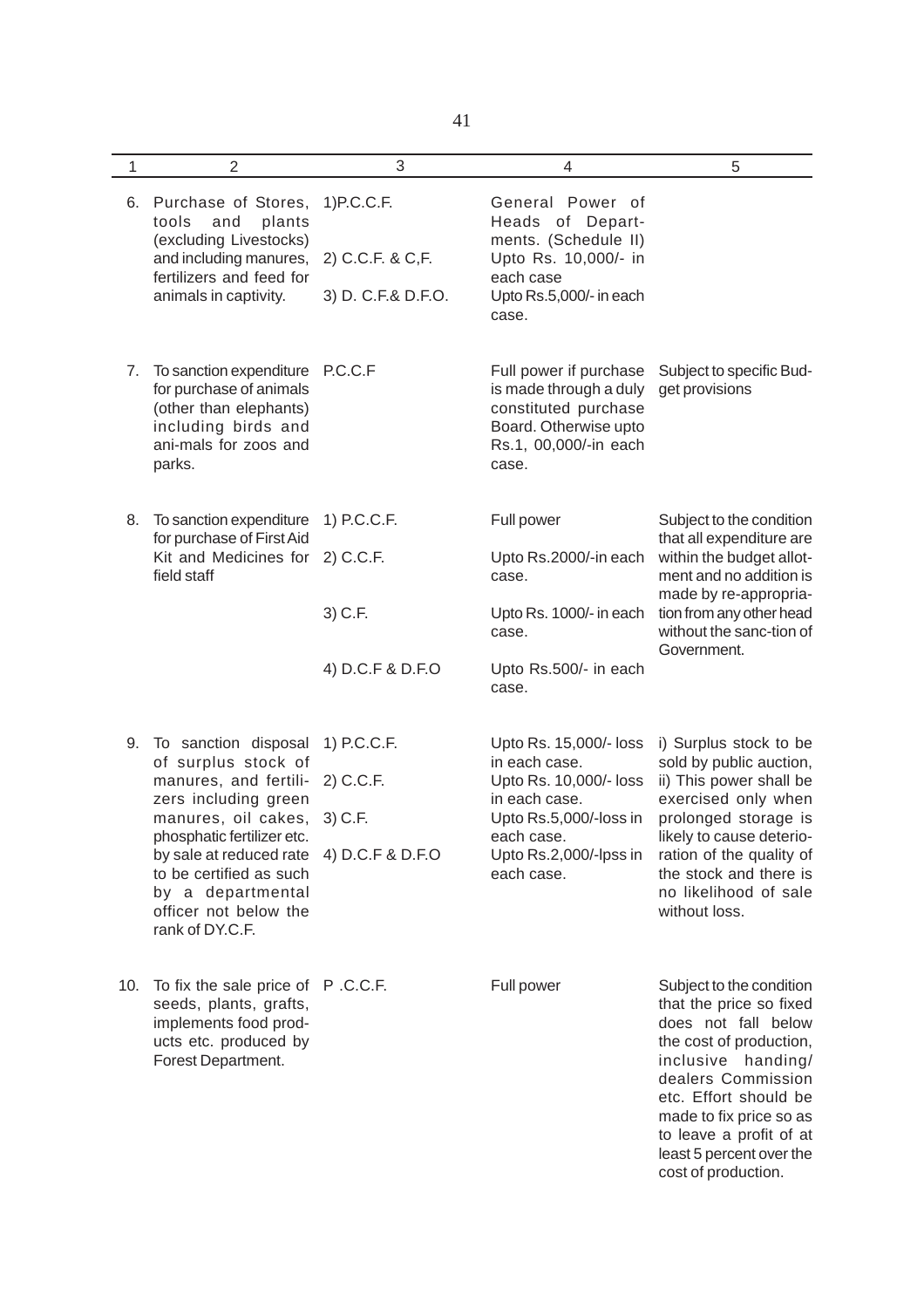| 1   | $\overline{2}$                                                                                                                                                                                                                                                   | 3                                                       | $\overline{4}$                                                                                                                                                   | 5                                                                                                                                                             |
|-----|------------------------------------------------------------------------------------------------------------------------------------------------------------------------------------------------------------------------------------------------------------------|---------------------------------------------------------|------------------------------------------------------------------------------------------------------------------------------------------------------------------|---------------------------------------------------------------------------------------------------------------------------------------------------------------|
| 11. | To sanction refund of<br>Forest revenue                                                                                                                                                                                                                          | 1) P.C.C.F.<br>2) C.C.F.                                | Upto Rs.15,000/- in Subject to strict obser-<br>each case.<br>Upto Rs.10,000/- in<br>each case.                                                                  | vation of the rules.                                                                                                                                          |
|     |                                                                                                                                                                                                                                                                  | 3) C.F.<br>4) D.C.F & D.F.O                             | Upto Rs. 5,000/- in<br>each case.<br>Upto Rs. 3,000/- in<br>each case.                                                                                           |                                                                                                                                                               |
| 12. | To sanction employ<br>ment of departmental<br>labourers (Muster Roll)<br>on daily wages                                                                                                                                                                          | 1) P.C.C.F.<br>2) C.C.F.<br>3) C.F.<br>4) D.C.F & D.F.O | Full power<br>Full power<br>Full power<br>Full power                                                                                                             | i) Subject to Budget<br>Provision, and<br>ii) In accordance with<br>the norms prescribed by<br>the Department with<br>prior consent of Finance<br>Department. |
| 13. | To sanctioned expendi- 1) P.C.C.F.<br>ture in connection with<br>exhibitions, shows<br>fairs, van mahotsava,<br>passing out parades,<br>work shop seminars<br>and Celebration of<br>Forestry, Wild Life and<br>environmental related<br>day/weeks/fortnight etc. | 2) C.C.F.<br>$3)$ C.F.<br>4) D.C.F & D.F.O              | Upto Rs.80,000/- in Subject to specific<br>each case<br>Upto Rs.40,000/- in<br>each case<br>Upto Rs.20,000/- in<br>each case<br>Upto Rs.10,000/- in<br>each case | <b>Budget Provision</b>                                                                                                                                       |
| 14. | To sanction expenditure<br>on demonstration of<br>implements, improved<br>seed, fertilizer etc.                                                                                                                                                                  | 1) P.C.C.F.<br>2) C.C.F.<br>3) C.F.<br>4) D.C.F & D.F.O | Full power<br>Upto Rs. 5,000/- in in the<br>each case<br>Upto Rs. 3,000/- in<br>each case<br>Upto Rs. 1,000/- in<br>each case                                    | Subject<br>to provision<br>sanctioned<br>schemed                                                                                                              |
| 15. | The sanction exgration P.C.C.F.<br>payment and financial<br>relief to victims of<br>Wild Life depredations                                                                                                                                                       |                                                         | Full power                                                                                                                                                       | Subject to Budget<br>Provision and in accor-<br>dance with the scale<br>and rates prescribed by<br>Government with prior<br>consent of Finance<br>Department. |
| 16. | Power to fix entry fees P.C.C.F.<br>into National Parks<br>Wild Life Sanctuaries,<br>Botanical Gardens,<br>Zoos, Parks, Reserved<br>Forests, etc.                                                                                                                |                                                         | Full power                                                                                                                                                       |                                                                                                                                                               |
| 17. | Sanction<br>award<br>Forest personnel                                                                                                                                                                                                                            | to P.C.C.F.                                             | Upto Rs. 5,000/- in Subject to specific<br>each case.                                                                                                            | budget provision.                                                                                                                                             |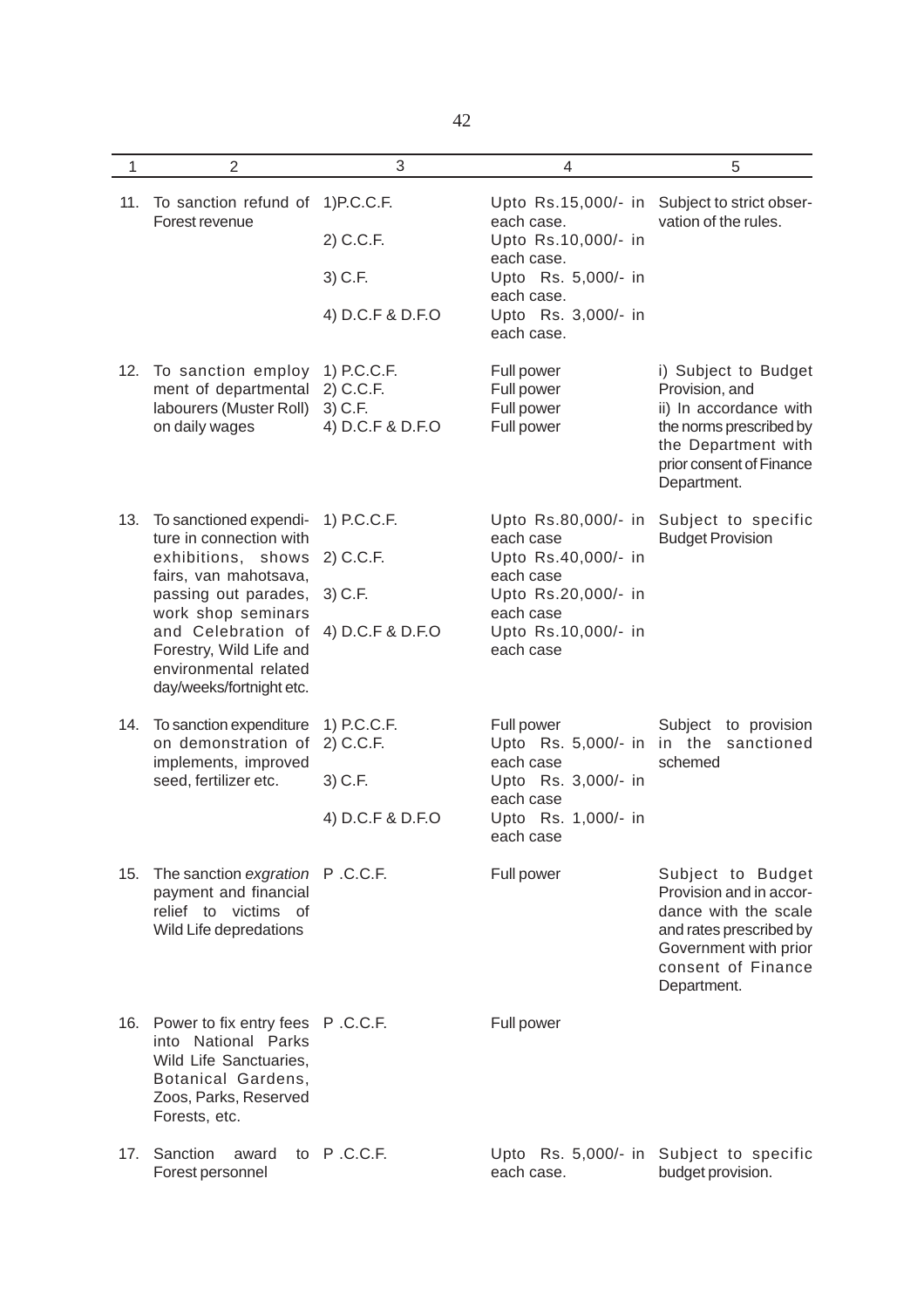# **URBAN AFFAIRS DEPARTMENT**

| SI.<br>No. | Nature of Powers                                                                                                         | Authority                                      | <b>Extent of Powers</b>                                                                                      | <b>General Conditions'</b>                                                                                               |
|------------|--------------------------------------------------------------------------------------------------------------------------|------------------------------------------------|--------------------------------------------------------------------------------------------------------------|--------------------------------------------------------------------------------------------------------------------------|
| 1          | $\overline{2}$                                                                                                           | 3                                              | 4                                                                                                            | 5                                                                                                                        |
| 1.         | <b>Accord Technical Sanc-</b><br>tion to estimates for                                                                   | 1. Director                                    | <b>Full Power</b>                                                                                            |                                                                                                                          |
|            | works to be executed<br>departmentally                                                                                   | 2. Joint Director                              | Upto Rs.4,00,000/- in<br>each case                                                                           |                                                                                                                          |
|            |                                                                                                                          | 3. District Urban Plan-<br>ner/Ex Engr.        | Upto Rs.2,00,000/- in<br>each case                                                                           |                                                                                                                          |
| 2.         | Acceptance of Tender                                                                                                     | 1. Director                                    | <b>Full Power</b>                                                                                            | Subject to clearance<br>being given by the duly                                                                          |
|            |                                                                                                                          | 2. Joint Director                              | Upto Rs.4,00,000/-                                                                                           | constituted Tender<br>Committee if the tender                                                                            |
|            |                                                                                                                          | 3. District Urban Plan-<br>ner/Ex Engr.        | Upto Rs.2,00,000/-                                                                                           | amount exceed Rs.<br>15,00,000/-                                                                                         |
|            | 3. Sanction all estimate<br>for repair and carriage of                                                                   | 1. Director                                    | Upto Rs. 1,00,000/-                                                                                          | Subject to budget pro-<br>visions and availability                                                                       |
|            | tools and plants                                                                                                         | 2. Joint Director                              | Upto Rs.75.000/-                                                                                             | of funds                                                                                                                 |
|            |                                                                                                                          | 3. District Urban Plan-<br>ner/Ex Engr.        | Upto Rs.50.000/-                                                                                             |                                                                                                                          |
|            | 4. Purchase of instru-<br>ments appliances,<br>apparatus machinery,<br>drawing materials and                             | 1. Director                                    | General<br>power<br>οf<br><b>Head of Department</b><br>(Schedule-II)                                         |                                                                                                                          |
|            | other stores within India 2. Joint Director                                                                              |                                                | Upto 15,000/- in each<br>case provided the cost<br>of each item does not<br>exceed Rs.5,000/-                |                                                                                                                          |
|            |                                                                                                                          | 3.<br>Plan-ner/Ex Engr.                        | District Urban Upto 10,000/- in each<br>case provided the cost<br>of each item does not<br>exceed Rs.2,000/- |                                                                                                                          |
|            | 5. Sale<br>0f<br>materials<br>received from works<br>dismantled or undergo-<br>ing repairs at their<br>esti-mated value. | District Urban Planner/ Full Power<br>Ex Engr. |                                                                                                              | Subject to the condition<br>that serviceable stores<br>shall only be disposed<br>of by auction or by<br>calling tenders. |
|            | 6. Sale of materials from<br>temporary buildings<br>erected during con-<br>struction of the works.                       | District Urban Planner/ Full power<br>Ex Engr. |                                                                                                              | Subjcet to the condition<br>that serviceable stores<br>shall only be disposed<br>of by auction or by<br>call-ing tender. |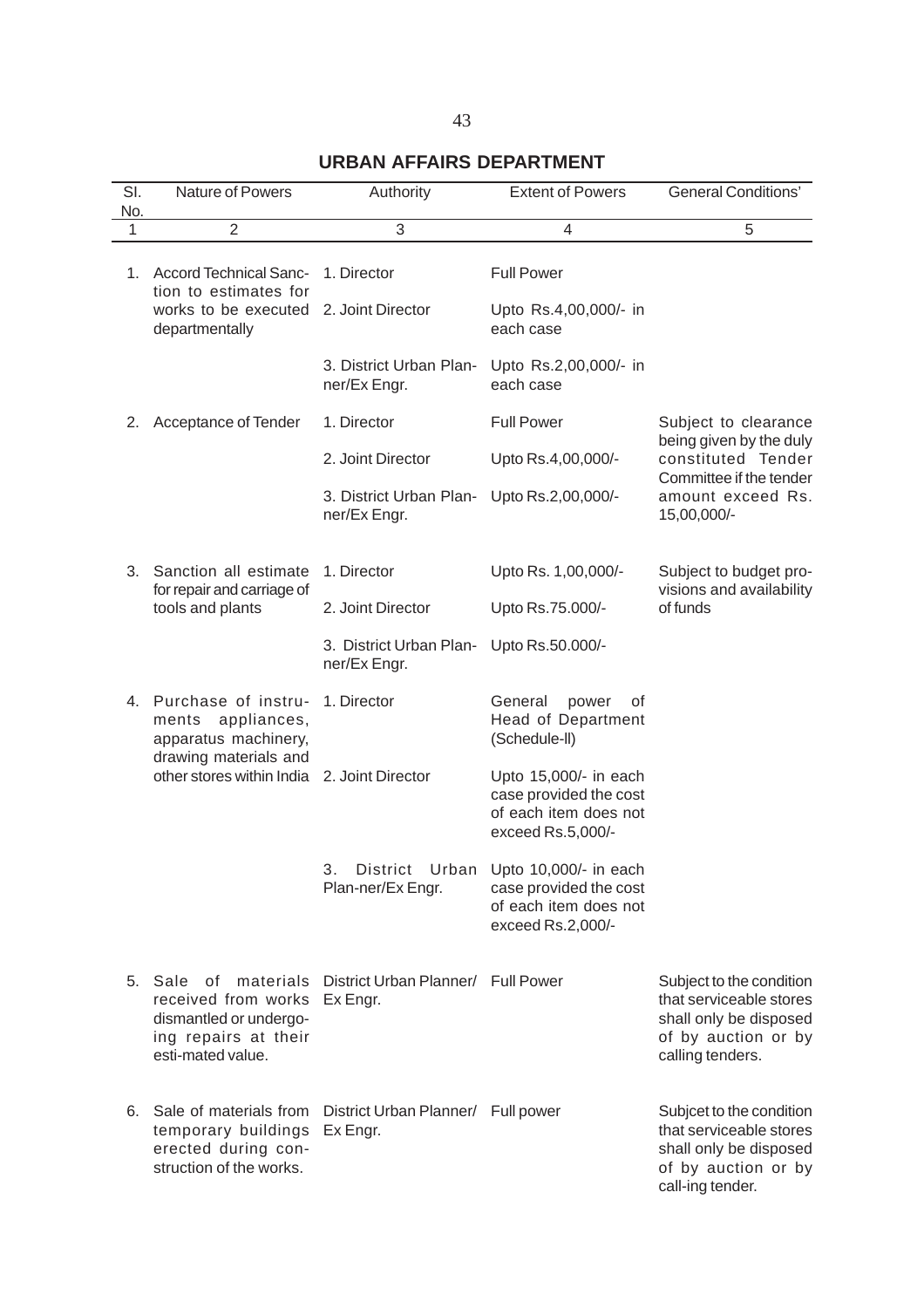# **SOIL CONSERVATION DEPARTMENT**

| SI.<br>No. | Nature of Powers                                                                                                                                                                                                          | Authority                                       | <b>Extent of Powers</b>                                                                                                                      | <b>General Conditions'</b>                                                                                                                                                                                                                          |
|------------|---------------------------------------------------------------------------------------------------------------------------------------------------------------------------------------------------------------------------|-------------------------------------------------|----------------------------------------------------------------------------------------------------------------------------------------------|-----------------------------------------------------------------------------------------------------------------------------------------------------------------------------------------------------------------------------------------------------|
| 1          | $\overline{2}$                                                                                                                                                                                                            | 3                                               | 4                                                                                                                                            | $\sqrt{5}$                                                                                                                                                                                                                                          |
| 1.         | To accord sanction for<br>repair to building and<br>other structure borne on<br>the books of soil Con-<br>servation Department                                                                                            | 1. Director<br>2. Joint Director<br>3. D.S.C.O. | General<br>Power<br>οf<br><b>Head of Department</b><br>(Schedule II)<br>Upto Rs.20,000/- in<br>each case<br>Upto Rs.10,000/- in<br>each case |                                                                                                                                                                                                                                                     |
| 2.         | To accord technical<br>sanction to estimates                                                                                                                                                                              | 1. Director                                     | <b>Full Power</b>                                                                                                                            | Subject to clearance/<br>approval being made by<br>P.W.D. or the Urban                                                                                                                                                                              |
|            | works<br>to<br>be<br>for<br>executed departmental<br>including Minor Irriga-                                                                                                                                              | 2. Joint Director                               | Upto Rs.4,00 lakh in<br>each case                                                                                                            | Affairs Department/<br>Competent technical                                                                                                                                                                                                          |
|            | tion works.                                                                                                                                                                                                               | 3. D.S.C.O.                                     | Upto Rs.50,000<br>each case                                                                                                                  | in authority.                                                                                                                                                                                                                                       |
| 3.         | To accord approval/ Director<br>technical sanction to<br><b>Minor Irrigation Projects</b><br>to be executed by Local<br><b>Bodies and District</b><br>Councils with Grants-in-<br>aid by Soil Conservation<br>Department. |                                                 | Upto Rs.2,00,000/- in<br>each case                                                                                                           | Subject to clearance/<br>approval being made by<br>the Competent tech-<br>nical authority and that<br>there are techincal<br>personnel to supervise<br>the work and that the<br>instruction laid down by<br>the department is<br>strictly followed. |
| 4.         | To sanction disposal of<br>surplus stock of seeds<br>plants and grafts by                                                                                                                                                 | 1. Director                                     | Upto Rs. 5,000/- in<br>each case                                                                                                             | Subject to the surplus<br>stock being sold by<br>public auction.                                                                                                                                                                                    |
|            | sale at reduced rate 2. Addl/Joint Director<br>to be verified by<br>departmental officer not                                                                                                                              |                                                 | Upto Rs. 3,000/- in<br>each case                                                                                                             |                                                                                                                                                                                                                                                     |
|            | below the rank of 3.D.S.C.O.<br>Divisional Officer.                                                                                                                                                                       |                                                 | Upto Rs. 1,000/- in<br>each case                                                                                                             |                                                                                                                                                                                                                                                     |
| 5.         | To sanction disposal 1. Director<br>of surplus stock of<br>manures and fertili-                                                                                                                                           |                                                 | each case                                                                                                                                    | Upto Rs. 15,000/- in i) Surplus stock to be<br>sold by public auction                                                                                                                                                                               |
|            | zers including green 2. Additional Director<br>manures, oil cakes,<br>prosphatic fertilizers,                                                                                                                             |                                                 | each case                                                                                                                                    | Upto Rs.10,000/- in ii) This power shall be<br>exercise only when<br>prolonged storage is                                                                                                                                                           |
|            | bone meal and meat 3. Joint Director<br>meals by sale at<br>reduced rate to be                                                                                                                                            |                                                 | Upto Rs. 5,000/- in likely<br>each case                                                                                                      | $\mathsf{to}$<br>cause<br>deterio-ration and there<br>is no likelihood of sale                                                                                                                                                                      |
|            | certified as such by 3.D.S.C.O.<br>departmental officer not<br>below the rank of<br>Divisional officer.                                                                                                                   |                                                 | Upto Rs.2,000/- in with-out loss.<br>each case                                                                                               |                                                                                                                                                                                                                                                     |

Note :Loss means the amount by which the sale proceeds by sale at reduced rate falls short of the book value of the stock disposed off.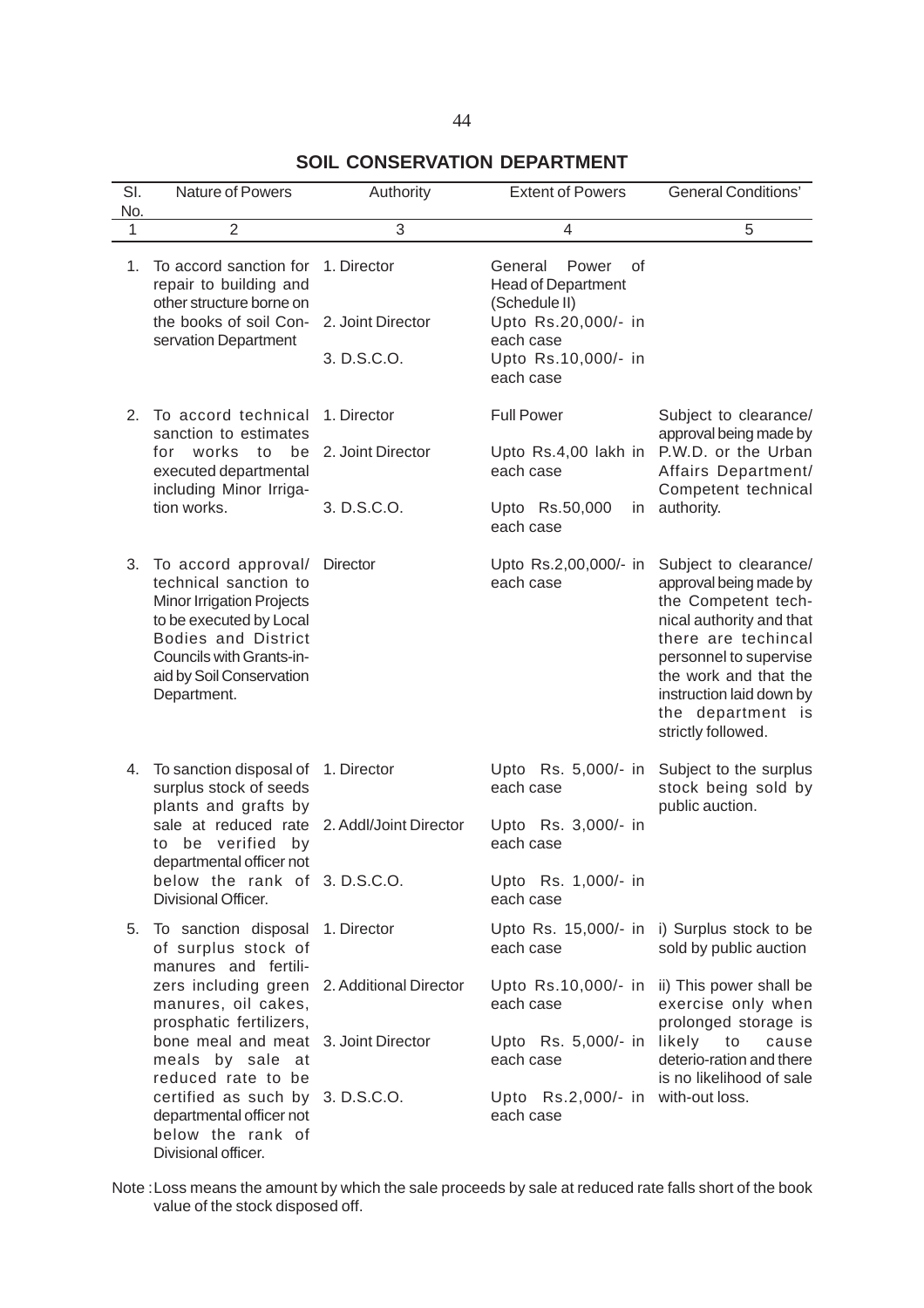45

| 1  | $\overline{2}$                                                                                                                                                                                                            | 3                                                          | $\overline{4}$                                              | 5                                                                                                                                                                                                                                                                                                                                                                                                                                                                                |
|----|---------------------------------------------------------------------------------------------------------------------------------------------------------------------------------------------------------------------------|------------------------------------------------------------|-------------------------------------------------------------|----------------------------------------------------------------------------------------------------------------------------------------------------------------------------------------------------------------------------------------------------------------------------------------------------------------------------------------------------------------------------------------------------------------------------------------------------------------------------------|
| 6. | To fix the sale price of<br>seeds, plants, grafts,<br>food products, imple-<br>ments, etc. produced in<br>the Soil Conservation<br>Farms.                                                                                 | Director                                                   | <b>Full Power</b>                                           | Subject to the condition<br>that the price so fixed<br>doses not fall below the<br>cost of production;<br>inclusive of handling/<br>dealers commission<br>etc. Effort should be<br>made to fix price so as<br>to leave a profit of at<br>least 5 per cent over the<br>cost of production.                                                                                                                                                                                        |
| 7. | To fix the sale price of<br>vegetables and fruits<br>grown in farms and gar-<br>dens of Soil Conserva-<br>tion Department includ-<br>ing plantation produced<br>and sell them to con-<br>sumers and bulk pur-<br>chasers. | Director                                                   | <b>Full Power</b>                                           | i) Subject to the condi-<br>tion that the price fixed<br>are not less than 5<br>percentbelow<br>the<br>market rate, to be<br>ascertained from the<br>report of the Agricul-<br>tural Marketing Section.<br>In case of bulk sale of<br>concession upto 10<br>percent below the<br>market rate,<br>ii) Provided that the<br>sale is not less than the<br>market rate. For sale to<br>bulk purchasers a<br>concession upto 2 p.c.<br>below the local market<br>rate may be allowed. |
| 8. | To sanction expendi-<br>tures for Fermers of<br>demonstration of imple-                                                                                                                                                   | Director                                                   | <b>Full Power</b>                                           | Subject to provision<br>in the<br>sanctioned<br>schemes.                                                                                                                                                                                                                                                                                                                                                                                                                         |
|    | ments, improved seeds,<br>etc.                                                                                                                                                                                            | Additional Director/ Upto Rs. 5,000/- in<br>Joint Director | each case                                                   |                                                                                                                                                                                                                                                                                                                                                                                                                                                                                  |
| 9. | <b>Accept Tender</b>                                                                                                                                                                                                      | 1) Director                                                | Power of<br>General<br>Head of Department<br>(Schedule II). |                                                                                                                                                                                                                                                                                                                                                                                                                                                                                  |
|    |                                                                                                                                                                                                                           | 2) Addl./Joint Director                                    | Upto Rs.4,00,000/- in<br>each case                          |                                                                                                                                                                                                                                                                                                                                                                                                                                                                                  |
|    |                                                                                                                                                                                                                           | 3) D.S.C.O.                                                | Upto Rs.50,000/- in<br>each case.                           |                                                                                                                                                                                                                                                                                                                                                                                                                                                                                  |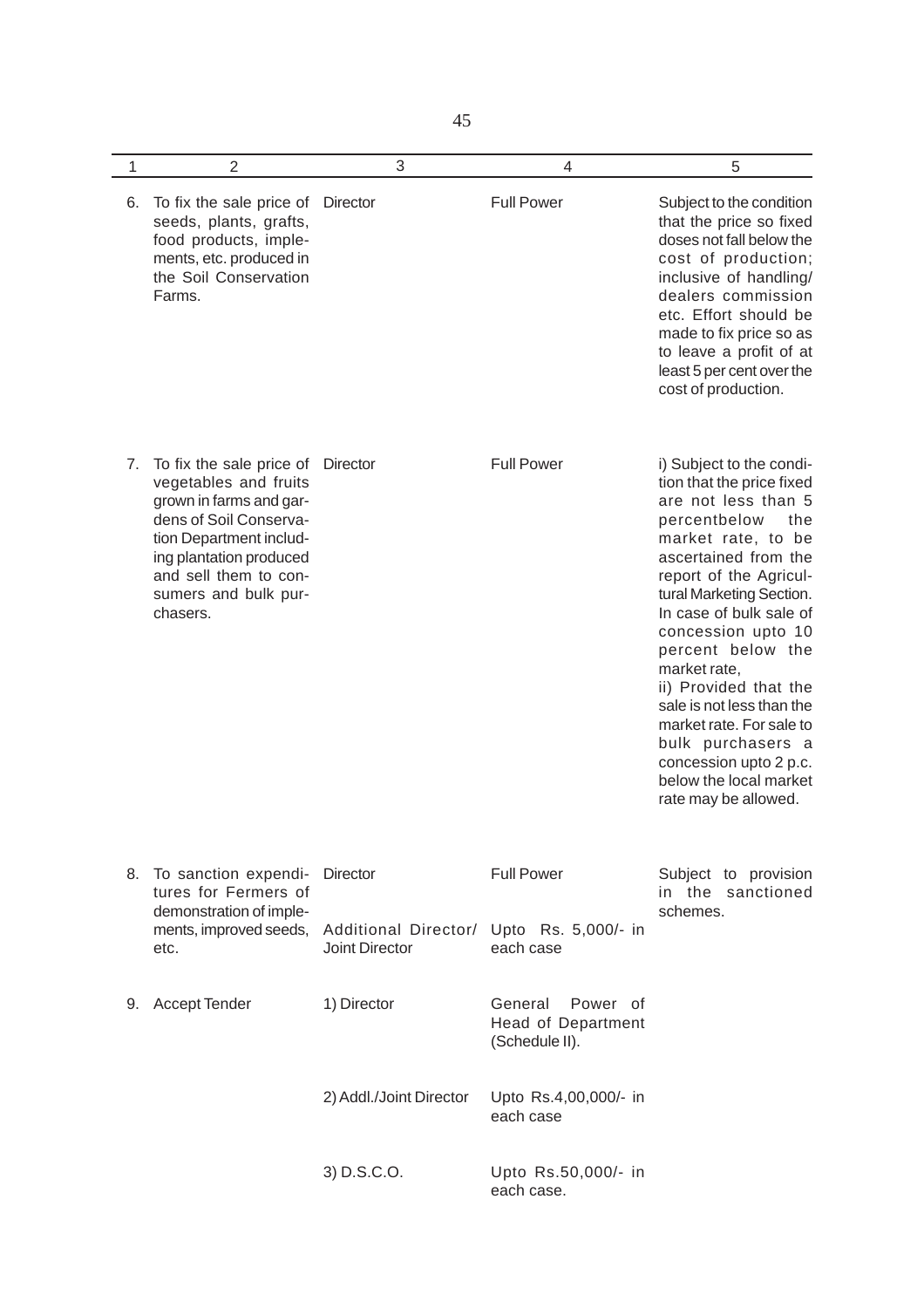# **MINING AND GEOLOGY DEPARTMENT**

| SI.<br>No.   | <b>Nature of Powers</b>                                                                                                                                                  | Authority       | <b>Extent of Powers</b>                                                                                                                                                                                                             | <b>General Conditions'</b>                                                                                                                                                                                                                              |
|--------------|--------------------------------------------------------------------------------------------------------------------------------------------------------------------------|-----------------|-------------------------------------------------------------------------------------------------------------------------------------------------------------------------------------------------------------------------------------|---------------------------------------------------------------------------------------------------------------------------------------------------------------------------------------------------------------------------------------------------------|
| $\mathbf{1}$ | $\overline{2}$                                                                                                                                                           | 3               | 4                                                                                                                                                                                                                                   | 5                                                                                                                                                                                                                                                       |
| 1.           | Purchase of spare parts<br>for drills, pumps etc.                                                                                                                        | Director        | Full power when pur-<br>chase is<br>made on<br>the rate contract or<br>through a duly consti-<br>tuted purchase board<br>otherwise<br>upto<br>Rs.20,0007- in each<br>case.                                                          | Subject to budget<br>provision and the<br>provision of the Finan-<br>cial rules governing<br>purchase of stores for<br>public services (Appen-<br>dix 10 of the Meghalaya<br>Financial rules).                                                          |
| 2.           | Sanction expenditure for<br>the repair and over-<br>hauling of the depart-<br>mental drills, pumps,<br>generator set, labora-<br>tory equipments, ma-<br>chineries, etc. | Director        | a) Upto Rs.25,000/- in<br>each case for drills',<br>pumps and<br>b) upto Rs.20,000/- in<br>each case for Genera-<br>laboratory<br>tor and<br>equipments.                                                                            | Subject to budget pro-<br>vision and strict obser-<br>vance of the rules and<br>instructions issued by<br>the Government from<br>time to time.                                                                                                          |
| 3.           | Purchase of P.O.L. for<br>Government depart-<br>mental vehicles, ma-<br>chineries etc.                                                                                   | <b>Director</b> | 1) Upto Rs. 5,000/-<br>per petrol vehicles,<br>machineries etc. per<br>month or Rs.60,000/-<br>per year per unit.<br>2) Upto Rs.3,000/- per<br>diesel vehicle machin-<br>ery etc. per month or<br>Rs.36,000/- per year<br>per unit. | Subject to :-<br>i) Specific budget pro-<br>vision and<br>ii) Proper maintenance<br>of log book to be peri-<br>odically verified and<br>signed by the autho-<br>rized officer.                                                                          |
|              | 4. Purchase of Demy<br>paper for printing of<br>challan in connection<br>with collection of royalty<br>and cess on major<br>minerals.                                    | Director        | 1) Full Power when<br>purchase<br>is<br>made<br>through a duly consti-<br>2) Otherwise<br>upto<br>Rs. 10,000/- in each<br>case.                                                                                                     | Subject to :-<br>i) Budget Provision ii)<br>Obtaining of Non-<br>tuted Purchase Board availability certificate<br>from the Government<br>Stationeries Stores,<br>iii) Papers to be pur-<br>chased from approved<br>from at Government<br>approved rate. |
| 5.           | Sanction expenditure Director<br>for physical chemical<br>testing of rock/materi-<br>als.                                                                                |                 | i) Full Power, if the<br>test-ing Laboratory/<br>Factory is<br>a<br>Government<br>Orga-nization<br>ii) Upto Rs. 10,000/- if<br>done in<br>private<br>Orga-nization, in each<br>case.                                                |                                                                                                                                                                                                                                                         |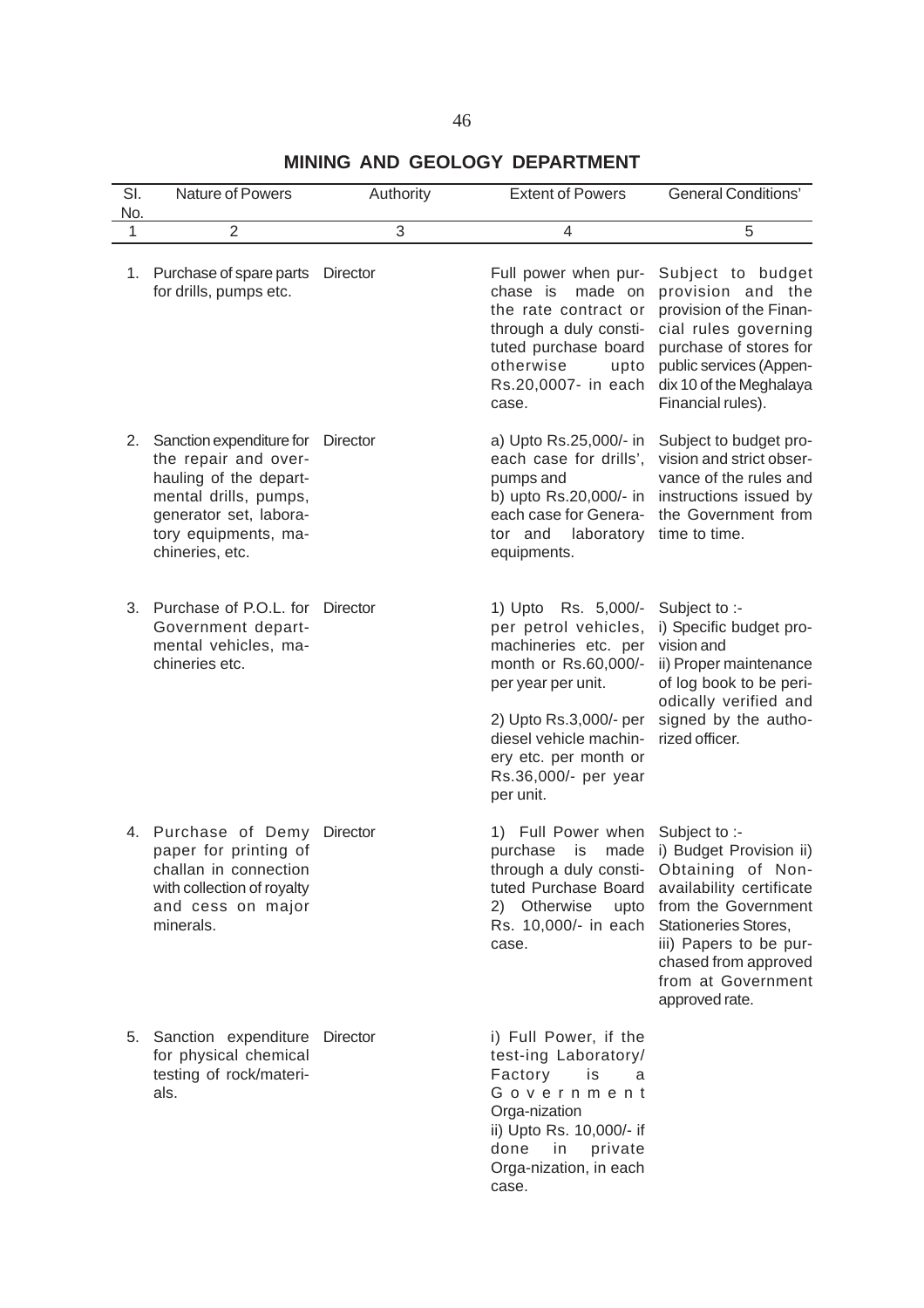|    |                                                                                                                                                                     | 3 | 4                 | 5                                                                                                                                                                                                                                                                  |
|----|---------------------------------------------------------------------------------------------------------------------------------------------------------------------|---|-------------------|--------------------------------------------------------------------------------------------------------------------------------------------------------------------------------------------------------------------------------------------------------------------|
| 6. | Write off of the value Director<br>of unserviceable drill<br>machine/pumps/Gen-<br>erator/Tentage/Labora-<br>tory equipments/Fields<br>equipments accesso-<br>ries. |   | <b>Full Power</b> | Subject to condition<br>that the original pur-<br>chase value of the<br>machineries written off<br>does not exceed<br>Rs.30,000/- and the<br>machineries<br>$con-$<br>demned are certified by<br>the duly constituted<br>departmental Condem-<br>nation Committee. |

\*\*\*\*\*\*\*\*\*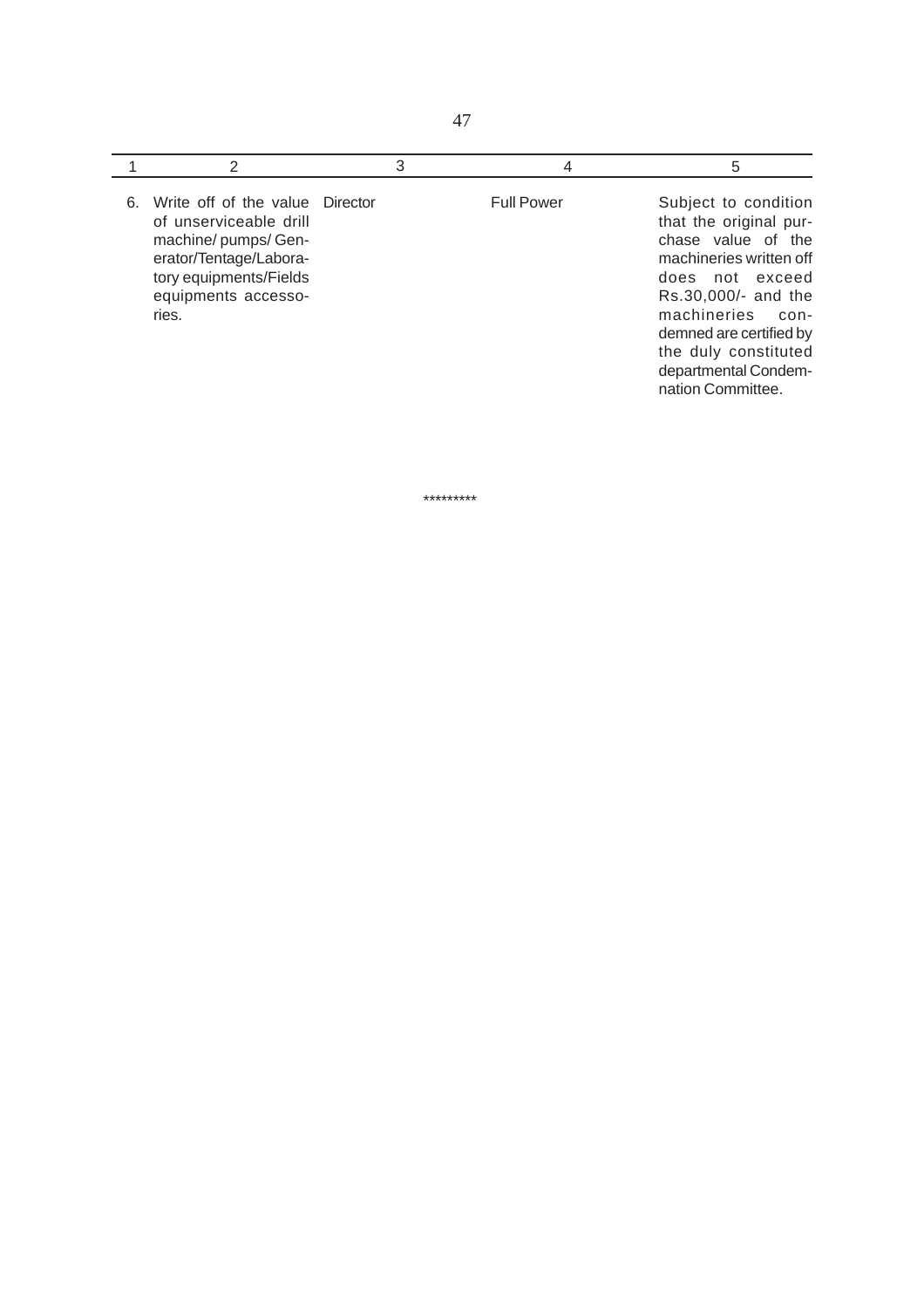### **INDUSTRIES DEPARTMENT**

| SI.<br>No.   | <b>Nature of Powers</b>                                                                                                                                                                                                                                                                                                | <b>Authority</b>                                          | <b>General Conditions</b><br><b>Extent of Powers</b>                                                 |                                                                                                                                                         |
|--------------|------------------------------------------------------------------------------------------------------------------------------------------------------------------------------------------------------------------------------------------------------------------------------------------------------------------------|-----------------------------------------------------------|------------------------------------------------------------------------------------------------------|---------------------------------------------------------------------------------------------------------------------------------------------------------|
| $\mathbf{1}$ | $\overline{\mathbf{2}}$                                                                                                                                                                                                                                                                                                | 3                                                         | 4                                                                                                    | 5                                                                                                                                                       |
| 1.           | To sanction disposal of<br>surplus stock of furniture in<br>trainingproduction<br>centres<br>by sale<br>at<br>reduced rate to be certified<br>as such by a department                                                                                                                                                  | (1) Director<br>(2) Addl/Joint<br>Director<br>(3) General | Upto Rs. 20,000/- in<br>each case.<br>Upto Rs. 10,000/- in<br>each case.<br>Upto Rs. 5,000/- in each | Subject to surplus stock<br>being sold by public auction.                                                                                               |
|              | Officer not below the rank<br>of General Manager, D.I.C.                                                                                                                                                                                                                                                               | Manager<br>D.I.C.                                         | case.                                                                                                |                                                                                                                                                         |
| 2.           | To sanction disposal of<br>surplus stock of raw<br>materials by sale at<br>reduced rate to<br>be<br>certified as such by a<br>Department Officer not<br>below<br>the<br>rank<br>οf<br>General Manager, D.I.C.                                                                                                          | <b>Director</b>                                           | Upto Rs. 5000/- loss in<br>each case                                                                 |                                                                                                                                                         |
| 3.           | Writing off of losses<br>arising from stores of any<br>kind including machinery,<br>instruments, appliances,<br>apparatus tools plants and<br>other public properties and<br>miscellaneous articles due<br>to theft, accident, loss etc.<br>and damaged due to<br>natural calamities such as<br>flood, earthquake etc. | <b>Director</b>                                           | Upto Rs. 10,000 in each<br>case.                                                                     | The Circumstances leading<br>to the loss should<br>be<br>promptly reported<br>to<br>Government with proposed<br>orders against persons (s)<br>at fault. |
| 4.           | To sanction expenditure in<br>demonstrationof imple-<br>ments manufacture of small<br>scale and cottage product.                                                                                                                                                                                                       | <b>Director</b>                                           | <b>Full Power</b>                                                                                    | Subject to provision in the<br>sanctioned scheme                                                                                                        |
|              |                                                                                                                                                                                                                                                                                                                        | Addl Director/<br>Joint Director                          | Upto Rs. 3,000/- in each<br>case.                                                                    | Subject to budget allotment<br>& condition as above.                                                                                                    |
|              |                                                                                                                                                                                                                                                                                                                        | G.M. D.I.C./<br>Suptd of<br>Industries                    | Upto Rs. 1,000/- in each<br>case.                                                                    |                                                                                                                                                         |

Note: Loss means the amount by which the expected sale proceeds at reduced rate fall short of the book value of the stock disposed off.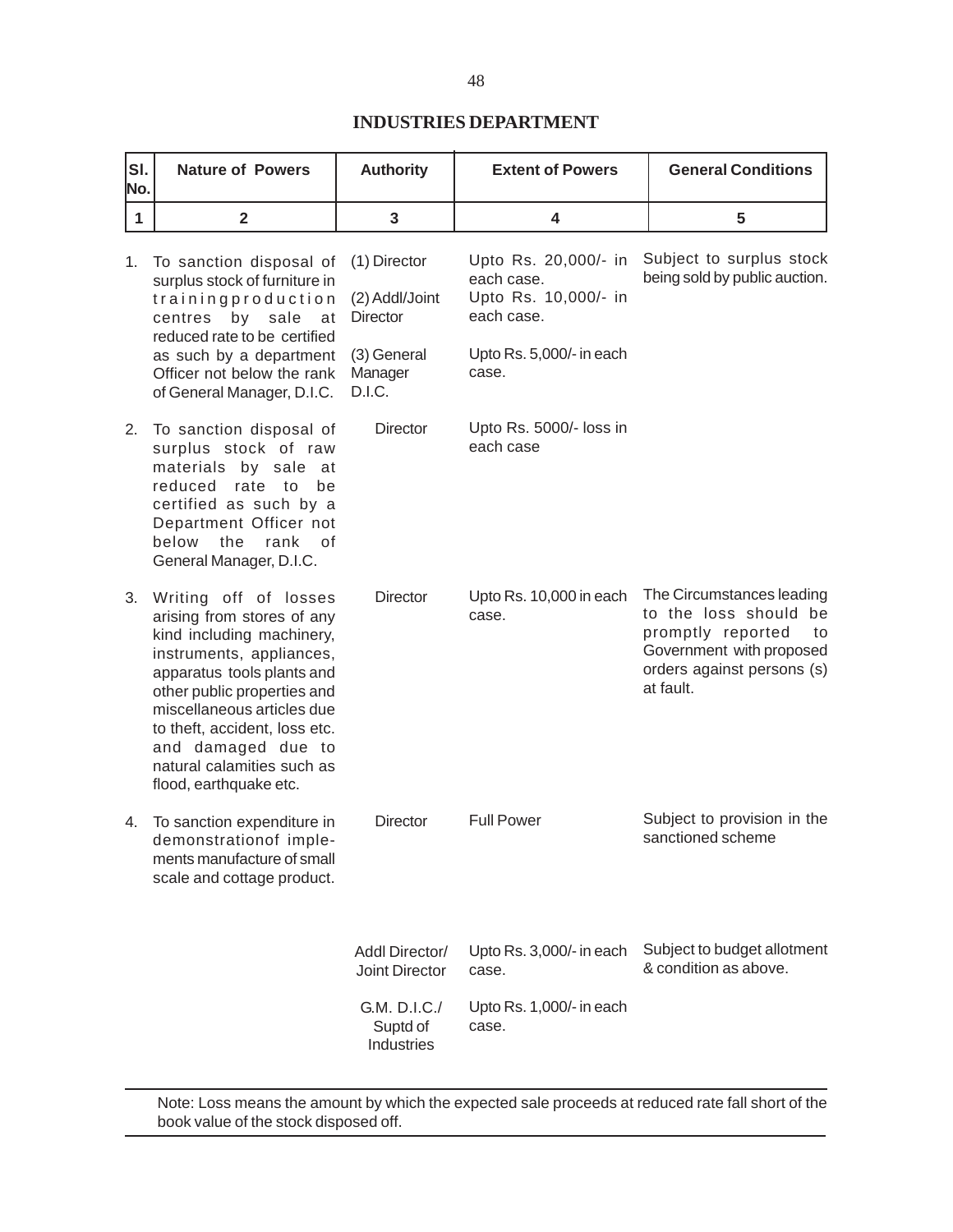| 5. | To sanction purchase of<br>stores, tools and plants.                                  | <b>Director</b>                               | <b>General Power for HOD</b><br>(As per schedule II).                                                                                                                                                   |                                                                                                        |
|----|---------------------------------------------------------------------------------------|-----------------------------------------------|---------------------------------------------------------------------------------------------------------------------------------------------------------------------------------------------------------|--------------------------------------------------------------------------------------------------------|
|    |                                                                                       | Addl Director/<br>Joint Director              | Upto Rs. 10,000/- in<br>each case.                                                                                                                                                                      |                                                                                                        |
|    |                                                                                       | G.M. D.I.C./<br>Suptd of<br>Industries        | Upto Rs. 5,000/- in each<br>case.                                                                                                                                                                       | Subject to specific bud-<br>get allotment.                                                             |
| 6. | entertain<br>casual<br>$\overline{10}$<br>labourers on master roll on<br>daily wages. | <b>Director</b>                               | <b>Full Power</b>                                                                                                                                                                                       |                                                                                                        |
|    |                                                                                       | G.M. D.I.C./<br>Suptd of<br><b>Industries</b> | Upto Rs. 5,000/- per<br>month.                                                                                                                                                                          | Subject to approval of<br>the controling officer and<br>against provision in the<br>sanctioned scheme. |
| 7. | To sanction purchase of<br>raw materials.                                             | (i) Director                                  | Full<br>Power,<br>when<br>purchase is<br>made<br>through the<br>Deptt.<br>Purchase<br><b>Board</b><br>otherwise upto 50,000/-<br>in each case provided<br>cost of each item does<br>not exceed 10,000/- |                                                                                                        |
|    |                                                                                       | (ii) G.M. D.I.C.                              | Upto Rs. 10,000 in each<br>case.                                                                                                                                                                        | Subject to specific<br>budget allotment                                                                |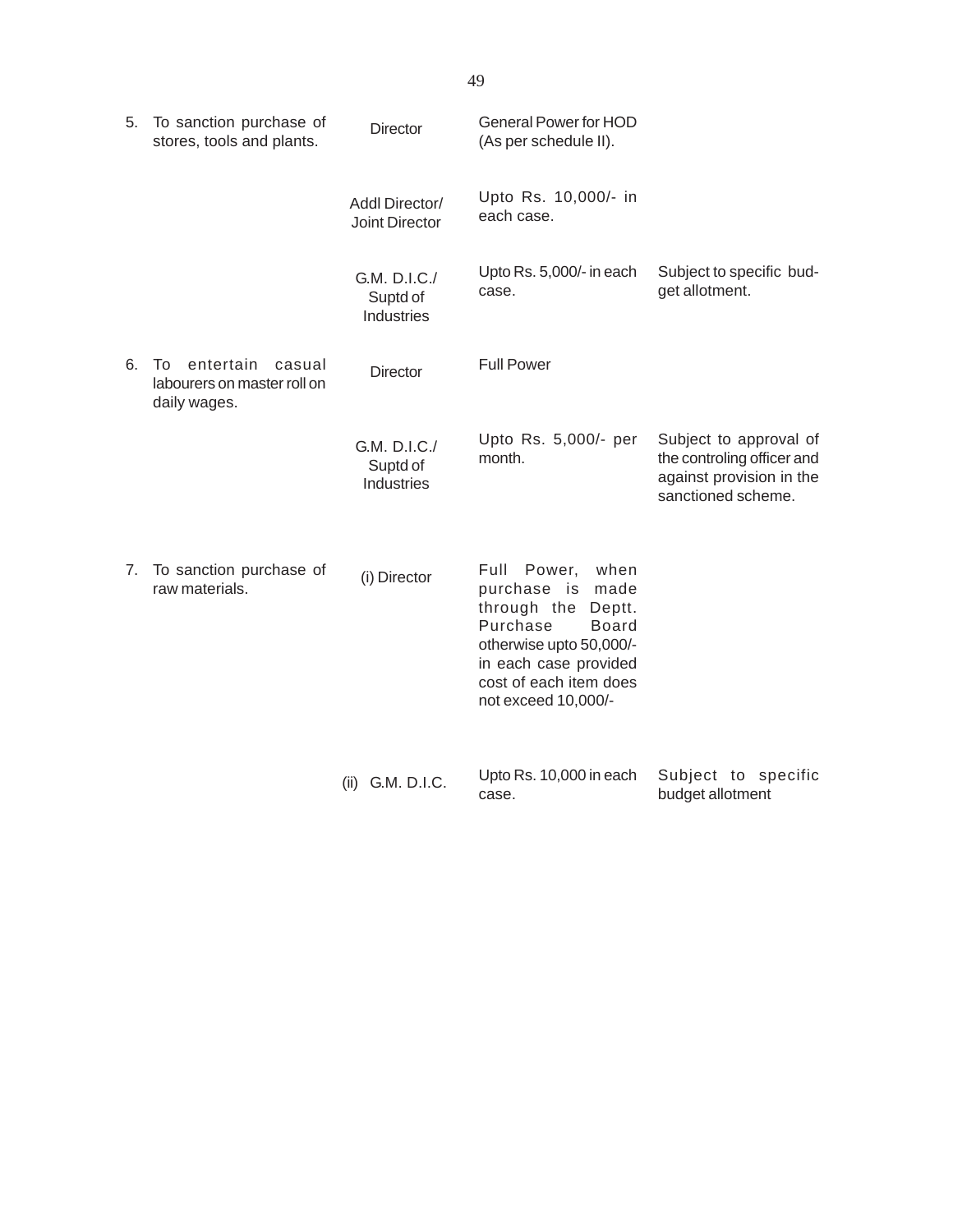## **PUBLIC WORKS DEPARTMENT**

| SI.<br>No. | <b>Nature of Powers</b>                                                                          | <b>Authority</b>                        | <b>Extent of Powers</b>                                | <b>General Conditions</b>                                                                                                                                                                                   |
|------------|--------------------------------------------------------------------------------------------------|-----------------------------------------|--------------------------------------------------------|-------------------------------------------------------------------------------------------------------------------------------------------------------------------------------------------------------------|
| 1          | $\overline{2}$                                                                                   | 3                                       | 4                                                      | 5                                                                                                                                                                                                           |
| 1.         | Payment of<br>compensation to<br>contractorsfor unforeseen<br>losses due to act of<br>nature.    | Administrative<br>Department            | Upto Rs. 10,000 in a<br>single case                    |                                                                                                                                                                                                             |
| 2.         | Sanction increase in the<br>reserve stock of a division.                                         | Administrative<br>Department            | Upto 5% increase over<br>the existing limit            |                                                                                                                                                                                                             |
| 3.         | Sanction the sale or                                                                             | (a) Administra-<br>tive Department      | (a) Full Power                                         |                                                                                                                                                                                                             |
|            | dismantlement of State<br>buildings.                                                             | (b) CE/Addl. CE<br>$(c)$ SE             | (b) Upto Rs. 1,00,000<br>(c) Upto Rs. 50,000           | The Financial limits<br>pertain to the book value<br>of building.                                                                                                                                           |
| 4.         | Undertake deposit works.                                                                         | <b>Chief Engineer</b>                   | <b>Full Power</b>                                      |                                                                                                                                                                                                             |
| 5.         | Sanctioned expenditure<br>repairs<br>under<br>and<br>suspense.                                   | <b>Chief Engineer</b>                   | <b>Full Power</b>                                      |                                                                                                                                                                                                             |
| 6.         | Writing off the value of any<br>building (borne on the Book<br>of PWD) abandoned/<br>dismantled. | Executive<br>Engineer                   | <b>Full Power</b>                                      | Subject to such<br>abandonment or<br>dismantling being<br>authorized by<br>competent authority.                                                                                                             |
| 7.         | Writing of the value of<br>unserviceable stores and<br>tools plants.                             | Executive<br>Engineer (EE)              | Within their power of<br>disposal of such articles     | Subject to approval of the<br><b>Superintending Engineer</b><br>(SE) when individual<br>items cost more than<br>Rs.5,000/-                                                                                  |
| 8.         | Give Technical Sanction to<br>original works (exclusdive<br>of departmental charges)             | (a) CE/Addl. CE<br>$(b)$ SE<br>$(c)$ EE | Full power<br>Upto Rs. 6,00,000<br>Upto Rs. 2,00,000/- |                                                                                                                                                                                                             |
| 9.         | Give technical sanction to<br>repairs.                                                           | E.E                                     | (a) Full Power                                         | (a) For entertainment of<br>Muster Roll & work<br>charged establishment for<br>Ordinary Repairs.                                                                                                            |
|            |                                                                                                  |                                         | (b) upto Rs. 100000                                    | (b) For ordinary Repairs<br>& petty maintainance of<br>for<br>works<br>which<br>consolidated<br>repair<br>estimate has<br>been<br>approved by the CE/Addl.<br>CE at the beginning of<br>the financial year. |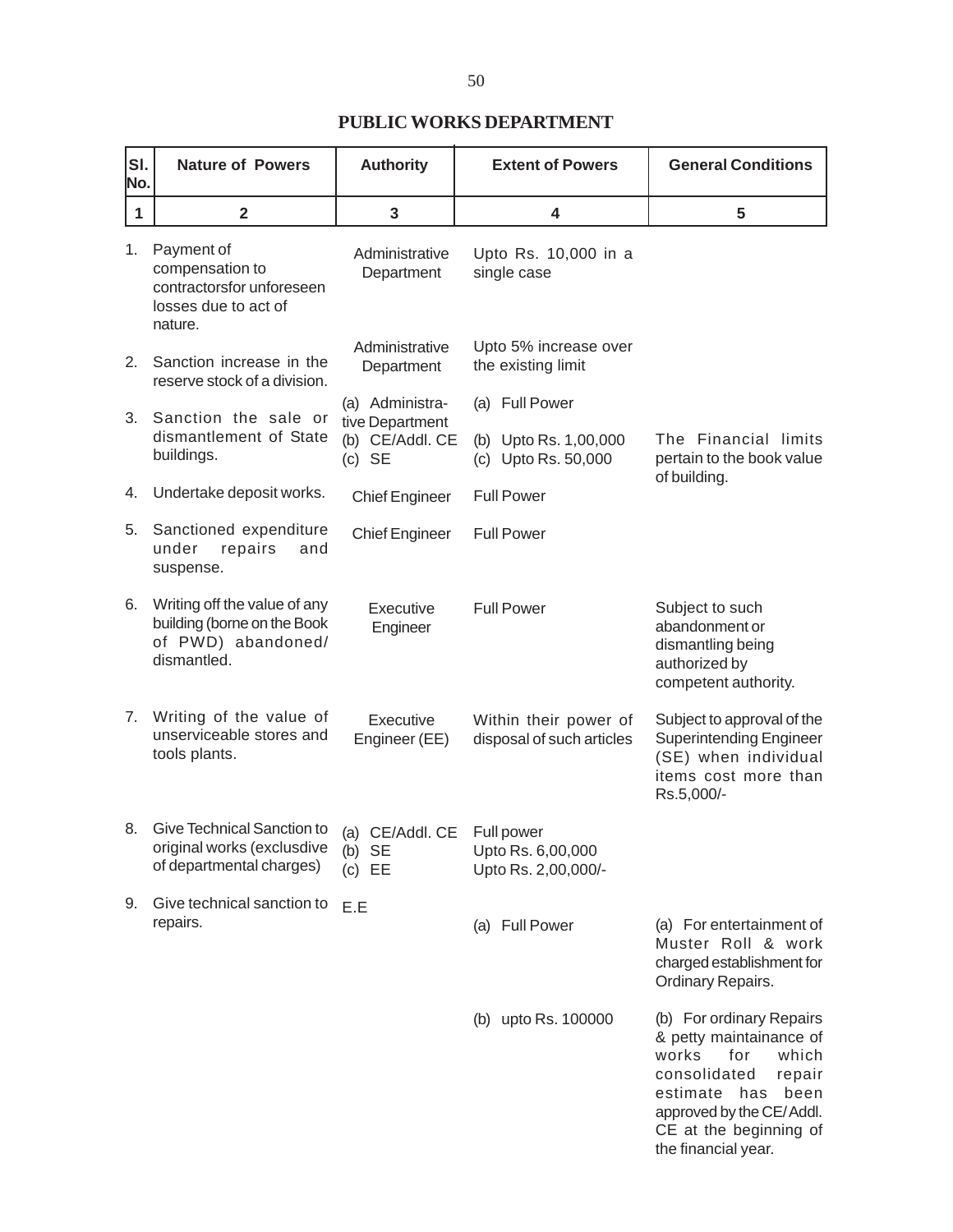|                                                 | <b>SE</b>                               | Upto Rs. 6,00,000/-                                                                                                      | For ordinary repair,<br>periodical repair,<br>special repair and flood<br>damage repair                                                                                                                                                                                                                                                                                                                                                                                                                                                                                                                          |
|-------------------------------------------------|-----------------------------------------|--------------------------------------------------------------------------------------------------------------------------|------------------------------------------------------------------------------------------------------------------------------------------------------------------------------------------------------------------------------------------------------------------------------------------------------------------------------------------------------------------------------------------------------------------------------------------------------------------------------------------------------------------------------------------------------------------------------------------------------------------|
|                                                 | C.E./Addl. Chief Full Power<br>Engineer |                                                                                                                          | -do-                                                                                                                                                                                                                                                                                                                                                                                                                                                                                                                                                                                                             |
| 10. Sanction excess over<br>estimate.           | CE/Addl. CE<br><b>SE</b>                | Upto 5 pc<br>Upto $2\frac{1}{2}$ or 3% provided<br>the total of exceeded<br>estimate is within his<br>power to sanction. |                                                                                                                                                                                                                                                                                                                                                                                                                                                                                                                                                                                                                  |
| 11. Purchase of stores and<br>tools and plants. | EE                                      | <b>Full Power</b>                                                                                                        | Subject to: (a) the<br>provision of the Store<br>Rules and rule in PWD<br>Code (b) the article<br>included in the sanctioned<br>estimates (c) the approval<br>of SE when an individual<br>item cost over Rs. 5,000<br>(d) Prior approval from the<br>SE/Addl CE/CE should be<br>obtained if the purchase in<br>any month exceeds over<br>the limit of 50,000 &<br>1,00,000 & 2,00,000<br>respectively.                                                                                                                                                                                                           |
| 12. Disposal of stores and<br>tools and plants. | Executive<br>Engineer                   | <b>Full Power</b>                                                                                                        | Subject to the following<br>(1) In case of articles in<br>use of Officers and<br>subordinates of the<br>Department or lent to<br>Contractors for use of<br>Government works which<br>may be lost or damaged,<br>full or part value is to be<br>recovered for the causes<br>which E.E. may consider<br>reasonable.<br>2) In the<br>оf<br>case<br>article of Bungalow<br>furniture<br>lost<br>or<br>damaged same as in (1)<br>above<br>$3)$ In<br>other<br>cases,<br>disposal should be by<br>sale, which<br>should<br>ordinarily be by auction or<br>by calling for tender as<br>considered<br>maybe<br>suitable. |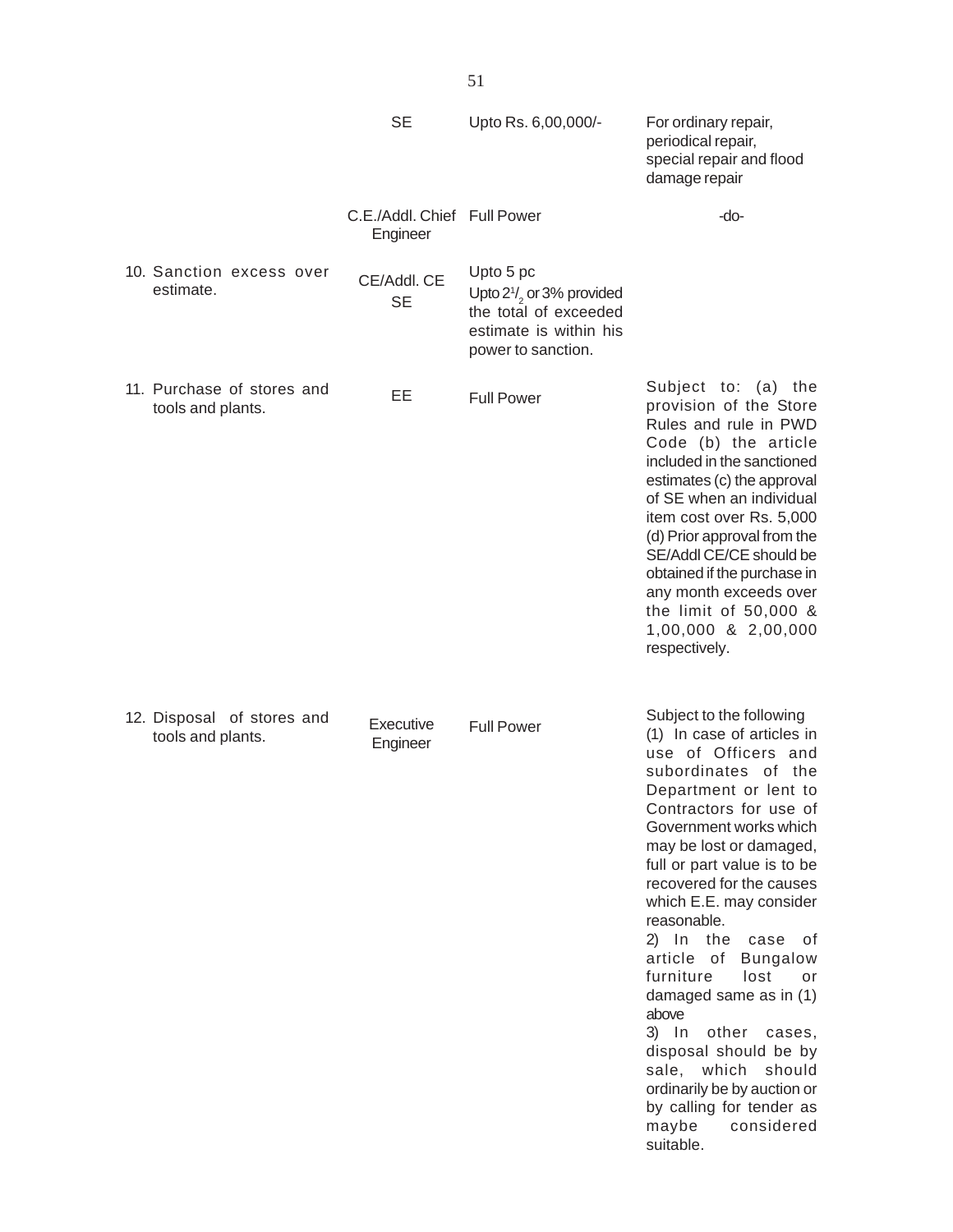|                                                                                                                                                                                                                       |              |                                             | In all cases by<br>4)<br>book or if not known,<br>the estimated value<br>of an individual item<br>disposed off or<br>written off at one and<br>the same time must<br>must not exceed Rs.<br>$5,000/-$                                                                                                                                                                                                                                                                                                                                               |
|-----------------------------------------------------------------------------------------------------------------------------------------------------------------------------------------------------------------------|--------------|---------------------------------------------|-----------------------------------------------------------------------------------------------------------------------------------------------------------------------------------------------------------------------------------------------------------------------------------------------------------------------------------------------------------------------------------------------------------------------------------------------------------------------------------------------------------------------------------------------------|
| 13. Sanction all estimates for                                                                                                                                                                                        | $(a)$ CE     | <b>Full Power</b>                           | Note.<br>The expres-<br>sion individual item<br>includes a quantity of<br>the same article<br>reckoned as one<br>item according to unit<br>adopted<br>by<br>the<br>P.W.D., e.g Rs.1000<br>bricks<br>are<br>an<br>individual item.<br>5) In cases not<br>covered by the<br>above, prior approval<br>of the S.E/Addl CE.<br>must be obtained<br>and also when the<br>E.E. considers it<br>necessary in the<br>public interest that<br>certain articles<br>should be destroyed<br>and not made<br>available to an<br>outside party even<br>on payment. |
| repairs of tools and plants<br>including cost of carriage.                                                                                                                                                            | (b) Addl. CE | <b>Full Power</b>                           |                                                                                                                                                                                                                                                                                                                                                                                                                                                                                                                                                     |
|                                                                                                                                                                                                                       | $(c)$ SE     | Upto Rs. 4,00,000 in<br>financial year.     |                                                                                                                                                                                                                                                                                                                                                                                                                                                                                                                                                     |
|                                                                                                                                                                                                                       | $(d)$ EE     | Upto Rs. 1,00,000/- in<br>a financial year. |                                                                                                                                                                                                                                                                                                                                                                                                                                                                                                                                                     |
| 14. Waive the rule that works<br>esstt. must be employed<br>upon a specific work and<br>determine<br>to<br>the<br>proportion in which the<br>cost of such estt. shall be<br>allocated between the<br>works concerned. | <b>CE</b>    | <b>Full Power</b>                           |                                                                                                                                                                                                                                                                                                                                                                                                                                                                                                                                                     |
| 15. Sell or dismantle tempo-                                                                                                                                                                                          | E.E.         | <b>Full Power</b>                           | Where value does not                                                                                                                                                                                                                                                                                                                                                                                                                                                                                                                                |
| rary building erected<br>during construction of<br>work.                                                                                                                                                              | C.E.         | <b>Full Power</b>                           | exceed Rs 50,000/-                                                                                                                                                                                                                                                                                                                                                                                                                                                                                                                                  |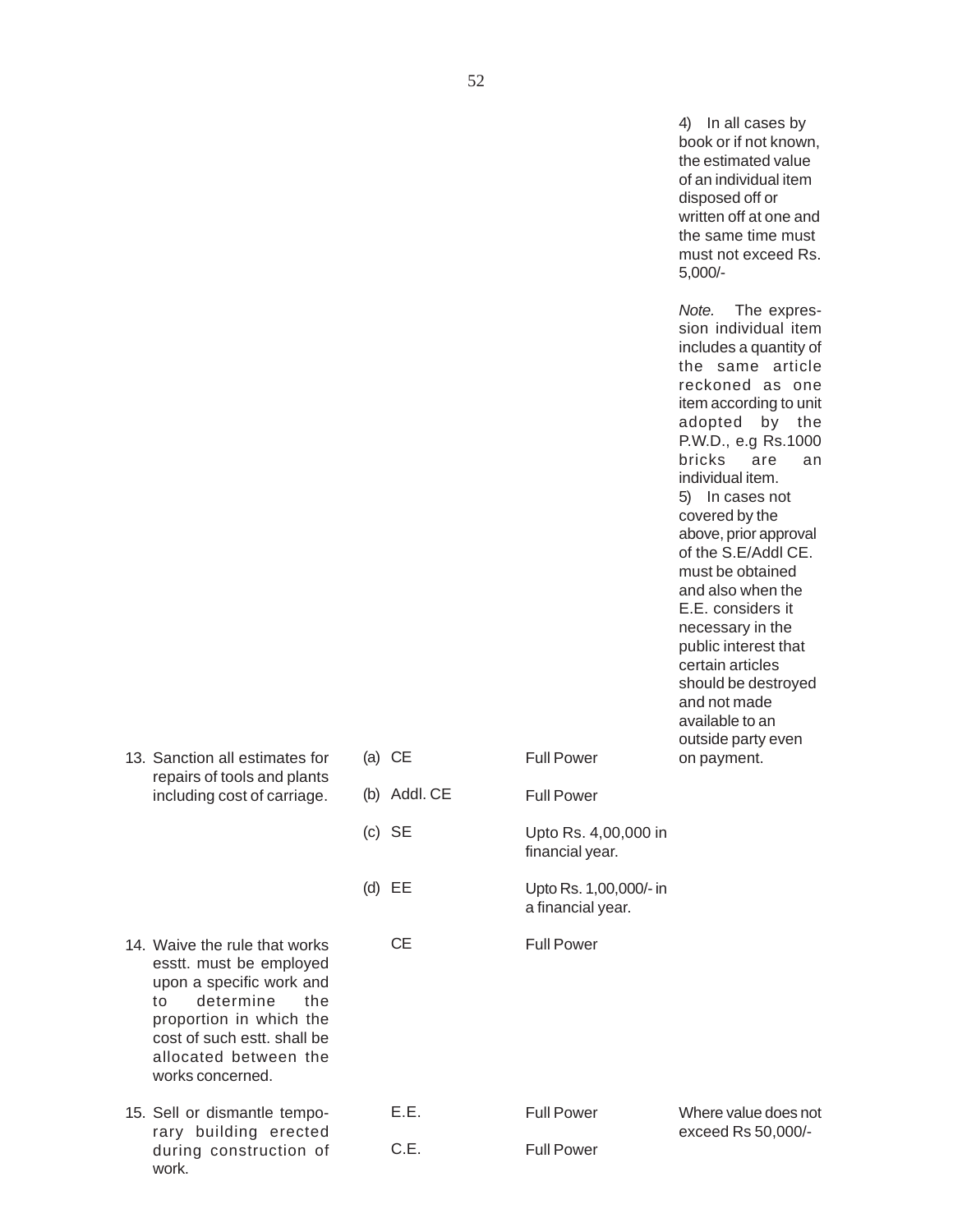| 16. Sell materials received<br>from works dismantled or<br>undergoing repairs at their<br>estimated value. | E.E                                                 | <b>Full Power</b>                                                                   | Subject to the condition<br>that serviceable stores,<br>shall be disposed only<br>by auction or by calling<br>tender.                                                                                                                                                                     |
|------------------------------------------------------------------------------------------------------------|-----------------------------------------------------|-------------------------------------------------------------------------------------|-------------------------------------------------------------------------------------------------------------------------------------------------------------------------------------------------------------------------------------------------------------------------------------------|
| 17. Remission & Refund of<br>ferry revenue & Tolls on<br>roads & bridges.                                  | C.E.                                                |                                                                                     | Refund of revenue of<br>value which have<br>become due as a<br>matter of right owing<br>mistakes<br>to<br>in<br>collection, collections<br>being made twice over<br>and to similar causes.                                                                                                |
| 18. Accept tenders                                                                                         | a) C.E/Addl. CE<br>b) $S.E.$<br>c) $E.E.$<br>d) SDO | <b>Full Power</b><br>Upto Rs.6,00,000/-<br>Upto Rs. 2,00,000/-<br>Upto Rs. 25,000/- | Where the value of the<br>work is Rs.15.00 lakhs<br>and above, it shall come<br>under the purview of<br>the duly constituted<br><b>Tender Committee. The</b><br>Tender Committee on<br>examination shall give<br>its recommendation in<br>the matter of awarding<br>the contract works to |

the contract works to the selected Contractors/Firms.The decision of the Tender Committee shall be final.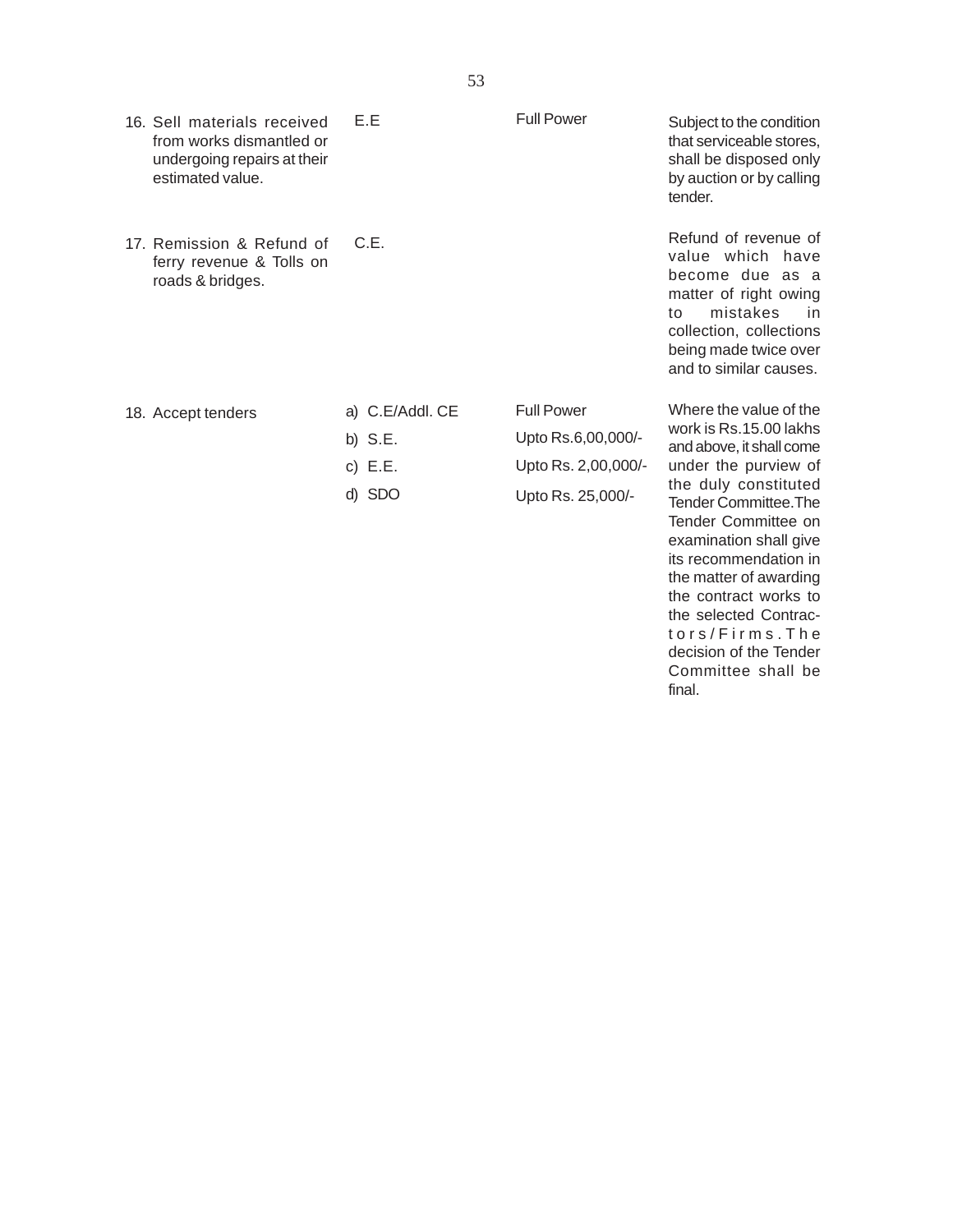### **SI.** Nature of Powers | Authority | Extent of Powers | General Conditions **No. 12 3 4 5** 1. To accord administrative approval and sanction expenditure on works to be executed departmentally other than project involving acquisition of land. A. Original **Director** General Power of Head of Subject to specific<br>Departments (Schedule II) budget and that there are Departments (Schedule II) B. Renovation/Extension/ Director Upto Rs.4,00,000/- in each technical personnel<br>Improvement and Special case in respect of works competent to scrutinize Improvement and Special case in respect of works repairs. The contract of the residential the estimates and repairs.<br>
Foulding and Upto supervise the work and Upto supervise the work and Rs.2,00,000/- in respect of that the rules laid down residential building. The for departmental construction of public C. Petty Construction and Director Upto Rs.50,000/- in each building (appendix 9 of the repairs and Maintenance. repairs and Maintenance. Rules) are strictly BDO Upto Rs.10,000/- in each followed. case. 2. Determine number of B.D.O Full power within the frame-Subject to strict work as a provided work of the sanctioned observance of the order workers to be employed work of the sanctioned observance of the order<br>on daily wages for works scheme. The sanctioned and instructions issued on daily wages for works<br>other than construction. by Government from time to time. 3. Sanction Schemes under Deputy Full Power Subject to:-<br>
general C D Programme Commissioner (i) Specific allotment of general C.D. Programme. Commissioner fund. (ii) Approval of B.D.C. (iii) Approval of the local head of the technical department obtained wherever necessary. 4. Sanction Schemes under Deputy Full Power (i) Subject to specific Channelisation of Funds Commissioner allotment of fund, and Sector. (ii) Schemes should be in accordance with the instructions of the Head of the technical

Department.

#### **COMMUNITY AND RURAL DEVELOPMENT**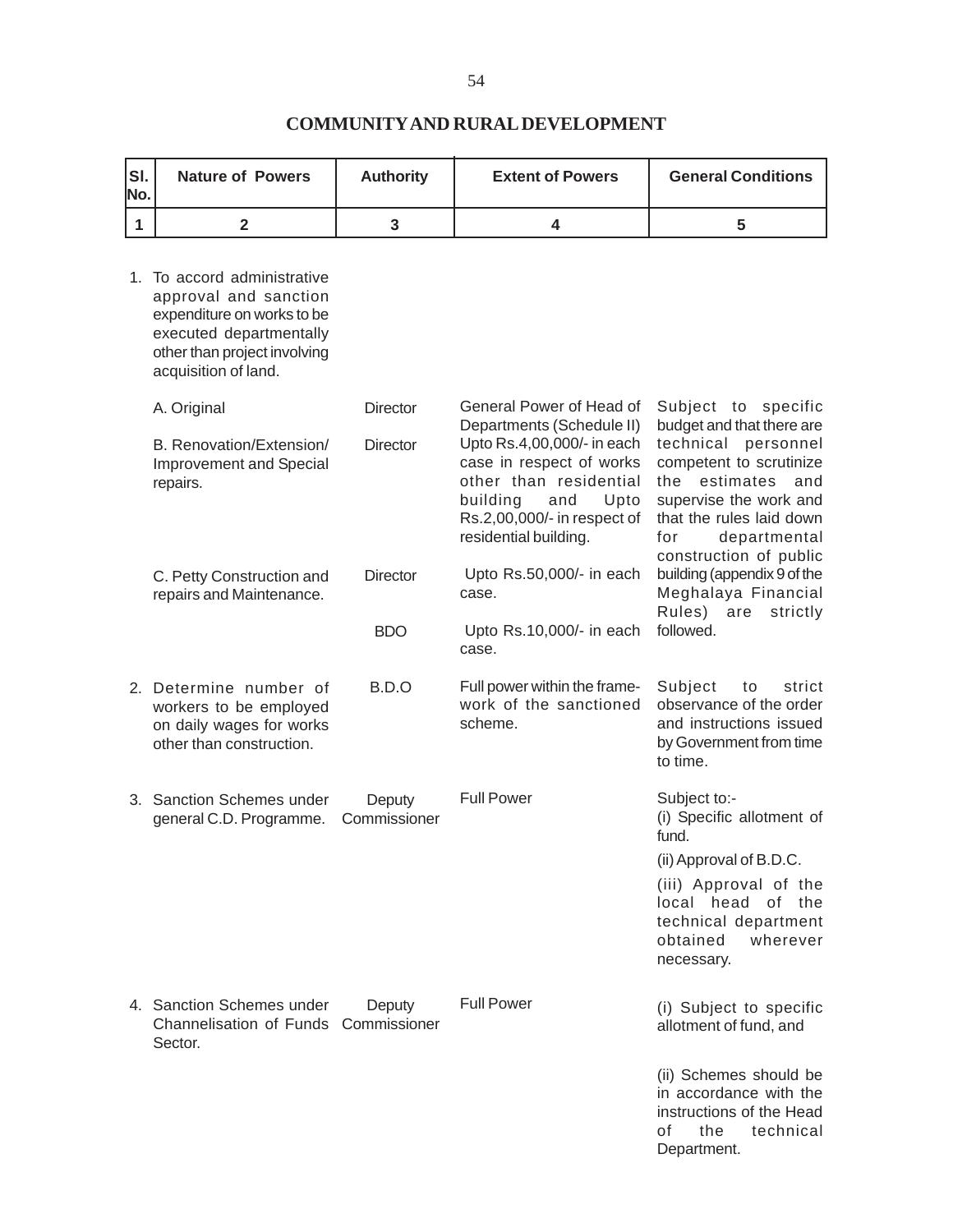| 5. Sanction Scheme under<br>Special Rural Works                                  | Deputy<br>Commissioner | <b>Full Power</b>                                                                                 | (i) Subject to specific<br>allotment of fund.                                                                                                  |
|----------------------------------------------------------------------------------|------------------------|---------------------------------------------------------------------------------------------------|------------------------------------------------------------------------------------------------------------------------------------------------|
| programme.                                                                       |                        |                                                                                                   | (ii) Schemes should be in<br>accordance with the<br>approval accorded by a<br>special committee set up<br>at the State Level.                  |
|                                                                                  |                        |                                                                                                   | (iii) Scheme should be in<br>compliance with the<br>General instructions of<br>Planning and Finance.                                           |
|                                                                                  |                        |                                                                                                   | (iv) In case of any<br>deviation the matter should<br>be referred to C&R.D.<br>Deptt. Who<br>should<br>consult Planning Finance<br>Department. |
| 6. Sanctioned Grants-in-aid<br>to Local Institution and<br>honorium to teachers. | B.D.O                  | <b>Full Power</b>                                                                                 | To the extent provided in<br>the<br>each<br>case<br>in<br>detailed<br>sanctioned<br>schemes.                                                   |
| 7. Accord<br>Technical<br>sanction to estimate for<br>works to be executed       |                        | 1. O.S.D (Tech) Upto Rs.4,00,000/- in each<br>case.<br>2. E.E. C.& R.D Upto Rs.1,00,000/- in each |                                                                                                                                                |

departmentally example of the case.

55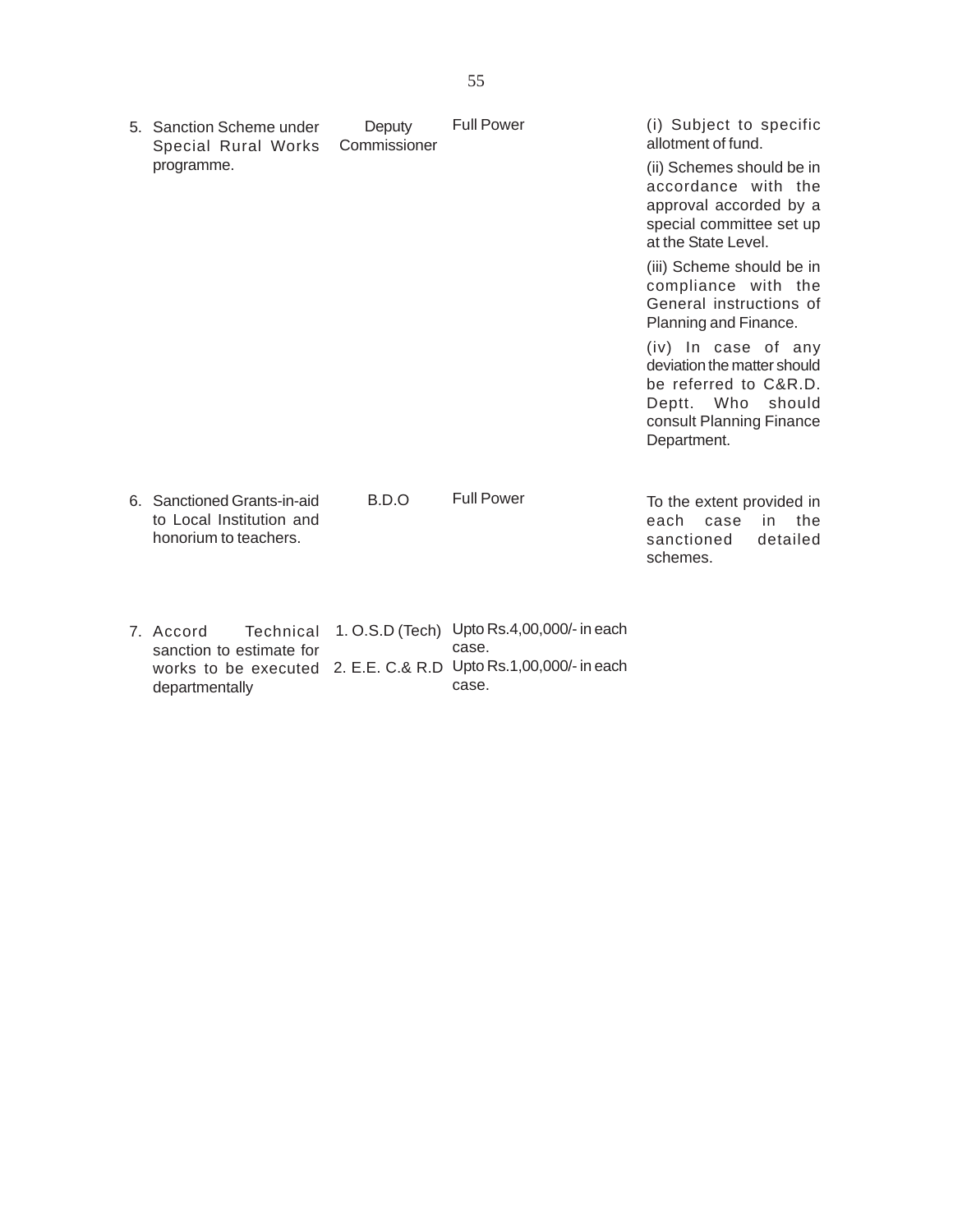# **GOVERNOR SECRETARIAT**

| SI.<br>No.  | <b>Nature of Powers</b>                                                                                                                   | <b>Authority</b>                                                                    | <b>General Conditions</b><br><b>Extent of Powers</b>                       |                               |                                                                                          |                          |
|-------------|-------------------------------------------------------------------------------------------------------------------------------------------|-------------------------------------------------------------------------------------|----------------------------------------------------------------------------|-------------------------------|------------------------------------------------------------------------------------------|--------------------------|
| $\mathbf 1$ | $\mathbf 2$                                                                                                                               | 3                                                                                   | 4                                                                          |                               | 5                                                                                        |                          |
|             | 1. Purchase of Spare parts,<br>tyres, tubes and cost of<br>repair of departmental<br>vehicle.                                             | Principal<br>Secretary/<br>Commissioner<br>& Secy/<br>Secretay to the<br>Governor   | <b>Full Power</b>                                                          |                               | Subject to budget provision.                                                             |                          |
|             | of<br>2. Local<br>purchase<br>Stationery articles.                                                                                        | Principal<br>Secretary/<br>Commissioner<br>& Secy/<br>Secretary to the<br>Governor. | <b>Full Power</b>                                                          |                               | Subject to budget provision.                                                             |                          |
| 3.          | (a) Outfit allowance to<br>Aide-de-camps.                                                                                                 | Principal<br>Secretary/<br>Commissioner<br>& Secy/<br>Secretary to the<br>Governor. | As may be prescribed by<br>the Ministry of Defence<br>Government of India. |                               |                                                                                          |                          |
|             | (b) For Supply liveries<br>including shoes to Gr. 'C'<br>Staff (other than clerical)<br>and Gr. 'D' staff of the<br>Governor Secretariat. | Principal<br>Secretary/<br>Commissioner<br>& Secy/<br>Secretary to the<br>Governor. | Full Power.                                                                | and<br>order<br>time.         | Observance of procedures<br>other<br>directions and<br>issued<br>Government from time to | general<br>special<br>by |
|             | 4. Expenditure on P.O.L. for<br>Raj Bhavan Vehicle.                                                                                       | Principal<br>Secretary/<br>Commissioner<br>& Secy/<br>Secretary to the<br>Governor. | Full Power.                                                                | Subject<br>provision<br>etc.  | to<br>and<br>maintenance of Log books,                                                   | budget<br>proper         |
|             | 5. To<br>install<br>casual<br>telephones for VVIP/VIP<br>and Governor's Guest at<br>Raj Bhavan.                                           | Principal<br>Secretary/<br>Commissioner<br>& Secy/<br>Secretary to the<br>Governor. | Full Power.                                                                |                               | Subject to budget provision.                                                             |                          |
|             | 6. For renewal of furnishing<br>of official of the official<br>residence<br>of<br>the<br>Governor.                                        | Principal<br>Secretary/<br>Commissioner<br>& Secy/<br>Secretary to the<br>Governor. | Full Power.                                                                | Subject<br>provision<br>time. | to<br>and<br>instructions issued by<br>Government from time to                           | budget<br>relevant       |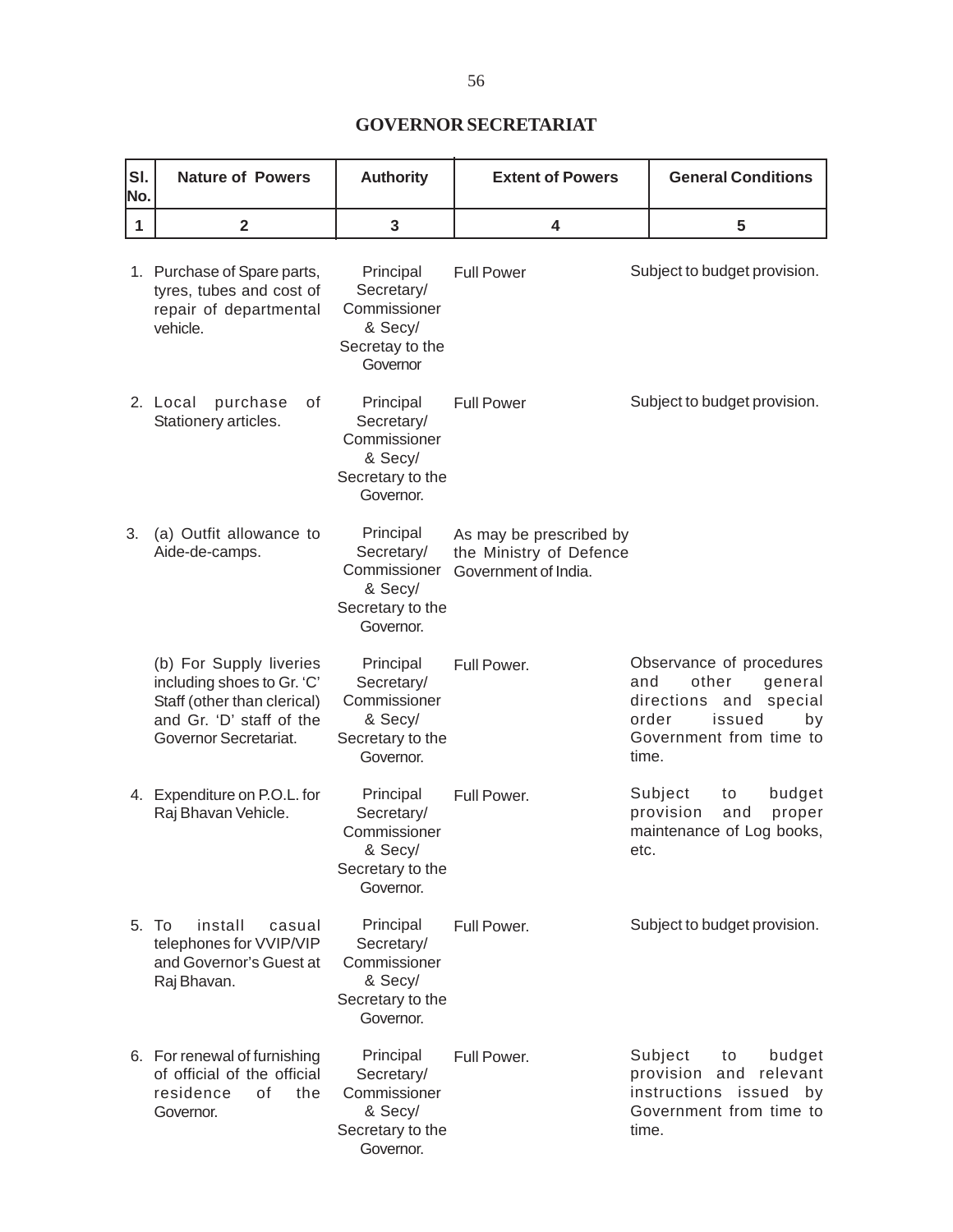|    | 7. To incur expenditure from<br>the contract allowance of<br>the Governor                                                                                                                                     | Principal<br>Secretary/<br>Commissioner<br>& Secy/<br>Secretay to the<br>Governor   | <b>Full Power</b> | Subject to budget provision.                                           |
|----|---------------------------------------------------------------------------------------------------------------------------------------------------------------------------------------------------------------|-------------------------------------------------------------------------------------|-------------------|------------------------------------------------------------------------|
|    | 8. To incur expenditure from<br>the tour expenses of the<br>Governor.                                                                                                                                         | Principal<br>Secretary/<br>Commissioner<br>& Secy/<br>Secretary to the<br>Governor. | <b>Full Power</b> | Subject to budget provision.                                           |
| 9. | Purchase<br>office<br>0f<br>Equipments such as<br>clocks, time piece, tables,<br>fans furniture, etc.                                                                                                         | Principal<br>Secretary/<br>Commissioner<br>& Secy/<br>Secretary to the<br>Governor. | <b>Full Power</b> | Subject to budget provision.                                           |
|    | 10. To sanction reimburse-<br>ment for medical facilities<br>to the Governor, his<br>family to the Governor, his<br>family and staff as pre- Secretary to the<br>scribed<br>by<br>the<br>Government of India. | Principal<br>Secretary/<br>Commissioner<br>& Secy/<br>Governor.                     | <b>Full Power</b> | Subject to budget provision.                                           |
|    | 11. Sanction of expenditure on<br>contingencies, e.g. cook-<br>ing gas, consumable<br>stores, for laundry, lump<br>coal, heating arrangement Secretary to the<br>etc.                                         | Principal<br>Secretary/<br>Commissioner<br>& Secy/<br>Governor.                     | <b>Full Power</b> | Subject to budget provision.                                           |
|    | 12. To incur expenditure on the<br>cost of medicines etc, sup-<br>plied to the Raj Bhavan<br>Dispensary to provide<br>medical facilities to the<br>Governor and his family.                                   | Principal<br>Secretary/<br>Commissioner<br>& Secy/<br>Secretary to the<br>Governor. | <b>Full Power</b> | Subject to budget provision.                                           |
|    | 13. To sanction expenditure on<br>"Entertainment Allow-<br>ances" for patronizing art,<br>culture and music by the<br>Governor.                                                                               | Principal<br>Secretary/<br>Commissioner<br>& Secy/<br>Secretary to the              | <b>Full Power</b> | Subject to budget provision.                                           |
|    | 14. To accord administrative<br>approval and sanction<br>expenditure on works to be<br>executed departmentally<br>through contractor.                                                                         | Governor.                                                                           |                   | The estimate are scrutinized<br>by the competent Technical<br>Officer. |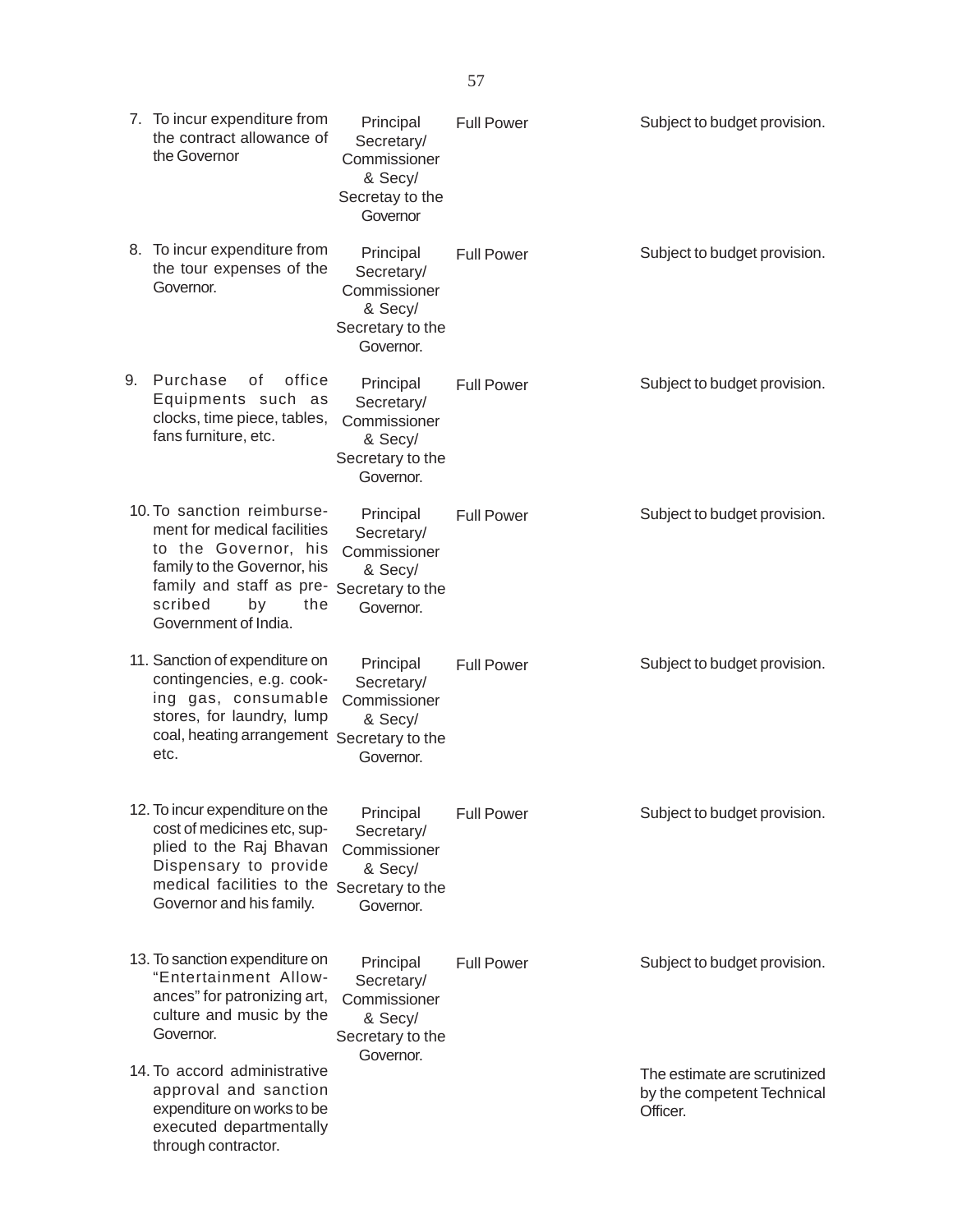| (a) Original Works:-                                                                                         | Principal<br>Secretary/<br>Commissioner<br>& Secy/<br>Secretay to the<br>Governor | In case of residential<br>buildings upto<br>Rs.5,00,000/- and for<br>other works upto<br>Rs.6,00,000/-  | Subject<br>to<br>budget<br>provision and approval of<br>competent<br>technical<br>authority, and that there is<br>technical personnel ! com-<br>petent to scrutinise and<br>supervise the works and                                                                                                     |
|--------------------------------------------------------------------------------------------------------------|-----------------------------------------------------------------------------------|---------------------------------------------------------------------------------------------------------|---------------------------------------------------------------------------------------------------------------------------------------------------------------------------------------------------------------------------------------------------------------------------------------------------------|
| (b) Petty construction of<br>departmental works<br>(residential and non-<br>residential) and repairs.        | Principal<br>Secretary/<br>Commissioner<br>& Secy/<br>Secretay to the<br>Governor | <b>Full Power</b>                                                                                       | that the rules laid down for<br>departmental construction<br>of public buildings etc.<br>(Appendix 9 of the<br>Meghalaya Financial<br>Rules) are stricity adhered<br>to                                                                                                                                 |
| (c) Sanction excess<br>expenditure over the<br>estimates.                                                    | Principal<br>Secretary/<br>Commissioner<br>& Secy/<br>Secretay to the<br>Governor | Upto 5% provided that the<br>total of the exceeded<br>expenditure is within their<br>power of sanction. | Subject to budget<br>provision and there is<br>technical personnel<br>competent to scrutinise<br>and supervise the works<br>and that the rules laid<br>down for departmental<br>construction of public<br>buildings etc. (Appendix<br>9 of the Meghalaya<br>Financial Rules) are<br>strictly adhered to |
| (d)<br>Renewal<br>of<br>expenditure sanctioned<br>respect<br>in.<br>of<br>departmental works in<br>progress. | Principal<br>Secretary/<br>Commissioner<br>& Secy/<br>Secretay to the<br>Governor | <b>Full Power</b>                                                                                       | For one year at a time<br>subject<br>budget<br>to<br>provision and in conformity<br>with the original sanction.                                                                                                                                                                                         |
| 15. Accept tender                                                                                            | Principal<br>Secretary/<br>Commissioner<br>& Secy/<br>Secretay to the<br>Governor | <b>Full Power</b>                                                                                       | Subject to observance of<br>all Financial Rules and<br>Procedure prescribed by<br>Government.                                                                                                                                                                                                           |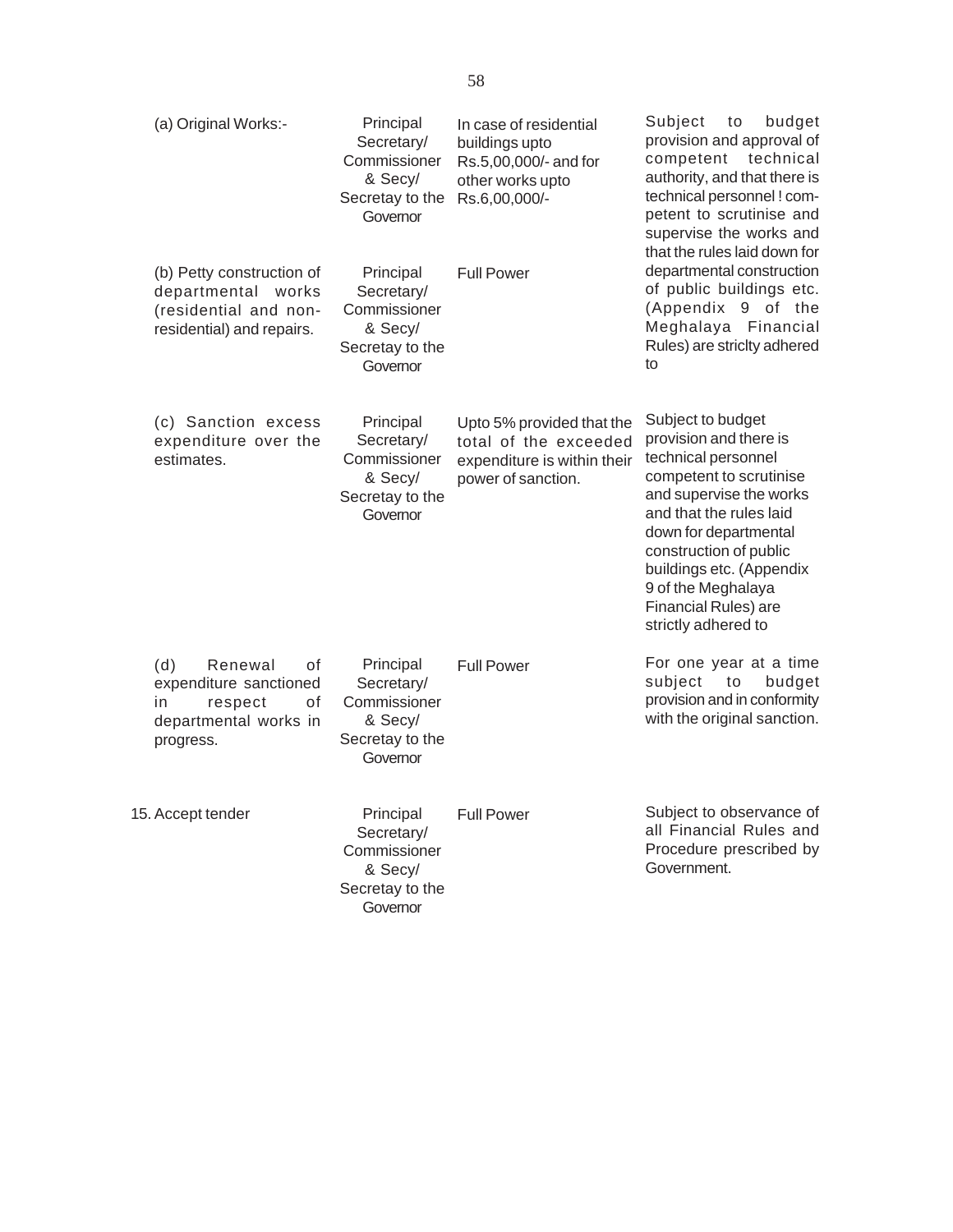### **CHIEF MINISTER SECRETARIAT**

| SI.<br>No. | <b>Nature of Powers</b>                                                                                              | <b>Authority</b>                                                      | <b>Extent of Powers</b>         | <b>General Conditions</b>                                                                                                                                                                                       |
|------------|----------------------------------------------------------------------------------------------------------------------|-----------------------------------------------------------------------|---------------------------------|-----------------------------------------------------------------------------------------------------------------------------------------------------------------------------------------------------------------|
| 1          | $\overline{\mathbf{2}}$                                                                                              | 3                                                                     | 4                               | 5                                                                                                                                                                                                               |
|            | 1. To sanction expenditure<br>on - (a) cost of repair<br>including purchase of<br>parts for departmental<br>vehicle. | Principal<br>Secretary/<br>Commr. &<br>Secretary/Secy.<br>C.M. Sectt. | <b>Full Power</b>               | Subject to budget provision.                                                                                                                                                                                    |
|            | (b) Purchase of tyres,<br>tubes batteries etc, for<br>departmental vehicles                                          |                                                                       |                                 | Subject to budget provision<br>and proper maintenance of<br>records like log books, etc.                                                                                                                        |
|            | (c) Purchase of P.O.L. for<br>departmental vehicles.                                                                 |                                                                       | <b>Full Power</b>               |                                                                                                                                                                                                                 |
|            | 2. Local<br>purchase<br>οf<br>stationaries in case of<br>emergency                                                   | Principal<br>Secretary/<br>Commr. &<br>Secretary/Secy.<br>C.M. Sectt. | Upto Rs. 10,000/- at a<br>time. | Local purchase may be<br>made only when<br>government stationery<br>stores expresses their<br>inability to supply the<br>articles indented, for<br>which certificate of<br>nonavailability must be<br>obtained. |
|            | 3. To incur expenditure for<br>the tour expenses of the<br>Chief Minister and his<br>officers.                       | Principal<br>Secretary/<br>Commr. &<br>Secretary/Secy.<br>C.M. Sectt. | <b>Full Power</b>               | Subject to budget provision.                                                                                                                                                                                    |
|            | 4. Purchase of<br>office<br>equipments e.g. Clock,<br>time piece, table fans,<br>etc.                                | - do -                                                                | <b>Full Power</b>               |                                                                                                                                                                                                                 |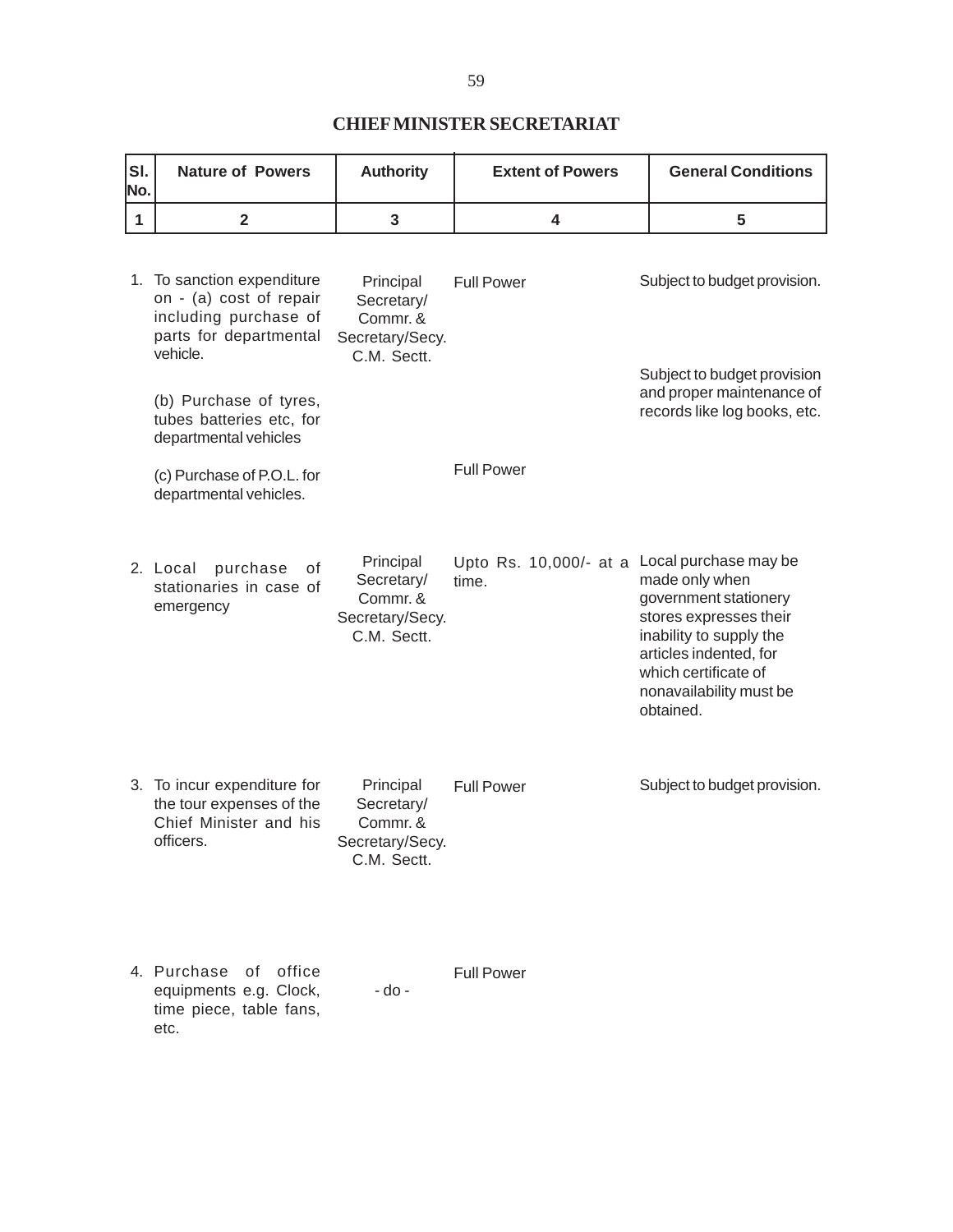| 5. Purchase of typewriter<br>duplicating machine,<br>Photostat machine,<br>replacement of the<br>existing ones.     | - do -  | <b>Full Power</b> | Subject<br>actual<br>to<br>necessity. A certificate of<br>condemnation of the<br>existing ones to be issed by<br>the local representatives of<br>the firm from which the<br>machine was purchased or<br>where it is not possible by<br>a responsible gazetted<br>officer. The certificate<br>condemnation should also<br>state that the machine is<br>beyond repair, indicating the<br>date of its purchase. |
|---------------------------------------------------------------------------------------------------------------------|---------|-------------------|--------------------------------------------------------------------------------------------------------------------------------------------------------------------------------------------------------------------------------------------------------------------------------------------------------------------------------------------------------------------------------------------------------------|
| 6. To Sanction<br>reimbursement for medical<br>expenses of the Chief<br>Minister, his family<br>members, and staff. | - do -  | <b>Full Power</b> | Subject to budget provision.                                                                                                                                                                                                                                                                                                                                                                                 |
| 7. To sanction expenditures<br>entertainment and<br>on<br>hospitality of VIP hosted by                              | $-do -$ | <b>Full Power</b> | Subject to budget provision.                                                                                                                                                                                                                                                                                                                                                                                 |

Chief Minister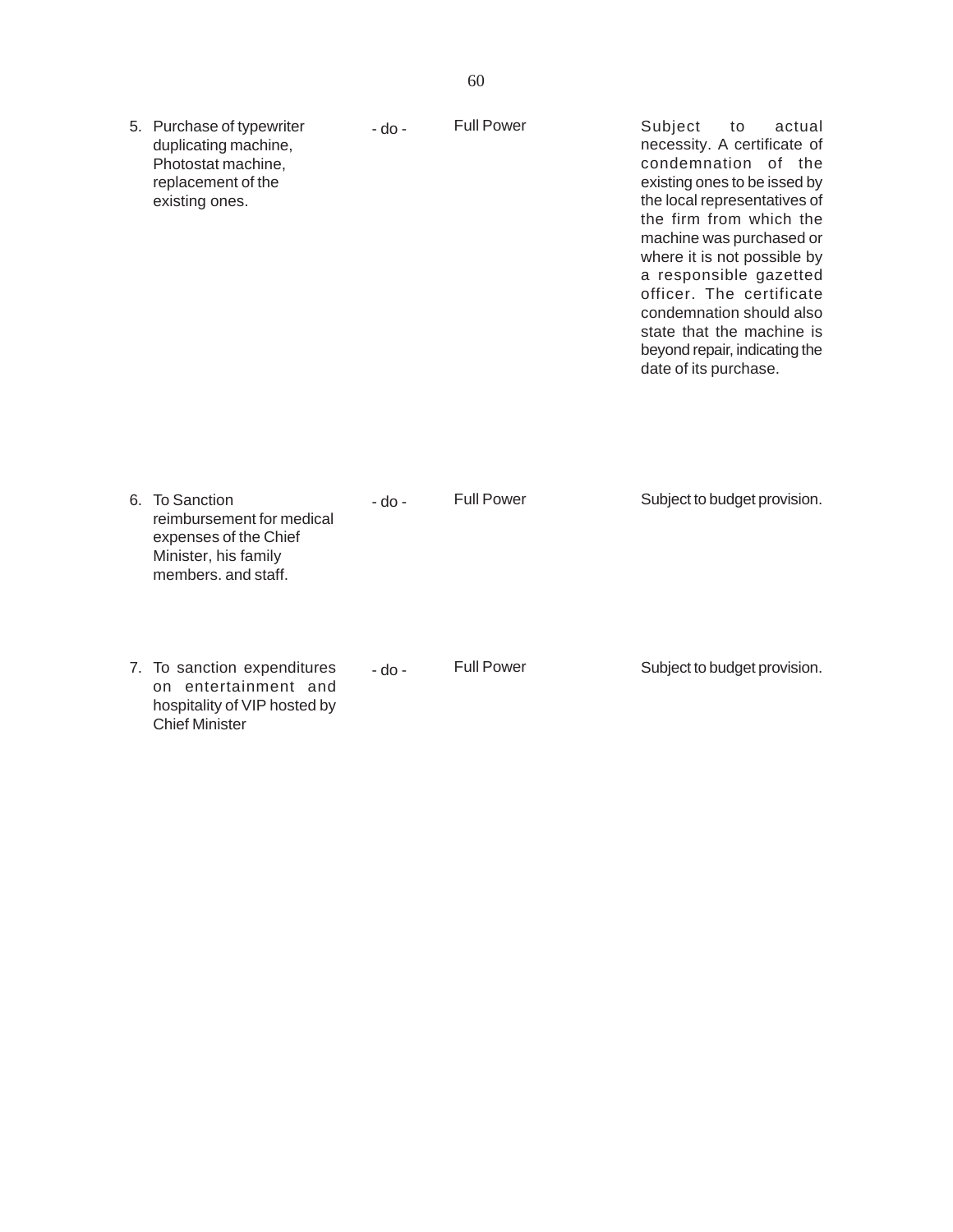**GENERAL ADMINISTRATION DEPARTMENT**

| SI.<br>No. | Nature of Powers                                                                                            | Authority                                             | <b>Extent of Powers</b> | <b>General Conditions</b>                                                                                                                                                                                                                                                                                                                                                                                                                    |
|------------|-------------------------------------------------------------------------------------------------------------|-------------------------------------------------------|-------------------------|----------------------------------------------------------------------------------------------------------------------------------------------------------------------------------------------------------------------------------------------------------------------------------------------------------------------------------------------------------------------------------------------------------------------------------------------|
| 1          | $\overline{2}$                                                                                              | 3                                                     | 4                       | 5                                                                                                                                                                                                                                                                                                                                                                                                                                            |
| 1.         | Sanction expenditure on<br><b>Guest House</b>                                                               | <b>General Administration</b><br>Department (G.A.D)   | <b>Full Power</b>       | Subject to budget provi-<br>sion and in accordance<br>with the rules and prin-<br>ciples prescribed with<br>prior consent of Finance<br>Department.                                                                                                                                                                                                                                                                                          |
| 2.         | Installation of Tele-<br>phone in offices and<br>residence of Ministers<br>and officers                     | <b>General Administration</b><br>Department (G.A.D)   | <b>Full Power</b>       | Subject to observance<br>of principles or general<br>directions laid down in<br>this behalf by Finance<br>Department.                                                                                                                                                                                                                                                                                                                        |
| 3.         | Shifting Telephones of                                                                                      | <b>General Administration</b><br>Department (G.A.D)   | <b>Full Power</b>       | Subject to :-<br>(1) No telephone with<br>STD shall be shifted to<br>the non-entitled officer.<br>(2) Shifting of telephone<br>must take place within<br>2 months of the transfer<br>of the officer concerned<br>to another officer.<br>(3) Statement showing<br>the expenditure on<br>telephone<br>shifting<br>charges should be<br>submitted to Finance<br>on monthly basis<br>(4) Frequent shifting of<br>telephone should be<br>avoided. |
| 4.         | Sanction expenditure for<br>supply of drinking water<br>to the residences of the<br><b>Ministers</b>        | <b>General Administration</b><br>Department (G. A. D) | <b>Full Power</b>       | Subject to availability of<br>funds.                                                                                                                                                                                                                                                                                                                                                                                                         |
| 5.         | Sanction expenditure for<br>hiring of cars for use of<br>Ministers, etc., when on<br>tour outside the State | <b>General Administration</b><br>Department (G.A.D)   | <b>Full Power</b>       | Subject to :-<br>(1) Availability of fund.<br>(2) A certificate being<br>given by the Officer<br>i/c Meghalaya Houses<br>at Delhi and Kolkata<br>regarding non-availa-<br>bility of Government<br>Cars. (3) Cars hired<br>for use of Minister must                                                                                                                                                                                           |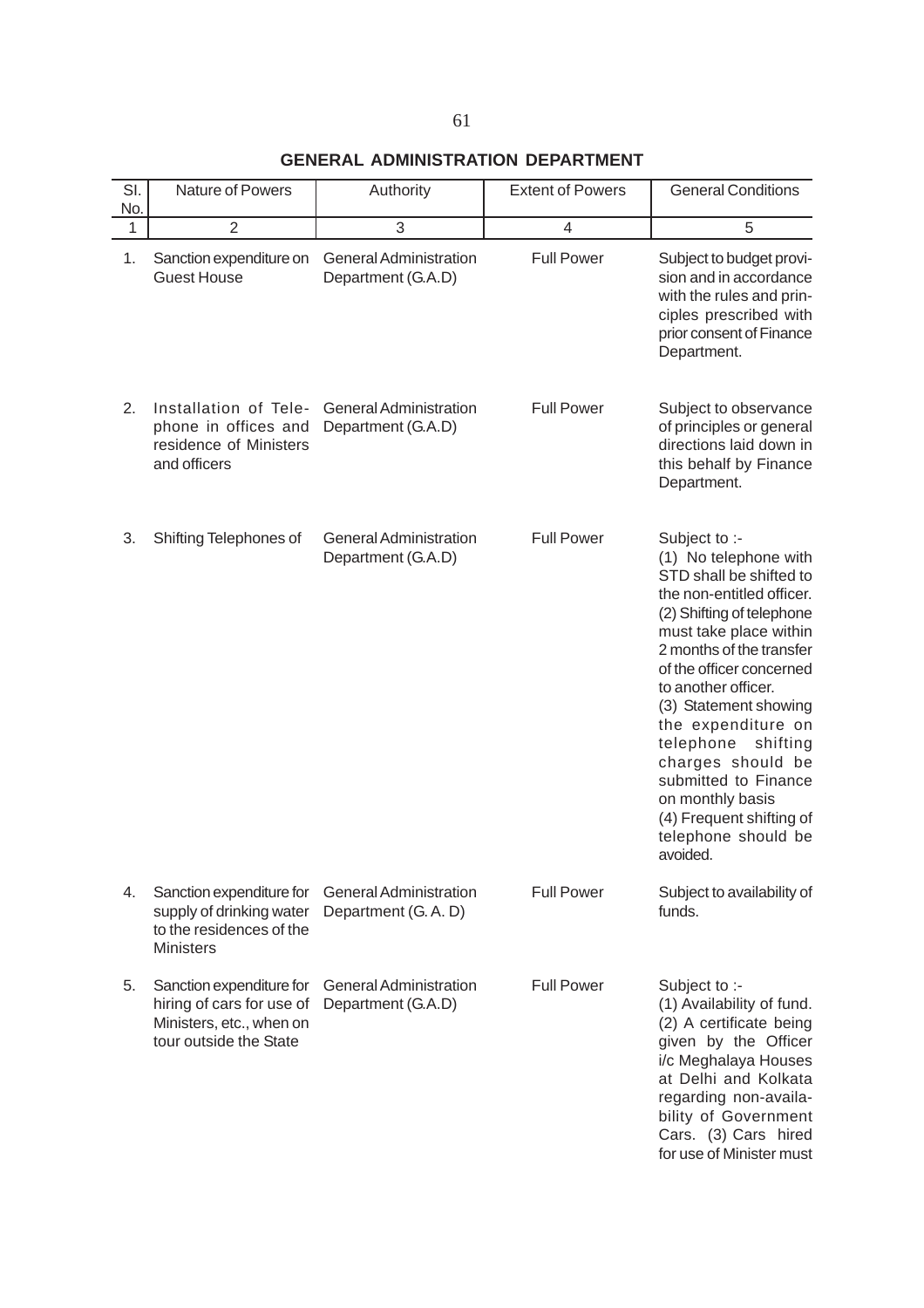| SI.<br>No. | Nature of Powers                                                         | Authority                                                                                                                  | <b>Extent of Powers</b> | <b>General Conditions</b>                                                                                                                                                                                                                                                                                                                                            |
|------------|--------------------------------------------------------------------------|----------------------------------------------------------------------------------------------------------------------------|-------------------------|----------------------------------------------------------------------------------------------------------------------------------------------------------------------------------------------------------------------------------------------------------------------------------------------------------------------------------------------------------------------|
| 1          | $\overline{2}$                                                           | 3                                                                                                                          | $\overline{4}$          | 5                                                                                                                                                                                                                                                                                                                                                                    |
|            |                                                                          |                                                                                                                            |                         | be for performing<br>journey in the public<br>interest.                                                                                                                                                                                                                                                                                                              |
| 6.         | Sanction expenditure<br>furnishing the<br>for<br>residences of Ministers | <b>General Administration</b><br>Department (G.A.D)                                                                        | <b>Full Power</b>       | Subject to budget<br>provision and to the<br>condition that the<br>articles to be pur-<br>chased are within the<br>limit as prescribed in<br>Schedule I to Rule 3(1)<br>of the Meghalaya Minis-<br>ters (Allowances and<br>Privileges) rules, 1973<br>as amended from time<br>to time.                                                                               |
| 7.         | Incur expenditure on<br>P.O.L. for departmental<br>vehicles              | Resident.<br>Commissioner/Trade<br>Adviser, & Ex Officio<br>Director of Movement,<br>Meghalaya Houses,<br>Delhi & Kolkata. | <b>Full Power</b>       | Subject to : (1) budget<br>provision<br>(2) P.O.L. consumption<br>and average mileage<br>should be carefully<br>checked and certificate<br>to the effect recorded in<br>the bill. Vehicle, which<br>gives less than average<br>KM per litre, should be<br>promptly repaired (3)<br>Proper maintenance of<br>logs<br>books which<br>should be verified and<br>signed. |
| 8.         | Hire of furnitures and<br>equipments for official<br>functions           | Resident.<br>Commissioner/Trade<br>Adviser, & Ex Officio<br>Director of Movement,<br>Meghalaya Houses,<br>Delhi & Kolkata  | <b>Full Power</b>       | Subject to certificate<br>being given<br>that<br>Government Stock are<br>not available.                                                                                                                                                                                                                                                                              |
| 9.         | Incur expenditure on<br>hire of vehicle                                  | Resident.<br>Commissioner/Trade<br>Adviser, & Ex Officio<br>Director of Movement,<br>Meghalaya Houses,<br>Delhi & Kolkata  | <b>Full Power</b>       | Subject to strict obser-<br>vance of norms for<br>vehicles<br>hiring<br>of<br>as determined by<br>Government.                                                                                                                                                                                                                                                        |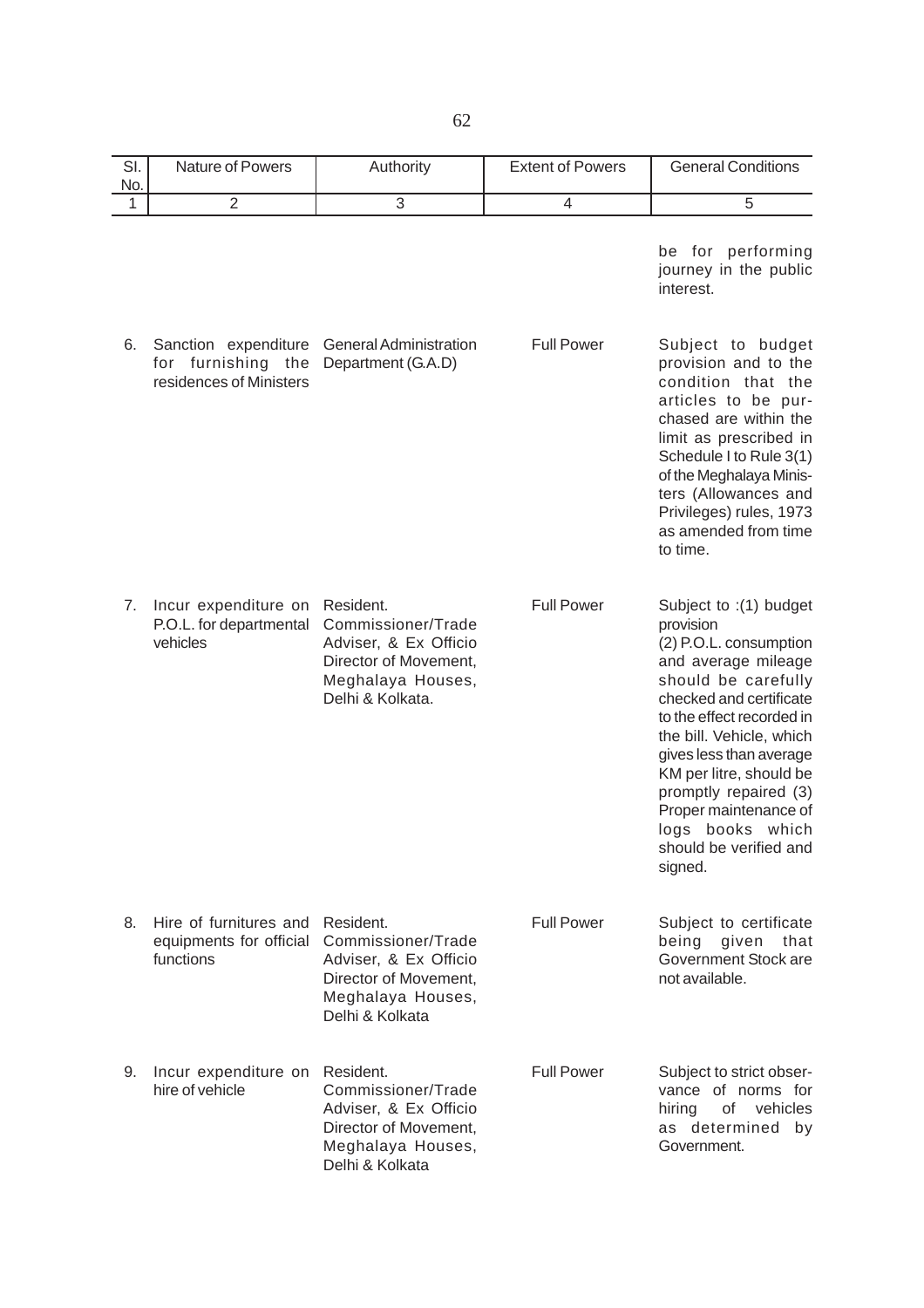SI. Nature of Powers Authority **Extent of Powers General Conditions** No. 1 | 2 | 3 | 4 | 5 10 To sanction expenditure Resident. Full Power Subject to budget provon Hospitality Expenses Commissioner/Trade ision and strict obser-Adviser, & Ex Officio **vance of Rules**. The Director of Movement, expenditure should be Meghalaya Houses, measured to hospitality Delhi & Kolkata extended by Minister and Officers of the rank of Commissioner and above.The reason for extending hospitality indicating the details of persons on whom expenditure is made and its; necessity should be recorded in writing. 11 Refund of revenue on Resident. The Full Power Subject to observance account of excess Commissioner/Trade of rules. rent,etc, realised. Adviser,& Ex Officio Director of Movement. Meghalaya Houses, Delhi & Kolkata 12 Appointment of daily Resident. Full Power Subject to:- (1) Budget wages. Commissioner/Trade provision, and (2) where Adviser,& Ex Officio the appointment is in Director of Movement. **Excess** of the existing Meghalaya /Houses, measured as the strength, the appoint-Delhi & Kolkata ment will not exceed 20 days 13 Engagement of Extra Resident. Upto Rs.5000/- per Subject to budget provilabour on daily wage Commissioner/Trade annum. sion basis. Adviser,& Ex Officio Director of Movement. Meghalaya Houses, Delhi & Kolkata 14 Incur expenditure on Resident. Full Power Subject to budget repair of Departmental Commissioner/Trade provision and that the vehicle including pur- Adviser, & Ex Officio work being carried out chase of spare parts. Director of Movement. The state of through an approved Meghalaya Houses, workshop at an Delhi & Kolkata **approved** rate. Cost of parts should be at the rates fixed by the

manufacturer.

63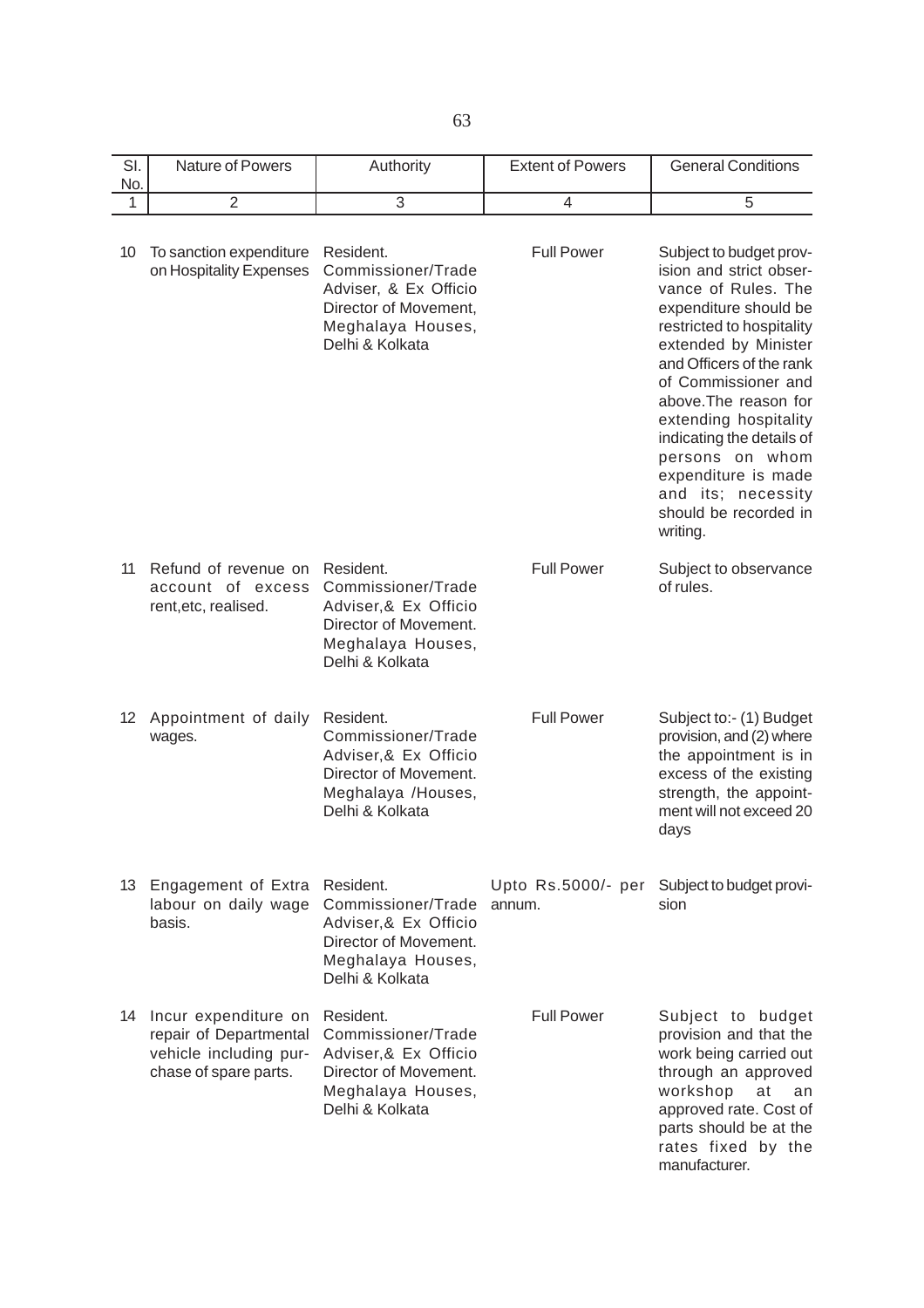| $\sim$<br>. ات | Nature of Powers | Authority | <b>Extent of Powers</b> | <b>General Conditions</b> |
|----------------|------------------|-----------|-------------------------|---------------------------|
| No.            |                  |           |                         |                           |
|                |                  |           |                         |                           |

| 15 | Purchase of blankets, R.C./T.A & D. M.,<br>pillows, Circuit House<br>crockeries and cutleries<br>and miscellaneous<br>articles for Curcuit<br>House | Meghalaya Houses                    | Full Power subject to<br>maximum limit of<br>a.<br>Rs. 20,000/-per annum | Subject to the condi-<br>tions that the articles<br>are purchased from an<br>authorized dealers<br>where such dealers<br>exist, otherwise by<br>inviting<br>tenders/<br>quotations. |
|----|-----------------------------------------------------------------------------------------------------------------------------------------------------|-------------------------------------|--------------------------------------------------------------------------|-------------------------------------------------------------------------------------------------------------------------------------------------------------------------------------|
| 16 | Purchase of diesel for<br>generator set.                                                                                                            | R. C/T.A&D. M.,<br>Meghalaya Houses | <b>Full Power</b>                                                        | Subject to budget<br>provision and proper<br>maintenance of log<br>books/Register.                                                                                                  |
| 17 | Repair and mainte- R. C./T.A&D. M.,<br>nance of Stores, includ-<br>ing furniture, furnishings<br>and fitments                                       | Meghalaya Houses                    | Full power subject to a<br>limit of<br>maximum<br>Rs.20,000/- per annum  | Subject to the condition<br>that the work should be<br>assigned on the basis<br>of approved rates<br>determined through<br>open competition                                         |

**Note**:- Resident Commissioner, Meghalaya houses, New Delhi and Trade Adviser Ex-Officio Director of Movement, Government of Meghalaya House, Kolkata are also authorized to exercise the power of a Head of Department under Schedule II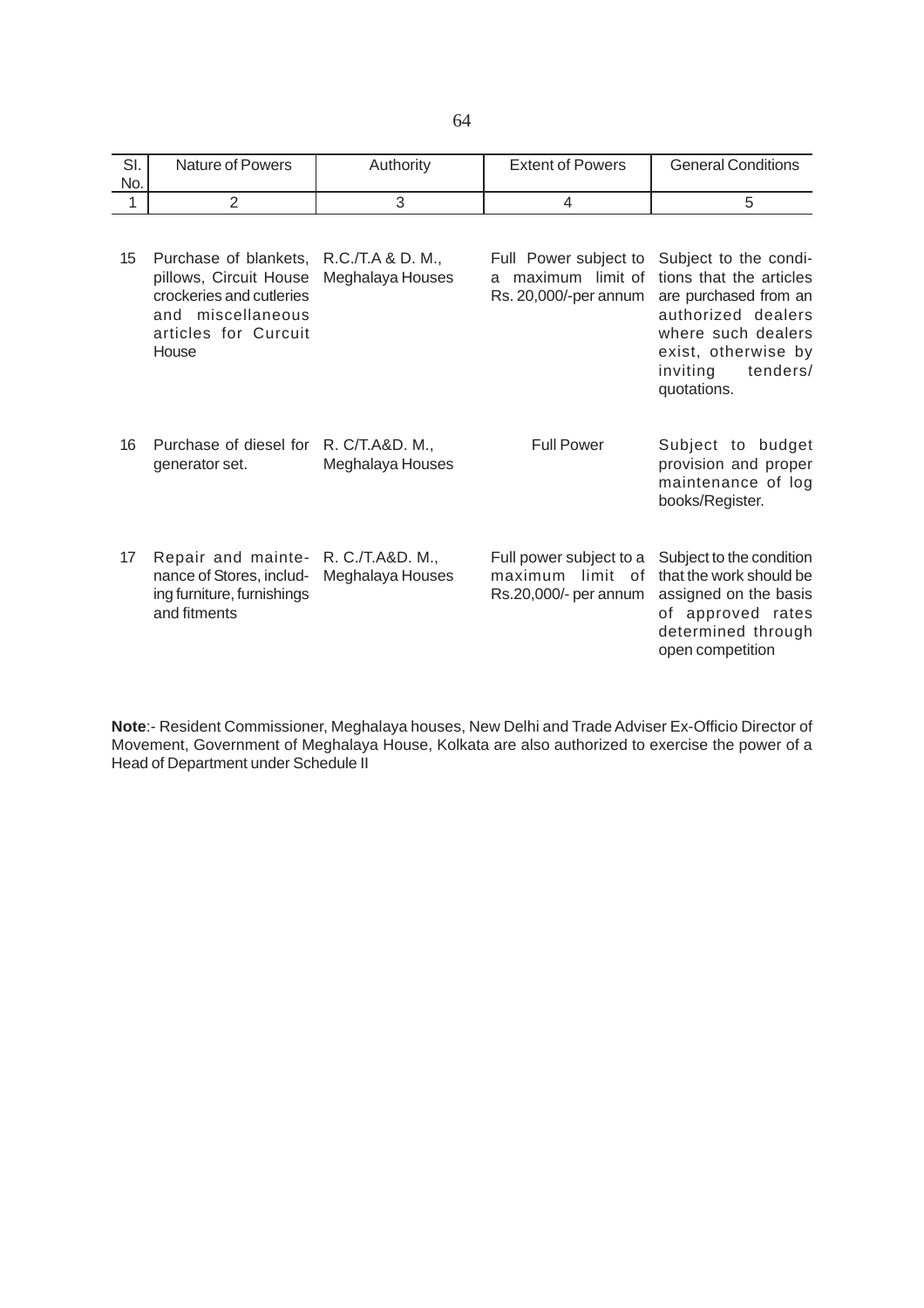# **SERICULTURE AND WEAVING DEPARTMENT**

| SI.<br>No. | <b>Nature of Powers</b>                                                                                             | Authority       | <b>Extent of Powers</b>                 | <b>General Conditions</b>                                                                                                                                                                                                                                 |
|------------|---------------------------------------------------------------------------------------------------------------------|-----------------|-----------------------------------------|-----------------------------------------------------------------------------------------------------------------------------------------------------------------------------------------------------------------------------------------------------------|
| 1          | $\overline{2}$                                                                                                      | 3               | $\overline{4}$                          | 5                                                                                                                                                                                                                                                         |
|            |                                                                                                                     |                 |                                         |                                                                                                                                                                                                                                                           |
| 1          | To fix the sale price of<br>seeds, plants and other<br>sericulture and Hand-<br>loom products                       | <b>Director</b> | Full power                              | Subject to the condition<br>that price so fixed does<br>not fall below the cost<br>of production inclusive<br>of handling, packing,<br>postage etc should be<br>made to fix the price so<br>as to leave a profit of<br>5% over the cost of<br>production. |
| 2          | To sanction expenditure<br>on demonstration of<br>im-proved techniques in<br>Sericulture and Hand-<br>loom Weaving. | <b>Director</b> | <b>Full Power</b>                       | Subject to provision in<br>the sanctioned scheme                                                                                                                                                                                                          |
| 3          | Writing off of irrecover-<br>able value of silk worms,<br>seeds, cocoon, yarns,<br>cloth etc or other items.        | <b>Director</b> | Upto Rs.10,000/- in any<br>single case. | Refer Rule 21.                                                                                                                                                                                                                                            |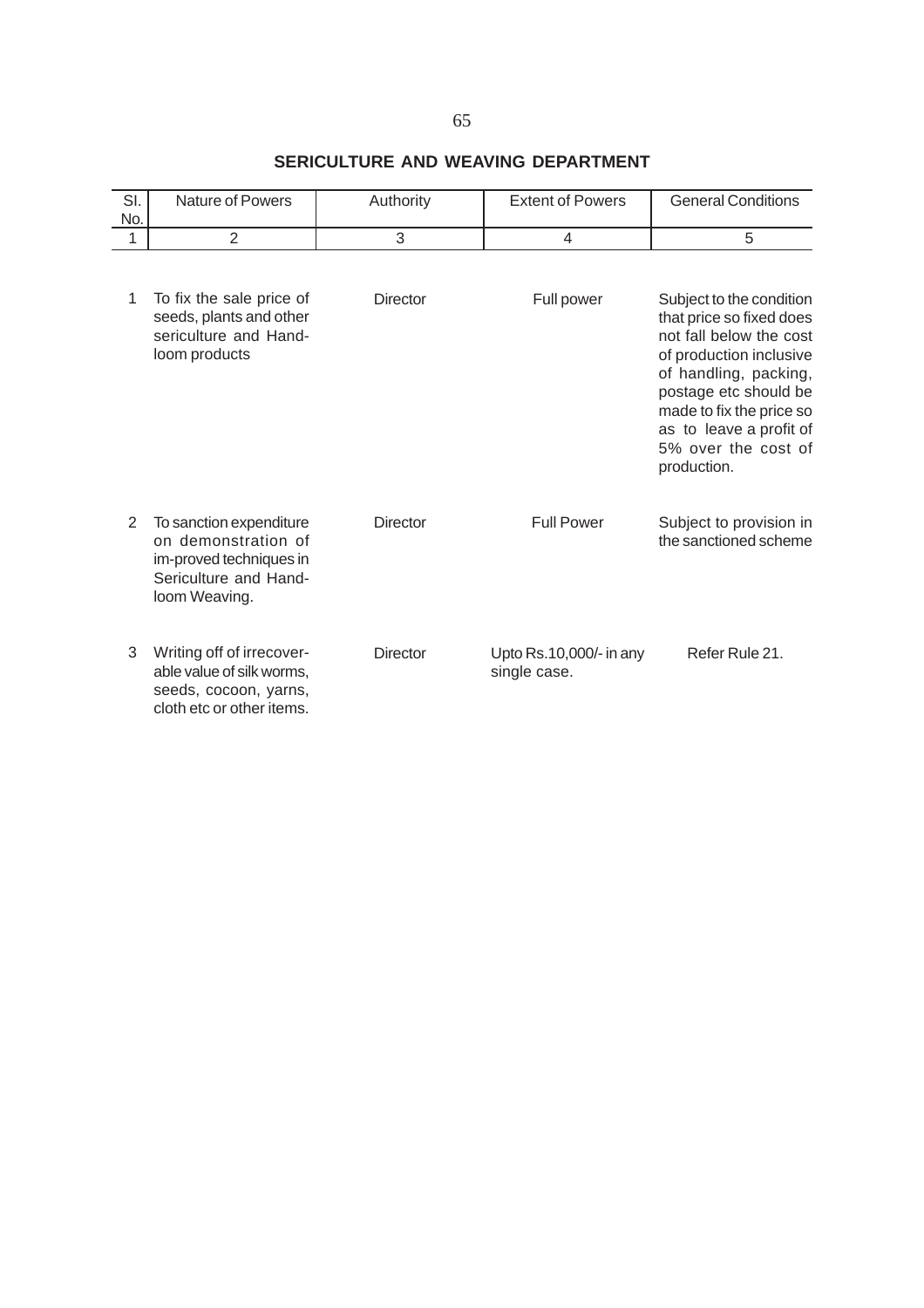### 66

### **MEGHALAYA ADMINISTRATIVE TRAINING INSTITUTE**

| SI.            | Nature of Powers                                                                                                                                     | Authority       | <b>Extent of Powers</b> | <b>General Conditions</b>                                                                                                            |
|----------------|------------------------------------------------------------------------------------------------------------------------------------------------------|-----------------|-------------------------|--------------------------------------------------------------------------------------------------------------------------------------|
| No.<br>1       | $\overline{2}$                                                                                                                                       | 3               | $\overline{4}$          | 5                                                                                                                                    |
|                |                                                                                                                                                      |                 |                         |                                                                                                                                      |
| 1              | To sanction expendi-<br>ture on Lecture fees/<br>fees for paper setting/<br>evaluation of answer<br>scripts to lecturers/<br>examiners               | <b>Director</b> | Full power              | Subject to Budget<br>provision<br>and<br>in.<br>accordance with the<br>rates<br>and<br>scale<br>approved by Govern-<br>ment.         |
| $\overline{2}$ | Sanction honorium/<br>remuneration to outsta-<br>tion/visiting faculty<br>members/instructors.                                                       | <b>Director</b> | Full power              | Subject to budget<br>provision and as per<br>approved rate.                                                                          |
| 3              | Sanction expenditure on<br>account of tea and<br>snacks/light refresh-<br>ments etc., during<br>courses of training/<br>seminars/conferences<br>etc. | <b>Director</b> | Full power              | Subject to budget<br>provision<br>and<br>in.<br>accordance with the<br>scale<br>rates<br>and<br>approved<br>the<br>by<br>Government. |
| 4              | Sanction reward to<br>outstanding trainees                                                                                                           | <b>Director</b> | Full power              | Subject to budget<br>provision and as per<br>Government approved<br>scale.                                                           |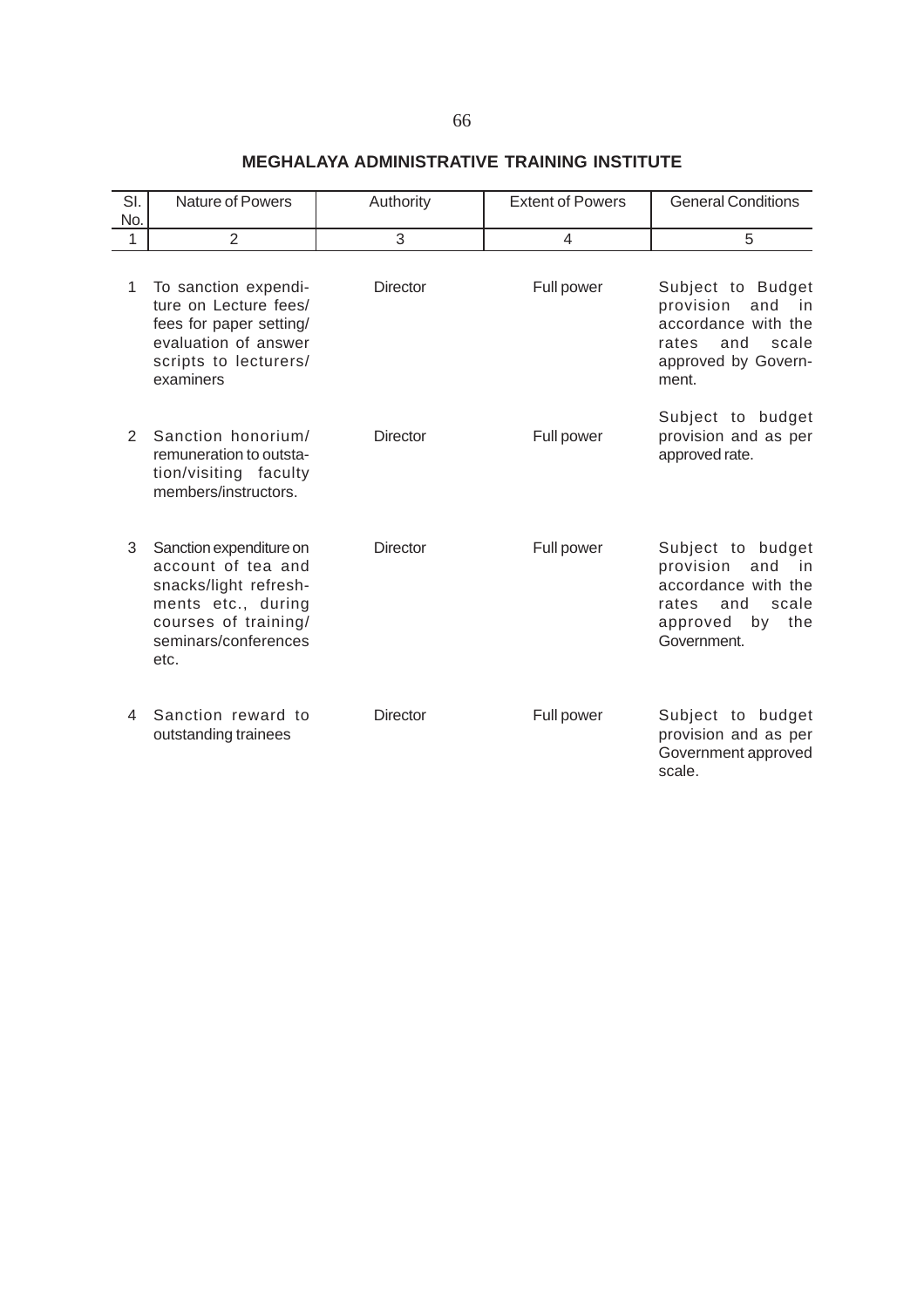# **HOME (CIVIL DEFENCE & HOME GUARD) DEPARTMENT**

| SI.<br>No. | <b>Nature of Powers</b>                                                                                                                                                 | Authority                                                                                                                                                             | <b>Extent of Powers</b>                                                                                                                                                                                                                | <b>General Conditions</b>                                                                                                                                                                                                                     |
|------------|-------------------------------------------------------------------------------------------------------------------------------------------------------------------------|-----------------------------------------------------------------------------------------------------------------------------------------------------------------------|----------------------------------------------------------------------------------------------------------------------------------------------------------------------------------------------------------------------------------------|-----------------------------------------------------------------------------------------------------------------------------------------------------------------------------------------------------------------------------------------------|
| 1          | $\overline{2}$                                                                                                                                                          | 3                                                                                                                                                                     | 4                                                                                                                                                                                                                                      | 5                                                                                                                                                                                                                                             |
| 1          | To sanction expenditure<br>purchase<br>for<br>for<br>purchase of parts for<br>departmental vehicles<br>and cost of repair of<br>vehicles                                | (1) Commandant Gene-<br>ral Home Guard and<br><b>Director Civil Defence</b><br>(2) Commandant C.T.I/<br><b>Commander BWHG</b><br><b>Bn/Divisional Comman-</b><br>dant | (1) General power of<br>HOD (Sch-II)<br>(2) Upto Rs. 3000 in<br>each case for light<br>ve-hicle and Rs.5000 in<br>each case for heavy<br>vehicle.                                                                                      |                                                                                                                                                                                                                                               |
| 2          | Sanction expenditure for<br>purchase of equipment<br>appliances, utensils<br>tools, and plants,<br>including arms and<br>ammunition.                                    | (1) Commandant Gene-<br>ral Home Guards and<br>Direc-tor Civil Defence.<br>(2) Commandant CTI/<br><b>Commender BWHGS</b><br>Bn/Divn. Commandant                       | Full Power when pur-<br>chase is made through<br>a duly constituted Pur-<br>chased Board. Other-<br>wise upto Rs.60,000/-<br>provided the cost of<br>each item does not<br>exceed<br>Rs.15,000/-<br>Upto<br>Rs.5000/- In each<br>case. | Subject of the specific<br>budget funds and provi-<br>sion of the financial<br>rules governing pur-<br>chase of stores for<br>the public service<br>(Appendix 10 of the<br>Meghalaya Financial<br>Rules)                                      |
| 3          | Sanction deputation of<br>subordinate<br>Home<br><b>Guards/Civil Defence</b><br>upto the rank of Subedar<br>on the approved course<br>of training or instruc-<br>tions. | Commandant General,<br>Home Guard and Direct<br>or, Civil Defence.                                                                                                    | Full Power for a period<br>not exceeding 3 months                                                                                                                                                                                      | The Officers deputed<br>will be treated as duty<br>F.R. $7(5)(1)$ and will be<br>entitled to pay drawn at<br>the time they were<br>placed on such duty<br>plus usual allowances<br>prescribed<br>as<br>by<br>Government from time<br>to time. |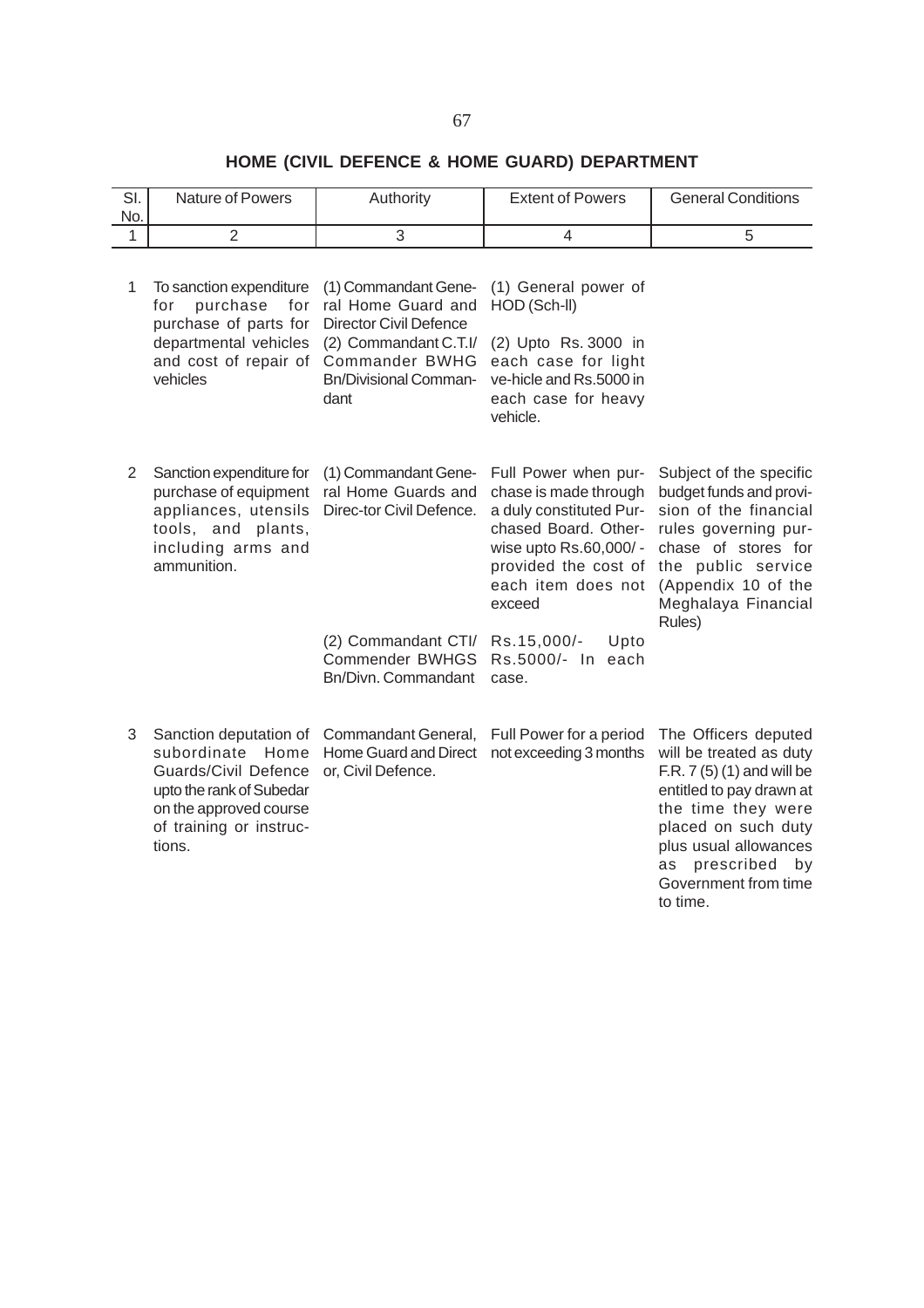### **COMMISSIONER OF DIVISION. DEPUTY COMMISSIONER, SUB DIVISIONAL, OFFICER**

| SI.<br>No.     | <b>Nature of Powers</b>                                                                                                                                         | Authority              | <b>Extent of Powers</b>                                       | <b>General Conditions</b>                                                                                                                                                                                                                                                                                                                                                                                                                                                  |
|----------------|-----------------------------------------------------------------------------------------------------------------------------------------------------------------|------------------------|---------------------------------------------------------------|----------------------------------------------------------------------------------------------------------------------------------------------------------------------------------------------------------------------------------------------------------------------------------------------------------------------------------------------------------------------------------------------------------------------------------------------------------------------------|
| 1              | $\overline{2}$                                                                                                                                                  | 3                      | $\overline{4}$                                                | 5                                                                                                                                                                                                                                                                                                                                                                                                                                                                          |
| 1              | Renewal of temporary<br>post ordinary created<br>with the concurrance of<br>the Finance Department<br>in the District Esta-<br>blishment under their<br>control | Commissioner           | Upto one year at a time.                                      | Subject Budget Provi-<br>sion so long as the<br>circumstances justi-<br>fying the creation of the<br>post continue to exist<br>and with the approval of<br>Finance.                                                                                                                                                                                                                                                                                                        |
| $\overline{2}$ | Remission of Land<br>Rev-enue.                                                                                                                                  | Commissioner           | Upto Rs.20,000/- in any<br>one District for each<br>calamity. | In case of local calami-<br>in temporary<br>ties<br>settled areas such as<br>Flood, hail storms,<br>blight or ravages by<br>insects which cause<br>damage to a particular<br>harvest. Suspension<br>may be sanctioned<br>upto any amount but<br>sanction over 20,000/-<br>must be reported to<br>the Government. Any<br>amount<br>may<br>be<br>following<br>remitted<br>annulment for an estate<br>under Section 90 of the<br>Land and Revenue<br>Regulation.              |
| 3              | Remission of Land<br>Revenue, grazing fees,<br><b>Fishery Revenue</b>                                                                                           | Deputy<br>Commissioner | Upto Rs. 10,000/-                                             | (a) To suspend only in<br>case detailed against<br>the power invested to<br>Commissioner and in<br>case of public calamity.<br>(b) Remission following<br>annulment of an estate<br>in fault ferar and<br>Jotrahin cases.<br>(c) Suspension and<br>remission of house-tax,<br>do-tax, foreigner tax<br>other<br>and<br>taxes<br>including land Revenue<br>in cases in which they<br>consider necessary<br>upto a limit of Rs.<br>10,000 1/2 in anyone<br>village in a year |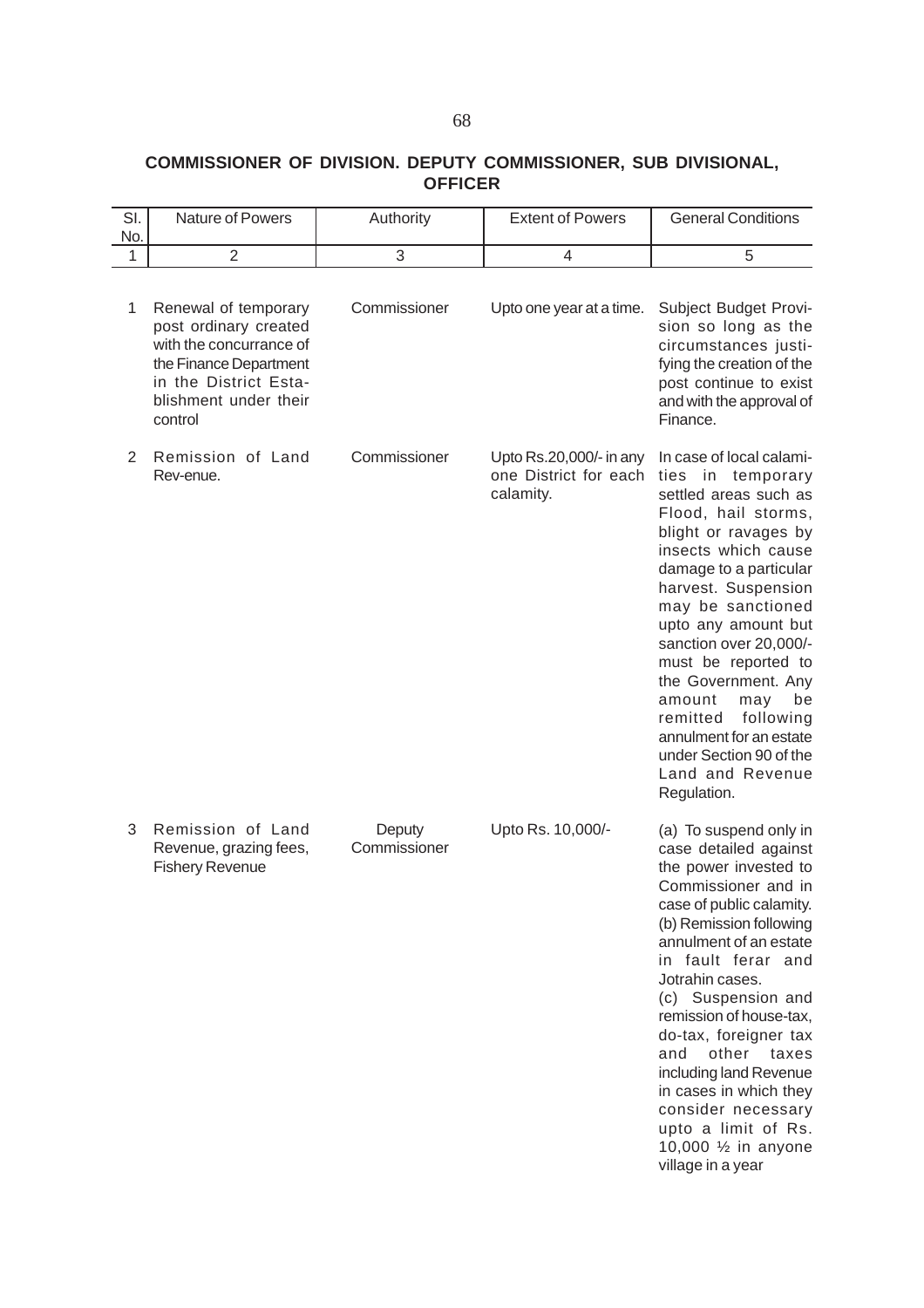### **DEPUTY COMMISSIONER AND SUB DIVISIONAL, OFFICER**

| SI.<br>No. | Nature of Powers                                                                                                     | Authority                  | <b>Extent of Powers</b>                             | <b>General Conditions</b>                                                                                                                                                     |
|------------|----------------------------------------------------------------------------------------------------------------------|----------------------------|-----------------------------------------------------|-------------------------------------------------------------------------------------------------------------------------------------------------------------------------------|
| 1          | $\overline{2}$                                                                                                       | 3                          | $\overline{4}$                                      | 5                                                                                                                                                                             |
| 4          | Refund of land revenue<br>grazing revenue etc.                                                                       | <b>Deputy Commissioner</b> | <b>Full Power</b>                                   | All refunds which has<br>become due as a<br>matter of right owing to<br>mistake in collection or<br>similar causes.                                                           |
| 5          | Refund on the value of<br>timber and of survey<br>fees.                                                              | <b>Deputy Commissioner</b> | To the extent allowed by<br>the departmental rules. | Same condition as in<br>item 2 above Commi-<br>ssioner's power                                                                                                                |
| 6          | Reduction of Land<br>Revenue Assessment                                                                              | Deputy Commissioner        | To the extent allowed by<br>the departmental rules. | On review of the<br>situation.                                                                                                                                                |
| 7          | <b>Refunds of Local Rates</b><br>and Revenue Deposits                                                                | <b>Deputy Commissioner</b> | <b>Full Power</b>                                   | In cases in which refund<br>have become due as a<br>matter of right owing to<br>mistake in collection or<br>double collections or<br>similar causes.                          |
| 8          | Refunds of the value of<br>Impressed Court Fee<br><b>Stamps</b>                                                      | S.D.O.                     | <b>Full Power</b>                                   | Under the Departmental<br>Rules, within 6 (six)<br>months of purchase.                                                                                                        |
| 9          | Refunds of the value of<br>undetached Court Fee<br>adhesive labels for<br>which any persons has<br>no immediate use. | D.C/S.D.O.                 | <b>Full Power</b>                                   | Under the Departmental<br>Rules, within 6 (six)<br>months of purchase.                                                                                                        |
| 10         | Refund of the value of<br>detached Court Fee<br>adhesive labels                                                      | D.C/S.D.O.                 | <b>Full Power</b>                                   | In special cases if<br>application is made<br>within one year of<br>purchase under the<br>Departmental rules.                                                                 |
| 11         | Refund of the value of<br>impressed court Fee<br>Stamp                                                               | D.C/S.D.O.                 | <b>Full Power</b>                                   | In special cases if<br>application is made<br>within one year of<br>purchase under the<br>Departmental rules.                                                                 |
| 12         | Refund of the value of<br>non-judicial stamps                                                                        | D.C/S.D.O.                 | <b>Full Power</b>                                   | Under the Departmental<br>rule if application is<br>made within one year of<br>the date when the<br>stamps become spoiled<br>or the date of the instru-<br>ment of execution. |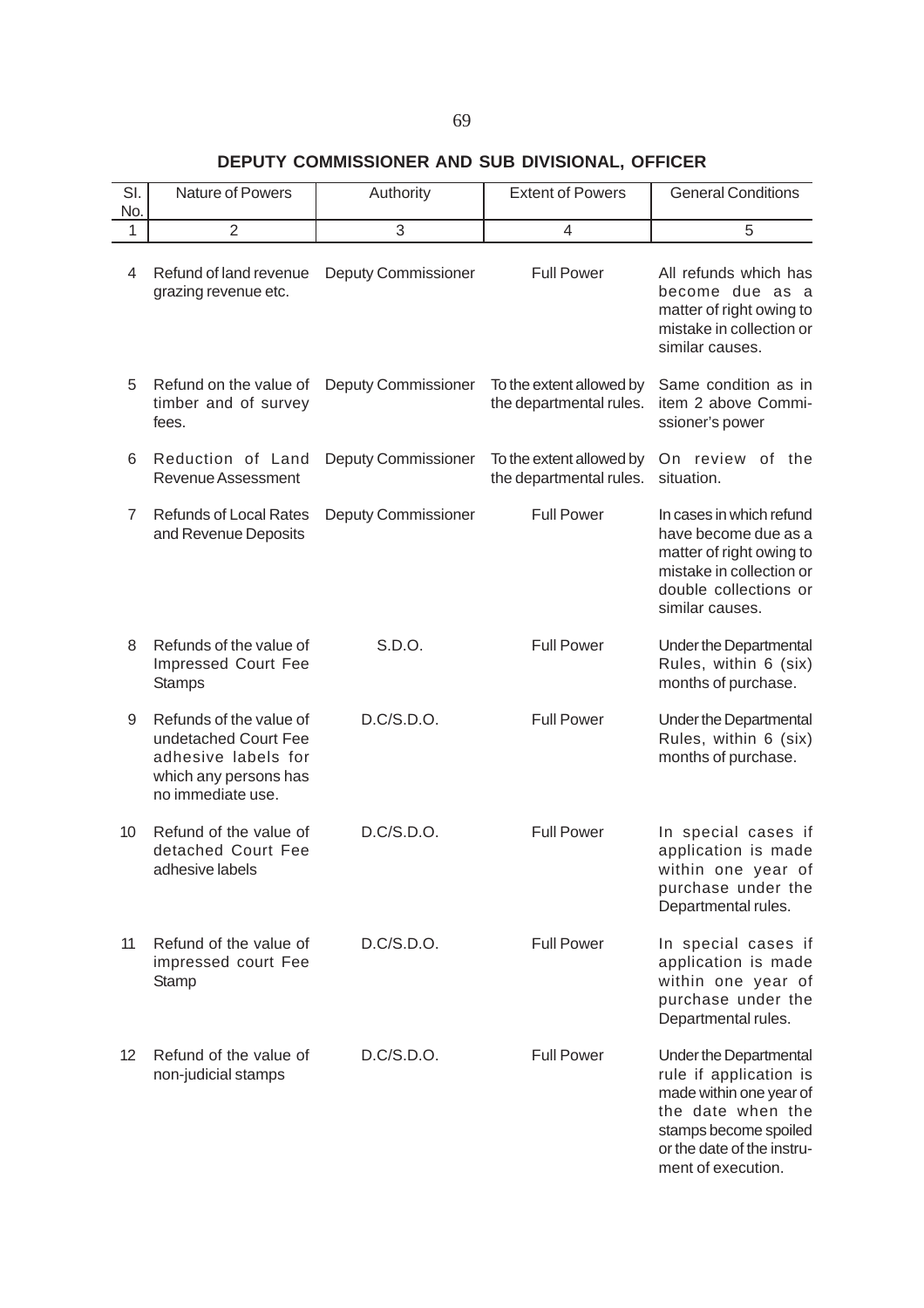# **DEPUTY COMMISSIONER AND SUB DIVISIONAL, OFFICER**

| SI.<br>No. | Nature of Powers                                                                                                                                | Authority                   | <b>Extent of Powers</b>           | <b>General Conditions</b>                                                                                                                                                                                                                                                                   |
|------------|-------------------------------------------------------------------------------------------------------------------------------------------------|-----------------------------|-----------------------------------|---------------------------------------------------------------------------------------------------------------------------------------------------------------------------------------------------------------------------------------------------------------------------------------------|
| 1          | $\overline{2}$                                                                                                                                  | 3                           | 4                                 | 5                                                                                                                                                                                                                                                                                           |
| 13         | Refund of Receipts of<br>Local Bodies credited<br>to the State Revenue                                                                          | DC/S.D.O.                   | <b>Full Power</b>                 | If become due to as a<br>matter of right owing to<br>mistake in collection<br>made twice or similar<br>cause.                                                                                                                                                                               |
| 14         | Refund of Opium and Deputy Commissioner<br><b>Excise Revenue</b>                                                                                |                             | <b>Full Power</b>                 | If become due to as a<br>matter of right owing to<br>mistake in collection<br>made twice or similar<br>cause.                                                                                                                                                                               |
| 15         | Remission and refund of<br>process fees in cases<br>in which the original<br>demand is remitted or<br>the process has been<br>issued by mistake | <b>Deputy Commissioner</b>  | <b>Full Power</b>                 |                                                                                                                                                                                                                                                                                             |
| 16         | Remission of loan<br>under the land improve-<br>ment Loans Act                                                                                  | <b>Deputy Commissioner</b>  | Upto Rs.2,500/- in each<br>case.  | Where a work fails from<br>causes beyond the<br>borrower control and<br>where recovery in full<br>would cause serious<br>hardship.                                                                                                                                                          |
| 17         | Purchase of furniture for<br>expansion<br>of<br>the<br>existing offices or in<br>replacement of old ones                                        | <b>Deputy Commissioners</b> | Upto Rs.25,000/- in<br>each case. | Subject to :-<br>(i) Availability of funds,<br>(ii) Observance of pro-<br>cedures and rules,<br>(iii) furniture should be<br>of approved type<br>(iv) Such purchases<br>should be in accor-<br>dance with the pres-<br>cribed scale.<br>(v) Strict observance of<br>instructions of Finance |
| 18         | Urgent printing in Local<br>Presses (Excluding<br>Forms, Standardised<br>and Non-Standardised)                                                  | <b>Deputy Commissioner</b>  | <b>Full Power</b>                 | Department.<br>(i) Subject to specific<br>allotment of fund.<br>(ii) Printing in private<br>Presses may be done<br>only in case of urgency<br>and when Government<br>expressed their inability<br>to undertake the work.                                                                    |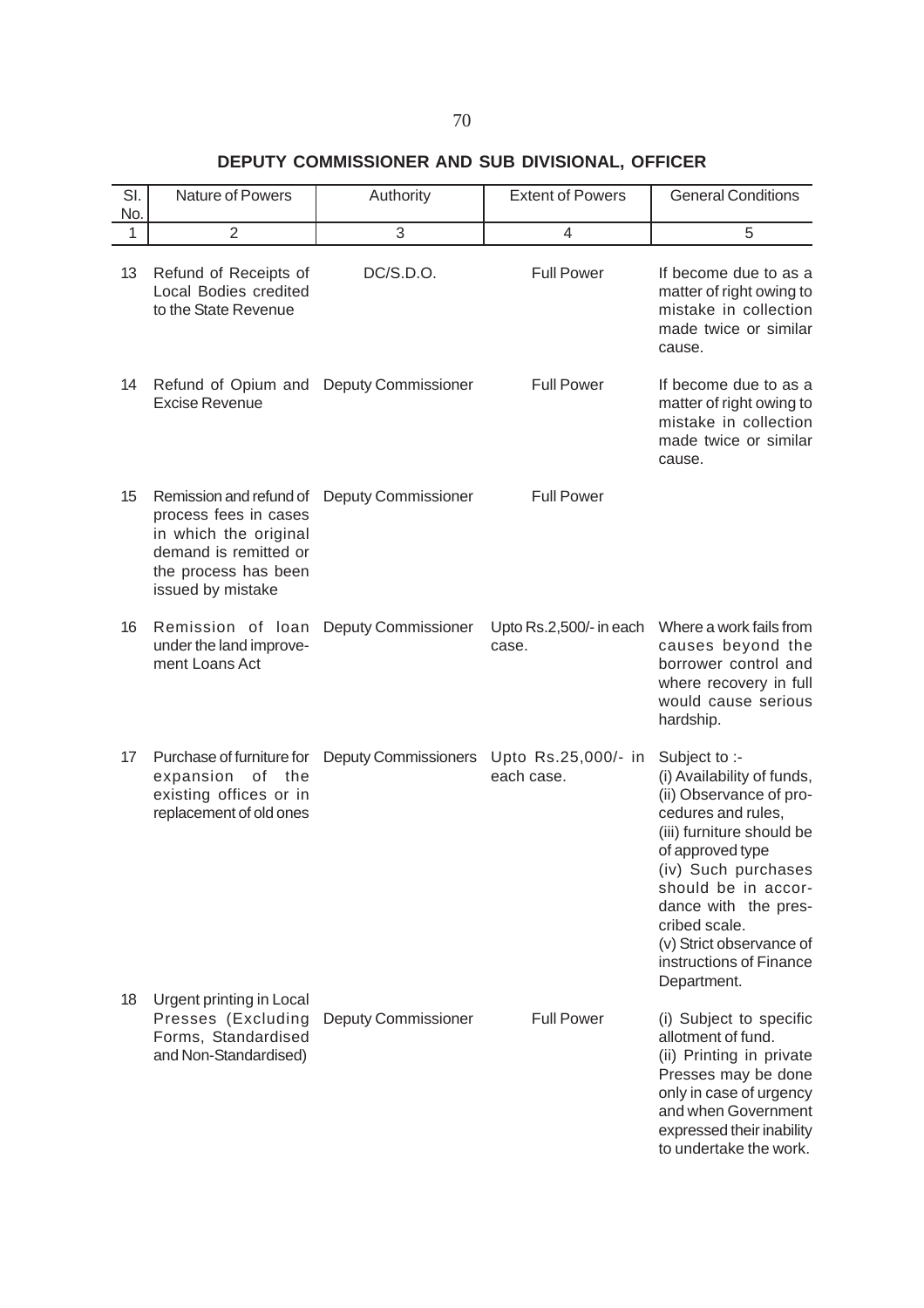# **DEPUTY COMMISSIONER AND SUB DIVISIONAL, OFFICER**

| SI.<br>No. | Nature of Powers                                                                                                                                      | Authority                  | <b>Extent of Powers</b>                                                                                                                                                                  | <b>General Conditions</b>                                                                                                                                                                                                                         |
|------------|-------------------------------------------------------------------------------------------------------------------------------------------------------|----------------------------|------------------------------------------------------------------------------------------------------------------------------------------------------------------------------------------|---------------------------------------------------------------------------------------------------------------------------------------------------------------------------------------------------------------------------------------------------|
| 1          | $\overline{2}$                                                                                                                                        | 3                          | 4                                                                                                                                                                                        | 5                                                                                                                                                                                                                                                 |
|            |                                                                                                                                                       |                            |                                                                                                                                                                                          | (iii) Papers required for<br>printing should be<br>obtained from the<br><b>Government Stationery</b><br>stores from whom NOC<br>should be obtained<br>when papers cannot be<br>supplied by them.                                                  |
| 19         | Purchase of parts and<br>Costs of repairs of<br>Departmental vehicles<br>at their disposal.                                                           | Deputy Commissioner        | Upto Rs.15,000/- in<br>each case.<br>subject to the limit of<br>Rs.30,000/- for each<br>vehicle in a year.                                                                               | (a) Subject to specific<br>allotment of fund;<br>(b) strict observance of<br>the rules; orders and<br>instructions issued by<br>the Government from<br>time to time.                                                                              |
|            | (b) Purchase of tyres/<br>tubes and batteries.                                                                                                        |                            | Upto Rs.5000/- in each<br>case in respect of<br>light<br>vehicles<br>and<br>Rs. 10,000/- in respect<br>of heavy vehicle. In<br>case of purchase made<br>from the MECOFED,<br>full power. |                                                                                                                                                                                                                                                   |
| 20         | <b>Celebration of National</b><br><b>Important Days</b>                                                                                               | <b>Deputy Commissioner</b> | Upto Rs.20,000/- in any<br>single case.                                                                                                                                                  | Subject to specific<br>allotment of funds.                                                                                                                                                                                                        |
| 21         | Writing off the irrecover-                                                                                                                            | 1.D.C.s                    | Upto Rs.5000/- in each Refer Rule 21                                                                                                                                                     |                                                                                                                                                                                                                                                   |
|            | able value of stores<br>(including furniture),<br>livestocks or public<br>money lost by fraud or<br>the negligence of indi-<br>vidual or other cases. | 2. S.D.O.s                 | case.<br>Upto Rs.2000/- in each Refer Rule 21<br>case.                                                                                                                                   |                                                                                                                                                                                                                                                   |
| 22         | Writing off the value of                                                                                                                              | 1. D.C.s                   | Upto Rs.10,000/- in                                                                                                                                                                      | Subject to the condi-                                                                                                                                                                                                                             |
|            | unserviceable stores,<br>including livestock and<br>furniture.                                                                                        | 2. S.D.O.s                 | each case.<br>Upto Rs.3000/- in each<br>case.                                                                                                                                            | tions:<br>(i) that the articles are<br>disposed off by sale by<br>public auction,<br>(ii) the orginal purchase<br>value<br>of articles<br>disposed off at one time<br>does<br>not<br>exceed<br>Rs.5000/-<br>and<br>Rs.20,000/- respec-<br>tively. |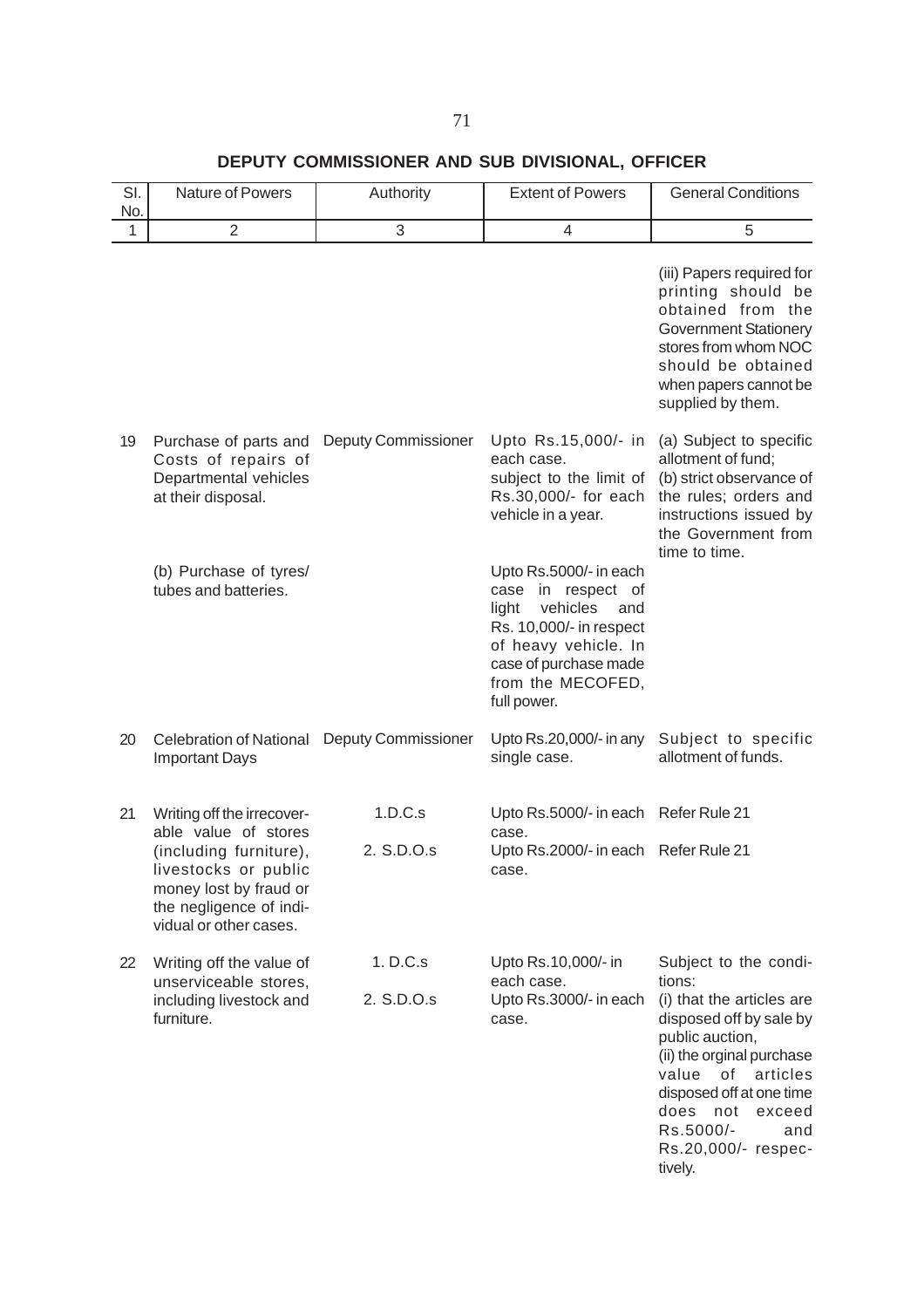# **DEPUTY COMMISSIONER AND SUB DIVISIONAL, OFFICER**

| SI.<br>No. | <b>Nature of Powers</b>                                               | Authority               | <b>Extent of Powers</b> | <b>General Conditions</b>                                                                                                                                                                                                                                                                                                                                |
|------------|-----------------------------------------------------------------------|-------------------------|-------------------------|----------------------------------------------------------------------------------------------------------------------------------------------------------------------------------------------------------------------------------------------------------------------------------------------------------------------------------------------------------|
| 1          | 2                                                                     | 3                       | 4                       | 5                                                                                                                                                                                                                                                                                                                                                        |
| 23         | Printing of electoral rolls<br>and/or list of amend-<br>ment thereof. | 1. D. C.s<br>2. S.D.O.s | Full power              | Subject to :-<br>(a) the condition that<br>the rates for printing<br>during the year have<br>been duly sanctioned<br>by the Government.<br>(b) observances of<br>procedures and general<br>directions laid down in<br>the rules and other<br>conditions prescribed<br>by the Elections<br>Department from time<br>to time.<br>(c) availibility of funds. |

## **ARTS AND CULTURE DEPARTMENT**

| SI.<br>No. | <b>Nature of Powers</b>                                                                                                                                | Authority       | <b>Extent of Powers</b>                                                                                                                   | <b>General Conditions'</b>                                                                                                                                                                                        |
|------------|--------------------------------------------------------------------------------------------------------------------------------------------------------|-----------------|-------------------------------------------------------------------------------------------------------------------------------------------|-------------------------------------------------------------------------------------------------------------------------------------------------------------------------------------------------------------------|
| 1          | $\overline{2}$                                                                                                                                         | 3               | 4                                                                                                                                         | 5                                                                                                                                                                                                                 |
| 1          | Sanction expenditure<br>for printing and publish-<br>ing of Pamphlets and<br>journal handbills and<br>catalogues etc includ-<br>ing the cost of papers | <b>Director</b> | Pamphlets upto<br>(a)<br>Rs.5000/- in each case<br>(b) Annual journals-upto<br>Rs.20,000/- in each<br>case.                               | (i) Subject to budget<br>provision<br>(ii) Printing in private<br>Presses to be done only<br>when Government<br>Press expressed their<br>inability to do the work<br>for which a certificate<br>must be obtained. |
| 2          | (i) Purchase of wooden<br>furniture for Office<br>Library and Museum<br>(Specially designed)                                                           | <b>Director</b> | Full Power if the pur-<br>chase is made through<br>the duly constituted<br>purchase board. Other-<br>wise upto Rs.10000/- in<br>each case | Subject to budget<br>provision and obser-<br>vance of the financial<br>rules, governing pur-<br>chase of stores for<br>public service (Appen-<br>dix 10 of the Meghalaya                                          |
|            | (ii) Purchase of rare<br>museum Exhibit, Art<br>Materials, Paintings,<br>Sculptures, Terracotta,<br>Wood Carving etc/                                  | <b>Director</b> |                                                                                                                                           | <b>Financial Rules)</b>                                                                                                                                                                                           |
| 3          | Purchase of Books<br><b>Magazines Periodicals</b><br>for the Library                                                                                   | <b>Director</b> | Full power                                                                                                                                | Subject to specific<br>Bud-get Provision.                                                                                                                                                                         |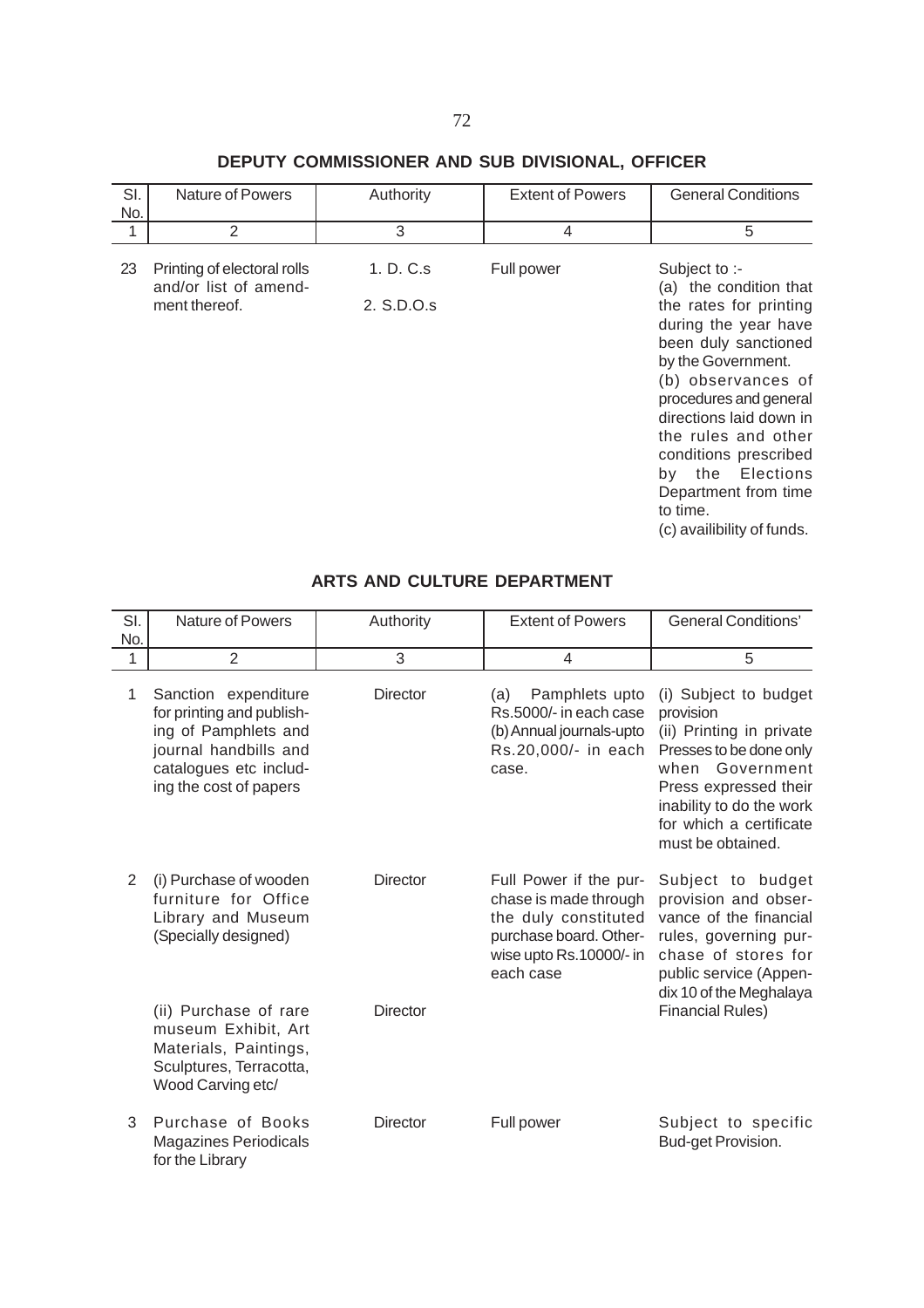# **ARTS AND CULTURE DEPARTMENT**

| SI.<br>No. | <b>Nature of Powers</b>                                                                                                                                                                                                             | Authority       | <b>Extent of Powers</b>           | <b>General Conditions</b>                                                                                                                                                                |
|------------|-------------------------------------------------------------------------------------------------------------------------------------------------------------------------------------------------------------------------------------|-----------------|-----------------------------------|------------------------------------------------------------------------------------------------------------------------------------------------------------------------------------------|
| 1          | $\overline{2}$                                                                                                                                                                                                                      | 3               | 4                                 | 5                                                                                                                                                                                        |
| 4          | Sanction expenditure for<br>the representing the<br>State organized in cul-<br>tural Programmes/<br>Work shop on painting,<br>Sculpture in the State<br>and outside the State<br>and observation of<br>national importance<br>days. | <b>Director</b> | Upto -Rs.50,000/- in<br>each case | Subject to specific<br>budget provision and in<br>accordance with the<br>rate and scale, pres-<br>cribed by the Depart-<br>ment with prior consul-<br>tation with Finance<br>Department. |
| 5          | To sanction expen-<br>ditures on minor repairs<br>to Museum Show<br>Models,<br>Case.<br>Diorama, Costumes<br>replacement etc.                                                                                                       | <b>Director</b> | Upto Rs.10,000/- in<br>each case. | Subject to specific<br>budget provision.                                                                                                                                                 |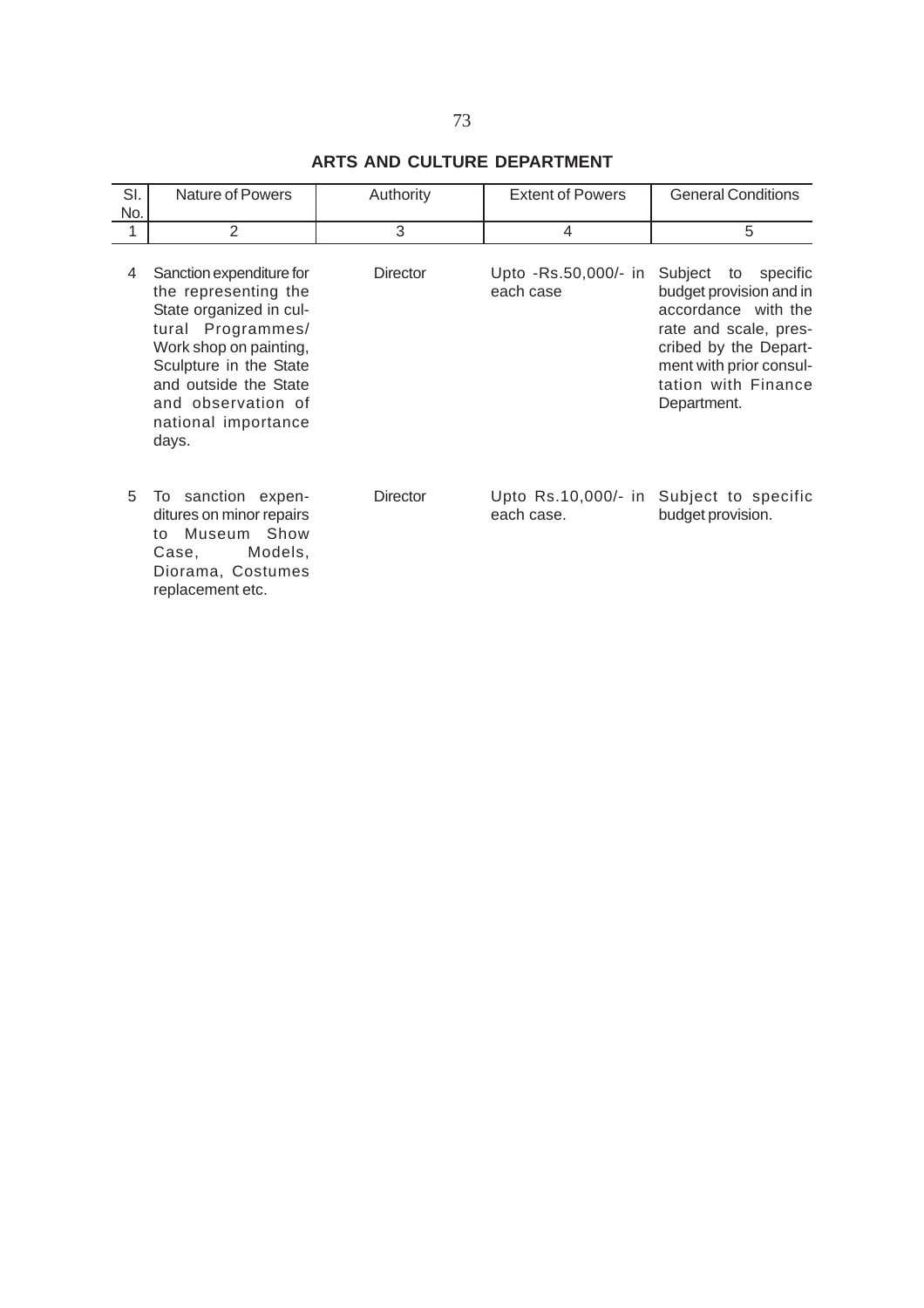# **SPORTS AND YOUTH AFFAIRS DEPARTMENT**

| SI.<br>No. | <b>Nature of Powers</b>                                                                                                                                                                    | <b>Authority</b> | <b>Extent of Powers</b>                 | <b>General Conditions</b>                                                                                                                              |
|------------|--------------------------------------------------------------------------------------------------------------------------------------------------------------------------------------------|------------------|-----------------------------------------|--------------------------------------------------------------------------------------------------------------------------------------------------------|
| 1          | $\overline{2}$                                                                                                                                                                             | 3                | $\overline{\mathbf{4}}$                 | 5                                                                                                                                                      |
| 1.         | Sanction Grant-in-aid to<br>associations/<br>organisations for con-<br>ducting of tournaments<br>within the State and for<br>participation in various<br>Tournaments outside<br>the State. | Director         | <b>Full Powers</b>                      | Provided such grants are<br>in accordance with the<br>grant-in-aid<br>Rules<br>approved by Govern-<br>ment and duly approved<br>by Finance Department. |
| 2.         | Sanction grant-in-aid to<br>Association/<br>Organisation for con-<br>struction/improvement<br>of playground.                                                                               | Director         | <b>Full Powers</b>                      | Provided such grants are<br>in accordance with the<br>grant-in-aid<br>Rules<br>approved by Govern-<br>ment and duly approved<br>by Finance Department. |
| 3.         | Sanction expenditure<br>for conduct of Tourna-<br>ments by District<br>Sports Officers in the<br>District.                                                                                 | Director         | Upto Rs. 30,000/- for<br>each District. | Subject to specific bud-<br>get provision and in<br>accordance with the<br>Scale and rate approved<br>by Government.                                   |

# **HOME (JAIL) DEPARTMENT**

| SI.<br>No. | <b>Nature of Powers</b>                                                                                                                                                                                             | <b>Authority</b>                       | <b>Extent of Powers</b>                                     | <b>General Conditions</b>                                                                                                                                                                   |
|------------|---------------------------------------------------------------------------------------------------------------------------------------------------------------------------------------------------------------------|----------------------------------------|-------------------------------------------------------------|---------------------------------------------------------------------------------------------------------------------------------------------------------------------------------------------|
| 1          | $\overline{\mathbf{2}}$                                                                                                                                                                                             | 3                                      | 4                                                           | 5                                                                                                                                                                                           |
| 1.         | To Sanction expendi-<br>ture for employment of<br>casual labourer (Muster<br>Roll) on daily wages,<br>including payment of<br>wages to the convicted<br>prisoners engaged as<br>labourers in the District<br>Jails. | I. G. Prison                           | <b>Full Powers</b>                                          | Subject to $-$<br>a) Budget provisions.<br>b) At the rate fixed by<br>Government from time to<br>time.<br>c) Strict observance of<br>rules and procedures<br>prescribed by Govern-<br>ment. |
| 2.         | To sanction rewards in<br>cases of recapture of<br>escaped prisoners                                                                                                                                                | I. G. Prison                           | Upto Rs. 3000/- in each<br>case.<br>Upto Rs. 1000/- in each | Subject to : $-$<br>Budget provision and pro-<br>visions of the Jail Manual.<br>a) Subject to specific bud-                                                                                 |
|            |                                                                                                                                                                                                                     | Superintendent<br><b>District Jail</b> | case.                                                       | get provision.<br>b) Maintenance of stock                                                                                                                                                   |
| 3.         | Purchase of Sports<br>articles and other<br>amenities for prisoners<br>in the Jails.                                                                                                                                | I. G. Prison                           | Upto Rs. 10,000/- in a<br>year.                             | register for all articles<br>purchase.<br>c) Observance of the<br>normal rules and proce-<br>dures for the purchase.                                                                        |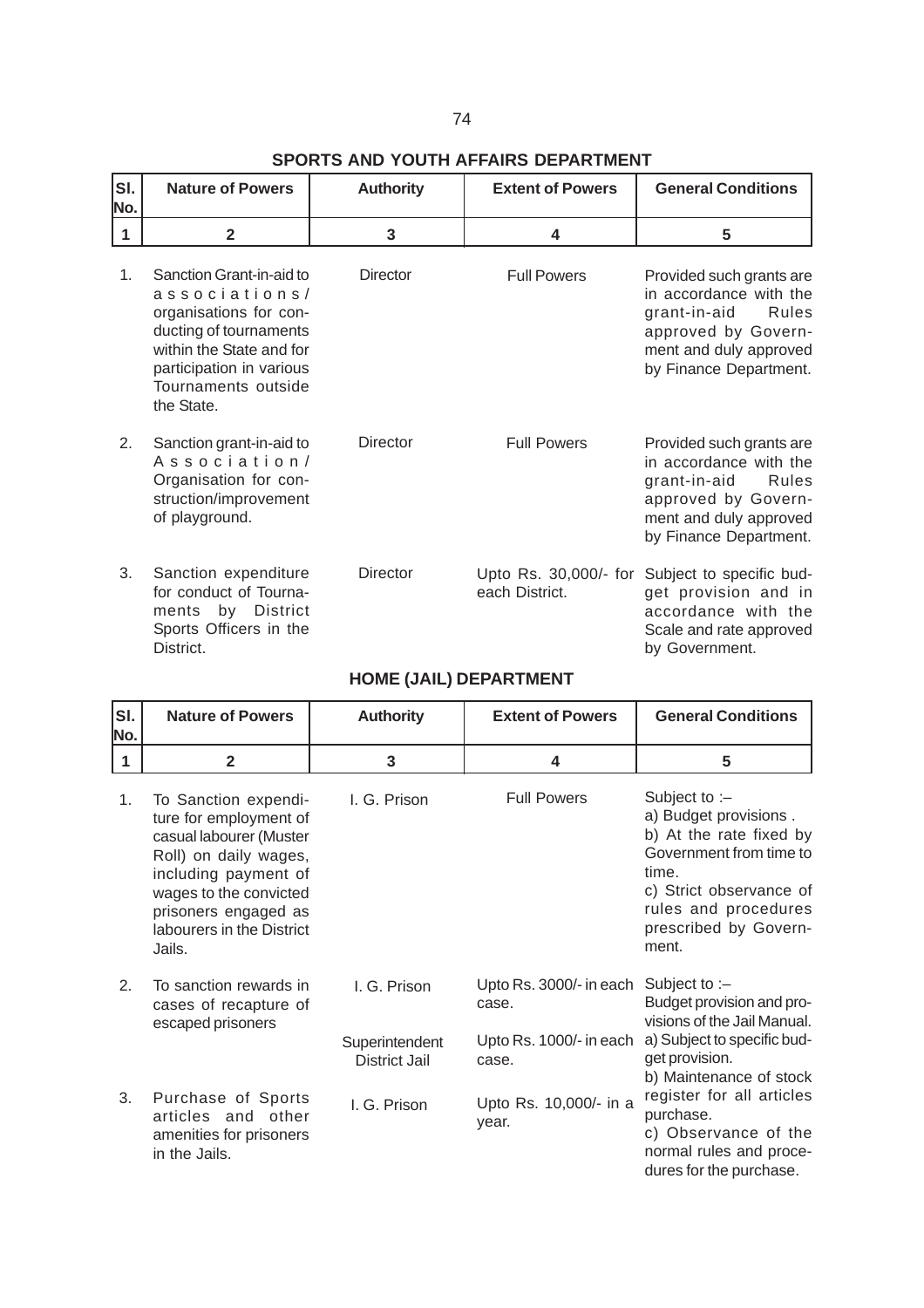# **ELECTION DEPARTMENT**

| SI.<br>No. | <b>Nature of Powers</b>                                                                                                                                                                                                                      | <b>Authority</b>                   | <b>Extent of Powers</b> | <b>General Conditions</b>                                                                                                                                                                                                                                                       |
|------------|----------------------------------------------------------------------------------------------------------------------------------------------------------------------------------------------------------------------------------------------|------------------------------------|-------------------------|---------------------------------------------------------------------------------------------------------------------------------------------------------------------------------------------------------------------------------------------------------------------------------|
| 1          | $\overline{2}$                                                                                                                                                                                                                               | 3                                  | 4                       | 5                                                                                                                                                                                                                                                                               |
| 1.         | Repairs of Roads,<br>Buildings, including<br>electrification selected<br>for polling station,<br>counting Halls etc./con-<br>struction of temporary<br>sheds in connection<br>with election with<br>electron/revision of<br>Electoral Rolls. | <b>Chief Electoral</b><br>Officer. | <b>Full Powers</b>      | Subject to the condition<br>that the estimates are to<br>be scrutinized by PWD<br>and works to be done as<br>per norms prescribed by<br>Election Commission.                                                                                                                    |
| 2.         | Repair of Government<br>including<br>vehicles<br>purchase of tyres,<br>tubes and spare parts<br>in connection with the<br>conduct of election/<br>revision of Electoral<br>Rolls.                                                            | <b>Chief Electoral</b><br>Officer. | <b>Full Powers</b>      | Subject<br>budget<br>to<br>provision.                                                                                                                                                                                                                                           |
| 3.         | Local purchase of<br>stationery in emergent<br>cases in connection<br>with the conduct of<br>election and revision of<br>Electoral Rolls.                                                                                                    | <b>Chief Electoral</b><br>Officer. | <b>Full Powers</b>      | Subject<br>budget<br>to<br>provisions.                                                                                                                                                                                                                                          |
| 4.         | Purchase of computer<br>consumables and soft-<br>peripherals<br>ware<br>including cost of repair                                                                                                                                             | <b>Chief Electoral</b><br>Officer. | <b>Full Powers</b>      | Subject to<br>specific<br>budget provision and that<br>the supply of parts is<br>made and the repairs<br>done by the Authorised<br>Agents/Engineers of the<br>Supplier<br>of<br>the<br>Computers installed in<br>the Office of the C.E.O.<br>and in the subordinate<br>Offices. |
| 5.         | Cost<br>οf<br>repairs<br>including cost of spare<br>Xerox<br>of<br>parts<br><b>FAX</b><br>machines,<br>machine, Ress graph<br>etc.                                                                                                           | <b>Chief Electoral</b><br>Officer. | <b>Full Powers</b>      | Subject<br>to<br>budget<br>provision and that the<br>repair works done and<br>supply of parts made by<br>Authorised Agents of<br>Company concerned.                                                                                                                             |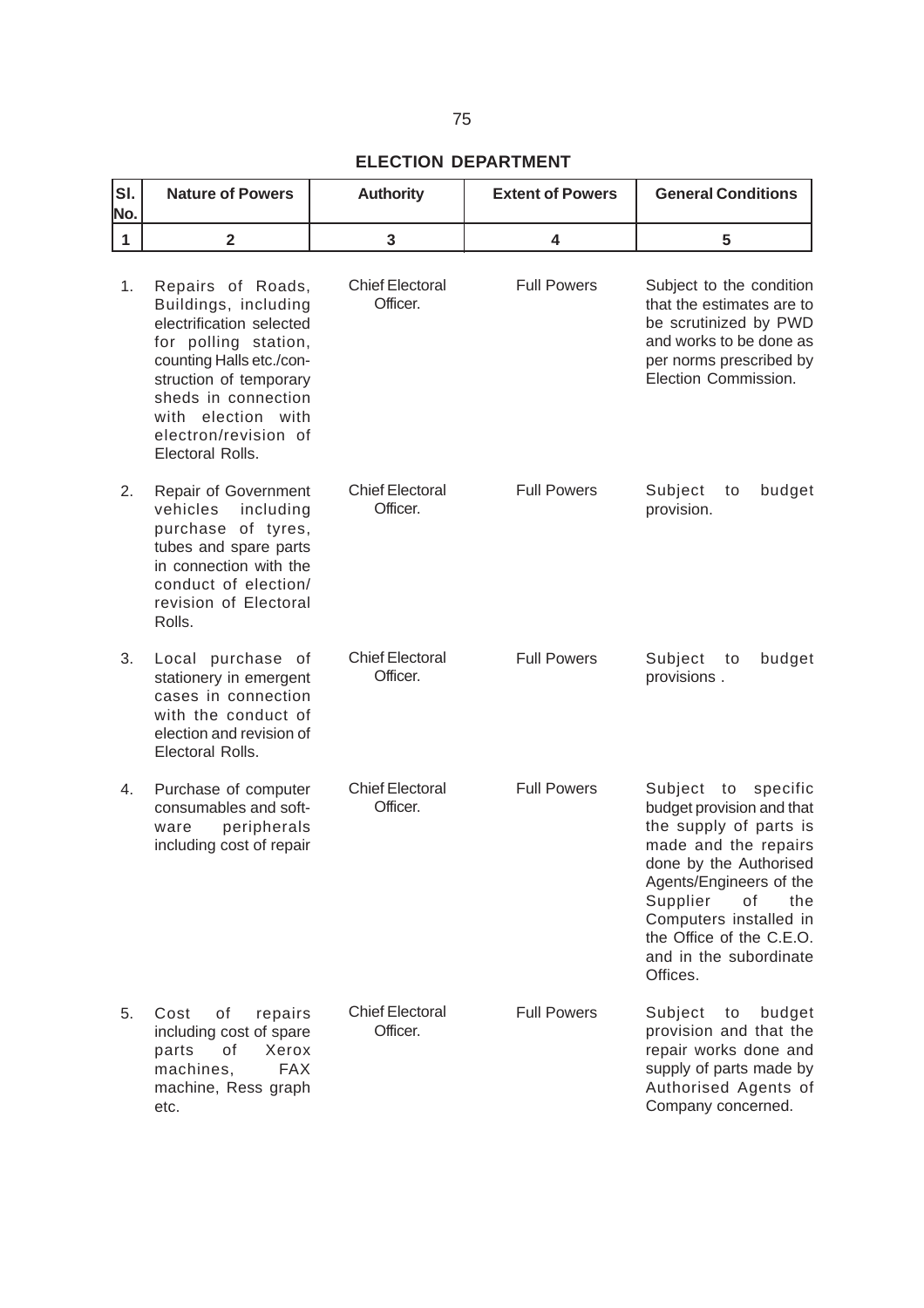# 76

# **ADMINISTRATION OF JUSTICE**

| SI.<br>No.   | <b>Nature of Powers</b>                                                                | <b>Authority</b>                                                | <b>Extent of Powers</b>                                                                                                                                                                                                                                 | <b>General Conditions</b>                                                                                                                                                                           |
|--------------|----------------------------------------------------------------------------------------|-----------------------------------------------------------------|---------------------------------------------------------------------------------------------------------------------------------------------------------------------------------------------------------------------------------------------------------|-----------------------------------------------------------------------------------------------------------------------------------------------------------------------------------------------------|
| $\mathbf{1}$ | $\overline{2}$                                                                         | 3                                                               | 4                                                                                                                                                                                                                                                       | 5                                                                                                                                                                                                   |
| 1.           | Refund of Judicial Presiding Officer of<br>Fines.                                      | the court ordering the<br>refund.                               | <b>Full Powers</b>                                                                                                                                                                                                                                      | Under the High Court<br>General Rules and<br>Circular Orders (Civils).                                                                                                                              |
| 2.           | Refund Amin's fees.                                                                    | Judge in charge of the<br>Court who passes the<br>refund order. | <b>Full Powers</b>                                                                                                                                                                                                                                      | To be supported by a<br>certified copy of the<br>orders of the Court.                                                                                                                               |
| 3.           | Remission or Writing<br>off of sums.                                                   | Legal<br>Remembrancer                                           | <b>Full Powers</b>                                                                                                                                                                                                                                      | Any sum due to the<br>Government under the<br>decree of a court which<br>is found to be irrecover-<br>able.                                                                                         |
| 4.           | suits etc.                                                                             | brancer.                                                        | Pay sums to carry on (a) Legal Remem- (a) Any sum for the<br>purpose of carrying on<br>any suit or appeal in<br>which the Government<br>of Meghalaya is a party<br>of<br>which<br>the<br>or<br>Government<br>of<br>Meghalaya under take<br>the defence. |                                                                                                                                                                                                     |
|              |                                                                                        | Secretariat<br>cerned.                                          | (b) Department of the (b) Satisfying any<br>con- decree against the<br>Government<br>0f<br>Meghalaya or against<br>any party whose de-<br>fence has been under-<br>taken by the Govern-<br>ment of Meghalaya.                                           |                                                                                                                                                                                                     |
|              |                                                                                        | concerned in consul- Government<br>tation with L. R.            | (c) Department of the (c) Adjusting any suit or<br>Government claim against the<br>οf<br>Meghalaya which has<br>been compromised.                                                                                                                       |                                                                                                                                                                                                     |
| 5.           | To hire building on<br>lease/rent for used of<br>an office or office cum<br>Residence. | Legal<br>Remem-brancer.                                         | 10,000/-<br>Upto                                                                                                                                                                                                                                        | per Subject to observance of<br>mensem in each case. rules and procedures<br>under the rent control act<br>and Other rules order and<br>direction issued by the<br>Government from time to<br>time. |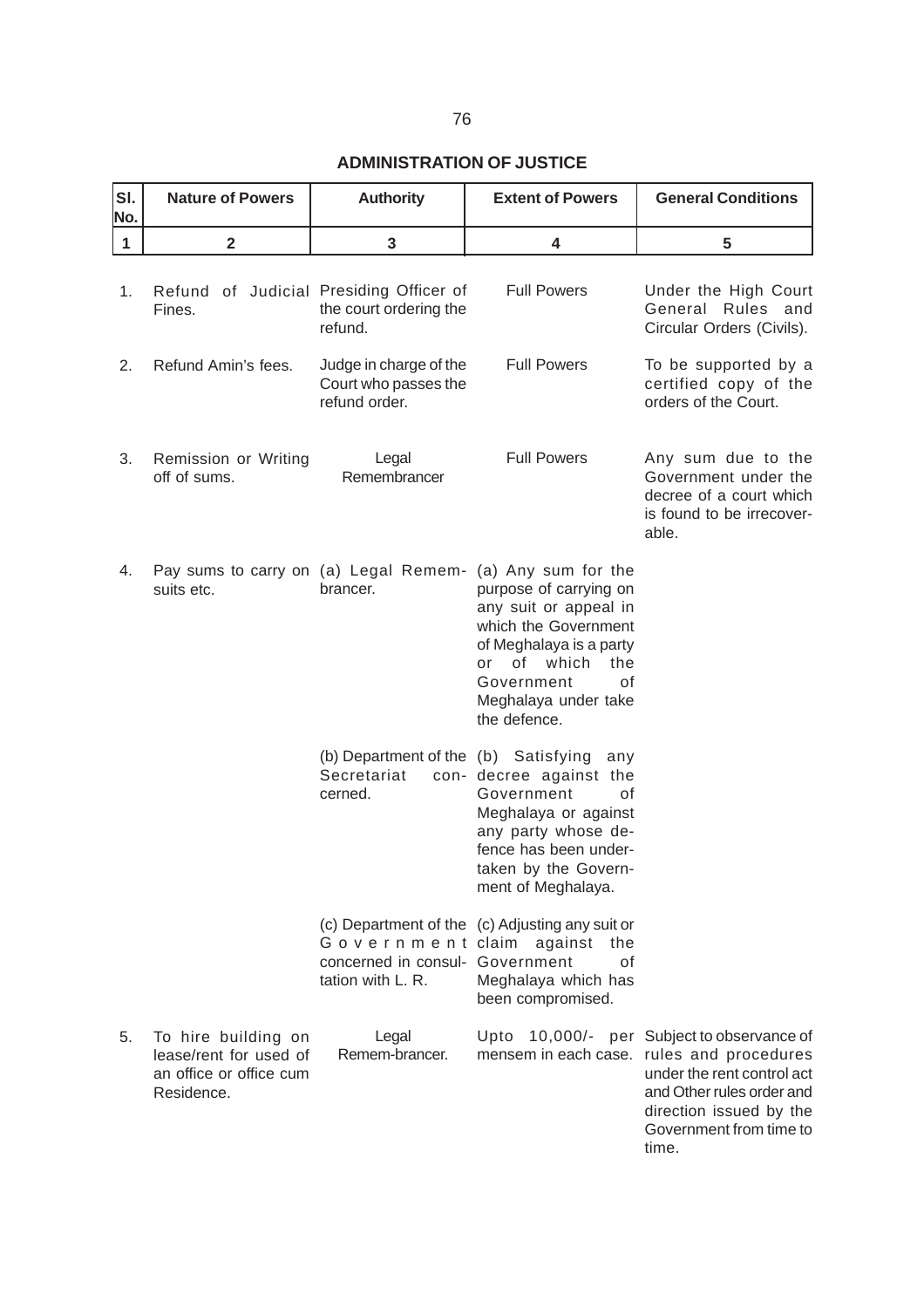# **ADMINISTRATION OF JUSTICE**

| SI.<br>No.                              | <b>Authority</b>                                                                                        | <b>Nature of Powers</b>                                                                                                                      | <b>Extent of Powers</b>                                                                                                                                   | <b>General Conditions</b>                                                                                                                                                                                                                                                                                                                                                                                               |
|-----------------------------------------|---------------------------------------------------------------------------------------------------------|----------------------------------------------------------------------------------------------------------------------------------------------|-----------------------------------------------------------------------------------------------------------------------------------------------------------|-------------------------------------------------------------------------------------------------------------------------------------------------------------------------------------------------------------------------------------------------------------------------------------------------------------------------------------------------------------------------------------------------------------------------|
| $\overline{\mathbf{2}}$<br>$\mathbf{1}$ | 3                                                                                                       |                                                                                                                                              | 4                                                                                                                                                         | 5                                                                                                                                                                                                                                                                                                                                                                                                                       |
| 6.<br>repair                            | including Magistrate/Member<br>purchase of parts for Secretary Legal State                              | To sanction cost of Chief Judicial<br>Departmental vehicle Authority/Legal<br>including purchase of Remembrance.<br>batteries, tyres, tubes. | (a) Upto Rs.5000/- for Subject<br>and batteries.<br>each case of repairs.<br>repair upto Rs.10,000/- time to time.<br>in each case.                       | to<br>strict<br>purchase of tyres, tubes observance of the rules<br>and procedures in force<br>(b) Upto Rs.30,000/- in or such other special<br>orders issued by the<br>(c) Minor overhaul and competent authority from                                                                                                                                                                                                 |
| 7.<br>existing ones.                    | Magistrate / Member<br>tors for replacement of Secretary Legal State<br>Authority/Legal<br>Remembrance. | To sanction purchase of Chief Judicial<br>type-writer and duplica-                                                                           | <b>Full Powers</b>                                                                                                                                        | Subject<br>to<br>actual<br>necessity. A certificate of<br>condemnation of the<br>existing one to be issued<br>the<br>local<br>by<br>representative of the<br>Firm from whom the<br>machine was purchase or<br>where it is not possible by<br>a responsible Gazetted<br>Officer. The Certificate of<br>condemnation should<br>also state that the<br>machine is beyond repair<br>indicating the date of its<br>purchase. |
| 8.<br>To accept Tender                  | L. R.                                                                                                   |                                                                                                                                              | Full Power, on the Subject to<br>recommendation of Budget provision.<br>Departmental<br>Purchase Board/Tender<br>Committee, otherwise<br>upto Rs.50.000/- | specific                                                                                                                                                                                                                                                                                                                                                                                                                |
| 9.                                      | L. R.                                                                                                   | Purchase of POL for<br>Departmental vehicle                                                                                                  | <b>Full Power</b>                                                                                                                                         | Subject<br><b>Budget</b><br>to<br>provision and proper<br>maintenance of log book/<br>register.                                                                                                                                                                                                                                                                                                                         |
| 10.<br>is prescribed.                   | L. R.                                                                                                   | To sanction miscella-<br>neous expenditure in<br>any individual case or<br>any object for which no<br>scale limit to its power               | Upto Rs.3000/- if recur- Provided that:                                                                                                                   | ring in each case and (i) the demand therefore<br>upto Rs.5000/- non- has not been refused by<br>recurring in each case. the assembly or the<br>supply restricted at the<br>instance of Finance.<br>(ii) the expenditure is not<br>on a new service which<br>was not contemplated in<br>the budget.                                                                                                                     |
|                                         |                                                                                                         |                                                                                                                                              |                                                                                                                                                           |                                                                                                                                                                                                                                                                                                                                                                                                                         |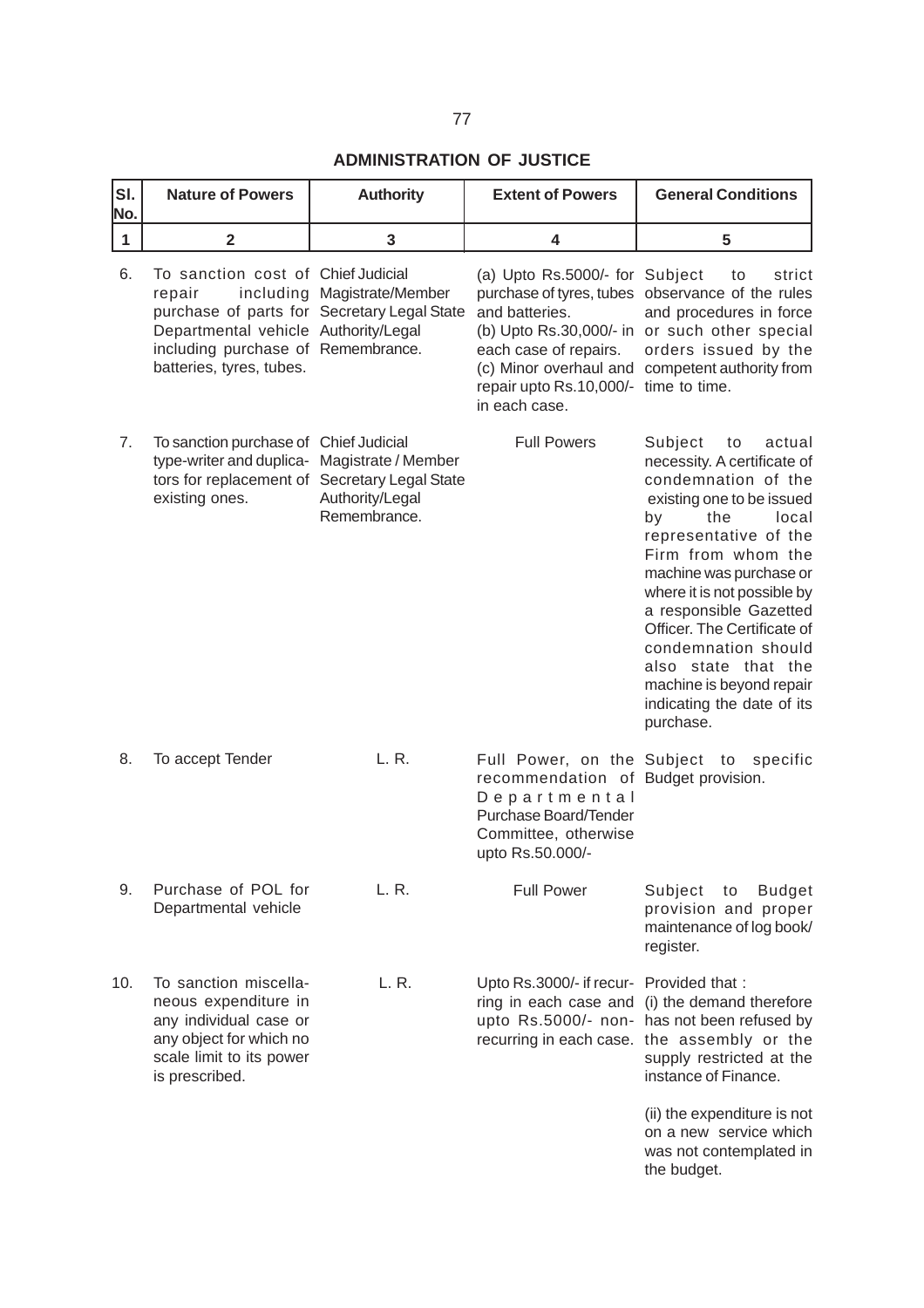# **ADMINISTRATION OF JUSTICE**

| SI.<br>No. | <b>Nature of Powers</b>                                                                                             | <b>Authority</b>                    | <b>Extent of Powers</b>                                                  | <b>General Conditions</b> |
|------------|---------------------------------------------------------------------------------------------------------------------|-------------------------------------|--------------------------------------------------------------------------|---------------------------|
| 1          | $\mathbf{2}$                                                                                                        | 3                                   | 4                                                                        | 5                         |
| 11.        | Purchase of Spare<br>parts and also of repair<br>of cars of the Chairman<br>and Vice-Chairman of<br>Law Commission. | Secretary. M.S. Law<br>Commission.  | Upto Rs. 5000/- in each<br>case.                                         |                           |
| 12.        | Purchase of tyres/tubes<br>and batteries of cars of<br>Chairman/Vice Chair-<br>man.                                 | Secretary. M.S. Law<br>Commisssion. | Upto Rs. 4000/- in each<br>case.                                         |                           |
| 13.        | Purchase of Stationery Secretary. M.S. Law<br>articles.                                                             | Commission.                         | UptoRs. 1000/- in each<br>case subject to annual<br>limit of Rs.10,000/- |                           |
| 14.        | Purchase of spare parts<br>and cost of repair of<br>vehicles of the MSLSA.                                          | Member Secretary.<br>MSLSA.         | Rs.3000/- in each case.                                                  |                           |
| 15.        | Purchase of tyres/tubes<br>of vehicles of MSLSA.                                                                    | Member Secretary.<br>MSLSA.         | Rs.3000/- in each case.                                                  |                           |

|  | <b>FISHERIES DEPARTMENT</b> |
|--|-----------------------------|
|--|-----------------------------|

| SI.<br>No.   | <b>Nature of Powers</b>                                                                                                                                                                                                                                                                                                                                                                  | <b>Authority</b> | <b>Extent of Powers</b>  | <b>General Conditions</b>                                                                                                                                                                        |
|--------------|------------------------------------------------------------------------------------------------------------------------------------------------------------------------------------------------------------------------------------------------------------------------------------------------------------------------------------------------------------------------------------------|------------------|--------------------------|--------------------------------------------------------------------------------------------------------------------------------------------------------------------------------------------------|
| $\mathbf{1}$ | $\overline{2}$                                                                                                                                                                                                                                                                                                                                                                           | 3                | 4                        | 5                                                                                                                                                                                                |
| 1.           | To sanction disposal of 1. Director<br>surplus stock of fish<br>seeds, plants and graft 2. Superintendent of<br>by sale at reduced rate Fisheries.<br>to be certified as such<br>by the Departmental<br>Officer not below the<br>rank of the Superinten-                                                                                                                                 |                  | each case.<br>each case. | Upto Rs.10,000/- loss in Subject to surplus stock.<br>Upto Rs.3000/- loss in Being sold by public<br>auction.                                                                                    |
| 2.           | dent of Fisheries.<br>To sanction disposal of 1. Director.<br>surplus<br>stock of<br>manures and fertilizers 2. Superintendent of<br>including<br>manure, oil cakes,<br>phosphatic fertilizers,<br>bone meal and meat<br>meal by sale at reduced<br>rate, to be certified as<br>such by the Depart-<br>mental Officer not<br>below the rank of the<br>Superintendent<br>οf<br>Fisheries. | green Fisheries. | each case.<br>case.      | Upto 10,000/- loss in This should be done only<br>when prolonged storage<br>is likely to cause dete-<br>Rs. 3000/- loss in each rioration and there is no<br>likelihood of sale without<br>loss. |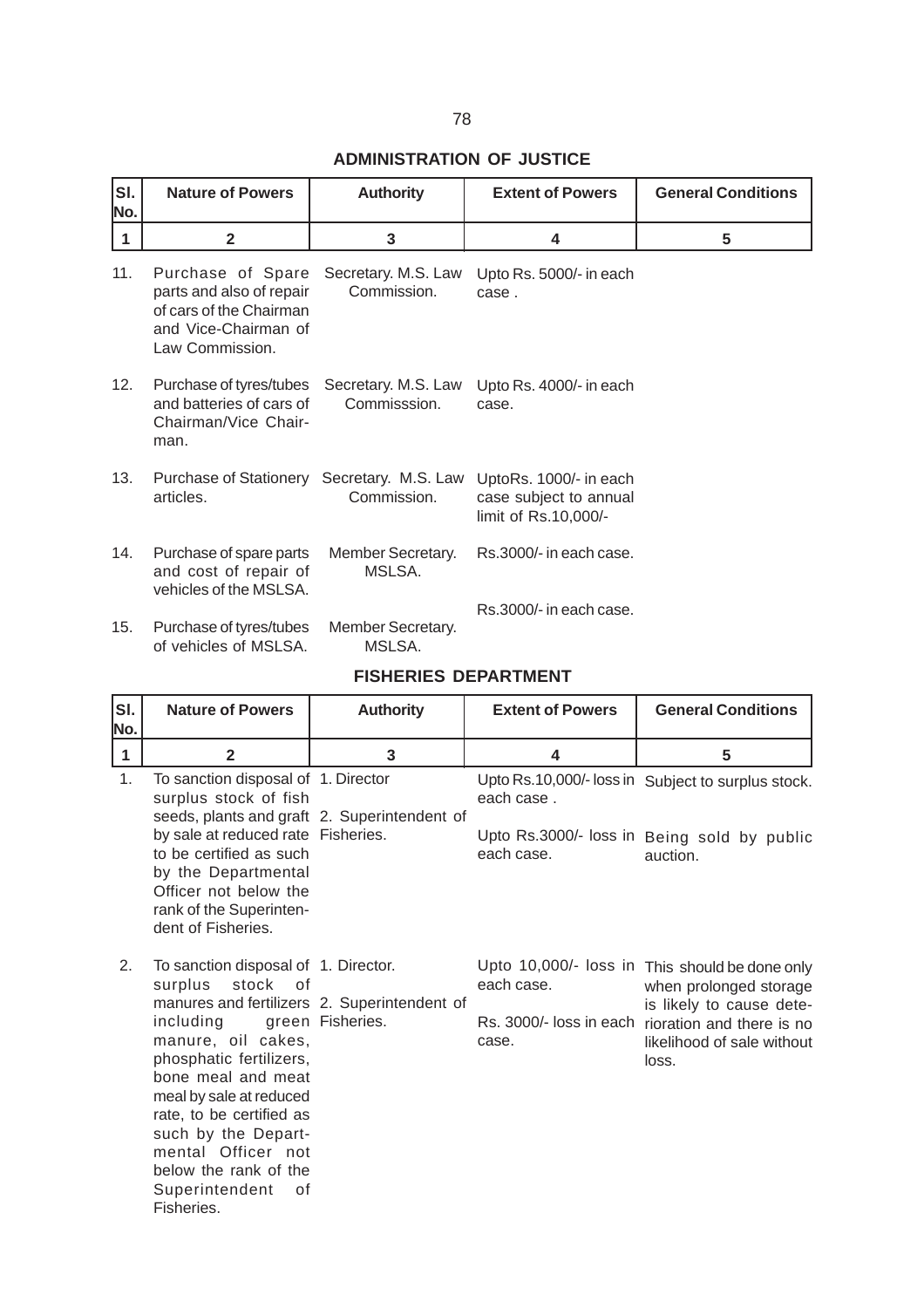#### **FISHERIES DEPARTMENT**

| lsı.<br>No. | <b>Nature of Powers</b>                                                                                              | <b>Authority</b> | <b>Extent of Powers</b>                                                                                                                                                 | <b>General Conditions</b>                       |
|-------------|----------------------------------------------------------------------------------------------------------------------|------------------|-------------------------------------------------------------------------------------------------------------------------------------------------------------------------|-------------------------------------------------|
|             | $\mathbf{2}$                                                                                                         | 3                | 4                                                                                                                                                                       | 5                                               |
| 3.          | To fix sale of fish-seed,<br>ice and other produced<br>in the Departmental<br>farm/factories etc.                    | Director         | Full power subject to<br>the condition that the<br>price fixed do not fall<br>below the cost of pro-<br>duction inclusive of<br>handling and dealers<br>commission etc. |                                                 |
| 4.          | To sanction expendi-<br>ture on demonstration<br>of implements im-<br>proved seeds and<br>technic of pisciculturist. | Director.        | <b>Full Power</b>                                                                                                                                                       | Subject to provision in<br>the sanction scheme. |

#### **TRANSPORT DEPARTMENT**

| SI.<br>No. | <b>Nature of Powers</b>                                                                                                     | <b>Authority</b>              | <b>Extent of Powers</b>                                                                                                         | <b>General Conditions</b>                                                                                                                                                                 |
|------------|-----------------------------------------------------------------------------------------------------------------------------|-------------------------------|---------------------------------------------------------------------------------------------------------------------------------|-------------------------------------------------------------------------------------------------------------------------------------------------------------------------------------------|
| 1          | $\mathbf{2}$                                                                                                                | 3                             | 4                                                                                                                               | 5                                                                                                                                                                                         |
| 1.         | Cost of repair of<br>Departmental vehicle<br>including Pool Cars.                                                           | Commissioner of<br>Transport. | of M.T.C.<br>(b) Upto Rs. 30,000/- in from time to time.<br>each case if the repairs<br>are carried out in<br>private workshop. | (a) Full Power in case Subject to Budget<br>of repair carried out in Provision and strict<br>the Central Workshop observance of Rules.<br>Orders and instructions<br>issued by Government |
| 2.         | Purchase of Spare<br>Parts for repair of<br>Departmental vehicles<br>and Pool Cars by the<br>Departmental<br>mechanic wing. | Commissioner of<br>Transport  | Upto Rs. 10,000/- in Subject to<br>each light vehicle.                                                                          | <b>Budget</b><br>each case in respect of Provision and strict<br>observance of Rules.<br>Orders and instructions<br>issued by Government<br>from time to time.                            |
| 3.         | Cost of P.O. L. for<br>maintenance of Pool<br>Cars.                                                                         | Commissioner of<br>Transport. | Full Power.                                                                                                                     |                                                                                                                                                                                           |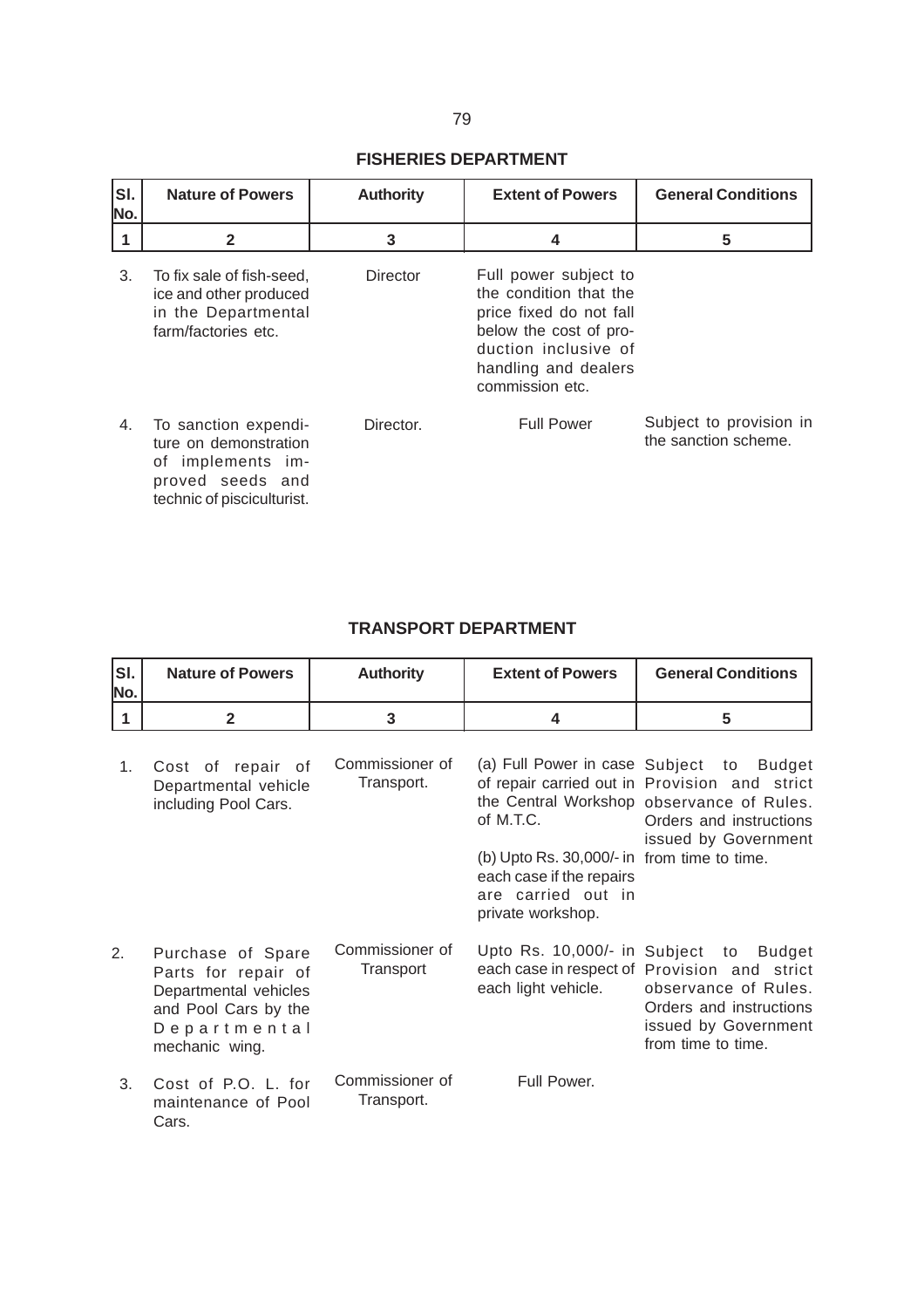#### **SECRETARIAT ADMINISTRATION DEPARTMENT**

#### **Authority-Principal Secretary/Commissioner and Secretary/Secretary to the Government of Meghalaya, Secretariat Administration Department.**

| SI.<br>No. | <b>Nature of Powers</b>                                                                                                                   | <b>Extent of Powers</b>                                  | <b>General Conditions</b>                                                                                                                                                                                                 |
|------------|-------------------------------------------------------------------------------------------------------------------------------------------|----------------------------------------------------------|---------------------------------------------------------------------------------------------------------------------------------------------------------------------------------------------------------------------------|
| 1          | $\overline{2}$                                                                                                                            | 4                                                        | 5                                                                                                                                                                                                                         |
| 1.         | Local purchase of stationary<br>in case of urgency.                                                                                       | Upto Rs. 50,000/- at any one<br>time.                    | Local purchase of Stationery<br>may be made only when the<br>Government Stationery Stores<br>expressed their inability to<br>supply the articles indented, for<br>which non-availability certificate<br>must be obtained. |
| 2.         | Purchase of books, maps,<br>periodicals and newspapers.                                                                                   | <b>Full Power</b>                                        | Subject to specific budget<br>provision.                                                                                                                                                                                  |
| 3.         | Purchase and repair of<br>furniture.                                                                                                      | <b>Full Power</b>                                        | Subject to $-$<br>(a) Availability of funds, and<br>(b) Observance of procedural<br>and other general directions and<br>special orders issued by<br>Government from time to time.                                         |
| 4.         | Sanction expenditure on<br>contingencies<br>1) Repair and cost of parts of<br>Xerox, Fax, Radiograph.                                     | Rs. 10,000/- in each case.                               | Subject to availability of funds<br>and observance of general rules<br>and direction and Special orders<br>issued by Government time to<br>time.                                                                          |
|            | 2) Purchase of UPS, Printer<br>consumables, accessories<br>including cost of repair for<br>Computer softwares, Xerox<br>paper/tonner etc. |                                                          |                                                                                                                                                                                                                           |
|            | 3) Expenditure on light<br>refreshment.                                                                                                   | Full Power.<br>Upto Rs. 15,000/- for each<br>Department. |                                                                                                                                                                                                                           |
|            | 4) Cost of repair and cost of<br>spare parts for Departmental<br>vehicles.                                                                | Rs. 15,000/- in each case for<br>light vehicles.         | Purchase of tyres/tubes and<br>batteries should be made from<br>MECOFED Local purchase may<br>be made only on obtaining non-                                                                                              |
|            | 5) Purchase of tyres/tubes<br>and batteries.                                                                                              | Full Power.                                              | availability Certificate from<br>MECOFED.                                                                                                                                                                                 |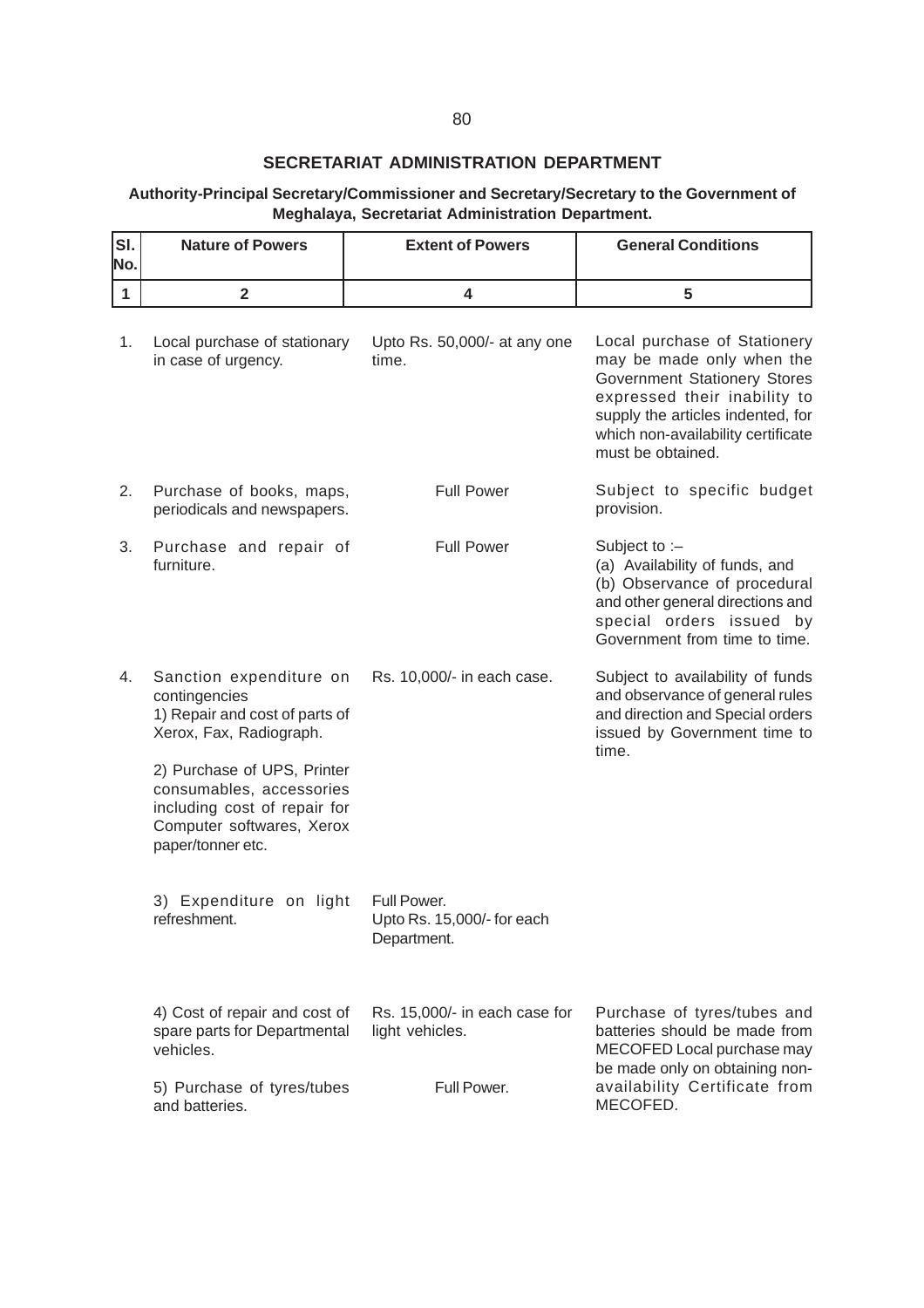#### **REVENUE DEPARTMENT**

| SI.<br>No.   | <b>Nature of Powers</b>                                                                                 | <b>Authority</b>          | <b>Extent of Powers</b>                  | <b>General Conditions</b>                                                                                                                                                                                                                                                               |
|--------------|---------------------------------------------------------------------------------------------------------|---------------------------|------------------------------------------|-----------------------------------------------------------------------------------------------------------------------------------------------------------------------------------------------------------------------------------------------------------------------------------------|
| $\mathbf{1}$ | $\overline{2}$                                                                                          | 3                         | 4                                        | 5                                                                                                                                                                                                                                                                                       |
| 1.           | Grant of land free of<br>rent to local Bodies.                                                          | Revenue<br>Department.    | value of Rs. 1,00,000/- for construction | (i) Upto a grant of the (i) When given as a site<br>οt<br>Schools,<br>Hospitals,<br>Dispensaries or other<br>public works at the cost<br>of Local Funds.                                                                                                                                |
|              |                                                                                                         |                           | (ii) Upto Rs. 10,000/-                   | (ii) For other public<br>purposes to a private<br>individual for service to<br>be performed for the<br>State.                                                                                                                                                                           |
|              |                                                                                                         |                           | (iii) Upto Rs. 5000/-                    | (iii) When the services<br>are to be performed for<br>the community.                                                                                                                                                                                                                    |
| 2.           | Sanction remission of<br>public<br>demands<br>appearing from any<br>cause<br>to<br>be<br>irrecoverable. | Revenue<br>Department.    | year.                                    | Upto Rs. 20,000/- in Provided that (i) the<br>any District in each amount remitted does<br>the<br>not<br>exceed<br>prescribed limit and<br>(ii) the loss does not<br>disclose a defect of the<br>system, the amendment<br>of which would require<br>reference to Finance<br>Department. |
| 3.           | Sanction<br>refunds,<br>suspension<br>and<br>remission<br>0f<br>land<br>revenue.                        | Revenue<br>Department.    | <b>Full Power</b>                        | Subject to the condition<br>that refunds, remission<br>and suspensions are<br>granted under<br>the<br>Department Rules.                                                                                                                                                                 |
| 4.           | Sanction for repair and<br>reconstruction<br>of<br>boundary pillars.                                    | Director, Land<br>Record. | Upto Rs. 1,00,000/-                      | Provided estimates are<br>scrutinized and works<br>carried out under the<br>supervision of competent<br>Technical personnel.                                                                                                                                                            |
| 5.           | Sanction expenditure for<br>granting of advances to<br>khalasis, etc.                                   | Director of Survey.       | a) Upto Rs. 3,00,000/-<br>in each year.  | order<br>In<br>to<br>grant<br>advances of Railway fare<br>and one month's pay to<br>khalasis etc. before they<br>take the field                                                                                                                                                         |
|              |                                                                                                         |                           | each year.                               | b) Upto Rs. 1,50,000/- For paying off traversers<br>and their squad and pay<br>their railway fare to their<br>home.                                                                                                                                                                     |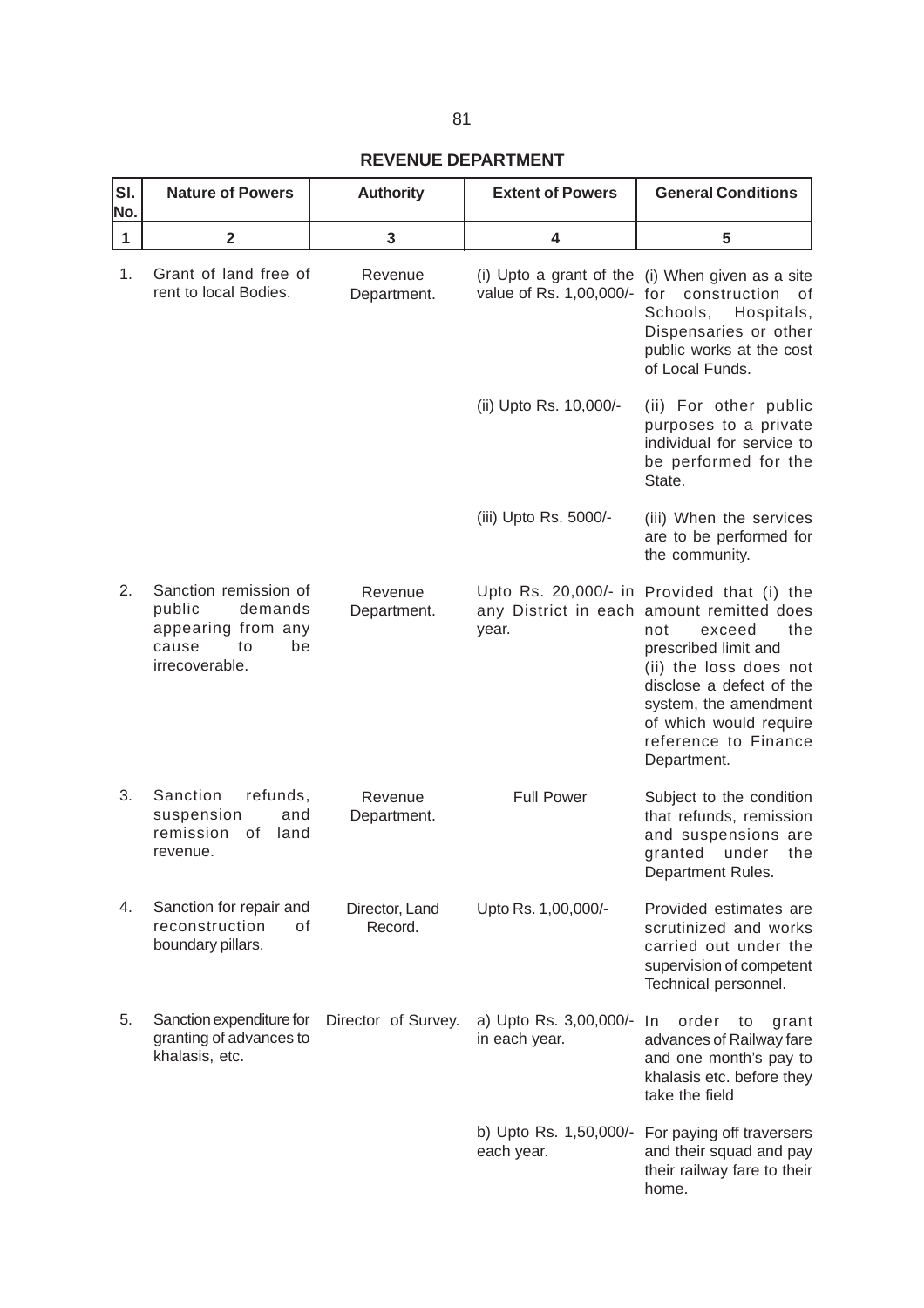#### **EXCISE DEPARTMENT**

| SI.<br>No. | <b>Nature of Powers</b>                         | <b>Authority</b>           | <b>Extent of Powers</b> | <b>General Conditions</b>                                                                                 |
|------------|-------------------------------------------------|----------------------------|-------------------------|-----------------------------------------------------------------------------------------------------------|
|            | $\mathbf{2}$                                    | 3                          | 4                       | 5                                                                                                         |
| 1.         | Refund of remission of<br>Excise Revenue.       | <b>Excise Department</b>   | <b>Full Power</b>       | Provided the refund or<br>remission are granted<br>under the Departmental<br>rules.                       |
| 2.         | Refund of Opium and<br>Excise Revenue.          | Commissioner of<br>Excise  | <b>Full Power</b>       |                                                                                                           |
| 3.         | Remission of irrecover-<br>able Excise Revenue. | Commissioner of<br>Excise. | Full Power.             | Provided that the failure<br>is not due to excessive or<br>reckless or speculative<br>bidding at auction. |

#### **TAXATION DEPARTMENT**

| SI.<br>No.   | <b>Nature of Powers</b>                                                                                    | <b>Authority</b>          | <b>Extent of Powers</b>            | <b>General Conditions</b>                                                                                                                                                                                                                                                                                                                                                                                                                |
|--------------|------------------------------------------------------------------------------------------------------------|---------------------------|------------------------------------|------------------------------------------------------------------------------------------------------------------------------------------------------------------------------------------------------------------------------------------------------------------------------------------------------------------------------------------------------------------------------------------------------------------------------------------|
| $\mathbf{1}$ | $\overline{2}$                                                                                             | $\overline{\mathbf{3}}$   | 4                                  | 5                                                                                                                                                                                                                                                                                                                                                                                                                                        |
| 1.           | Refund under the sales<br>Tax Act, 1947 and the<br>rules frames there<br>under.                            | Commissioner of<br>Taxes. | Full Power.                        | Provided the refund have<br>become due as a matter<br>right<br>of<br>owing<br>to<br>collections or payments<br>having made in excess of<br>the amount due under<br>the Act, or mistakes or<br>similar causes.                                                                                                                                                                                                                            |
| 2.           | off<br>Writing<br>οf<br>irrecoverable revenue<br>the<br>Taxation<br>in<br>Department.                      | Commissioner of<br>Taxes. | Upto Rs. 10,000/- in<br>each case. |                                                                                                                                                                                                                                                                                                                                                                                                                                          |
| 3.           | Refund<br>under<br>the<br>and<br>amusement<br>Cetting Tax Act, 1939<br>and the rules framed<br>thereunder. | Commissioner of<br>Taxes. | Full Power.                        | Provided the refund must<br>have become due either<br>as a result of excess<br>payment in case under<br>Section 3(3) or 3A of<br>under Section 4(a) when<br>amusement stamps are<br>available<br>for<br>not<br>purchase or due<br>to<br>payment<br>of<br>tax<br><sub>in</sub><br>advance before the order<br>of exemption is passed<br>under Section 8 or due to<br>issue of new stamps in<br>place of old ones under<br>rule 22 and 23. |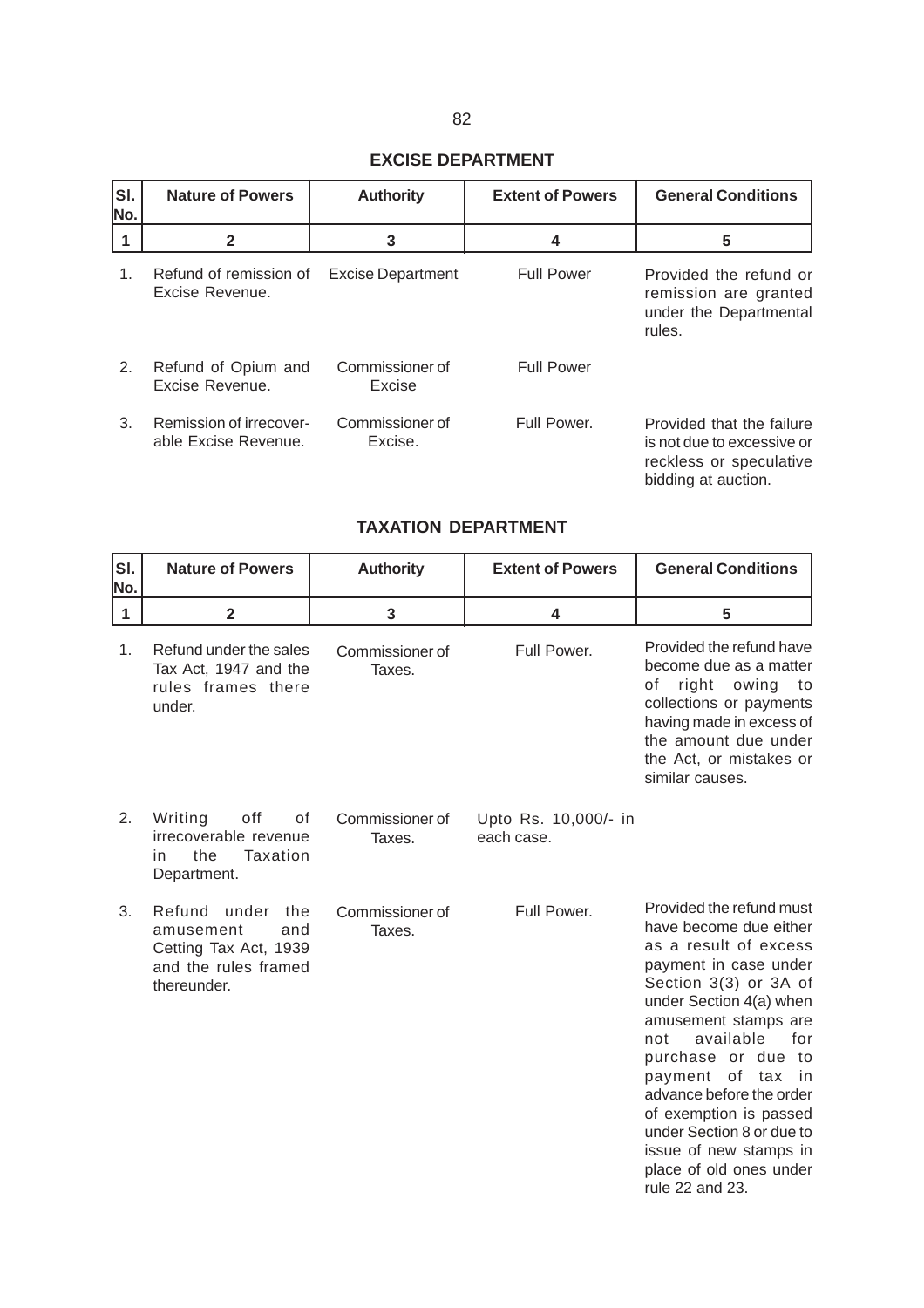### **TAXATION DEPARTMENT**

| Isı.<br>No. | <b>Nature of Powers</b> | <b>Authority</b> | <b>Extent of Powers</b> | <b>General Conditions</b> |
|-------------|-------------------------|------------------|-------------------------|---------------------------|
|             |                         |                  |                         |                           |

| 4. | Refund under the Sale (a) Commissioner of<br>of petroleum products Taxes.<br>including Motor spirit (b) Superintendent of Upto<br>and Lubricants Taxa- Taxes.<br>tion Act, 1955 and<br>Rules frames there<br>under. |                               | Full Power.<br>limit<br>a<br>individual case.                                                      | Provided that the refund<br>have become due as a<br>of matter of right owing to<br>Rs. 2500/- in each collections or payments<br>having been made in ex-<br>cess of the amount due<br>under the Act, or due to<br>mistakes or similar<br>causes. |
|----|---------------------------------------------------------------------------------------------------------------------------------------------------------------------------------------------------------------------|-------------------------------|----------------------------------------------------------------------------------------------------|--------------------------------------------------------------------------------------------------------------------------------------------------------------------------------------------------------------------------------------------------|
| 5. | Refund under the (a) Commissioner of<br>Central Sale Tax Act, Taxes.<br>1956 and Rule 17 of the (b) Superintendent of Upto<br>Central Sales Tax Taxes.<br>Accounts and Proce-<br>dure Rules 1957.                   |                               | Full Power.<br>limit<br>a<br>individual case.                                                      | Provided that the refunds<br>have become due as a<br>of matter of right owing to<br>Rs. 2500/- in each collection of payments<br>having been made in<br>excess of the amount<br>due under the Act, or due<br>to mistakes or similar<br>causes.   |
| 6. | Refund under the Taxa- Superintendent of<br>tion (on goods carried Taxes.<br>by Roads or Inland<br>Waterways) Act, 1954<br>and Rules framed<br>thereunder.                                                          |                               | <b>Full Power</b>                                                                                  | Same condition as in<br>item 4 above.                                                                                                                                                                                                            |
| 7. | Refund under the (a) Superintendent of<br>Finance (Sales Tax) Taxes.<br>Act, 1956 and the rules<br>framed thereunder.                                                                                               |                               | <b>Full Power</b>                                                                                  | Same condition as in<br>item 4 above.                                                                                                                                                                                                            |
| 8. | Refund under the (a) Superintendent of<br>profession, Trade, Taxes.<br>Callings and Employ-<br>ment Act, 1947 and the<br>rules framed there<br>under.                                                               |                               | <b>Full Power</b>                                                                                  | Same condition as in<br>item 4 above.                                                                                                                                                                                                            |
| 9. | Refund<br>Urban<br>Immovable Taxes.<br>and the rules framed Taxes.<br>thereunder.                                                                                                                                   | under the (a) Commissioner of | <b>Full Power</b><br>Property Tax Act, 1963 (b) Superintendent of Upto Rs. 2500/- in each<br>case. | Same condition as in<br>item 4 above.                                                                                                                                                                                                            |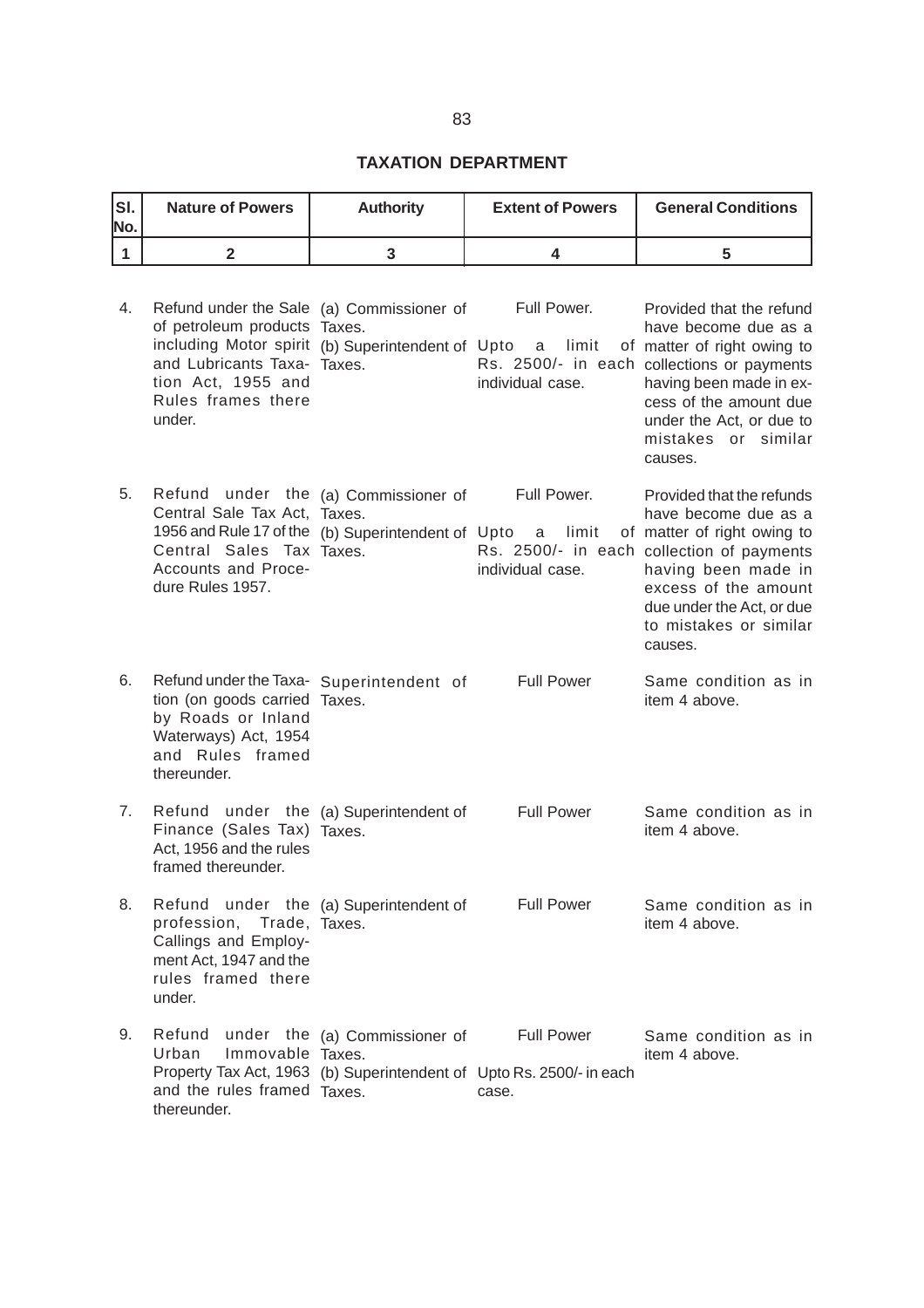#### **STAMP DEPARTMENT**

| SI. | Nature of Powers                                                                       | Authority                             | <b>Extent of Powers</b> | <b>General Conditions</b>                                                                     |
|-----|----------------------------------------------------------------------------------------|---------------------------------------|-------------------------|-----------------------------------------------------------------------------------------------|
| No. |                                                                                        |                                       |                         |                                                                                               |
| 1   | 2                                                                                      | 3                                     | $\overline{4}$          | 5                                                                                             |
| 1   | Refund<br>Stamp<br>0f<br>Revenue                                                       | <b>Administrative Depart-</b><br>ment | <b>Full Power</b>       | <b>Subject to Department</b><br>rules                                                         |
| 2   | Refund of the value of Superintendent<br>Pleaders' certificate Stamps<br><b>Stamps</b> | - of                                  | <b>Full Power</b>       | For Pleaders, Mukhtears<br>and Revenue Agents<br>Certificate why they are<br>not made use of. |
| 3   | Refund of process fees The Judge of the Court.<br>under the Court Fee Act              |                                       | <b>Full Power</b>       |                                                                                               |

#### **REGISTRATION DEPARTMENT**

| SI.<br>No. | <b>Nature of Powers</b>                                                                             | Authority                            | <b>Extent of Powers</b> | <b>General Conditions</b>                                                                                                                                                                                                                       |
|------------|-----------------------------------------------------------------------------------------------------|--------------------------------------|-------------------------|-------------------------------------------------------------------------------------------------------------------------------------------------------------------------------------------------------------------------------------------------|
| 1          | 2                                                                                                   | 3                                    | 4                       | 5                                                                                                                                                                                                                                               |
| 1          | <b>Refund of Registration</b><br>Fees                                                               | <b>Registering Authority</b>         | <b>Full Power</b>       | Under the Departmental<br>Power                                                                                                                                                                                                                 |
| 2          | Sanction temporary<br>extra writers on daily<br>wages in his own office<br>and subordinate offices. | Inspector General of<br>Registration | <b>Full Power</b>       | At such rate of remu-<br>neration as approved by<br>Government provided<br>he is satisfied that the<br>permanent establish-<br>ment has worked upto<br>the prescribed standard<br>but is unable to com-<br>plete the document<br>without delay. |

#### **SCHEDULE V**

### **LIST OF HEADS OF DEPARTMENTS**

(See Rule 2)

- 1. Director of Agriculture
- 2. Director of Animal Husbandry and Veterinary.
- 3. Director of Arts and Culture.
- 4. Director of Border Areas Development.
- 5. Director of community and Rural Development.
- 6. Registrar of Co-operative Societies.
- 7. Commissioner of Divisions.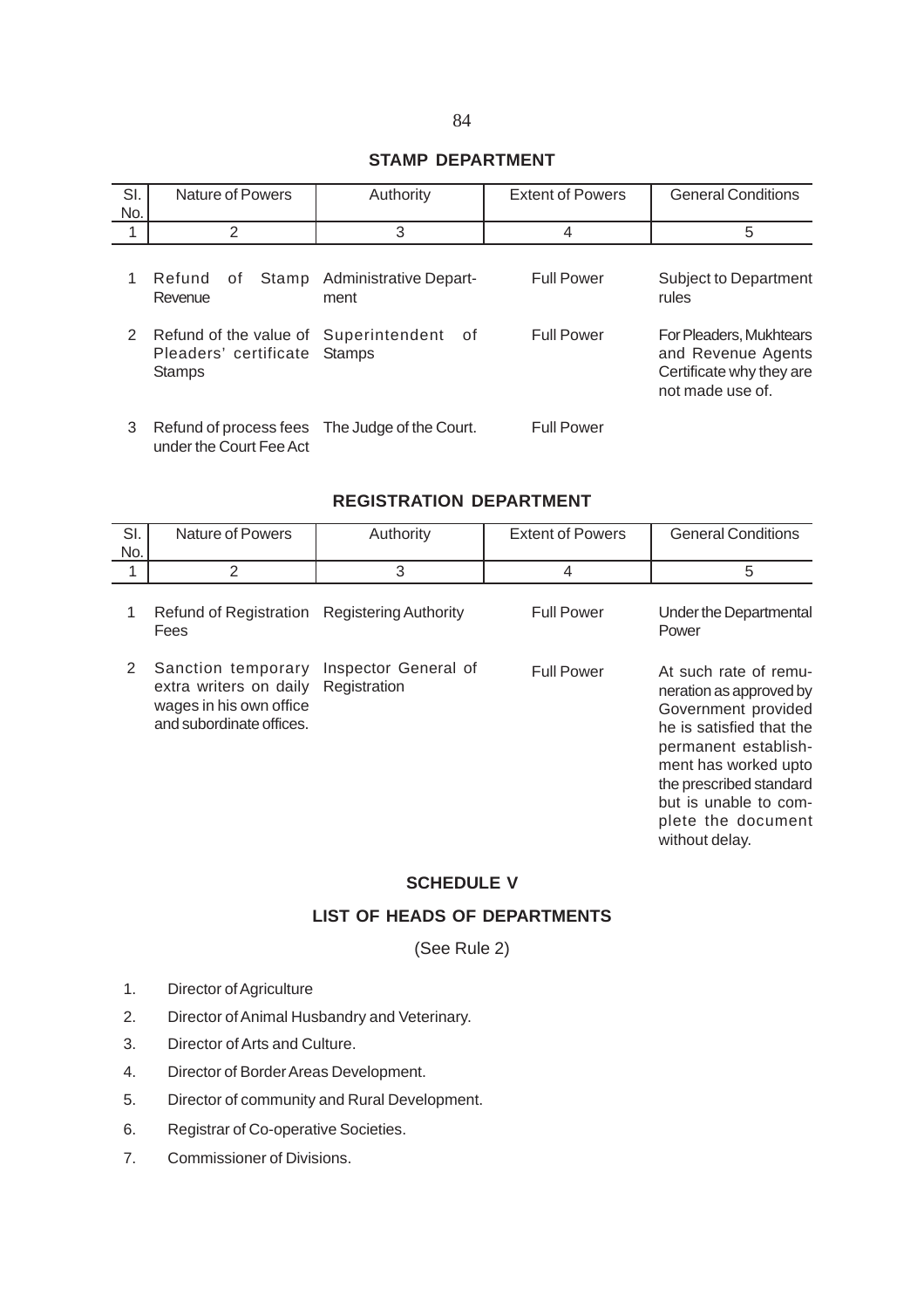- 8. Director of Sports and Youth Affairs
- 9. Chief Electoral Officer.
- 10. Commissioner of Excise.
- 11. Director of Accounts and Treasuries.
- 12. Examiner of Local Accounts.
- 13. Director of Fisheries.
- 14. Director of Food and Civil Supplies and Consumer Affairs.
- 15. Principal Chief Conservator of Forest
- 16. Director of Health Services (M.I. & Allied subjects)
- 17. Director of Health Services (MCH & FW).
- 18. Director of Health Services (Research)
- 19. Director of Civil Defence & Commandant General of Home Guards.
- 20. Inspector General of Prisons.
- 21. Director General & Inspector General of Police.
- 22. Director of Housing
- 23. Director of Information and Public Relation.
- 24. Director of Industries
- 25. Labour Commissioner.
- 26. Director of Employment & Craftmen Training.
- 27. Director of Mineral Resources.
- 28. Director of Urban Affairs.
- 29. Director of Economics and Statistics
- 30. Chief Public Health Engineer
- 31. Director of Printing & Stationery
- 32. Chief Engineer, PWD (Roads)
- 33. Chief Engineer, PWD (Buildings)
- 34. Director of Land Records & Inspector General of Registration.
- 35. Director of Sericulture and Weaving
- 36. Director of Social Welfare.
- 37. Director of Soil Conservation
- 38. Commissioner of Taxes.
- 39. Director of Tourism.
- 40. Commissioner of Transport.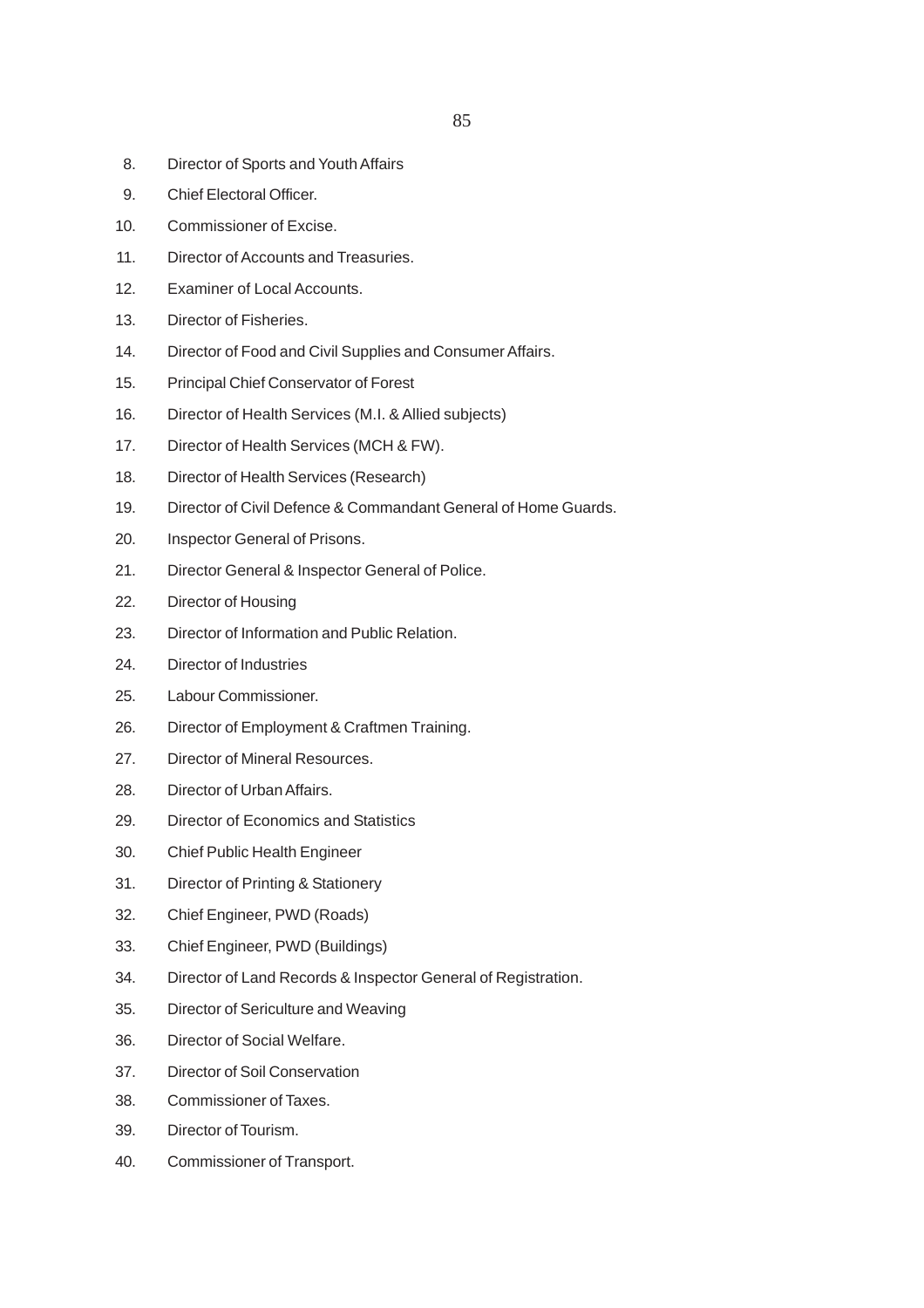86

- 41. Controller of Weight & Measures.
- 42. Director of Meghalaya Administrative Training Institute.
- 43. Superintendent & Remembrancer of Legal Affairs Administrator General and Official Trustee.
- 44. Director of Small Savings.
- 45. Director of Educational Research and Training.
- 46. Director of Higher and Technical Education.
- 47. Director of Elementary and Mass Education.
- 48. Director of Horticulture.
- 49. Chief Engineer (Irrigation).
- 50. Director of Meghalaya State Lotteries.
- 51. Commissioner of Disabilities
- 52. Commandant of Meghalaya Civil Task Force.

The following Officers have been authorized to exercise the Financial Powers of the Heads of Department.

- 1. Chairman, Meghalaya Board of Revenue.
- 2. Secretary, Meghalaya Legislative Assembly.
- 3. Secretary, Meghalaya Public Service Commission.
- 4. Advocate General of Meghalaya.
- 5. Additional Advocate General of Meghalaya.
- 6. Resident Commissioner, Meghalaya House, New Delhi.
- 7. The Trade Adviser and Director of Movement, Meghalaya House, Kolkatta.
- 8. Secretary to the Governor.
- 9. Chief Inspector of Factories.
- 10. Senior Electrical Inspector.
- 11. Chief Inspector of Boilers & Factories
- 12. Principal Private Secretary to the Chief Minister.
- 13. Secretary/Joint Secretary, Planning.
- 14. District and Session Judges.

#### **ANNEXURE-I**

#### **OFFICE MEMORANDUM**

**No.FEG48/98/145** Dated Shillong, the 5th April, 2002

#### Sub - **Revised Guidelines regarding Constitution and Functioning of Tender** *Committee I Pur-chase Board.*

**Whereas,** it is necessary to ensure utmost transparency of the tendering process in the matter of settlement of works, as well as in the purchase of goods and services and -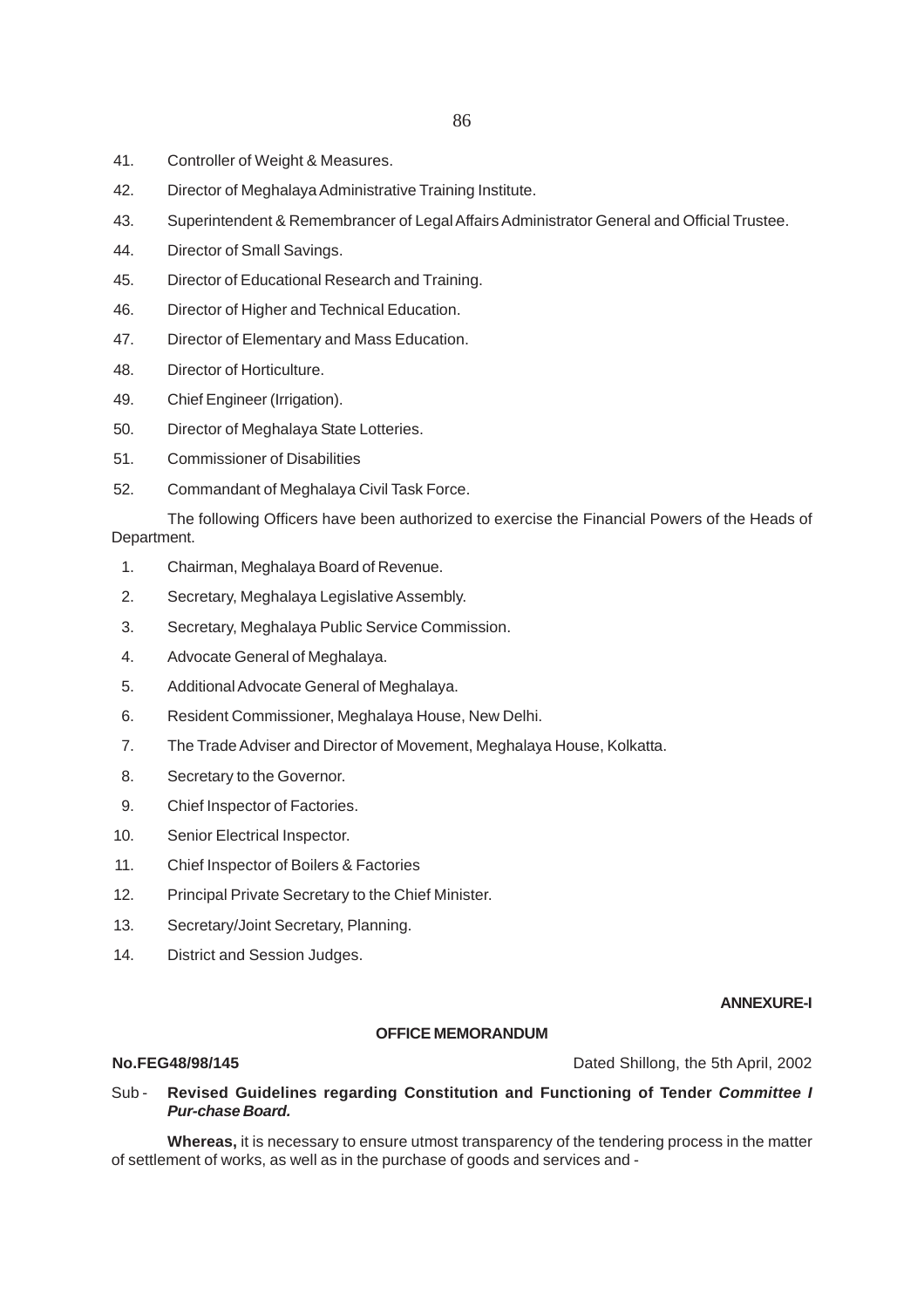**Whereas,** it is essential to ensure that the Notice Inviting Tender (NIT) or Notice Inviting Quotation (NIQ) is properly, adequately, comprehensively and transparency framed and formulated, and

**Whereas,** it is imperative to ensure the fullest protection of all interests of the State Exchequer in the matter of alloting works or making purchases from only such parties who are fully eligible and qualified in terms of the eligibility criteria specified in the NIT or NIQ, and

**Whereas,** it is normal practice, for all tenders for settlement of Works or quotation for purchase of goods and services, exceeding a certain value, to consist of a two part bid, namely :-

- (a) Technical Bid, and
- (b) Price Bid

**Now therefore,** in supersession of this Department O.M.N.FEG.79/98/13, dated 9th March, 1999 and all previous instructions and gudelines in this regard, the Governor of Meghalaya is pleased to direct that while exercising powers under Delegation of Financial Power Rules, 1981 (DFP Rules as amended) read with Rules 257 and 261 of the Meghalaya Financial Rules, 1981, all Administrative Departments shall ensure compliance with the following guidelines -

#### **1. TENDER PROCESS**

- a. Notice Inviting Tender (NIT) for settlement of works or Notice Inviting Quotation (NIQ) for purchase of goods and services, by any Department or Organisation of the State Government, where the total value of works to be settled or purchases to be made during any financial year exceeds of Rs.100.00 lakhs, shall henceforth be drawn up by the Tendering Authority and screened by the Departmental Tender Committee or Departmental Purchase Board, before issue.
- b. All such NIT's or NIQ's will require submission of a two part bid, namely :-
	- 1. Technical Bid, and  $\overline{\phantom{a}}$  in separate sealed covers
	- 2. Price Bid,
- c. NIT's/NIQ's for settlement of works or purchase of goods and services where the total value of works to be settle or purchases to be made during any financial year is not likely to exceed Rs.100.00 lakhs, may continue to be drawn up by the Tendering Authority, following the spirit of the above instruction. Such NIT's/ NIQ's may invite one part technical-cumprice bid. These may be processed by the Tendering Authority, analysed and an authenticated Comparative Statement with Tendering Authority's recommendations placed before the Departmental Tender Committee or Departmental Purchase Board for consideration and decisions.
- d. The NIT or NIQ will be published in all local dailies and such other regional and national papers as may be appropriate, besides being published in the Meghalaya Gazette. The closing date for tenders or quotations as the case may be, shall be fixed not less than one month from the date of issue of NIT or NIQ.
- e. On closure of tenders, where twopart bid is invited, the tendering authority will open the technical bids only, in the presence of such tenderers as may desire to be present. Thereafter the tendering authority will analyse the technical bids received and place an authenticated Comparative Statement thereof, along with his/her speaking recommendations, before the concerned Departmental Tender Committee or the Departmental Purchase Board.
- f. The Departmental Tender Committee or the Departmental Purchase Board shall then evaluate the Technical Bids and shortlist tenderers who fully conform to and quality in terms of the eligibility criteria specified in the NIT or NIQ, as the case may be.
- g. The shortlist tenderers who are found to qualify by the Tender Committee or Purchase Board, will then be intimated by the Tendering Authority of the date, time and venue for opening of their price bids. On such day time and venue, the price bids of only the eligible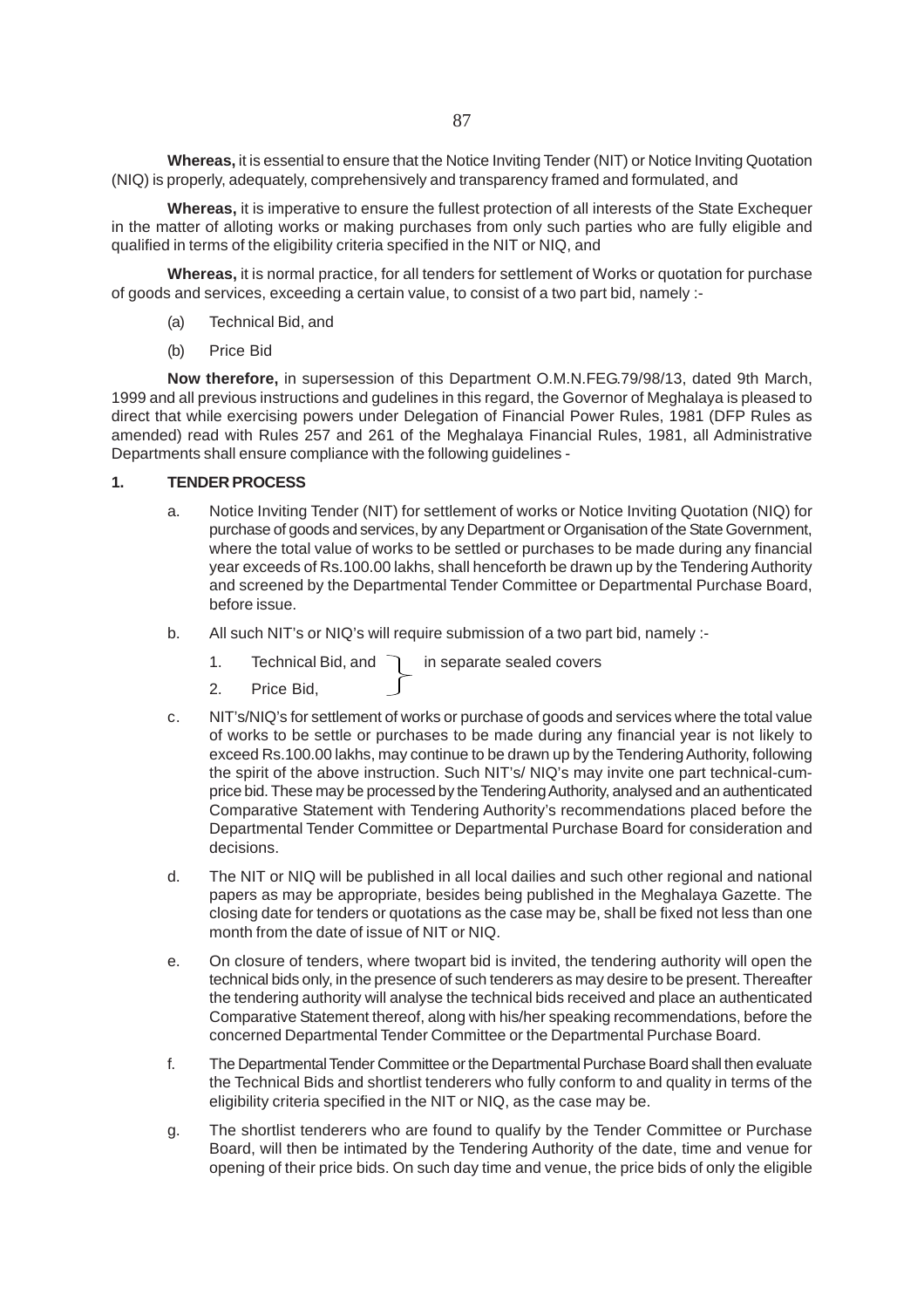tenderers who are shortlisted by the Departmental Tender Committee or Departmental Purchase Board shall be opened in the presence of such parties, as may desire to be present.

- h. The price bid of all other tenderers who have not been shortlisted by the Departmental Tender Committee or Departmental Purchase Board will be returned, unopened, to such parties under acknowledgement.
- i. The Tendering authority will then analyse the price bids and submit an authenticated Comparative Statement along with his/her speaking recommendations before the Departmental Tender Committee or Departmental Purchase Board, for further consideration and decision.

#### **02. CONSTITUTION OF THE TENDER COMMITTEE**

1. The Departmental Tender Committee or Departmental Purchase Board shall consist of :-

#### **Chairperson:**

1. Principal Secretary/Commissioner & Secretary of the Department.

#### **Member Secretary:**

2. Head of Department

#### **Members:**

- 3. Representative of Law Department not below the rank of Deputy Secretary.
- 4. Representative of Finance Department not below the rank of Joint Secretary.
- 2. The Chairperson may invite one or more experts for tendering technical advice to the DTC/ DPB, if considered necessary. The FAO attached to the Head of Department and the Departmental FA shall be invited to all DTC/DPB meetings and they shall be responsible for tendering correct advice, which when tendered, shall invariably be recorded in the proceedings of the meeting.
- 3. The ceiling of tender amount above which a tender/quotation shall be placed before the Tender Committee may be fixed by the Administrative Department concerned, from time to time, provided such ceiling does not involve a cumulative expenditure exceeding Rs. 15 lakhs in any financial year.

#### **03. FUNCTIONING OF THE TENDER COMMITTEE**

- 1. No Tender Committee or Purchase Board will accept any Tender or Quotation :-
	- (i) Which relates to work not yet administratively approved or technically sanctioned.
	- (ii) Which does not have any certificate from the competent authority about provision of funds;
	- (iii) Which contains any provision in fringing any standard Rule or Order of the Government.
	- (iv) Which involves an uncertain or indefinite liability or any condition of an unusual character.
	- (v) Which does not fulfill all conditions of the Notice Inviting Tender or Notice Inviting Quotation.
- 2. In selecting the tenders to be accepted, the financial status of the individual or firm tendering for the work should be taken into consideration, in addition to all other relevant factors such as past experience, other ongoing commitment, etc.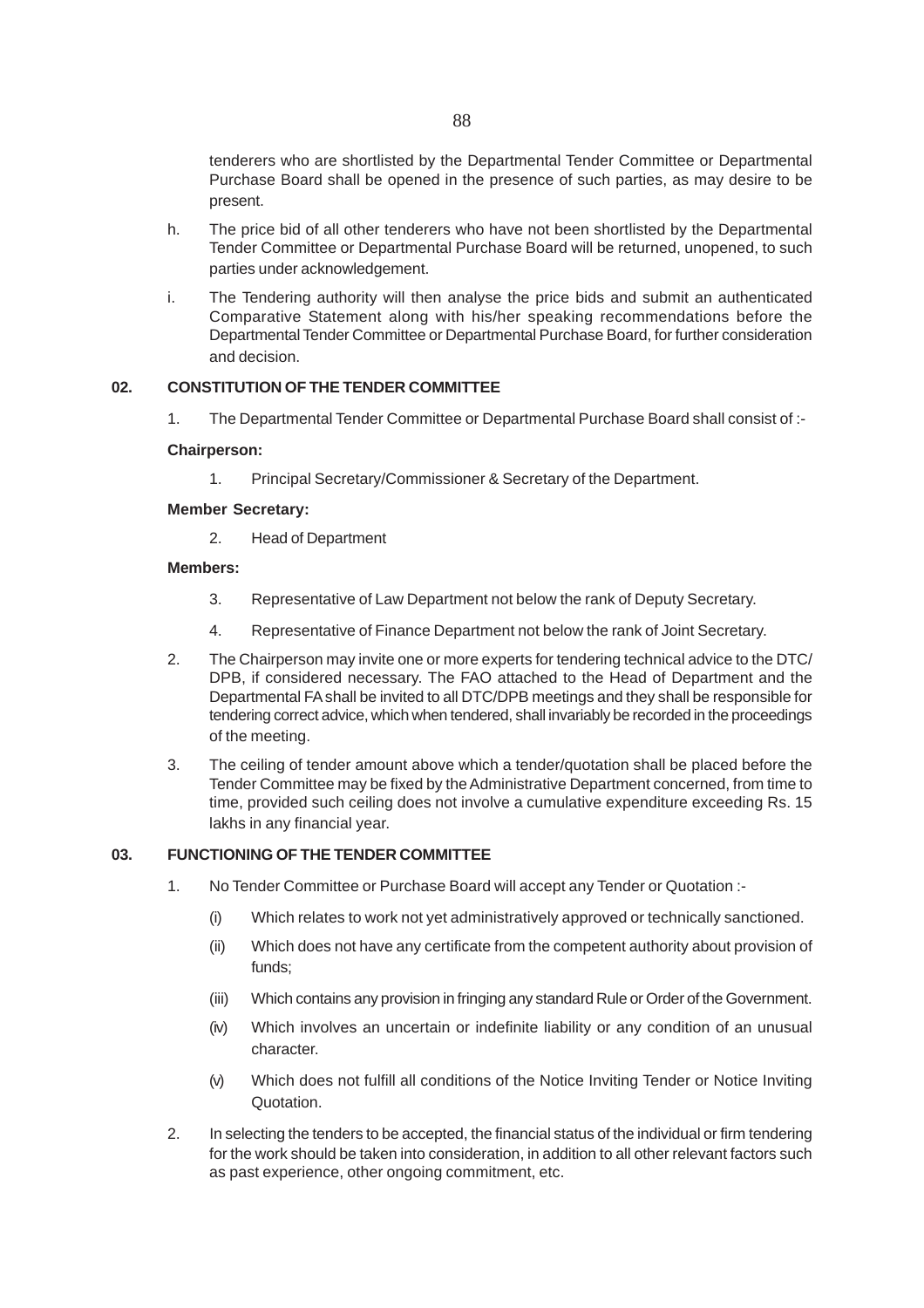- 4. The reason for accepting or rejecting a tender should be clearly recorded in the minutes of the Tender Committee and these should be attached to the Comparative Statement before the case goes back to the Office which is executing the work.
- 5. Reasons should be recorded in the Minutes of the Tender Committee.
- 6. The Rates at which works are to be let out should be reasonable considering the market conditions and other factors pertaining to a particular work. Variation up to 10% between rates received as a result of call of tenders and the rates prevalent in the market may be considered, in case of emergency or in special circumstances to be brought out in the Minutes of the Tender Committee.
- 7. Where high rated tenders are to be accepted, the Tender Committee, before accepting such tenders should satisfy itself about their reasonableness, taking into consideration the Schedule of Rate plus increase in prevailing market rate, if any, and should formally justify in its Minutes the rates at which the Work is awarded .
- 8. No Mobilization advance shall be recommended by the Tender Committee, unless the Tender or Quotation Value exceeds Rs. 100.00 lakhs. Since mobilization advance is not covered under the Meghalaya Financial Rules, 1981, the Department shall submit a proposal for sanction of such mobilization advance for consideration and concurrence of Finance Department, based on the recommendation of the DTC/DPB.

#### **The Finance Department shall convey its decision within ten working days of receipt of such a proposal.**

- 9. In respect of any tender for which a Contractor has quoted below the Schedule of Rates or below the estimated amount, the Tender Committee or Purchase Board shall act in conformity with the instructions contained in O.M.No.POL.740/90/24, dated 27th January, 1998 issued by the Political Department (Annexure).
- 10. When in response to call for tender, only a single tender is received, the Tender Committee should normally decide to go in for re-tendering with more publicity and for any departure from this instruction, full justification shall be recorded in its minutes.
- 11. The Tender for works shall remain open for acceptance by the Tender Committee for a period of ninety days from the date of opening of tenders. If any tenderer withdraws his tender before the said period or makes any modification in the terms and conditions of the tender which are not acceptable to the Department / Tender Committee, then the Government shall, without prejudice to any other right or remedy, be at liberty to forfeit the earnest money deposited for the tender or from the earnest money deposited for his registration as a Contractor, as the case may be.
- 12. No meeting of the Tender Committee or Purchase Board shall be convened after 31st January of any year, without the prior approval of Finance Department.

#### **04. APPROVAL OF MINISTER-IN-CHARGE**

1. Works up to Rs.50.00 lakhs may be finalized by the Tender Committee, beyond which the recommendations of the DTC/DPB shall be submitted to the Minister-in-charge for approval. If the Minister disagrees with the recommendation (s) of the Tender Committee or Purchase Board, the Minister shall record speaking orders giving reasons for such decision.